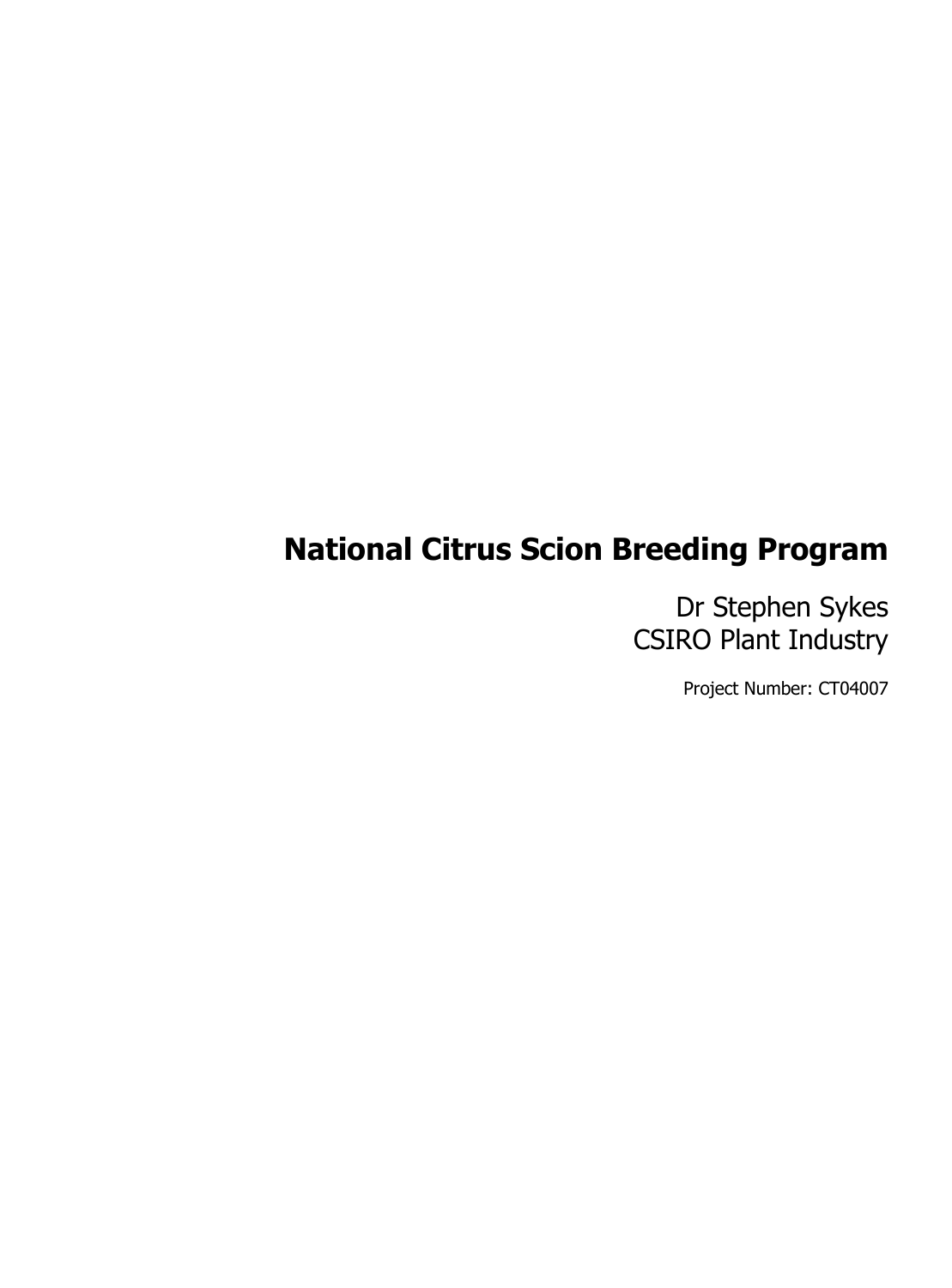#### **CT04007**

This report is published by Horticulture Australia Ltd to pass on information concerning horticultural research and development undertaken for the citrus industry.

The research contained in this report was funded by Horticulture Australia Ltd with the financial support of the citrus industry.

All expressions of opinion are not to be regarded as expressing the opinion of Horticulture Australia Ltd or any authority of the Australian Government.

The Company and the Australian Government accept no responsibility for any of the opinions or the accuracy of the information contained in this report and readers should rely upon their own enquiries in making decisions concerning their own interests.

ISBN 0 7341 2352 3

Published and distributed by: Horticulture Australia Ltd Level 7 179 Elizabeth Street Sydney NSW 2000 Telephone: (02) 8295 2300 Fax: (02) 8295 2399

© Copyright 2010



Know-how for Horticulture™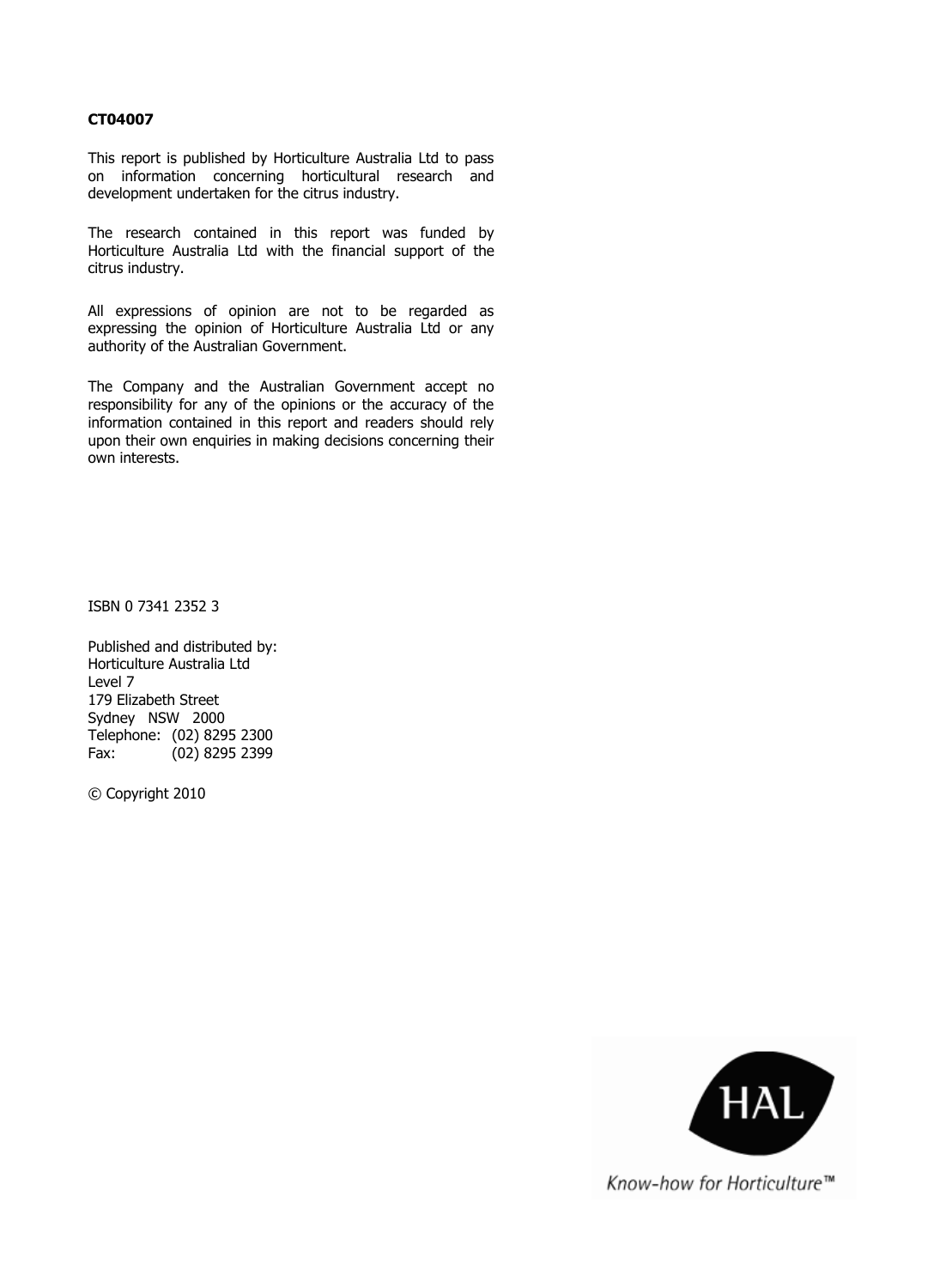# **THE NATIONAL CITRUS SCION BREEDING PROGRAM**

(July 2004 – June 2007; extended by mutual consent until July  $2008<sup>1</sup>$ )

## $\mathbf{STEPHEN}\ \mathbf{SYKES}^{\mathrm{a}}$  and  $\mathbf{MALCOLM}\ \mathbf{SMITH}^{\mathrm{b}}$

a CSIRO PLANT INDUSTRY **b** QUEENSLAND DEPARTMENT OF PRIMARY INDUSTRIES & FISHERIES

 $\overline{a}$ 

 $1$  The project was originally funded until June 2007. However, a delay in starting the project due to contractual issues led to an agreed finish date of July 2008. Subsequent to a successful new project application with an anticipated start date of July 2007, it was agreed to finish project CT04007 in September 2007 so that there was no overlap between the projects. The unfinished work in CT04007 will be continued in the new project. A requirement prior to formal commencement of the new project has been to complete the final report for project CT04007.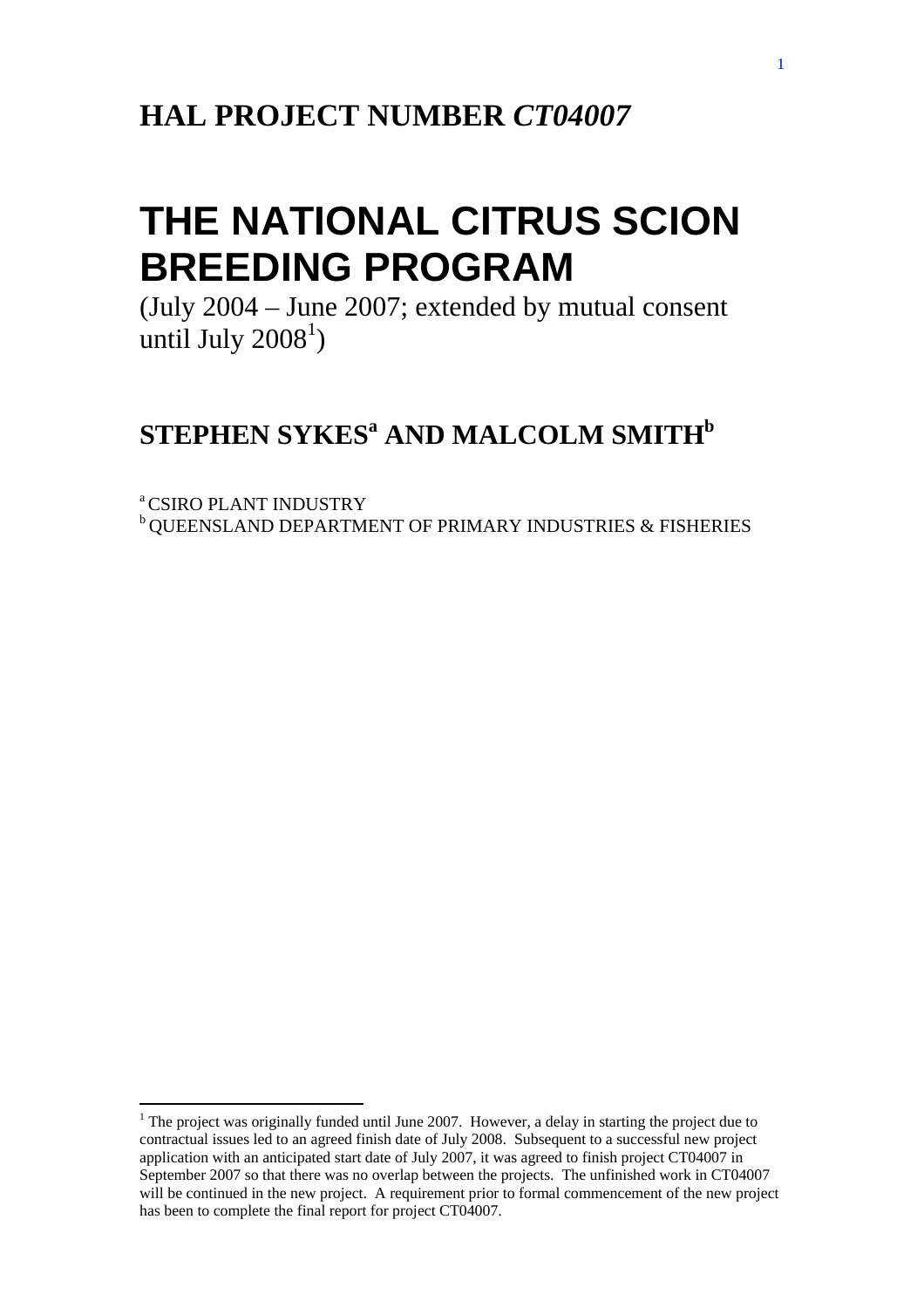## **HAL PROJECT NUMBER** *CT04007*

### **Project leaders:**

STEPHEN SYKES (CSIRO Plant Industry, PMB, Merbein, VIC 3505)

## MALCOLM SMITH

(QDPI&F, Bundaberg Research Station, MS108, Ashfield Road, Bundaberg, Q 4670)

#### **Statement of purpose:**

The purpose of this document is to report formally the progress made by the research conducted from July 2004 until September 2007 (although data collected during October 2007 have been included) which formed HAL project CT04007, the National Citrus Scion Breeding Program.

### **Acknowledgments:**

- $\triangleright$  Project CT04007 was supported by funds from citrus grower levies matched by HAL.
- ¾ Project CT04007 was supported by funds from CSIRO and QDPI&F.



## Date of report: December 2007

Any recommendations contained in this publication do not necessarily represent current HAL Limited policy. No person should act on the basis of the contents of this publication, whether as to matters of fact or opinion or other content, without first obtaining specific, independent professional advice in respect of the matters set out in this publication.

### *Disclaimer*

All use of the information in the report shall be entirely at the risk of the recipient. CSIRO and QDPI&F, their officers, employees and agents accept no responsibility for any person acting or relying upon any opinion, advice, representation, statement or information contained in the report, and disclaim all liability for loss, damage, cost or expense incurred or arising by any reason of any person using or relying on the information contained in the report or by reason of any error, omission, defect, or misstatement.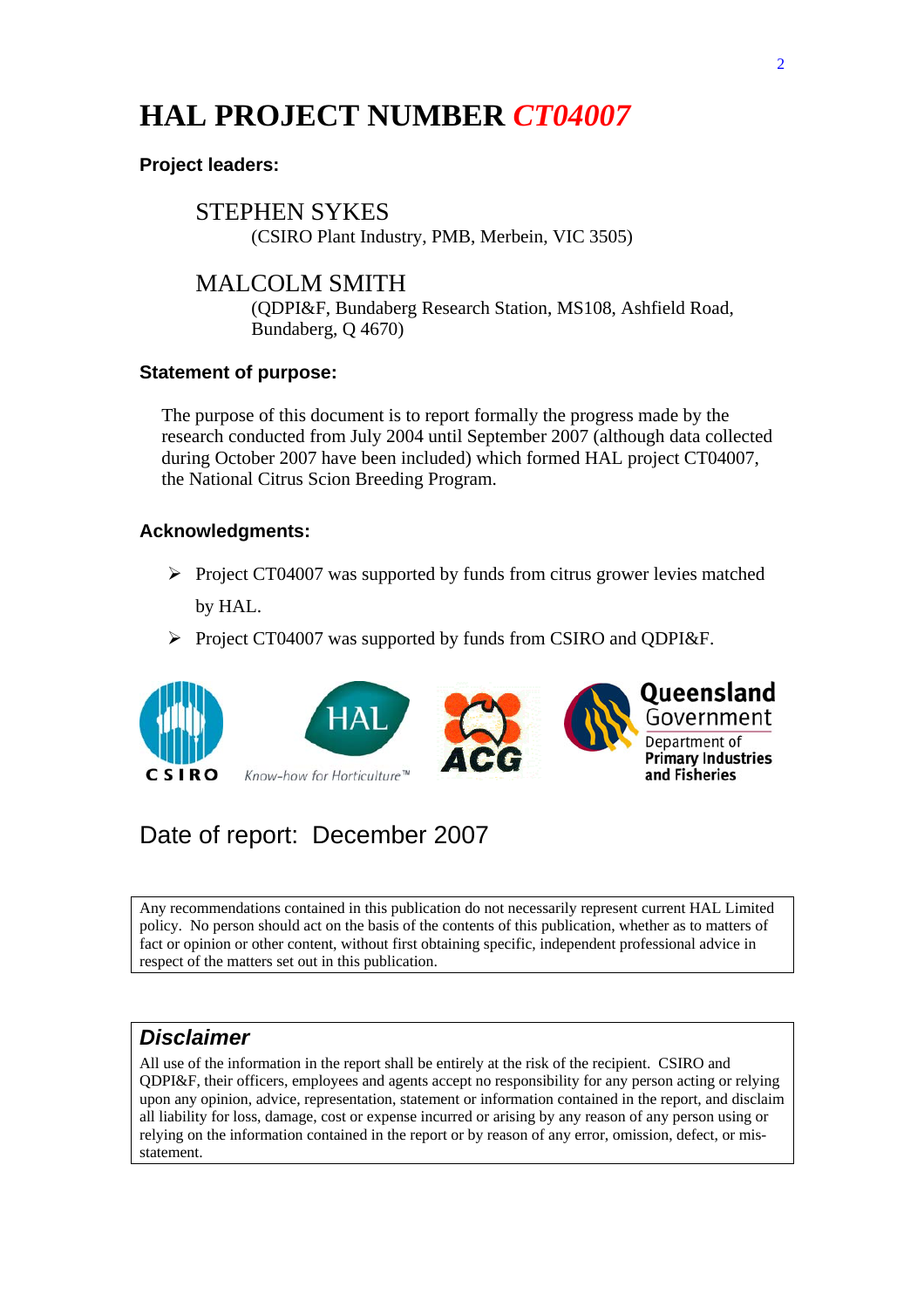## **CONTENTS**

| 3.1 Introduction                                                                                                                                                                                                                                                                                                                                                                                                                                                                                                                                                                                                                                                                                                                                                                                                                                                                                                                                                                                                |
|-----------------------------------------------------------------------------------------------------------------------------------------------------------------------------------------------------------------------------------------------------------------------------------------------------------------------------------------------------------------------------------------------------------------------------------------------------------------------------------------------------------------------------------------------------------------------------------------------------------------------------------------------------------------------------------------------------------------------------------------------------------------------------------------------------------------------------------------------------------------------------------------------------------------------------------------------------------------------------------------------------------------|
| 3.2 Crossing program<br>3.2.1 Crosses from CT00012<br>3.2.1.1 Crosses aimed at late-maturing hybrids<br>3.2.1.2 Imperial mandarin x Miho satsuma<br>3.2.2 Crosses aimed at early- and very early- maturing hybrids<br>3.2.3 A note on seed germination.<br><b>3.3 Phase 1 evaluation</b><br>3.3.1 New seedless hybrids<br>3.3.2 Fruit quality and new selections<br><b>3.4 Phase 2 evaluation</b><br>3.4.1 Regional evaluation of Imperial x Ellendale hybrids<br>3.4.1.1 Introduction and trial details<br>3.4.1.2 Materials and methods<br>3.4.1.3 Results and discussion<br>3.4.2 Comparative PBR trial<br>3.4.2.1 Materials and methods<br>3.4.2.2 Results and discussion<br>3.4.3 Hybrid 88-09-28 – a potential grapefruit substitute<br>3.4.4 Fast-track and new regional trials<br>3.4.5 Concluding comments concerning the second phase<br>evaluation trials and test-plots<br>3.5 Release and commercialisation activities<br>3.5.1 Domestic release and commercialisation of Merbeingold<br>varieties |
| 3.5.2 International activities                                                                                                                                                                                                                                                                                                                                                                                                                                                                                                                                                                                                                                                                                                                                                                                                                                                                                                                                                                                  |
| 3.6 Extension and information delivery to industry                                                                                                                                                                                                                                                                                                                                                                                                                                                                                                                                                                                                                                                                                                                                                                                                                                                                                                                                                              |
| <b>3.7 References</b>                                                                                                                                                                                                                                                                                                                                                                                                                                                                                                                                                                                                                                                                                                                                                                                                                                                                                                                                                                                           |
|                                                                                                                                                                                                                                                                                                                                                                                                                                                                                                                                                                                                                                                                                                                                                                                                                                                                                                                                                                                                                 |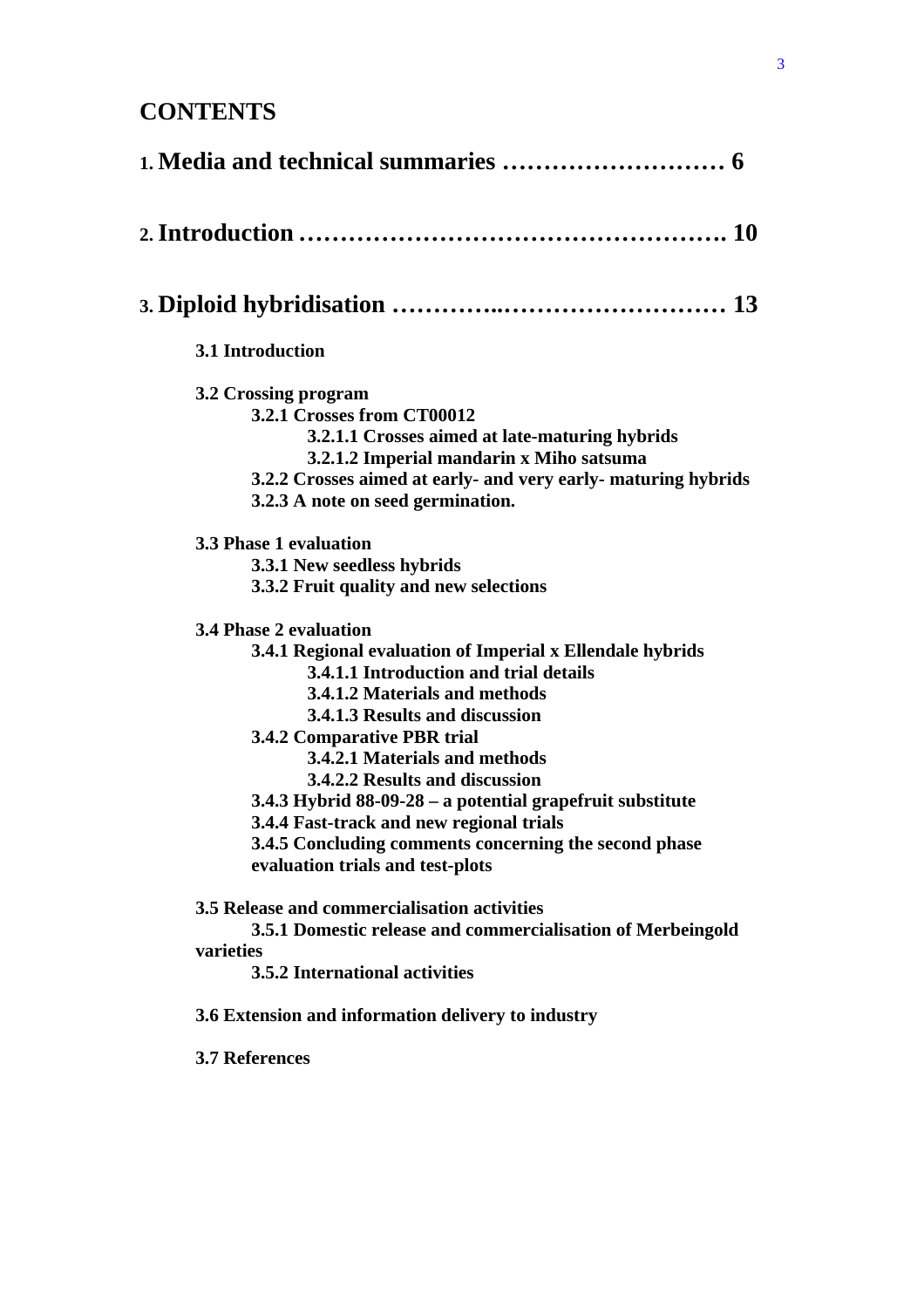|--|--|--|

#### **4.1 Introduction**

## **4.2 Crossing Program**

**4.2.1 Materials and methods** 

**4.2.2 Results and discussion** 

#### **4.3 Assessment of Fruiting Hybrids 4.3.1 Material and Methods 4.3.2 Results and Discussion**

#### **4.4 Families that have produced fruit 4.4.1 Materials and methods 4.4.2 Results and discussion**

#### **4.5 Stage One selections 4.5.1 Materials and methods 4.5.2 Results and discussion**

**4.6 Benchmarking selections 4.6.1 Materials and methods 4.6.2 Results and discussion** 

- **4.7 Commercial adoption of new triploid mandarins 4.7.1 Materials and methods 4.7.2 Results and discussion**
- **4.8 Tables referred to in Triploid hybridisation chapter**

## **5. Mutation breeding……………………………………… 73**

| <b>5.1 Introduction</b> |
|-------------------------|
|                         |

#### **5.2 Irradiation research at CSIRO Merbein 5.2.1 Seedless Kara mandarin lines 5.2.2 New mutation breeding at CSIRO 5.2.5 References**

#### **5.3 Mutation breeding research at DPI&F, Bundaberg**

 **5.3.1 Materials and methods** 

 **5.3.2 Results and discussion** 

|--|--|--|

**6.1 The citrus scion breeding reference committee …………..** 

**6.2 Project teleconferences ……………………………………..**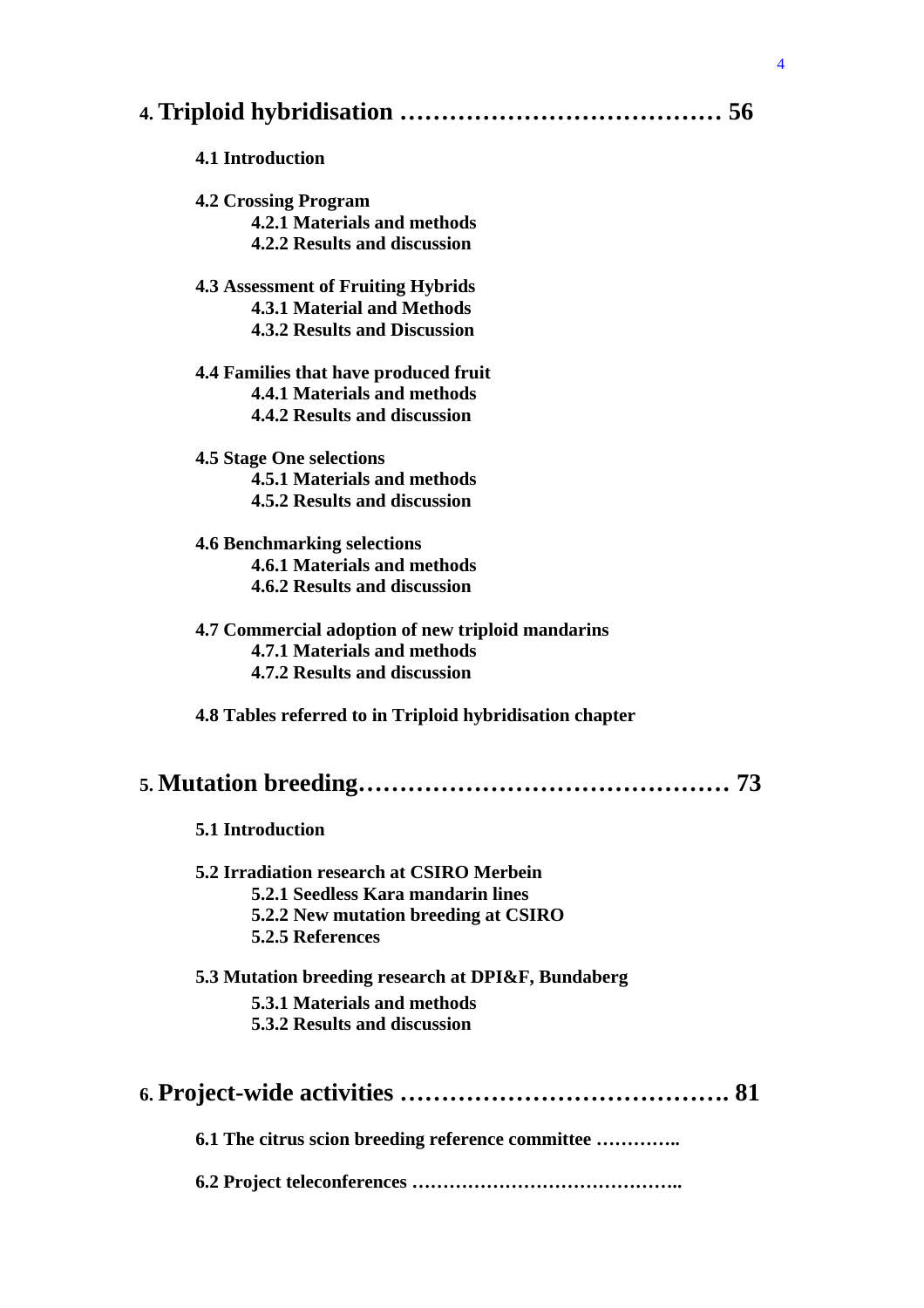| 6.5 Publications |
|------------------|
|                  |

|--|--|--|--|--|--|--|--|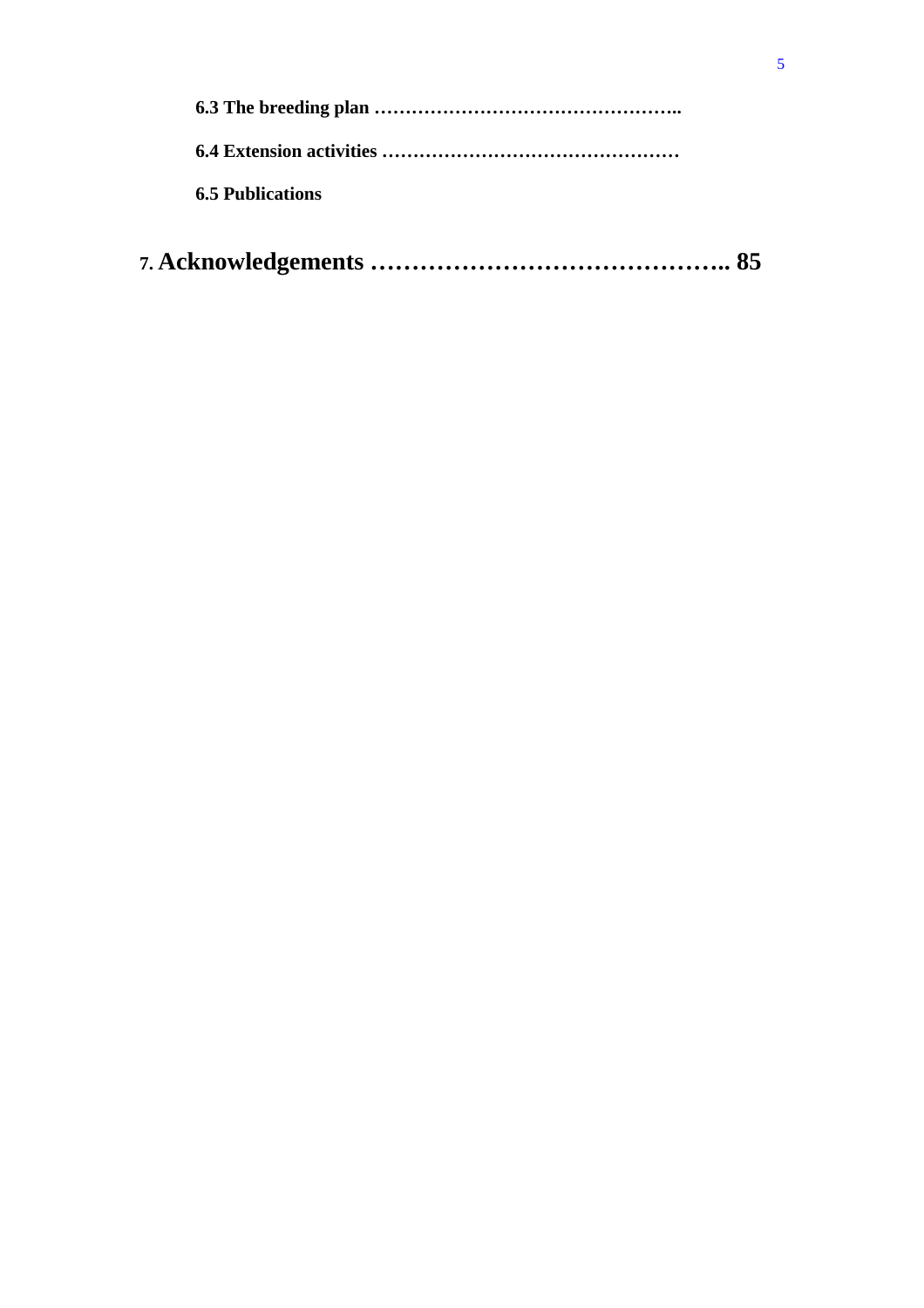## **1. Media and technical summaries**

#### **Media summary**

The National Citrus Scion Breeding Program is a long-term program that has been supported by the Australian Citrus Industry since 1991 through a series of discreet one-to-four year projects funded by Horticulture Australia Limited and the research providers CSIRO Plant Industry and DPI&F Queensland. Since 1996 the program has been funded as a fully coordinated project and since 2004 the research has focused in three main areas of activity, namely conventional diploid hybridisation (CSIRO Plant Industry, Merbein), the production of triploid hybrids for seedlessness (DPI&F Queensland, Bundaberg), and mutation breeding (Merbein and Bundaberg).

The development of new scion varieties through breeding, selection and introduction is a high priority for the Australian Citrus Industry. The National Citrus Scion Breeding Program is focused to address industry priorities for new fresh fruit varieties. Major characteristics targeted are seedlessness, easy peel, flavour and size, internal and external quality, and agronomic characteristics such as ease-of-harvest, amongst others. The breeding program aims to produce new varieties adapted to Australia's varied regional conditions and the research has been designed to provide marketing, processing and production advantages to the Australian Citrus Industry.

Key outcomes of the program will be the adoption of innovative new varieties that will address the needs of key industry-identified market windows of opportunity resulting in increased profitability for Australian citrus growers. Key windows of opportunity identified during the program's development have been for early and late maturing, seedless, sweet, easy-to-peel varieties primarily for export.

Research conducted in project CT04007 is producing results that have application to industry in the form of new varieties, as well as having immediate application to the breeding program itself in the generation of better parent material and genetic information. Two new varieties have been nominated for release from the conventional diploid breeding component of the program while a new triploid, which was developed from research started before HAL funding contributed to the resourcing of the program, has been established in commercial plantings in Queensland. Future R&D will continue to focus on the objectives detailed in the breeding plan and will see more varieties nominated for release to industry.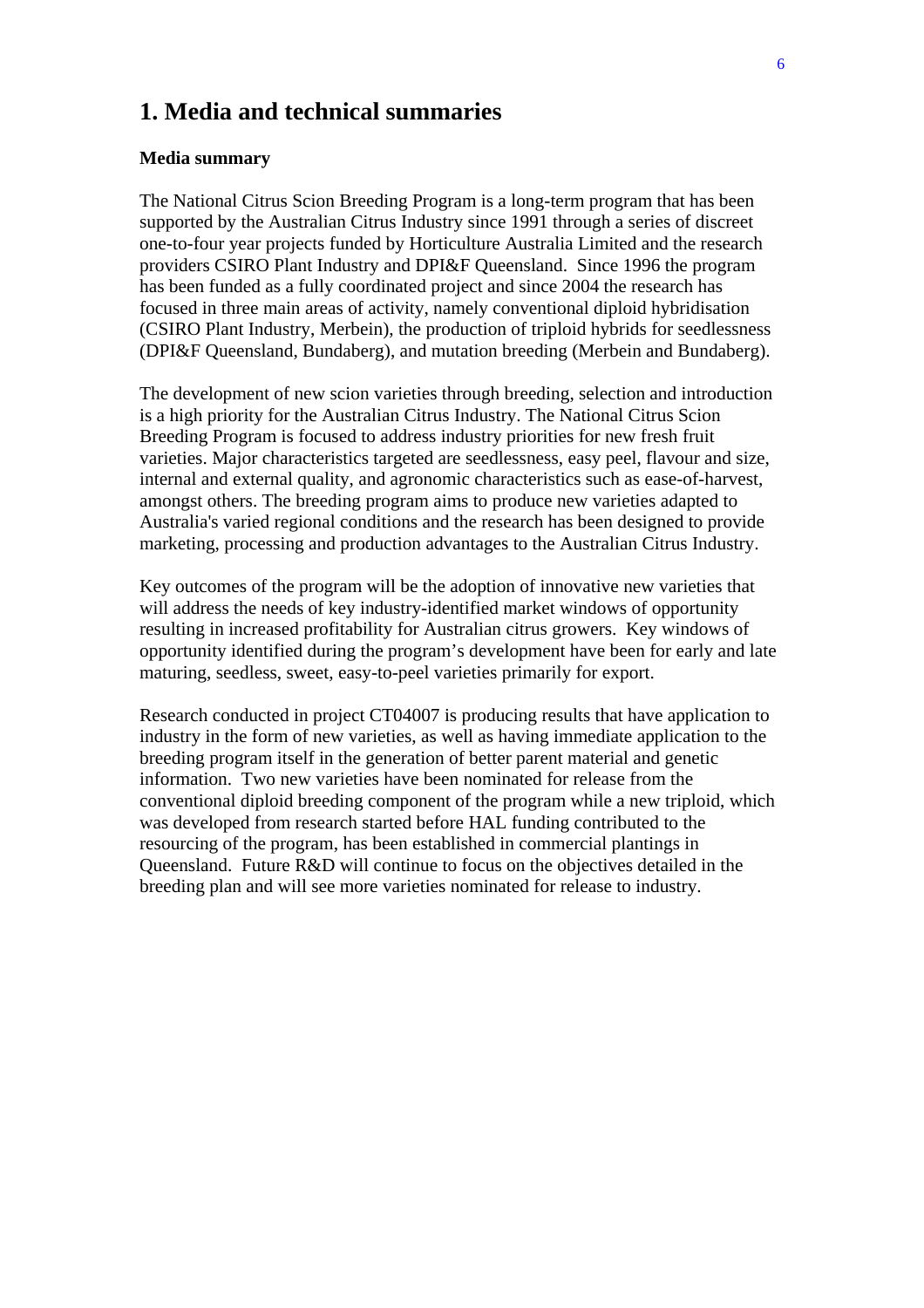#### **Technical summary**

Technically the National Citrus Scion Breeding Program is divided into three major components. These reflect the breeding approaches being adopted to achieve the goals outlined in the breeding plan and are conventional diploid hybridisation, triploid hybridisation and mutation breeding. The first component is based at CSIRO Plant Industry, Merbein, the second at QDPI&F's Bundaberg Research Station, and the third at both locations.

#### *Conventional diploid hybridisation component*

Conventional citrus breeding through hybridisation with diploid parents is a long term proposition requiring a clear and dedicated commitment by both industry and R&D agencies. The strategic hybridisation program has been in progress at Merbein since 1984 and has received support from industry via HAL funding since 1991. During this period the genetic foundations of the program have been built so that crosses are made to accommodate industry requirements for new varieties as documented in the breeding plan.

The hybridisation program is essentially a pipeline approach for the delivery of new varieties. Activities are now at a high level for all phases of the pipeline with the nomination of two varieties for release during 2006. This was a highlight amongst a number of significant achievements during CT04007.

An announcement was made in March 2006 of the pending release of Merbeingold 2336, which yields seedless, juicy fruits that mature early-to-mid-season in the Murray Valley, and Merbeingold 2350, which produces low-seeded to seedless fruits with highly coloured robust yet thin easy-peel rinds that mature mid-season in the Murray Valley. Seediness of fruits of Merbeingold 2350 is dependent on the chances of cross-pollination from surrounding citrus varieties. The decision to release the varieties set in train a release and commercialisation strategy with guidance from the project's reference committee. At the time of finalising this report an agreement on terms has been reached with a commercialiser to manage the release and distribution of the varieties in Australia. The two varieties have been granted provisional Plant Breeders Rights in Australia and Plant Patent applications have been filed in the USA.

A series of new crosses aimed at developing a population of families from which hybrids that produce very early and early-maturing seedless fruits was completed during CT04007. This series addresses one of the major objectives in the breeding plan and has been conducted using parents bred and selected from previous crosses made at Merbein as part of the National Citrus Scion Breeding Program.

The value of developing new parents was demonstrated in pollination experiments conducted with a population of families generated in an earlier project. This population was bred specifically to transmit characteristics that contribute to the seedless phenotype and so far around 50% of the hybrids assessed have been shown to be capable of producing seedless fruits. This is an increase from 30% of the original population from which parents were selected and supported earlier data indicating that parthenocarpic fruit development is under the control of three complementary genes.

The initial or phase 1 evaluation of families of hybrids in the breeding fields has provided new genetic data on seedlessness and other fruit quality characteristics. This phase of evaluation in the pipeline also leads to the identification of a number of new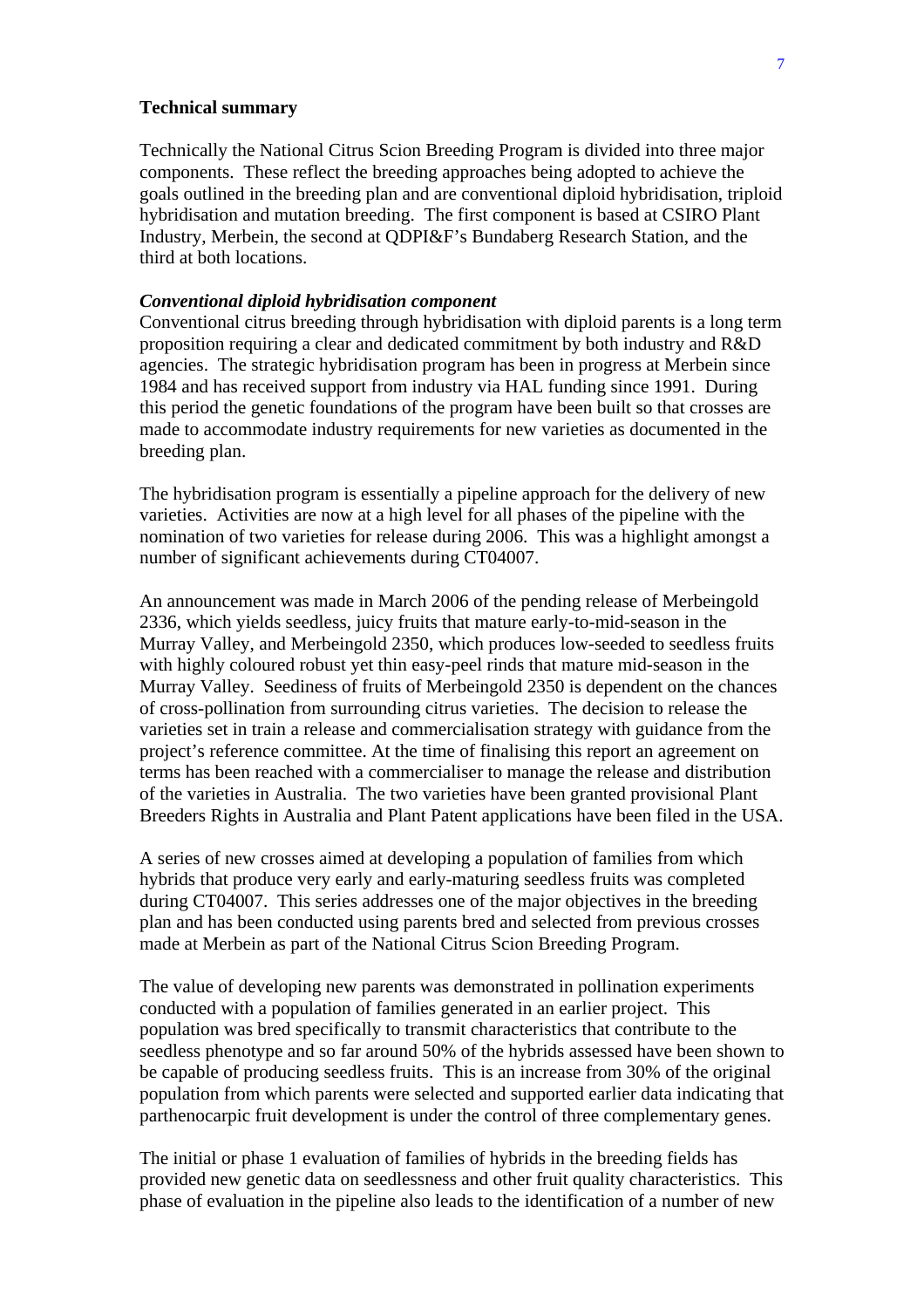selections for potential entry to phase 2 evaluation where the performance of selections as replicated grafted trees is investigated. Two trees of 39 new selections have been propagated in CT04007 so that budwood will be available from physiologically mature daughter trees when final selection is made for entry into regional test-plots and comparative trials.

Second phase evaluation trials and test-plots with cooperating growers have been established with 7 new selections, six of which are capable of producing seedless fruits even when self-pollinated. The seven selections have produced juicy, sweet ( ${}^{\circ}Brix > 11.0$ ) seedless fruits that mature from March through to September. Selections entered into phase 2 evaluation trials and test-plots during the previous project (CT00012) have performed well with regard to fruit quality, but early yields have been variable. Trees on some properties have produced high yields while on other properties the same selections have had low yields. This may be a result of using buds collected from the original hybrid such that within tree variability for juvenility may have carried over to daughter trees. For this reason, daughter trees are being propagated early as a bud source for selections with potential for entry into phase 2 evaluation.

Four selections currently being investigated in phase 2 evaluation trials have been identified for entry into the mutation breeding program. These selections all have a high capacity for parthenocarpic fruit development but can all self-pollinate. Their yields and fruit quality have been high, but seediness has been a problem. The success achieved from the irradiation program with Kara mandarin, which also has a high capacity for parthenocarpy, indicates that these selections are suitable for a bud irradiation program aimed at developing seedless variants.

Finally, the performance of multiplied trees propagated with buds of hybrid 88-09-28, which produces sweet, easy-to-peel and seedless grapefruit-like fruits, has indicated that this selection should be entered into regional test-plots in the next project. This hybrid is highly parthenocarpic and pollen sterile and its fruits have reasonably high sugar levels ( $>12^{\circ}$  Brix). When its acidity declines in late winter to less than 1.5%. the juice has a refreshing, pleasant flavour and taste tests have indicated a potentially high consumer acceptance over more traditional white grapefruit varieties.

#### *Triploid hybridisation component*

Significant achievements have been made at various stages of the triploid breeding component of the project. Most importantly, the first commercial planting of triploid mandarins in Australia occurred in early 2007, utilising a hybrid bred at Bundaberg Research Station. Although this hybrid was produced prior to the commencement of HAL support for the triploid hybridisation research, it provides a clear demonstration of the capacity of the Australian citrus breeding effort to generate superior commercial germplasm, and to see it through to commercial use by growers. Not only is this the first triploid mandarin to be grown commercially in Australia, it is also the most advanced germplasm in the triploid breeding cycle. Activities are now spread across all the different stages of breeding triploids, from controlled crossing and hybrid establishment to the identification of hybrids with superior fruit quality and commercial testing.

During the three years of the project, 10,925 pollinations were performed, 3,787 seeds sown and 30,050 embryos rescued via tissue culture. Six hundred and five fruiting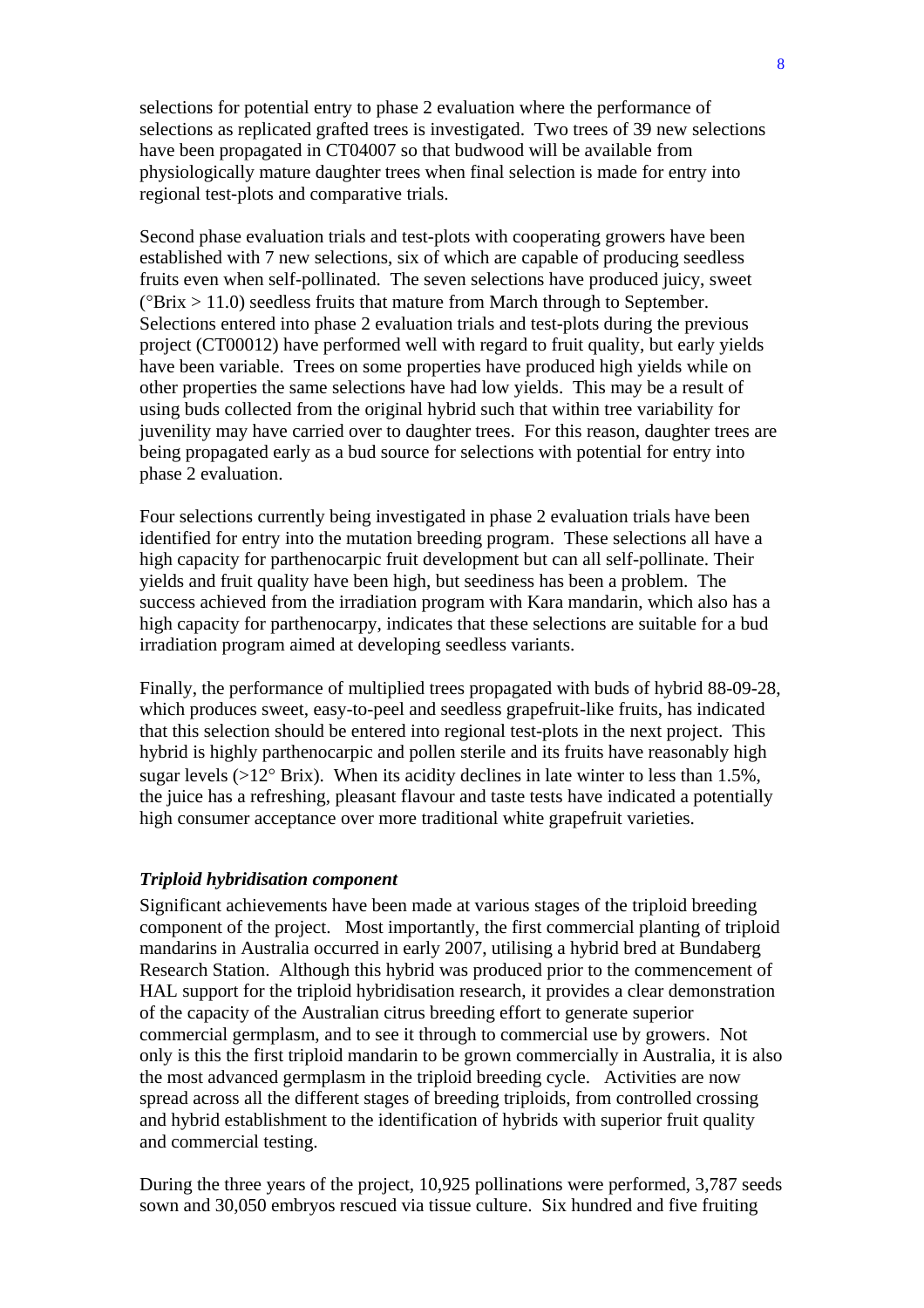hybrids (from pre-2005 pollinations) were assessed and 16 of these selected for multiple propagation and further assessment. These selections are predominantly aimed at the mandarin segment of the Australian citrus industry, but five hybrids of potential value to the orange and grapefruit/pomelo segments of the industry have also been selected.

Seventy-two families in the triploid program have now produced at least one fruiting hybrid and some patterns in terms of progeny performance are beginning to emerge. Valuable information about the principal faults of culled hybrids has been developed and incorporated into the crossing program to optimise the chances of developing superior commercial citrus varieties. It is clear that the principal characteristics that form the selection criteria in the program are under additive genetic control, supporting the need to develop and utilise phenotypically superior parents as the mainstay of the crossing activity.

Hybrids that fruited during project CT04007 showed a surprisingly large proportion of low-seeded genotypes. Without a flow cytometer, the triploid breeding team has been forced to plant all hybrids without knowledge of what proportion is actually triploid (and therefore likely to be seedless). As these hybrids now commence fruiting it would appear that a large proportion are in fact triploid, based on the frequency of low-seeded hybrids being assessed. Preliminary screening of around 500 hybrids has shown that more than 50% of them have less than three plump seeds per fruit, 36% have no plump seeds, and around 12% are completely seedless. This has important implications for the success of the program because it creates the potential to select hybrids with good fruit quality from a large population of low seeded genotypes.

Triploid breeding is now moving into a potentially productive phase with pollination activities based around progeny-tested parents, material entering Stage Two testing, and thousands of maturing hybrids soon to commence fruiting.

#### *Mutation breeding*

At Merbein, the seedless or low-seeded characteristics of two budlines derived from a Kara mandarin bud that was exposed to 60gy gamma irradiation were confirmed and the stability of this trait after one generation of vegetative propagation has been demonstrated. The two seedless (or low-seeded) budlines appeared to have arisen as chimeric mutations which affected both female and male fertility. With interest from domestic and international citrus industries in a seedless Kara mandarin, these two lines have been entered into regional evaluation through the establishment of growerbased test plots. Third generation daughter trees are also being propagated to further establish bud line stability. The results have justified the approach taken and have demonstrated the value of using induced mutagenesis to affect seediness in a highly parthenocarpic variety.

At Bundaberg, potential commercial selections of Fremont and Ellenor have been developed via mutation breeding. These show significantly reduced seed numbers while retaining the capacity for reasonable fruit size. Four low-seeded selections of Fremont have been assessed and average 4-6 seeds per fruit compared with the normal number of around 17 seeds per fruit. One of the Ellenor selections averages around 0.4 seeds per fruit compared with the normal number of 22, and potentially has a mutation for female sterility.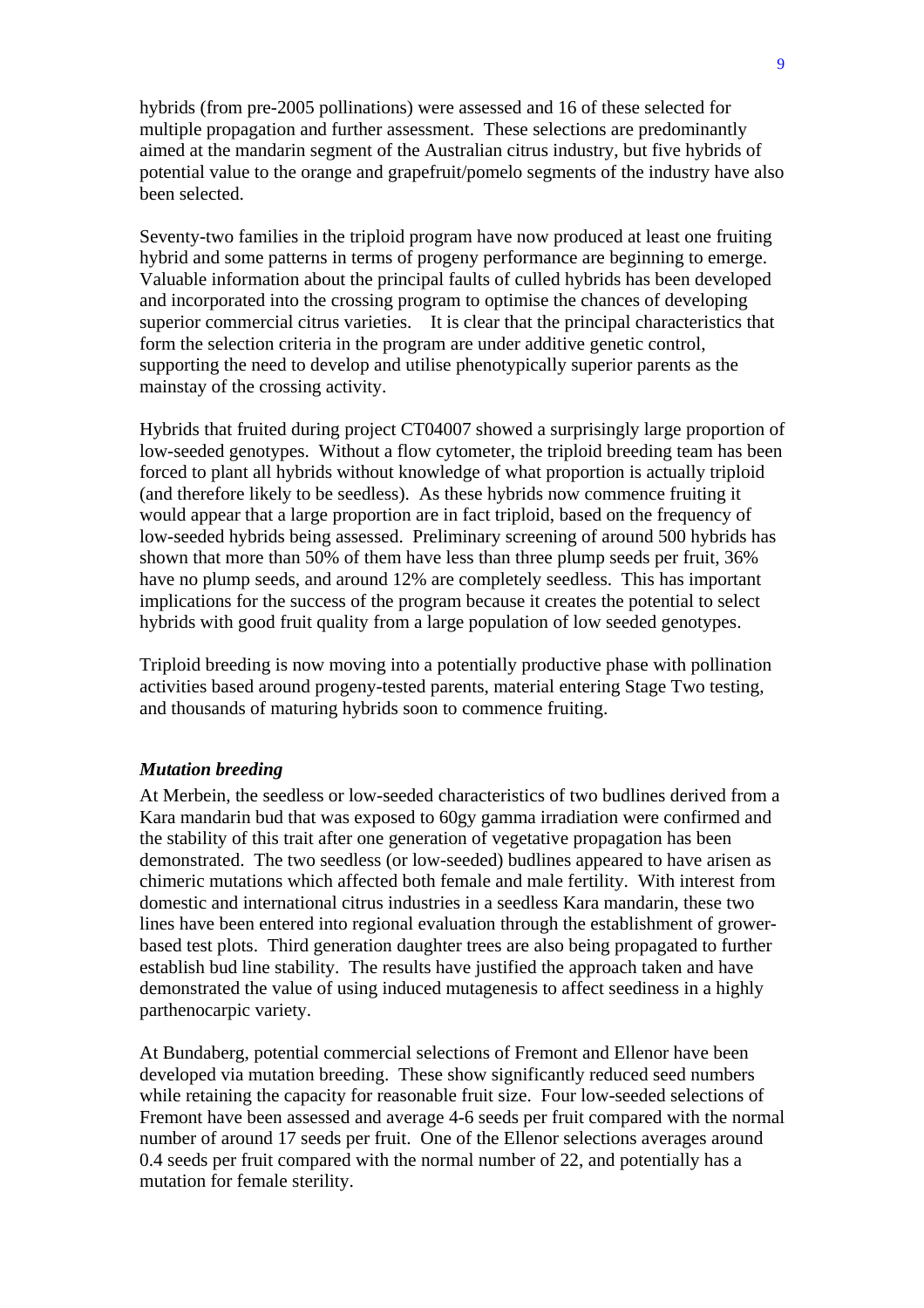While the intention of the mutation breeding effort was simply to develop genotypes with reduced seed number, there are early indications that we have been successful in producing a mutant with increased disease resistance. A selection of Daisy, which is normally regarded as one of the most susceptible mandarins to Emperor Brown Spot disease, is showing field-resistance to this disease and is being further investigated. If confirmed it will be a world-first – the only known instance of disease resistance development in citrus via mutation breeding.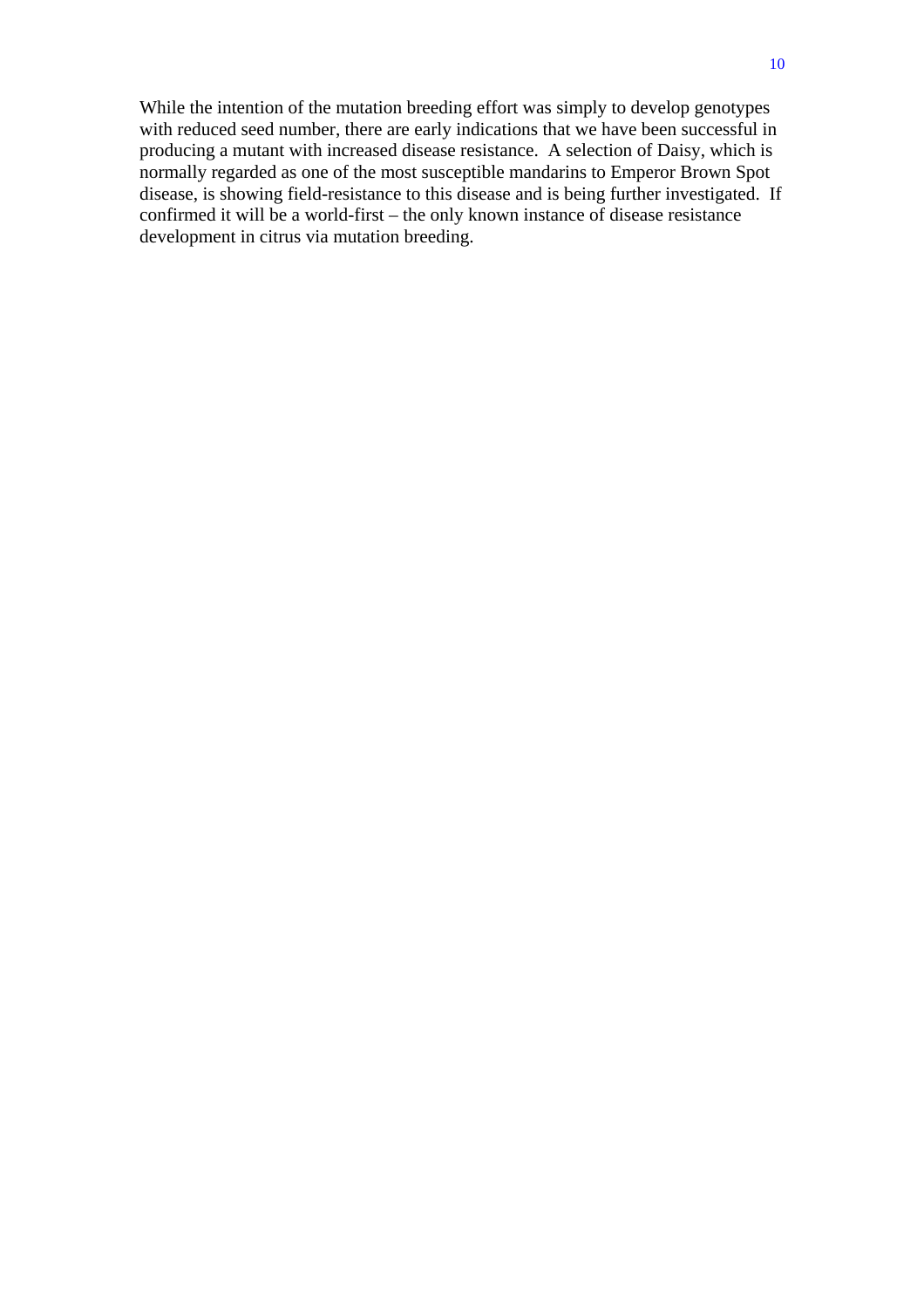## **2.Introduction**

With fresh fruit, as for all other horticultural produce, change is ever present and producers and markets can no longer rest assured that traditionally favoured varieties, or indeed existing crops, will continue to command premium prices. It is important that those trading in fresh citrus are continually innovative like others in the horticultural sector. Innovation should be effective at all stages in the market chain from planting materials through to packaging and presentation to the consumer. The use of genetic improvement techniques, whether conventional or bio-technological, offers great opportunity for the generation of novelty. New varieties and types of seedless citrus with novel colour, size, taste, texture and other quality characteristics that address market requirements, or perhaps even alter market perceptions, provide innovation through genetic improvement that will maintain or improve market share and thus command premium prices.

The development of new scion varieties through breeding, selection and introduction is a high priority for the Australian Citrus Industry. Project CT04007 continued the breeding research that forms part of a nationally coordinated citrus improvement program. This national program involves varietal improvement projects covering breeding, evaluation and repository maintenance. The breeding component through the National Citrus Scion Breeding Program is primarily focused to address industry priorities for fruits consumed as fresh products. Major characteristics targeted are seedlessness, easy peel, flavour and size, internal and external quality, and agronomic characteristics such as ease-of-harvest, amongst others. The breeding program aims to produce new scion varieties adapted to Australia's varied regional conditions and the research has been designed to provide marketing, processing and production advantages to the Australian Citrus Industry.

During CT04007 traditional breeding approaches have been pursued in the environments in which the varieties will be grown. Each line of research in CT04007, and indeed in previous projects conducted under the umbrella of the National Citrus Scion Breeding Program, has had specific, short- and long-term goals and thus has been designed to be flexible in response to changing industry and market requirements. Innovation is important for competitiveness in the global market and new varieties need to be developed which grow well in Australia and ship well to provide the industry with an export edge. The research in the project has been tailored for market needs and an important aspect of this research has been focused on producing seedless varieties and breeding lines. The breeding program is designed to generate outstanding new varieties which can be tested in the market place where their novel features can capture consumer interest and thus gain the industry a unique competitive advantage.

By coordinating traditional breeding methods such as hybridisation and mutation breeding, the research team has ensured that the best approach is adopted within the resources available. In this way each targeted aim can be achieved within the overall framework of producing improved, locally adapted citrus scion varieties for the Australian citrus industry.

Project CT04007 has continued the research of CT00012 (2000-04) and CT96014 (1996-2000), each funded as coordinated projects, and before that projects CT111, CT206, CT225, CT315, CT319 & CT522, and so has built on the successes of previous citrus scion breeding projects supported by HAL. As a coordinated breeding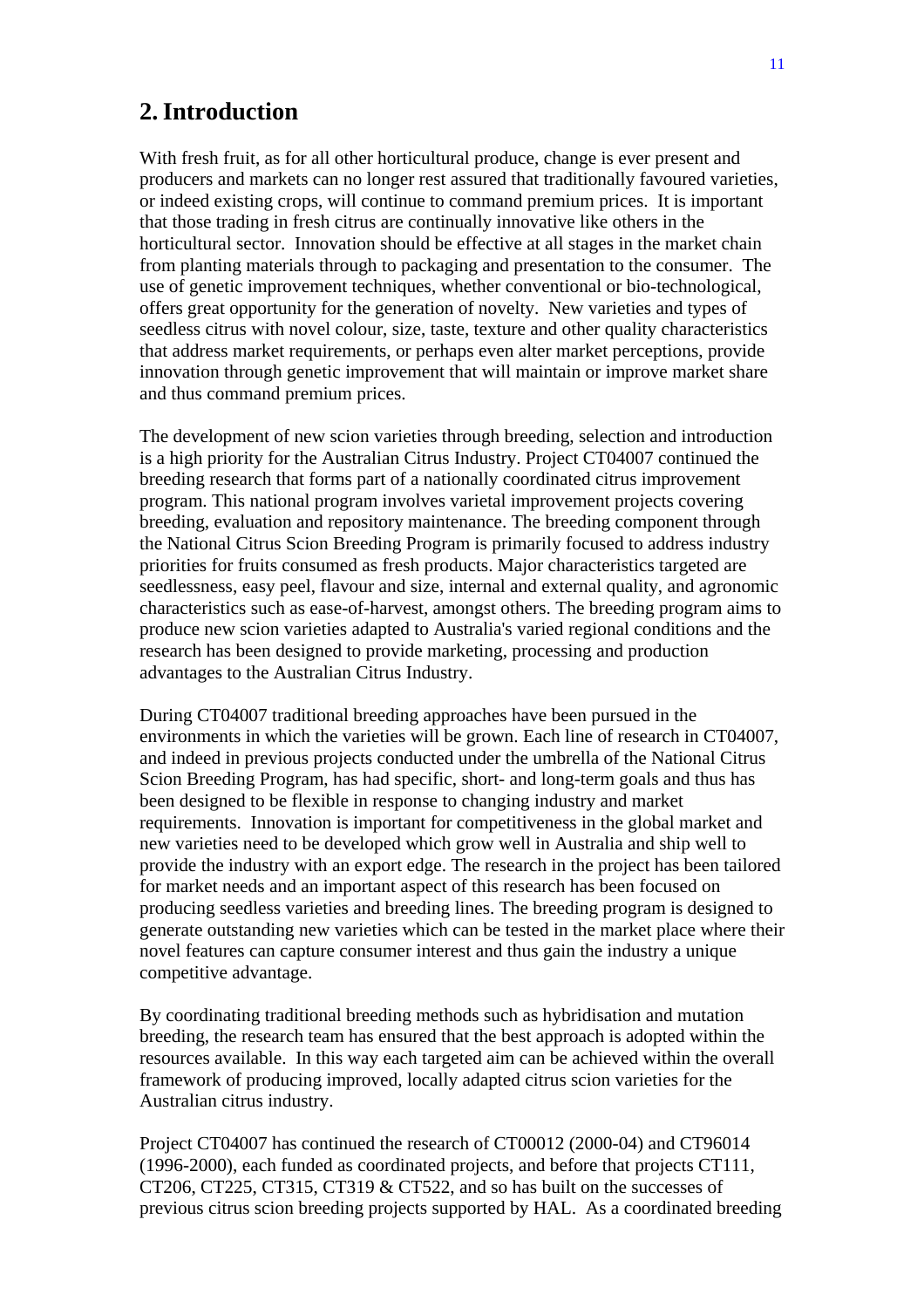program, the components have complimented and not duplicated the research effort and contributed collectively to the overall goal of innovative and improved Australian varieties that address market requirements leading to expanded market opportunities.

The project was originally funded until June 2007. However, a delay in starting the project due to contractual issues led to an agreed finish date of July 2008. With an application to start a new project in July 2007, it was agreed to finish project CT04007 in September 2007 so that there was no overlap between projects. The unfinished work in CT04007 will be continued in the new project. Before formally commencing the new project by agreeing to a new contract, it has been necessary to complete this final report.

This final report outlines progress in the research undertaken in project CT04007 from July 2004 until September 2007. However, while the report was in preparation, data collected during October became available and has been included where appropriate, namely the second phase evaluation trials reported in Chapter 3.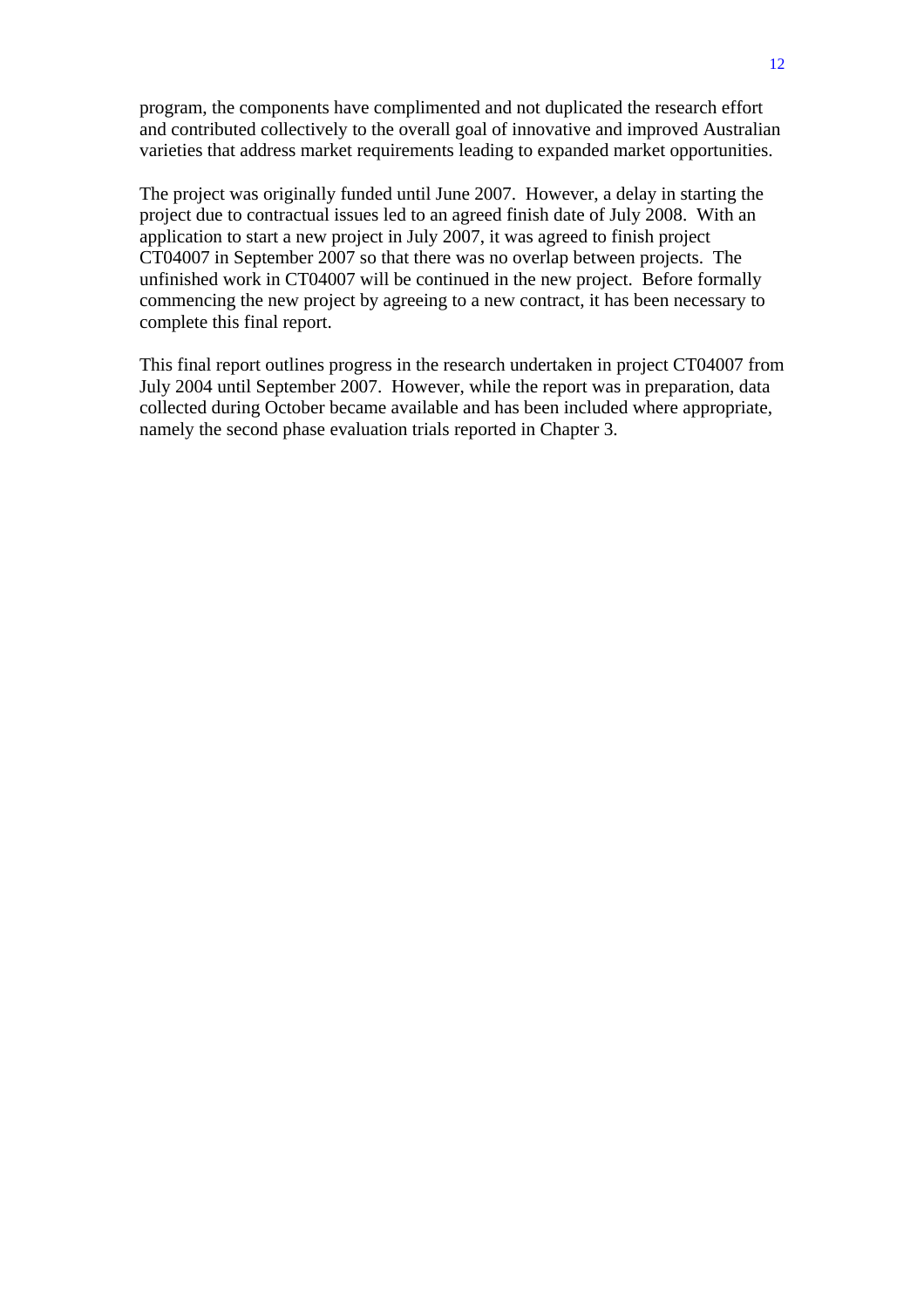## **3. Diploid hybridisation**

| 3.2.1 Crosses from CT00012                                              |
|-------------------------------------------------------------------------|
| 3.2.1.1 Crosses aimed at late-maturing hybrids                          |
| 3.2.1.2 Imperial mandarin x Miho satsuma                                |
| 3.2.2 Crosses aimed at early- and very early- maturing hybrids          |
| 3.2.3 A note on seed germination.                                       |
|                                                                         |
| 3.3.1 New seedless hybrids                                              |
| 3.3.2 Fruit quality and new selections                                  |
|                                                                         |
| 3.4.1 Regional evaluation of Imperial x Ellendale hybrids               |
| 3.4.1.1 Introduction and trial details                                  |
| 3.4.1.2 Materials and methods                                           |
| 3.4.1.3 Results and discussion                                          |
| 3.4.2 Comparative PBR trial                                             |
| 3.4.2.1 Materials and methods                                           |
| 3.4.2.2 Results and discussion                                          |
| 3.4.3 Hybrid 88-09-28 – a potential grapefruit substitute               |
| 3.4.4 Fast-track and new regional trials                                |
| 3.4.5 Concluding comments concerning the second phase evaluation trials |
| and test-plots                                                          |
| 3.5 Release and commercialisation activities<br>. 51                    |
| 3.5.1 Domestic release and commercialisation of Merbeingold varieties   |
| 3.5.2 International activities                                          |
|                                                                         |
|                                                                         |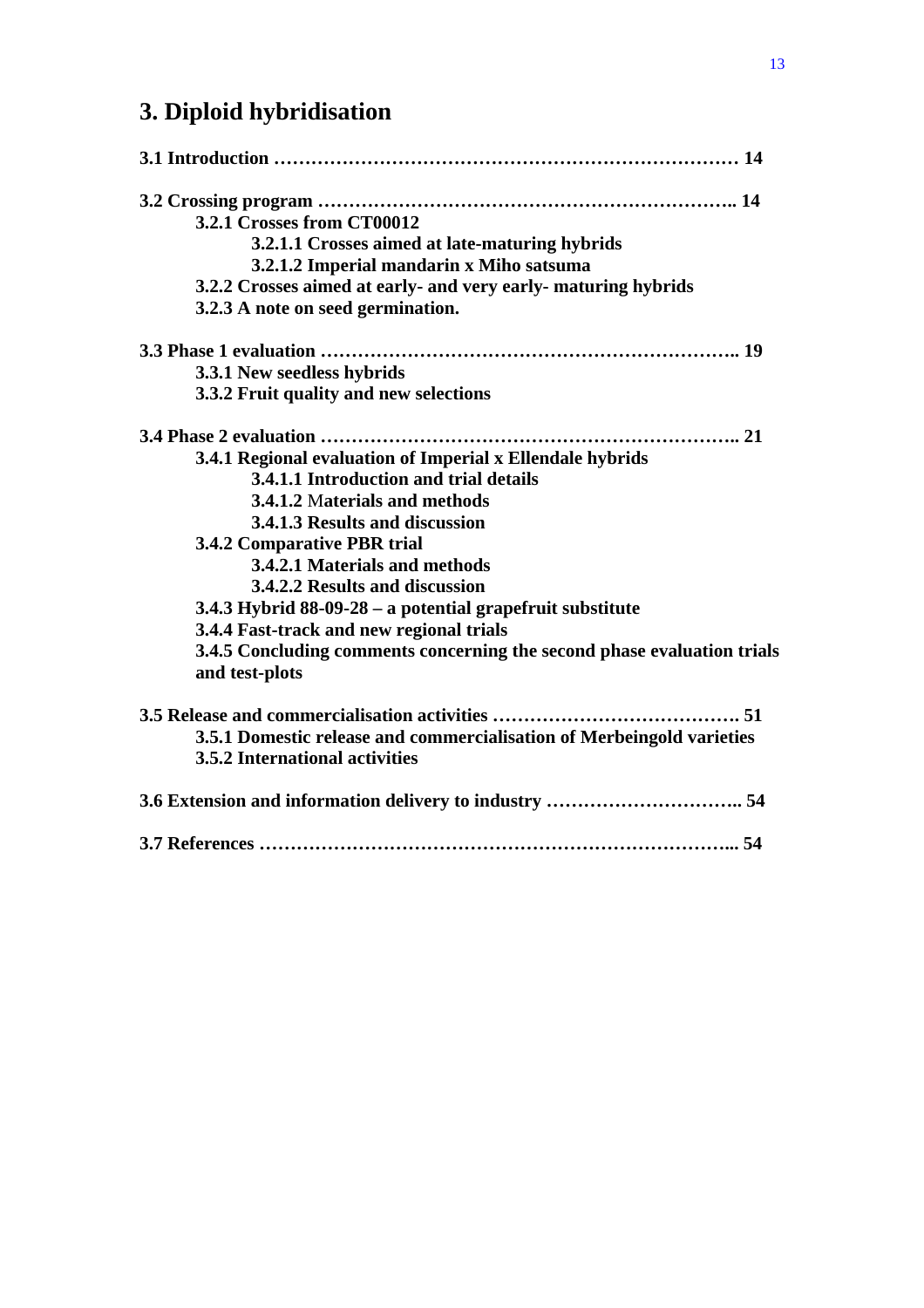### **3.1 Introduction**

The conventional hybridisation program at CSIRO Plant Industry Merbein is based on crossing diploid parents to yield hybrid progenies, which are evaluated for key characteristics. The data generated are used to identify promising hybrids for:

- entry into second phase replicated evaluation plantings from which new varieties can be identified for release to industry, and
- use as parents in future breeding, thus building on the genetic foundations of the program.

The data are also used to study the inheritance of key traits to develop breeding and selection strategies. As such, the program is dynamic, can be responsive to changing industry priorities, and takes the form of a pipeline approach for the delivery of outputs to achieve the overall industry outcome of successful new scion varieties.

Citrus breeding research at Merbein commenced in the 1960s when CSIRO's citrus germplasm arboretum was established. However, it was not until 1991, when industry supported the research through matching HAL funding, that breeding for new scion varieties received a much higher profile. Before 1991, industry had assisted with inkind support for testing new selections and with funds from the Citrus Management Company (now Murray Valley Citrus Board) for purchasing isozyme analytical equipment. This equipment was used in HAL project CT111 (1991-92) to identify new seedless Satsuma mandarin hybrids, and in other projects to identify zygotic from nucellar seedlings where female parents have been polyembryonic.

In breeding new Australian varieties, the hybridisation program at Merbein has sought to provide industry with new material for testing and at the same time build on the genetic foundations underpinning the program. In this way, the direction taken by the research can respond to current as well as future industry priorities for new varieties without the need to adopt a hit-or-miss approach in making new crosses.

As with other components of the project, the aims of the diploid hybridisation program are based firmly on the goals documented in the breeding plan with guidance centred on the product specifications detailed therein. The breeding plan was recently updated during August 2007.

This section outlines the progress made in the hybridisation and associated research at Merbein since July 2004. Only summaries of data are reported here for the sake of brevity. Large data sets have been generated and are used for making key decisions in the program. Progress was also documented in 6-monthly milestone reports submitted to HAL during the course of the project and are available for further information.

### **3.2 Crossing program**

A significant outcome from the research conducted over the last decade at Merbein has been to generate new parent material specifically for use in breeding new Australian varieties. This research has recombined and fixed characteristics deemed essential in easier-to-use parents for the development of new varieties to address current, and more importantly, future market requirements.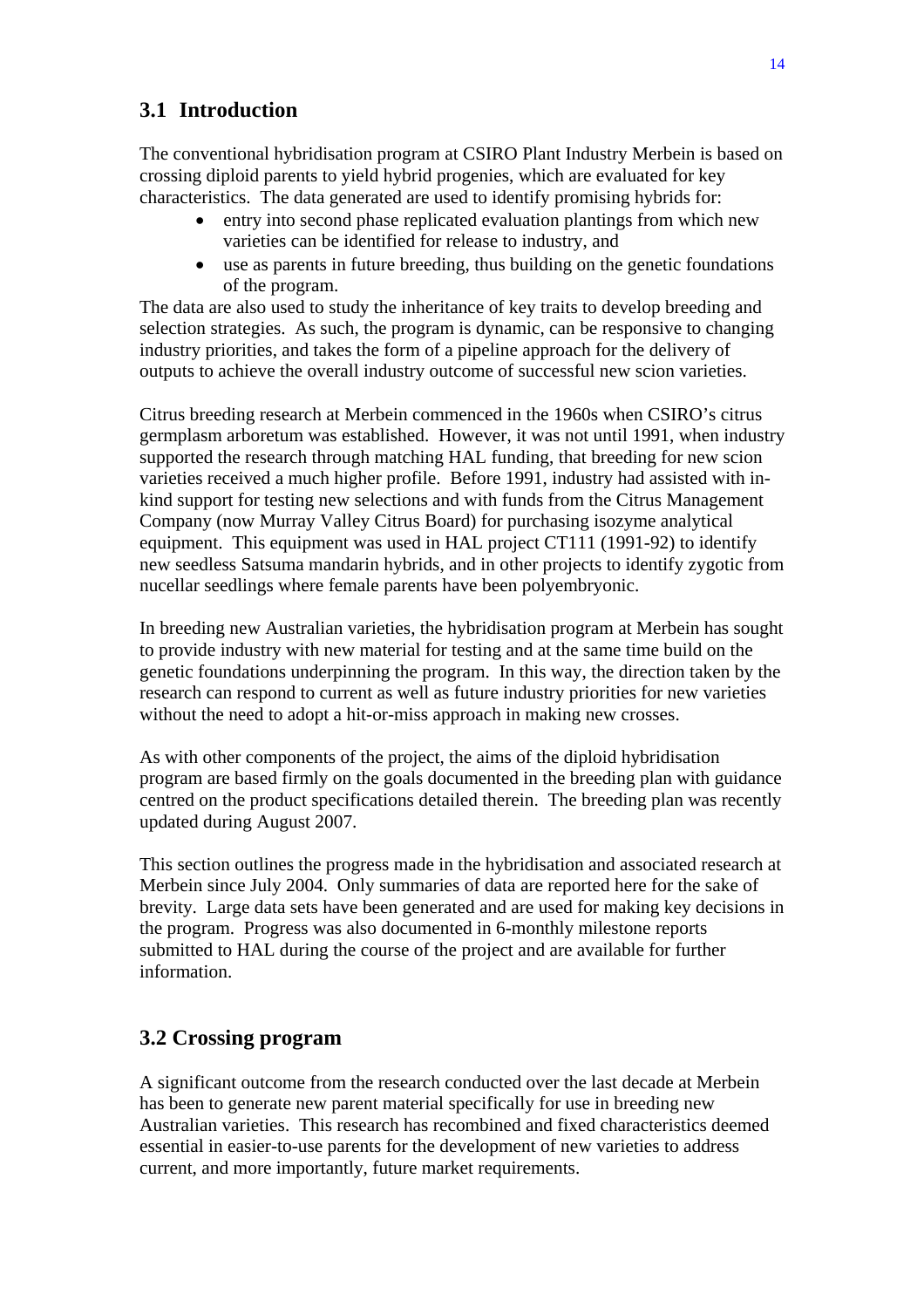Historically, both in Australia and overseas, breeding new citrus varieties by hybridisation has involved pair crosses between common knowledge varieties, often repeating the same cross year after year without learning much about the characteristics targeted in the program. In conducting a strategic hybridisation program to develop new parents, the research at Merbein has made a departure from this approach. Resources are used to understand the way that key fruit characteristics are inherited. In this way, breeding and selection strategies are smarter. To achieve this, the evaluation of progenies has to be extensive and detailed. Progenies are screened extensively for the characteristics that contribute to the complex seedless trait. Pollination experiments are conducted to assess the effects of different pollen sources on fruit set and seediness, and observations made on pollen fertility and other flower characteristics. As a result we know more about the genetic control of the characteristics that lead to seedlessness under Australian conditions so we can plan breeding activities with greater certainty of outputs.

Now seedless genes are firmly established in our breeding parents, the hybridisation program has progressed to place greater emphasis on other quality traits such as fruit size, sugar and acid levels, and rind characteristics. These, along with maturity season, are mostly quantitative traits influenced by the actions of many genes. Crosses conducted in CT96014 were aimed at using parents identified in CT319 that would transmit seedless characteristics. The progenies from these crosses, as described later, were planted out during CT00012.

Activities focused on new crosses in CT04007 were divided into two areas. The first concerned completing the establishment in the breeding field of progenies from crosses aimed at late maturing, seedless fruits made in CT00012. The second was to conduct and complete a new program, which was started during 2003-04, aimed at producing families of hybrids that will yield early maturing, seedless fruits.

#### **3.2.1 Crosses from CT00012**

Crosses made during CT00012 were aimed at varieties required by industry as identified at a series of grower fora held during 1999, which highlighted the need for improved seedless, late and early maturing varieties. The following describes these.

#### **3.2.1.1 Crosses aimed at late-maturing hybrids**

The first hybrids from these crosses, which were outlined in the final report for CT00012, were established in the breeding field at CSIRO during December 2003. The remaining hybrids were planted during May 2005 and this brought the total population size to 1406 hybrids from 65 families. Family size varied from 1-to-303 hybrids. As with previous crosses using CSIRO-bred hybrids, which have been selected because of their potential to transmit seedless traits, seed numbers per cross were low in some instances leading to small families. However, the crossing design employed means that full- and half-sib relationships can be exploited in analysing the data at a future stage of the program.

#### **3.2.1.2 Imperial mandarin x Miho satsuma**

Progeny 01-101 (Imperial mandarin x Miho satsuma) was generated in CT00012 and described in the final report for that project. This progeny has been used to partially adopt a recommendation made by Luis Navarro in his review of CT00012. Navarro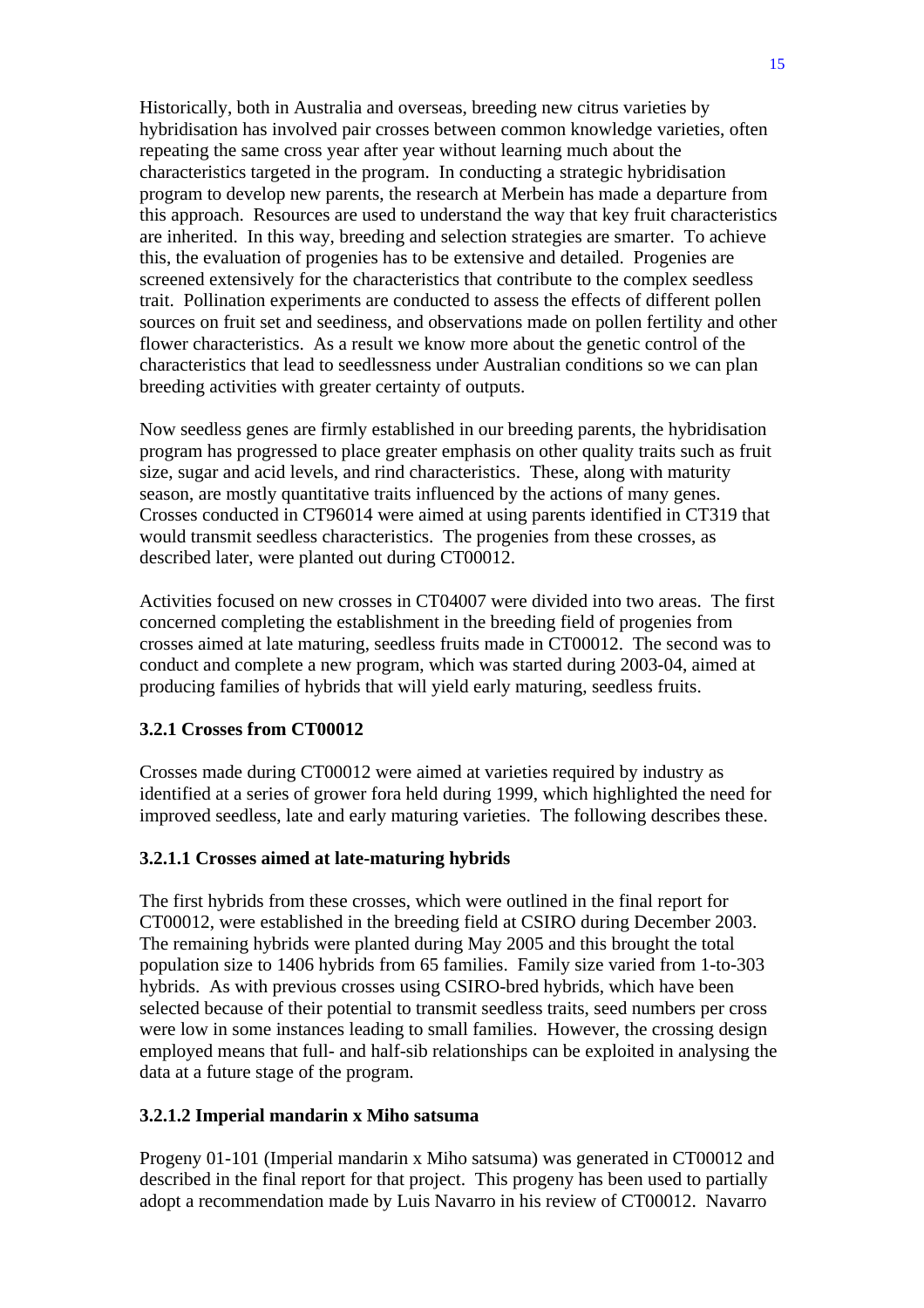suggested that hybrids should be grafted *in-situ* to orchard-established citrange rootstocks to provide more uniform planting materials for assessment. He also suggested that by grafting *in-situ*, the hybrids would establish faster and possibly flower sooner. *In-situ* grafting as suggested is a labour consuming exercise and current resources allocated to the research really prevents this approach; own-rooted hybrids require less maintenance in the field both in terms of establishment and not having to be grafted, as well as after-planting care such as dis-budding of rootstocks. Nevertheless, it was decided that this approach should be explored on a limited basis using this Imperial x Miho progeny.

Rather than establishing the rootstocks in the breeding field and grafting the hybrids in-situ, they were budded to Carrizo citrange (CC) and Symons sweet orange (SWO) under glasshouse conditions. Grafted trees and the original hybrid seedling were subsequently maintained under glasshouse conditions until the grafted trees were ready for planting in the field. At planting, each hybrid was established as randomized three-tree plots, ie one tree on own-roots (OR) and two trees grafted to rootstocks under drip irrigation. The trees were planted in autumn 2006 and will be evaluated in future projects. Similar trees of the two parents used to generate this progeny have been included in the planting for comparative purposes.

#### **3.2.2 Crosses aimed at early- and very early- maturing hybrids**

The breeding plan highlights the export market window of opportunity that exists for very early maturing fruits. The feasibility for breeding improved very-early maturing hybrids was demonstrated by a hybrid between Clementine and Imperial mandarin, which was first reported in a milestone report for project CT00012 (31/08/02). Hybrid 91-03-04 reaches full maturity in early April at Merbein and, as described later, was fast-tracked into second phase evaluation. As this hybrid was selected from a small family of ten hybrids, and also since other hybrids in the family have been shown to have seedless traits and good fruit quality, a priority was to repeat the cross and also generate other new families with Clementine, Imperial and their hybrids that produce early maturing fruits. A series of crosses were designed with the aim of generating a population of families that will yield early maturing, seedless hybrids and controlled pollinations commenced during 2003. This series of crosses was continued during CT04007 and progress was reported in milestone reports. The following summarises the crosses made and the hybrids that have been established for evaluation in future projects.

**Series 1.** The aim here was to repeat the Clementine Marisol x Imperial cross that resulted in the selection of 91-03-04. In addition to repeating this cross, other Clementine varieties were included and reciprocal crosses were conducted (Table 3.1).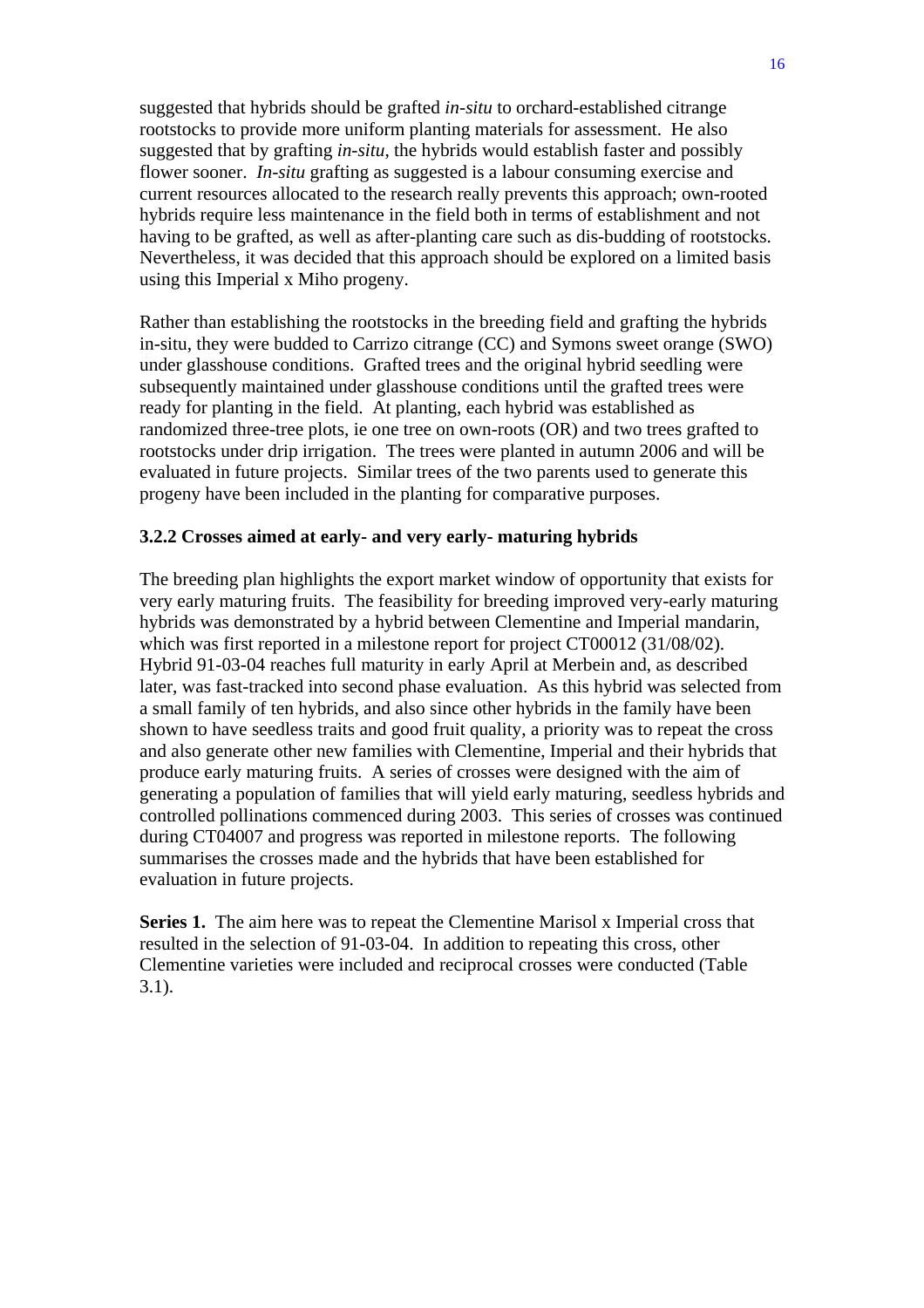| <b>Table 3.1.</b> Details of Clementine x Imperial crosses and number of hybrids |                        |       |         |           |  |  |  |  |
|----------------------------------------------------------------------------------|------------------------|-------|---------|-----------|--|--|--|--|
| retained per combination.                                                        |                        |       |         |           |  |  |  |  |
|                                                                                  |                        |       |         | $\%$      |  |  |  |  |
|                                                                                  |                        |       |         | seedling  |  |  |  |  |
|                                                                                  |                        |       |         | emergence |  |  |  |  |
|                                                                                  |                        | no.   | no.     | and       |  |  |  |  |
| Female                                                                           | Male                   | seeds | hybrids | survival  |  |  |  |  |
|                                                                                  |                        |       |         |           |  |  |  |  |
| Clementine – Marisol                                                             | Imperial mandarin      | 85    | 68      | 80.00     |  |  |  |  |
| Clementine – Fina                                                                | Imperial mandarin      | 88    | 80      | 90.91     |  |  |  |  |
| $C$ lementine – De                                                               |                        |       |         |           |  |  |  |  |
| <b>Nules</b>                                                                     | Imperial mandarin      | 107   | 90      | 84.11     |  |  |  |  |
| Clementine - Oroval<br>Imperial mandarin                                         |                        | 173   | 151     | 87.28     |  |  |  |  |
| $C$ lementine $-$ Old                                                            |                        |       |         |           |  |  |  |  |
| clone                                                                            | Imperial mandarin      | 878   | 706     | 80.41     |  |  |  |  |
| Imperial mandarin                                                                | Clementine – Marisol   | 5     | 5       | 100.00    |  |  |  |  |
| Imperial mandarin                                                                | Clementine – Fina      | 89    | 64      | 71.91     |  |  |  |  |
| Imperial mandarin                                                                | Clementine – De Nules  | 42    | 24      | 57.14     |  |  |  |  |
| Imperial mandarin                                                                | Clementine – Oroval    | 14    | 1       | 7.14      |  |  |  |  |
| Imperial mandarin                                                                | Clementine – Old clone | 30    | 20      | 66.67     |  |  |  |  |
|                                                                                  |                        |       |         |           |  |  |  |  |
| <b>Totals</b>                                                                    |                        | 1511  | 1209    | 80.01     |  |  |  |  |

**Series 2.** The second series of crosses aimed at early maturing seedless easy-peels involved hybrids bred at Merbein that have been identified as potential parents based on seedless traits, fruit maturity and quality, particularly high juice sugar concentrations. The crossing plan designed is presented in Table 3.2.

| Table 3.2. Summary of crosses made during 2003-06 aimed at generating              |           |       |              |           |  |  |
|------------------------------------------------------------------------------------|-----------|-------|--------------|-----------|--|--|
| families that will segregate for early fruit maturity, seedlessness and high fruit |           |       |              |           |  |  |
| quality.                                                                           |           |       |              |           |  |  |
|                                                                                    |           | no.   | no.          | $\%$      |  |  |
| Female                                                                             | Male      | seeds | hybrids      | emergence |  |  |
| 88-02-07                                                                           | $21-03$   | 48    | 9            | 18.75     |  |  |
| 88-02-21                                                                           | $21-03$   | 46    | 41           | 89.13     |  |  |
| 88-02-44                                                                           | $21-03$   | 11    | 5            | 45.45     |  |  |
| 88-04-11                                                                           | $21-03$   | 151   | 73           | 48.34     |  |  |
| 88-05-08                                                                           | $21-03$   | 82    | 53           | 64.63     |  |  |
| Clementine – Old clone                                                             | $21-03$   | 1     | $\mathbf{1}$ | 100.00    |  |  |
|                                                                                    |           |       |              |           |  |  |
| 88-02-07                                                                           | 21-28     | 36    | 18           | 50.00     |  |  |
| 88-02-21                                                                           | $21 - 28$ | 50    | 44           | 88.00     |  |  |
| 88-02-44                                                                           | $21 - 28$ | 32    | 14           | 43.75     |  |  |
| 88-03-08                                                                           | $21 - 28$ | 19    | 16           | 84.21     |  |  |
| 88-04-11                                                                           | 21-28     | 301   | 192          | 63.79     |  |  |
| 88-05-08                                                                           | 21-28     | 179   | 126          | 70.39     |  |  |
|                                                                                    |           |       |              |           |  |  |
| 88-22-41                                                                           | 23-09     | 1     | $\mathbf{1}$ | 100.00    |  |  |
| 91-03-01                                                                           | 23-09     | 3     | 1            | 33.33     |  |  |
| 91-03-04                                                                           | 23-09     | 3     | 1            | 33.33     |  |  |
| 91-03-07                                                                           | 23-09     | 7     | 1            | 14.29     |  |  |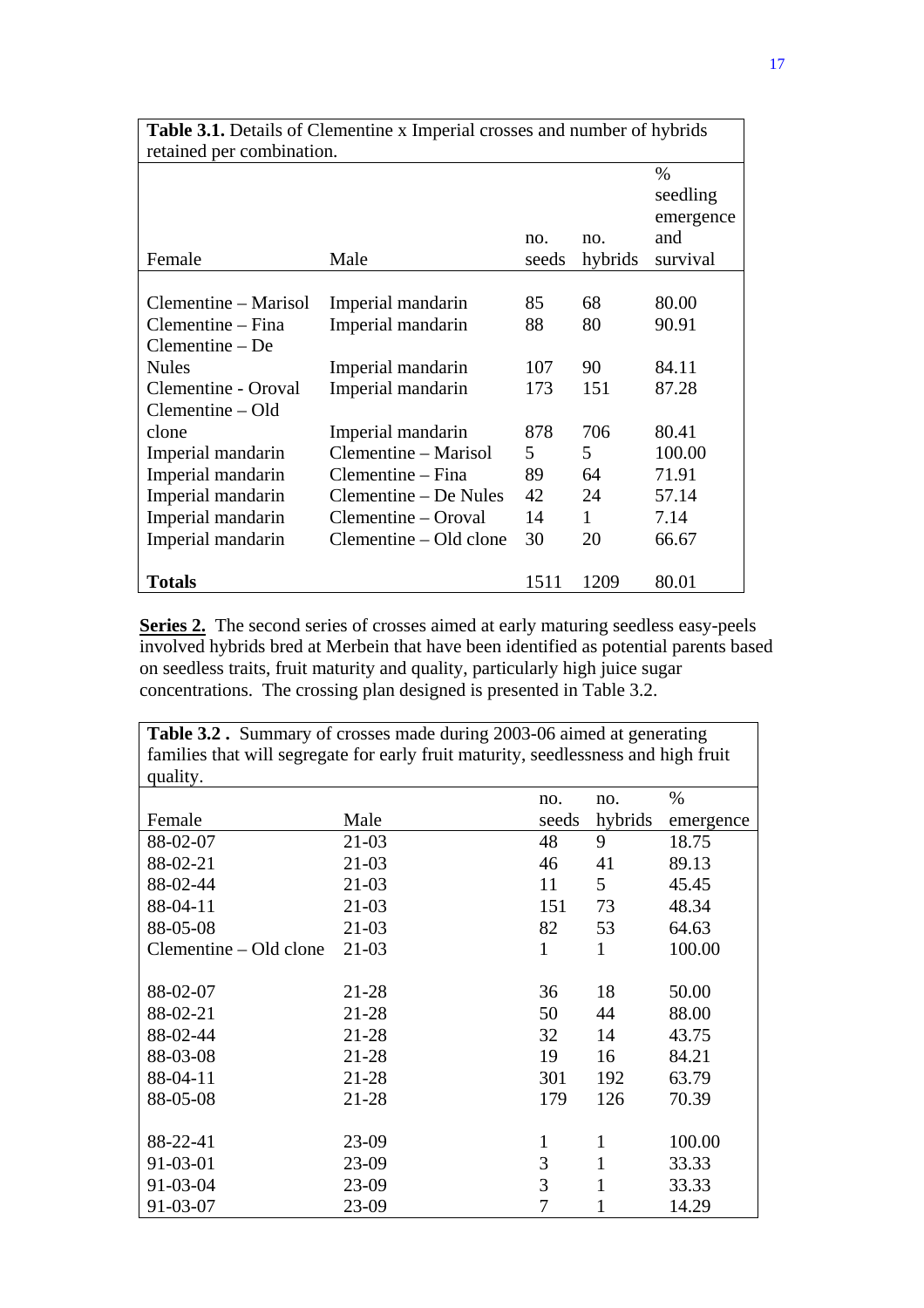| Table 3.2 contd.                                             |                                                                                      |                                          |                |                  |           |
|--------------------------------------------------------------|--------------------------------------------------------------------------------------|------------------------------------------|----------------|------------------|-----------|
|                                                              |                                                                                      |                                          | no.            | no.              | $\%$      |
| Female                                                       | Male                                                                                 |                                          | seeds          | hybrids          | emergence |
|                                                              |                                                                                      |                                          |                |                  |           |
| 91-03-09                                                     | 23-09                                                                                |                                          | 18             | $\boldsymbol{0}$ | 0.00      |
| $91 - 03 - 10$                                               | 23-09                                                                                |                                          | 30             | $\tau$           | 23.33     |
| 92-01-02                                                     | 23-09                                                                                |                                          | 12             | 6                | 50.00     |
| 92-01-07                                                     | 23-09                                                                                |                                          | 12             | 10               | 83.33     |
| 92-01-24                                                     | 23-09                                                                                |                                          | 112            | 94               | 83.93     |
| 92-01-31                                                     | 23-09                                                                                |                                          | 257            | 254              | 98.83     |
|                                                              |                                                                                      |                                          |                |                  |           |
| 88-22-30                                                     | $23 - 26$                                                                            |                                          | 31             | 20               | 64.52     |
| 88-22-41                                                     | $23 - 26$                                                                            |                                          | $\overline{3}$ | $\mathbf{1}$     | 33.33     |
| 91-03-01                                                     | $23 - 26$                                                                            |                                          | 14             | 10               | 71.43     |
| 91-03-04                                                     | $23 - 26$                                                                            |                                          | 34             | 12               | 35.29     |
| 91-03-07                                                     | $23 - 26$                                                                            |                                          | $\overline{2}$ | $\boldsymbol{0}$ | 0.00      |
| 91-03-10                                                     | $23 - 26$                                                                            |                                          | 48             | 5                | 10.42     |
| 92-01-02                                                     | $23 - 26$                                                                            |                                          | 45             | 31               | 68.89     |
| 92-01-07                                                     | $23 - 26$                                                                            |                                          | 75             | 69               | 92.00     |
| 92-01-24                                                     | $23 - 26$                                                                            |                                          | 30             | 27               | 90.00     |
| 92-01-31                                                     | $23 - 26$                                                                            |                                          | 31             | 25               | 80.65     |
| 93-05-09                                                     | $23 - 26$                                                                            |                                          | 6              | $\overline{0}$   | 0.00      |
| Clementine – De Nules                                        | $23 - 26$                                                                            |                                          | 134            | 59               | 44.03     |
| Clementine – Fina                                            | $23 - 26$                                                                            |                                          | 87             | 22               | 25.29     |
| Clementine – Marisol                                         | $23 - 26$                                                                            |                                          | 12             | 10               | 83.33     |
| Clementine - Old clone                                       | $23 - 26$                                                                            |                                          | 84             | 54               | 64.29     |
| Clementine - Oroval                                          | $23 - 26$                                                                            |                                          | 82             | 50               | 60.98     |
|                                                              |                                                                                      |                                          |                |                  |           |
| 91-03-01                                                     | 29-57                                                                                |                                          | $\mathbf{1}$   | $\mathbf{1}$     | 100.00    |
| 91-03-04                                                     | 29-57                                                                                |                                          | 20             | $\overline{2}$   | 10.00     |
| 91-03-07                                                     | 29-57                                                                                |                                          | 17             | $\overline{7}$   | 41.18     |
| 91-03-09                                                     | 29-57                                                                                |                                          | 6              | $\overline{2}$   | 33.33     |
| 91-03-10                                                     | 29-57                                                                                |                                          | $70\,$         | $\overline{c}$   | 2.86      |
| 92-01-02                                                     | 29-57                                                                                |                                          | 53             | 38               | 71.70     |
| 92-01-07                                                     | 29-57                                                                                |                                          | 42             | 27               | 64.29     |
| 92-01-24                                                     | 29-57                                                                                |                                          | 104            | 78               | 75.00     |
| 92-01-31                                                     | 29-57                                                                                |                                          | 76             | 72               | 94.74     |
| 93-05-09                                                     | 29-57                                                                                |                                          | 9              | 3                | 33.33     |
|                                                              |                                                                                      |                                          |                |                  |           |
| 91-03-01                                                     | $23 - 36$                                                                            |                                          | 3              | 3                | 100.00    |
| 21-28                                                        | Clementine – Old clone                                                               |                                          | 14             | 5                | 35.71     |
| $21-03$                                                      | <b>Clementine De Nules</b>                                                           |                                          | 20             | 18               | 90.00     |
| 92-01-31                                                     | Valencia orange                                                                      |                                          | 6              | 5                | 83.33     |
|                                                              |                                                                                      |                                          |                |                  |           |
| <b>Totals</b>                                                |                                                                                      |                                          | 4090           | 2835             | 69.32     |
| Coded parents bred at CSIRO Merbein were as follows:         | 88-22-30 (Clementine - Old clone x Valencia orange)                                  |                                          |                |                  |           |
| 21-03 (Imperial x Ellendale)                                 | 88-22-41 (Clementine – Old clone x Valencia orange)                                  |                                          |                |                  |           |
| 21-28 (Imperial x Ellendale)                                 | 91-03-01 (Clementine Marisol x Imperial)                                             |                                          |                |                  |           |
| 21-03 (Imperial x Ellendale)<br>23-09 (Imperial x Ellendale) | 91-03-04 (Clementine Marisol x Imperial)                                             |                                          |                |                  |           |
| 23-26 (Imperial x Ellendale)                                 | 91-03-05 (Clementine Marisol x Imperial)<br>91-03-07 (Clementine Marisol x Imperial) |                                          |                |                  |           |
| 23-36 (Imperial x Ellendale)                                 |                                                                                      | 91-03-09 (Clementine Marisol x Imperial) |                |                  |           |
| 29-57 (Imperial x Ellendale)                                 | 91-03-10 (Clementine Marisol x Imperial)                                             |                                          |                |                  |           |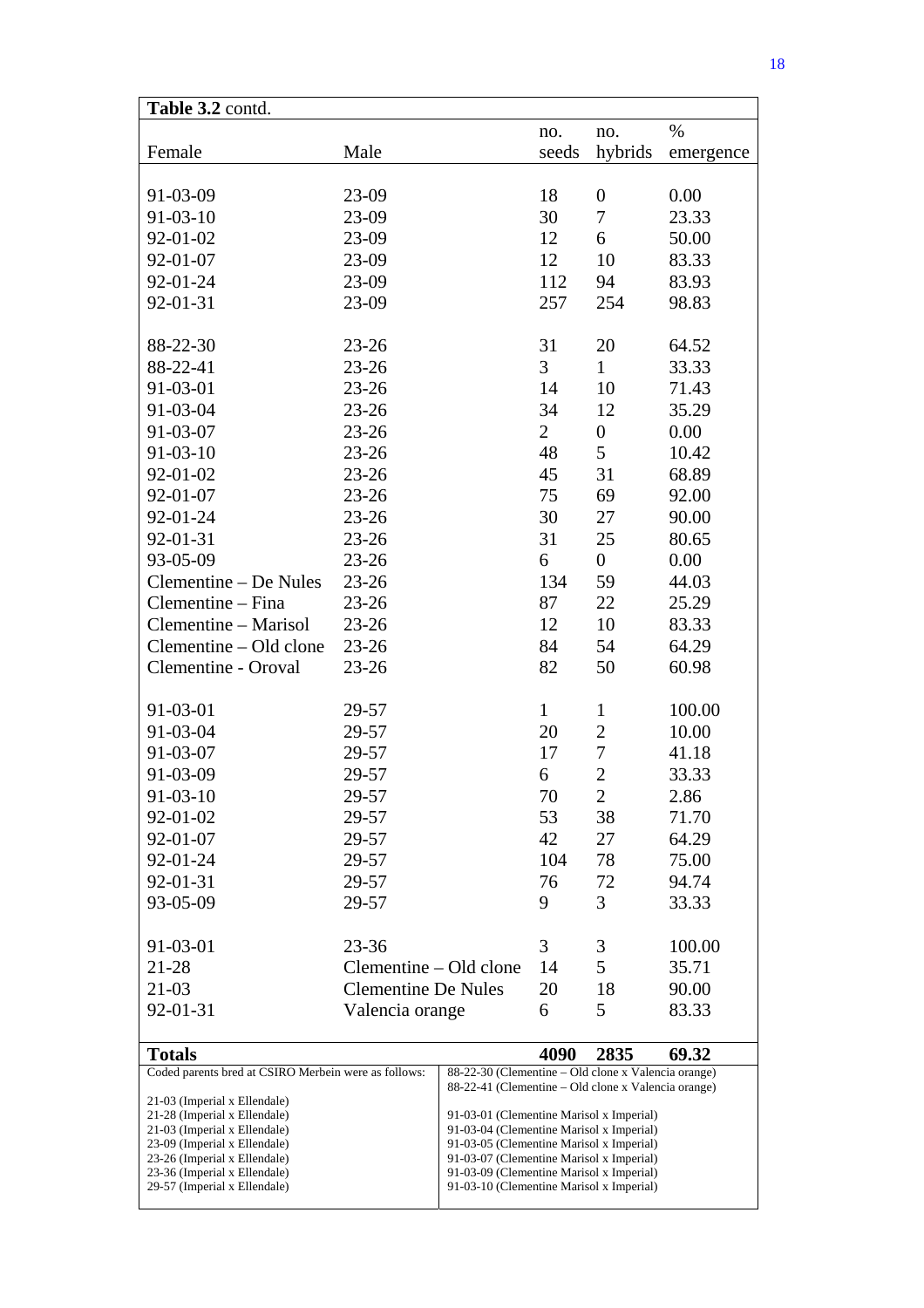| 88-02-07 (Silverhill satsuma x Joppa sweet orange)       | 92-01-02 (Clementine Fina x Silverhill satsuma) |
|----------------------------------------------------------|-------------------------------------------------|
| 88-02-21 (Silverhill satsuma x Joppa sweet orange)       | 92-01-07 (Clementine Fina x Silverhill satsuma) |
| 88-02-44 (Silverhill satsuma x Joppa sweet orange)       | 92-01-24 (Clementine Fina x Silverhill satsuma) |
| 88-03-08 (Silverhill satsuma x Red Siletta sweet orange) | 92-01-31 (Clementine Fina x Silverhill satsuma) |
| 88-04-11 (Silverhill satsuma x White Siletta sweet)      |                                                 |
| orange)                                                  | 93-05-09 (Imperial x Clementine Old clone)      |
| 88-05-08 (Silverhill satsuma x Norris Hamlin sweet)      |                                                 |
| orange)                                                  |                                                 |
|                                                          |                                                 |
|                                                          |                                                 |

#### **3.2.3 A note on seed germination.**

Prior to project CT04007, germination rates with Clementine seeds had been poor from both open-pollinated and controlled cross generated seeds. This had been the case for seeds collected from Clementine Oroval x Imperial and Clementine Old clone x Imperial crosses made in 2003. In an effort to maximise germination and seedling recovery rates, a new approach was tried and seeds were germinated in Growool® at a constant 28°C with a 16/8h light/dark regime rather than the normal procedure using a sand bed over potting mix under glasshouse conditions. As the seeds germinated and seedlings emerged (see Figure 3.1), they were transplanted to potting mix in a container, hardened-off and transferred to the glasshouse. This has resulted in much higher germination rates and seedling survival rates, particularly with seeds collected from Clementine mother plants.

**Figure 3.1.** Emergent seedlings from the crossing program after germination in Growool® under controlled conditions.



### **3.3 Phase 1 evaluation**

Progress in the phase 1 evaluation of new hybrids as they flower was summarised in milestone reports. As the processes involved in conducting this phase of the diploid hybridisation component of the breeding program has been reported extensively in previous final reports and also detailed in the breeding plan, only aspects of phase 1 evaluation will be presented here.

#### **3.3.1 New seedless hybrids**

Pollination and pollen exclusion experiments conducted using hybrids as they flower within a population of families generated in 1996-98, have shown that the frequency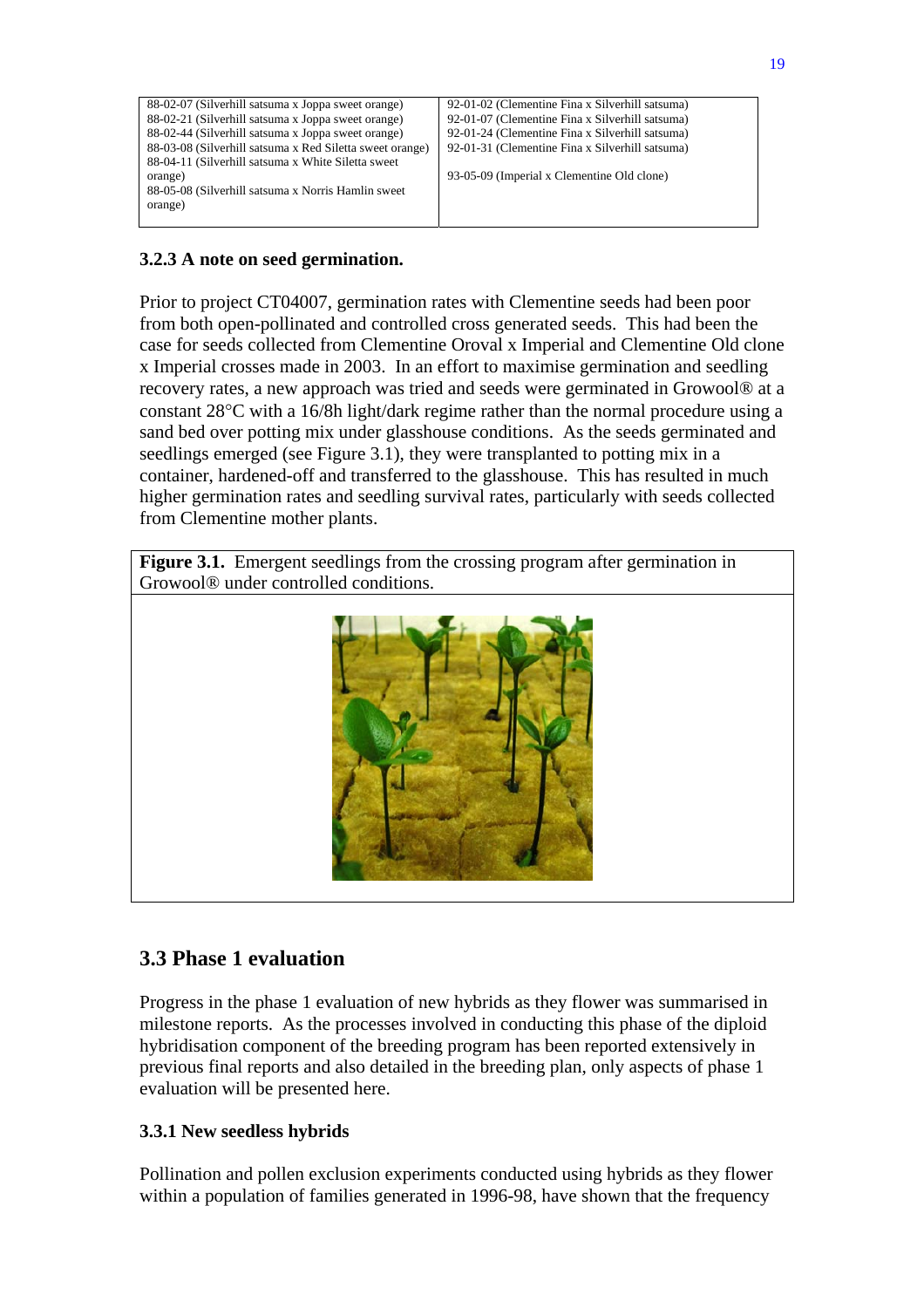of hybrids combining traits contributing to the seedless phenotype has increased as the program progresses into second generation crosses using hybrids generated at Merbein as parents.

The population that has been investigated in CT04007 was generated using parthenocarpic selections from families generated from crosses performed between 1984 and 1988 and comprises of 111 full-sib combinations with family size ranging between 1 and 52. There are 27 half-sib families based on the maternal parent and these relationships will be used to analyse the data when collection is complete.

Of the hybrids that have flowered and been tested so far, there is evidence that around 50% are parthenocarpic (185 parthenocarpic to 171 non-parthenocarpic). This is an increase over the population from which the parents used were selected where 144 out of 493 hybrids were parthenocarpic. On an individual full-sib family basis the proportion of parthenocarpic to non-parthenocarpic hybrids varies, although the juvenile period differs between families and for some combinations a majority of hybrids are yet to flower. While it is difficult to speculate too much as a large number of hybrids are yet to flower and be assessed for parthenocarpic ability, within family ratios have indicated that three dominant complementary genes are responsible for segregation of this characteristic, and this supports data from previous crosses.

Of particular interest are two half-sib families involving two Imperial x Hamlin sweet orange hybrids. These monoembryonic hybrids were selected as parents based on a high capability for parthenocarpic fruit development, pollen sterility and a short (4 year) juvenile period. Unlike other half-sib families, almost 50% of the hybrids from the crosses involving these two hybrids have flowered and a high proportion of these are parthenocarpic, segregating 52:15 (hybrid 88-13-11, female parent) and 45:39 (hybrid 88-13-15, female parent) for parthenocarpic to non-parthenocarpic fruit development, respectively.

In addition to the generation of a higher proportion of parthenocarpic hybrids, there has been an increased proportion of new hybrids that yield open-pollinated seedless fruits.

With variability in flowering time both between and within families, screening for seedless traits in this population will continue into the next project. This component of phase 1 evaluation is providing much useful data on the inheritance of seedlessness in citrus and the results so far, which indicate an increase in seedless progeny, support the approach adopted at Merbein in developing improved parents to transmit the characteristics which contribute to the seedless phenotype.

#### **3.3.2 Fruit quality and new selections**

Again, milestone reports have outlined the progress made in evaluating fruit quality during phase 1 evaluation. At the time of preparing this final report thirty nine hybrids have been identified with potential to be advanced to phase 2 evaluation testplots and trials. These 39 hybrids have produced good quality seedless or low-seeded fruits under the conditions of open-pollination in the breeding field. They have been selected from the population of families produced in project CT96014 from 1996 until 1998.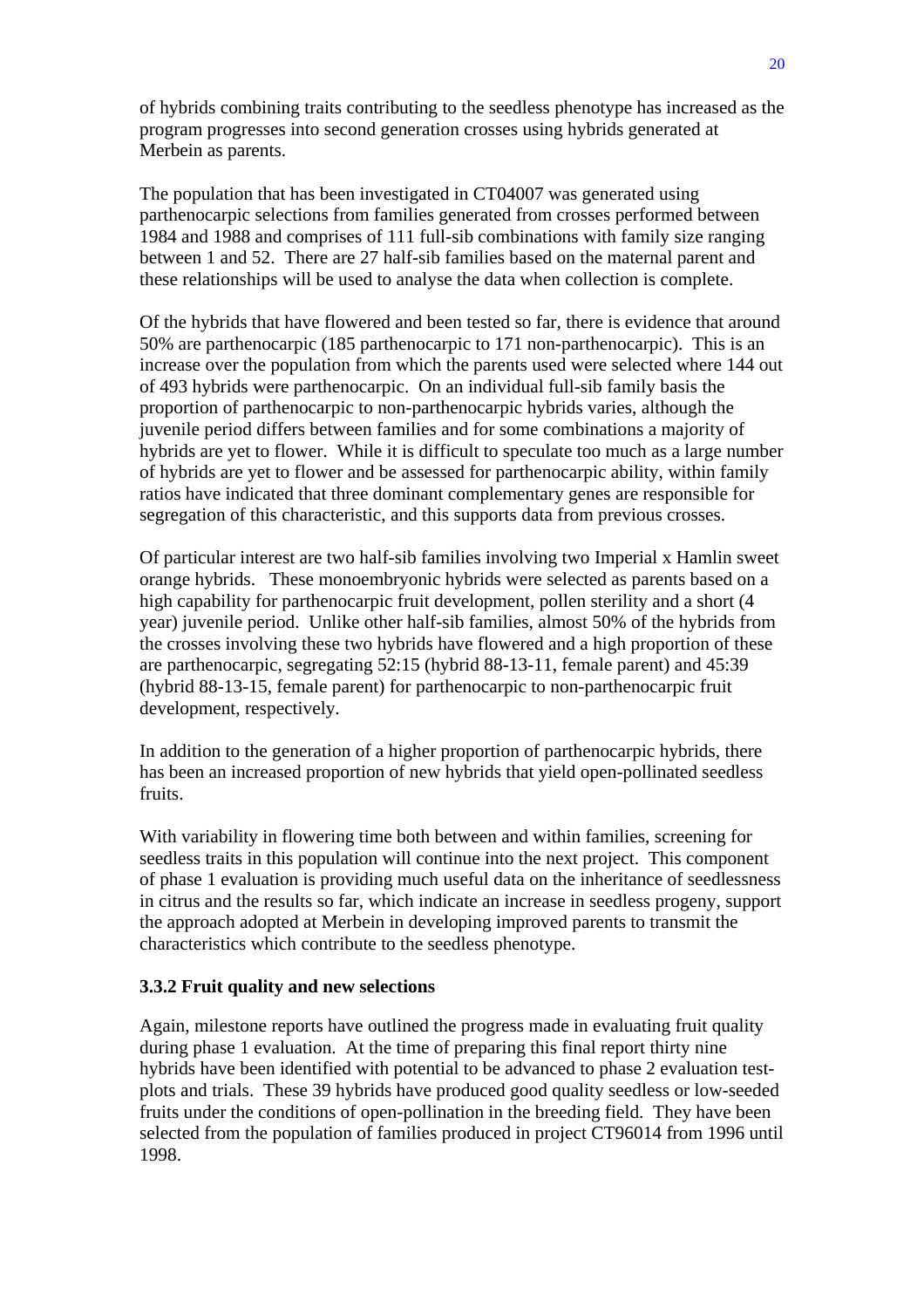As described later, based on the performance of trees in some of the current plantings in phase 2 evaluation, a decision has been reached to propagate 2 daughter trees of each of these new selections using buds collected from mature fruiting shoots. This adds a refinement to the fast-tracking method employed for entering potential selections into phase 2 trials. While additional phase 1 data are being collected, buds from a greater number of selections showing potential will be used to propagate bud source trees earlier. Then, when a final decision is made with regard to their entry into phase 2 trials, second generation buds will be used to propagate third generation trees with improved precocity for distribution to growers for regional evaluation and for a comparative trial.

One other hybrid was identified with potential during CT04007. This hybrid was identified in a family that was produced during 1988 and had failed to flower and produce fruit when its siblings were being evaluated. Hybrid 88-19-03 (Imperial mandarin x Mediterranean Sweet Orange) produces seedless or low seeded fruits (mean <1) under open-pollination, which mature at the end of May at Merbein. It has high sugar levels and will set fruit parthenocarpically. This selection has been topworked to eight established orchard trees for further evaluation.

#### **3.4 Phase 2 evaluation**

Phase 2 evaluation is conducted with hybrids selected after completing phase 1 evaluation of families within new populations. Hybrids are selected based on their performance as individual trees growing on their own root system under high density (hybrids in phase 1 are grown routinely at a density of 1m intra- and 5m inter-row spacings). As a consequence, selections are mostly made on fruit quality traits before they are entered into phase 2 evaluation trials. Phase 2 trials are conducted with replicated trees of each selection either as nursery-propagated trees or trees produced by top-working to established trees already in an orchard.

In project CT00012, 20 selections from an Imperial mandarin x Ellendale tangor progeny were propagated and entered into phase 2 evaluation. Ten of these selections, considered superior to the other ten, were distributed via a network of growers who were prepared to maintain up to ten trees of each for testing under regional conditions. Before receiving nursery-propagated trees or bud wood for topworking, each grower signed an agreement, which covered a number of issues in relation to testing selections from the breeding program. The main function of this agreement is to emphasise a need to maintain confidentiality as well as prevent further propagation and distribution of the selections at this stage of their development. Most, but not all growers who volunteered to cooperate were happy to sign the agreement. Those reluctant to agree to the conditions were not included in the network.

The other ten hybrids from the Imperial x Ellendale progeny that were deemed to be less promising than those distributed to growers were included in a replicated, comparative trial conducted at one of CSIRO's research farms. This trial included six common knowledge varieties as comparators as well as the twenty selections grafted to three rootstocks, *viz*. Carrizo citrange, Symons sweet orange and Cleopatra mandarin. This trial was established to provided comparative data in the event that one or more selections warranted IP protection, either through PBR or patent, and also provide additional data concerning the performance of the second string selections.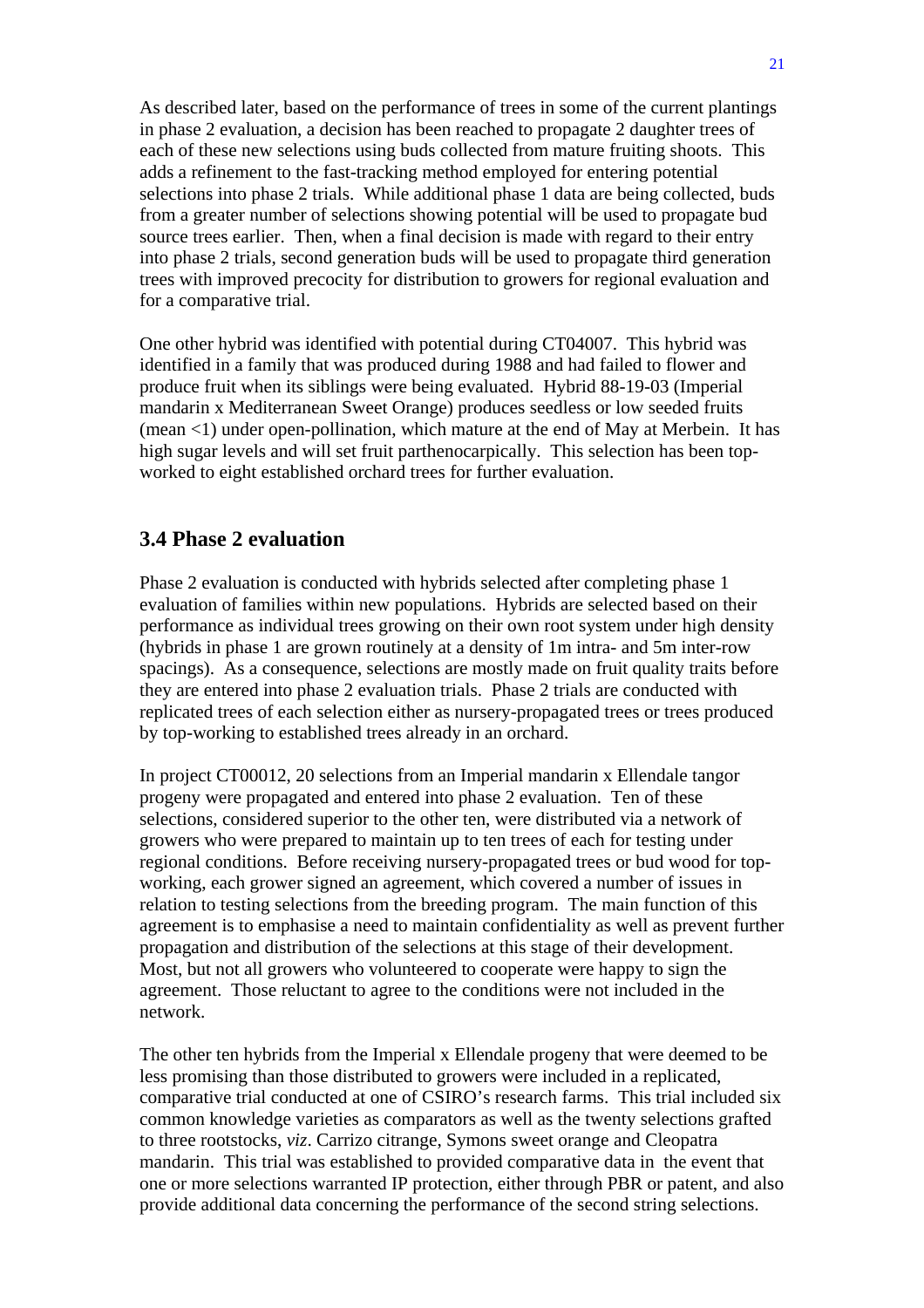At the start of project CT04007 it was agreed following discussions with the project reference group, that any hybrid considered to have potential after just one season of fruit quality evaluation should be fast-tracked into second phase evaluation at the CSIRO research farm while additional data are collected from the original hybrid. This would allow for a faster appraisal of the selection as a replicated tree once a decision has been made to enter it into regional testing through the grower cooperator network. As a consequence, 17 new hybrid selections were entered into replicated trials at CSIRO in order to generate additional data to those being collected for them as individual trees in phase 1 to identify which would be entered into grower test plots. By the end of CT04007, seven of these hybrids had been identified as worthy of entry into regional test plots and trees were propagated for distribution to cooperating growers willing to sign testing agreements. The trials established on the CSIRO farm will be maintained and the ten not chosen for entry to regional evaluation will also be observed during the next project.

This section of the diploid hybridisation chapter provides further information concerning the second phase evaluation conducted during CT04007.

#### **3.4.1 Regional evaluation of Imperial x Ellendale hybrids**

#### **3.4.1.1 Introduction and trial details**

When seeking cooperators to assist in the regional evaluation of the ten most promising selections from the Imperial x Ellendale progeny, growers were offered up to ten trees of each selection as nursery-propagated trees or buds to top-work up to ten trees of each selection. Initially growers were sought via the Cittgroup coordinators network, but when this approach failed cooperators were sought by making an announcement at an annual ACG conference and by making contact directly with individuals or local grower groups. This resulted in 8 trial sites being commenced in which between 2 and all ten selections were established. There were three sites in the Riverland of SA, three in the Sunraysia district of NW Victoria/SW NSW, one in the Riverina district of NSW and one in Queensland's Central Burnett region. Five of these sites accommodated all ten selections while only two selections were grown at each of the other three properties. As a result, one selection was represented at 7 sites, four at 6 sites and the other five at 5 sites. At four of the sites, all ten selections were represented as both nursery-propagated and top-worked trees.

Although trial designs were supplied to grower cooperators when trees or buds were delivered, all cooperators chose to establish the trees according to either anticipated fruit maturity time or their codes supplied. One of the purposes of distributing trees to growers was to have the selections grown as commercial trees. Thus, planting and tree management decisions were left to the growers to make. This approach not only has clear advantages, but also disadvantages, which were manifest in many ways, some examples of which were:

- One grower decided to re-locate the nursery-propagated trees two years after they were established. This resulted in a mix-up when they were re-planted, although project team members were able to identify each selection and adjust the plan. The result was that production on these trees commenced 2 years after other sites.
- On one property, trees were planted in a virgin orchard on mounded rows under fertigation. This led to excellent tree growth and high early yields. Unfortunately,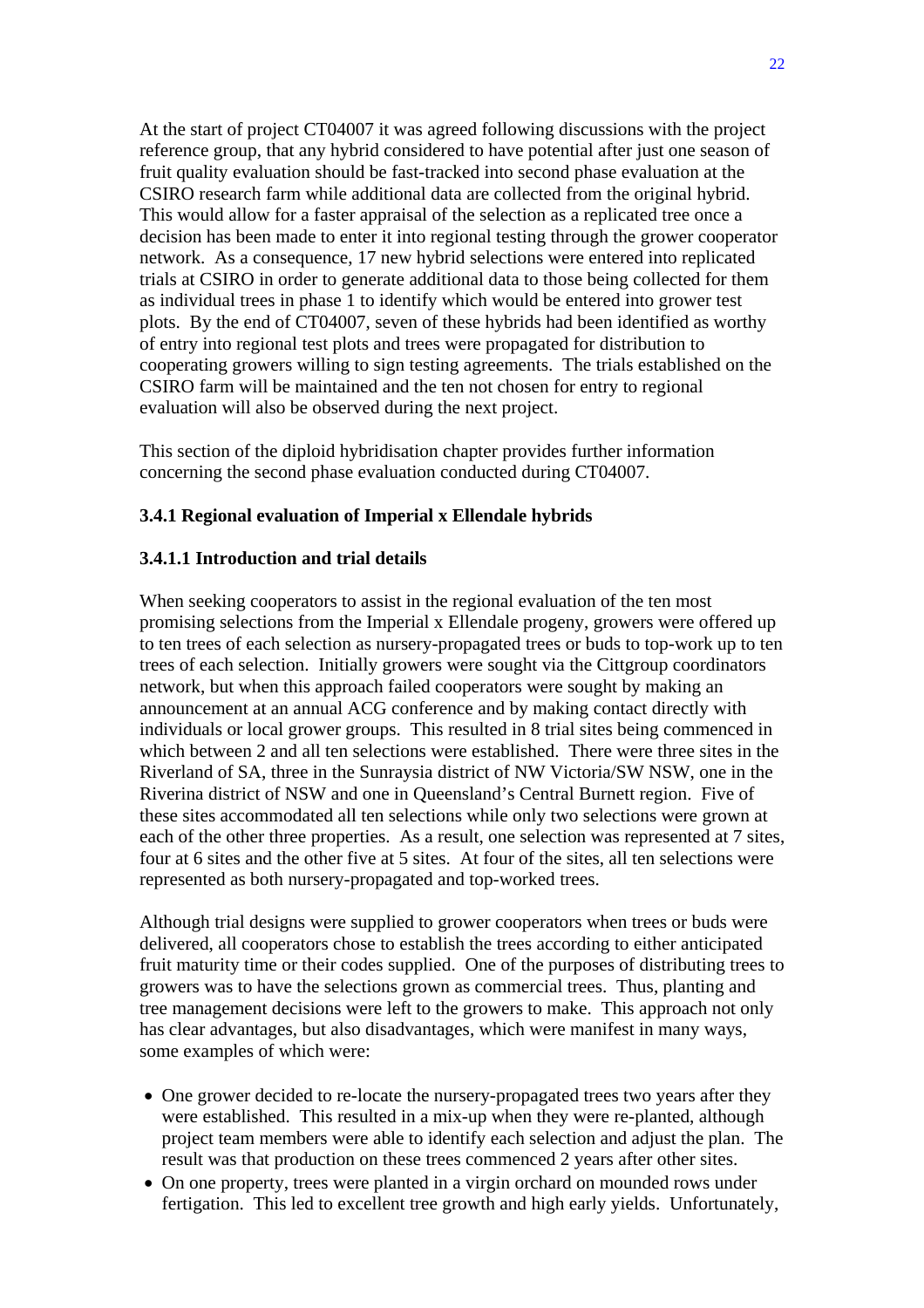this grower only selected two selections and they were planted between two heavy pollen producing varieties, which led to quite seedy fruits. Pollen exclusion experiments at this site, however, demonstrated the capacity for both selections to produce seedless fruits.

- Location of trees relative to pollen sources was something that was out of the control of the project team and this had a bearing on seed numbers in the different selections.
- Ownership of two sites changed during the course of the project. In one instance, the new owner did not wish to be part of the network and agreed to destroy the trees as was his prerogative. This clearly set the evaluation of the selections back in the region where this occurred, especially as it was one of the regions where only one site was established, even though all ten selections had been included in the planting. Fortunately, another grower cooperator agreed to join the network and all ten selections were established. However, this set the program back three years in this region with only a few fruits being borne on some of the trees during the final year of CT04007.
- In the second case of ownership change, the new proprietor agreed to maintain the trials, which included all ten selections as both top-worked and nursery-propagated trees, and worthwhile data have been collected. Unfortunately, however, the nursery-propagated trees were neglected from the outset of the trial and the nurse limbs left on the top-worked trees were never removed, meaning that these trees were only half the canopy intended. The grower, however, was able to harvest the other side of the trees for profit. Interestingly, this property has recently changed hands again and the new owner has agreed to maintain the trials and has indicated that he will prune away the half of the tree that grew from the nurse limb.
- Amongst other issues that affected the trials were:
	- o Inter-planting amongst established trees that were destined for removal, although this did not occur. As such the young nurserypropagated trees were affected by competition. Fortunately, this occurred at a site where only two selections were planted and these were represented at 6 and 5 other sites, respectively.
	- o Failure by the grower to dis-bud top-worked trees on a regular basis without seeking assistance from the project team. As a result these top-worked trees probably failed to demonstrate their full potential.
	- o Nursery-propagated trees were planted at the end of rows of large established trees and as such received management more appropriate for large trees and suffered competition effects.
	- o As already indicated, some trees received state-of-the art management and thrived while others received lesser management, but nonetheless appropriate attention.
	- o Planting density varied between properties and this probably affected tree performance.
	- o The effect of reduced water allocations for irrigation in the Murray Valley, mainly in season 2006-07, for some properties.

In spite of the differing levels management the trees received, the data collected have been valuable and assisted in making a number of decisions concerning the fate of the selections included in the trials. One point of concern is the trial in Queensland which had to be replanted and at this stage data have not been collected for the selections there. This will be attended to in the next three years as the trees in the Central Burnett planting bear fruit. Similarly, the other trials will be continued over the next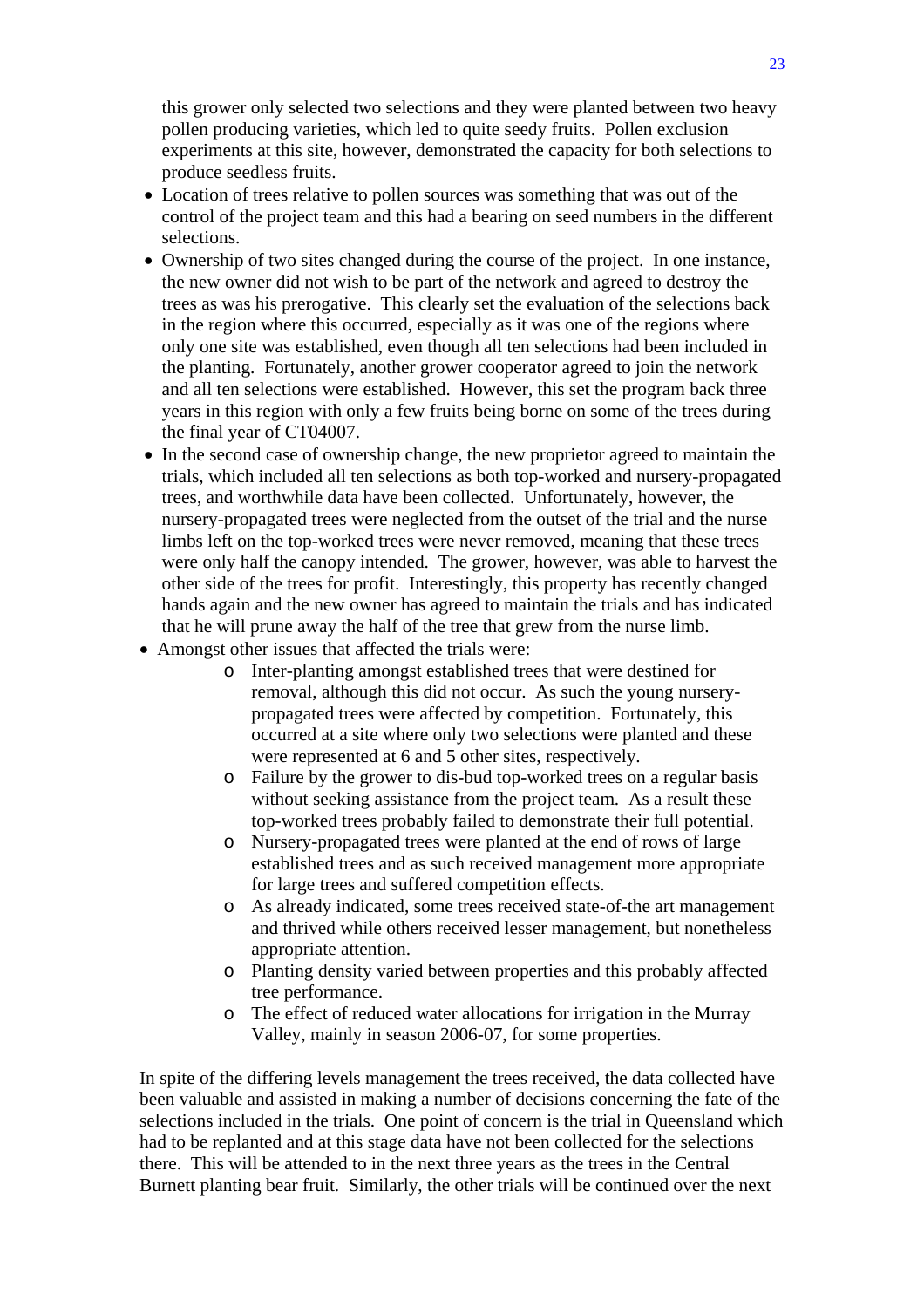3-4 years and additional data will be collected, especially where local conditions or the management has resulted in slower tree establishment and growth.

#### **3.4.1.2** M**aterials and methods**

The trees in the regional test plots were either propagated in the nursery at CSIRO and distributed to growers or top-worked to existing trees on grower properties during project CT00012. The details of the trials are presented in Table 3.3.

The period between tree establishment and first fruit harvest varied between sites. Although some trees produced a small number of fruits in 2003, the first complete harvest at some sites occurred during 2004, while for other sites the harvest was delayed until 2005 or 2006.

| <b>Table 3.3.</b> Summarised details of regional based trials established on grower<br>properties. |                |                 |                      |                |            |             |  |
|----------------------------------------------------------------------------------------------------|----------------|-----------------|----------------------|----------------|------------|-------------|--|
| Region                                                                                             | <b>Site</b>    | Date            | Tree type $\&$ nos.* |                | Selections | Years       |  |
|                                                                                                    |                | established     | <b>NPT</b>           | <b>TWT</b>     |            | harvested   |  |
| Sunraysia                                                                                          |                | <b>Oct 2000</b> | 5                    | $\overline{2}$ | All        | 2004-07     |  |
|                                                                                                    | $\overline{2}$ | <b>Oct 2000</b> | 5                    | 5              | All        | 2004-07     |  |
|                                                                                                    | 3              | March 2000      | 7                    |                | 2127, 2552 | 2005-07     |  |
| Riverland                                                                                          | 4              | <b>Oct 2000</b> | $\overline{2}$       | 1              | All        | 2006-07     |  |
|                                                                                                    | 5              | <b>Oct 2000</b> | 10                   |                | 2127, 2336 | 2006-07     |  |
|                                                                                                    | 6              | Oct 2000        | 10                   |                | 2103, 2105 | 2004-07     |  |
| Riverina                                                                                           | 7              | <b>Nov 2001</b> | $\overline{2}$       | 3              | All        | 2005-07     |  |
| <b>Central Burnett</b>                                                                             | 8              | <b>Oct 2000</b> | 10                   |                | All        | $never**^1$ |  |
|                                                                                                    | 9              | Oct 2003        | 10                   |                | All        | $never**^2$ |  |
| $*$ NPT = nursery-propagated trees; TWT = top-worked trees                                         |                |                 |                      |                |            |             |  |
| ** Trees were not harvested either because they were removed or were too young <sup>2</sup>        |                |                 |                      |                |            |             |  |

#### *Fruit harvest*

Following tree planting or top-working, the various sites were visited regularly to monitor development or the growers were contacted to check against progress. Table 3.3 gives details when trees were harvested first, which was the year after which the first few fruits were recorded on trees at the respective sites. When trees produced harvestable quantities of fruits, the sites were visited by the project team on a number of occasions to first sample fruits to gauge fruit maturity and then to complete the harvest. Where the trial site was located within the same fruit fly exclusion zone (FFEZ) as Merbein, ie sites 1-6, the harvested fruits were taken to the laboratory for grading, weighing and quality analysis. In 2006, fruits harvested in the Riverland were weighed in the orchard and a sample packed in boxes for cool storage locally to provide fruit for grower displays. Fruits harvested at site 7 in the Riverina, which was outside the Sunraysia/Riverland FFEZ, were weighed and counted at the site to obtain yield and fruit size data. Juice samples were retained for twelve fruits per tree and transported to Merbein for sugar and acid determinations.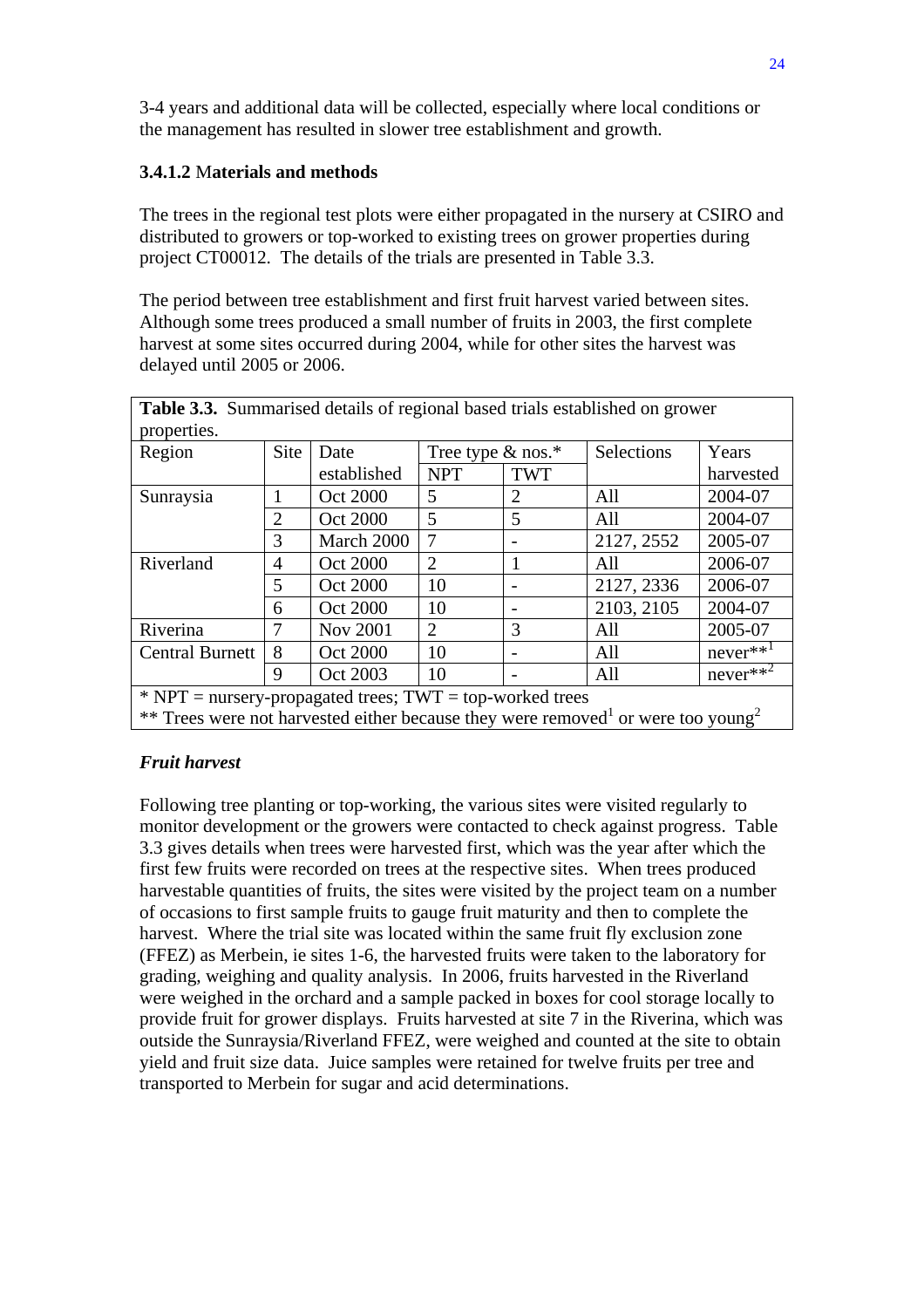#### *Pollination experiments*

#### *Insect exclusion*

Insect exclusion experiments were superimposed on trees at two sites in 2005 to demonstrate to growers and obtain seedless fruits for display at grower meetings. Two sites were chosen where cross-pollination pressure was high, namely sites 1 and 6 where trees were situated alongside Imperial, Valencia and Mineola (site 1) and Murcott and Mineola (site 6). At site 1, three limbs per tree were bagged on one topworked and one nursery-propagated tree of selections 2128, 2350 and 2103. At site 6, two limbs were bagged on each of the ten nursery-propagated trees of selection 2103. Both 2103 and 2128 had generated interest from growers at fruit displays, although the seediness of open-pollinated fruits was noted by most as a disadvantage.

Bags were removed from trees after physiological fruit drop in December and limbs were labelled. Fruits were harvested according to maturity tests when all other openpollinated fruits were harvested. Samples of 6 fruits collected from the bagged limbs were dissected and seeds counted while the remaining fruits were retained for display to growers.

#### *Cross-pollination test with selection 2336*

As described later, selection 2336 was nominated for release as Merbeingold 2336. A number of growers have expressed an interest in growing it commercially especially as it produces very little pollen to the point that it can be described to all intents and purposes as being pollen sterile. Controlled crosses with its pollen to other lowseeded parthenocarpic varieties in breeding with Imperial x Ellendale hybrids during project CT614 resulted in very low seed set. Enquiring growers have asked if pollen from 2336 could cross-pollinate Afourer tangor, which is an increasingly popular variety that will produce seedless fruits in the absence of cross-pollination. Thus, in order to be able to answer such enquiries, a number of trees in a commercial Afourer orchard were cross-pollinated with 2336 pollen during spring 2006.

Pollen from 2336 was collected the day before it was required by enclosing its flowers within glassine bags before buds opened. Flowers that opened within the bags were collected the day after and taken to the orchard. Here, Afourer flowers about to open were de-petalled and emasculated before anthers from 2336 were gently brushed against the stigma of naked gynoecia. At de-petalling, any Afourer flowers in which pollen had dehisced within the bud were discarded. Cross-pollinated flowers were labelled with swing tickets and left to develop. Experience has shown that pollinating insects are not attracted to naked gynoecia.

Fruits from cross-pollinated flowers were collected during July 2007 and transported to the laboratory were they were weighed, dissected and seeds counted.

#### *Sprays to manipulate rind quality*

Selection 2127 was identified during 2005 as having potential for release as a late maturing seedless variety. Being late maturing (September in Sunraysia and the Riverland), however, deterioration in its rind quality in terms of puffiness was observed to be a potential problem. To evaluate its reaction to rind age delaying sprays, a number of formulations being tried by one of the growers were applied to trees of 2127, as well as 2336 and 2350, during the 2005-06 growing season. The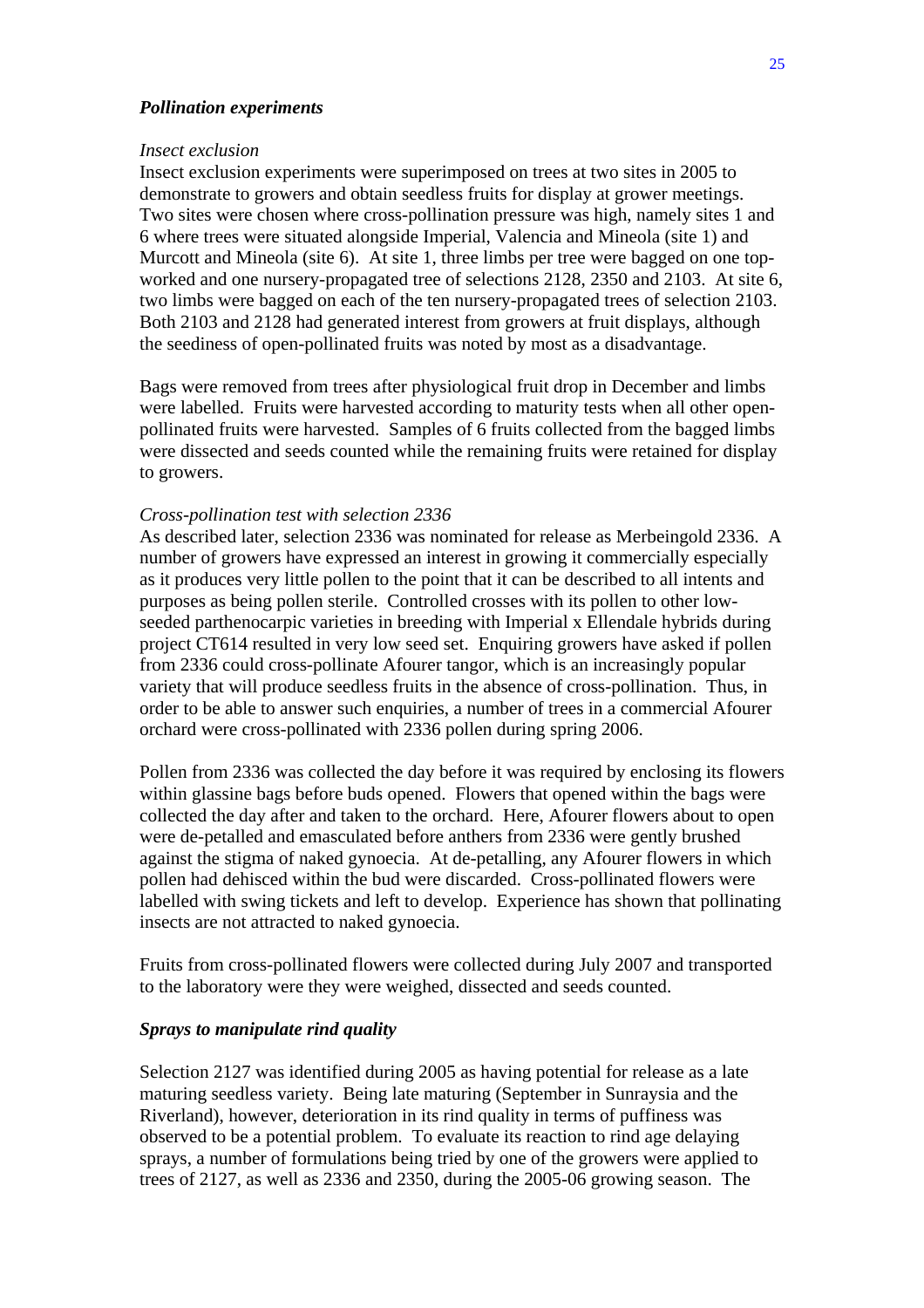grower has asked that details of the formulations used remain as confidential information.

#### **3.4.1.3 Results and discussion**

Voluminous data have been collected from these trials during the course of the project, but it is not an intention to reproduce all this here in this report. A summary only is provided.

Due to the nature of the test plots, some details of which have been given, it has been difficult to compare the results from different sites. Thus, the data have been used for indicative purposes. The fruits harvested from the test plots have also been used in grower and other displays, and for taste tests. Rather than present data for each site individually, for the purposes of this report, and for brevity, the data have been summarised across sites to provide an overview on the performance of the selections.

#### *Yield*

As might be expected for young trees and equally young budlines, yields increased across sites with time.

Yields were generally higher for top-worked trees (Figure 3.2) although this varied between sites. For example, yields of selection 2350 at Sunraysia site 1 were higher for top-worked trees, reaching 65kg in year 3, than for nursery-propagated trees, while at Sunraysia site 2, yields for nursery-propagated trees reached 30kg in years 3 and 4 compared to the maximum mean of around 10kg for top-worked trees at the same site. It is unclear why this should be the case, although the possibility of viral load in existing trees that were top-worked may have varied between sites and this could account for such differences. Rootstocks varied between sites and complex interactions between different rootstocks and interstocks and combinations of these could also have been important in causing variability between sites, especially between sites within the same region. Similarly, planting densities varied between sites and could also have contributed to variations between tree types within sites and between sites. For example, the nursery propagated trees at sites 1 and 2 were planted at 2.5x2.5m and 5x6m, respectively.

The highest and lowest yielding selections were 2552 and 2105, respectively (Figure 3.2). Yields from all selections increased with time and all, with the exceptions of top-worked trees of 2128 and 2728, were showing some degree of biennial bearing by the fourth year of harvest. No attempt was made to manipulate flower densities or thin crop loads during the course of the project with the trees in the regional test plots.

While it is difficult to account for variations between sites for yields of the selections, yields were particularly high for some seelctions in certain years and the range in yields between and within sites make it hard at this stage to draw any firm conclusions about yield capacities of the selections. For example, top-worked trees of 2336 at sites 1 and 2 had mean yields of 17kg and 9kg, respectively in 2005 followed by 95kg and 46kg in 2006, respectively. Mean yields from nursery propagated trees at the same sites were 6 and 25kg, respectively in 2005 followed by 37kg and 15kg in 2006, respectively. Similar yield fluctuations and differences occurred for all selections at all sites. Additional data from these and other trials over the next 3-4 years will allow a better assessment of yield potentials and biennial bearing patterns for the various selections.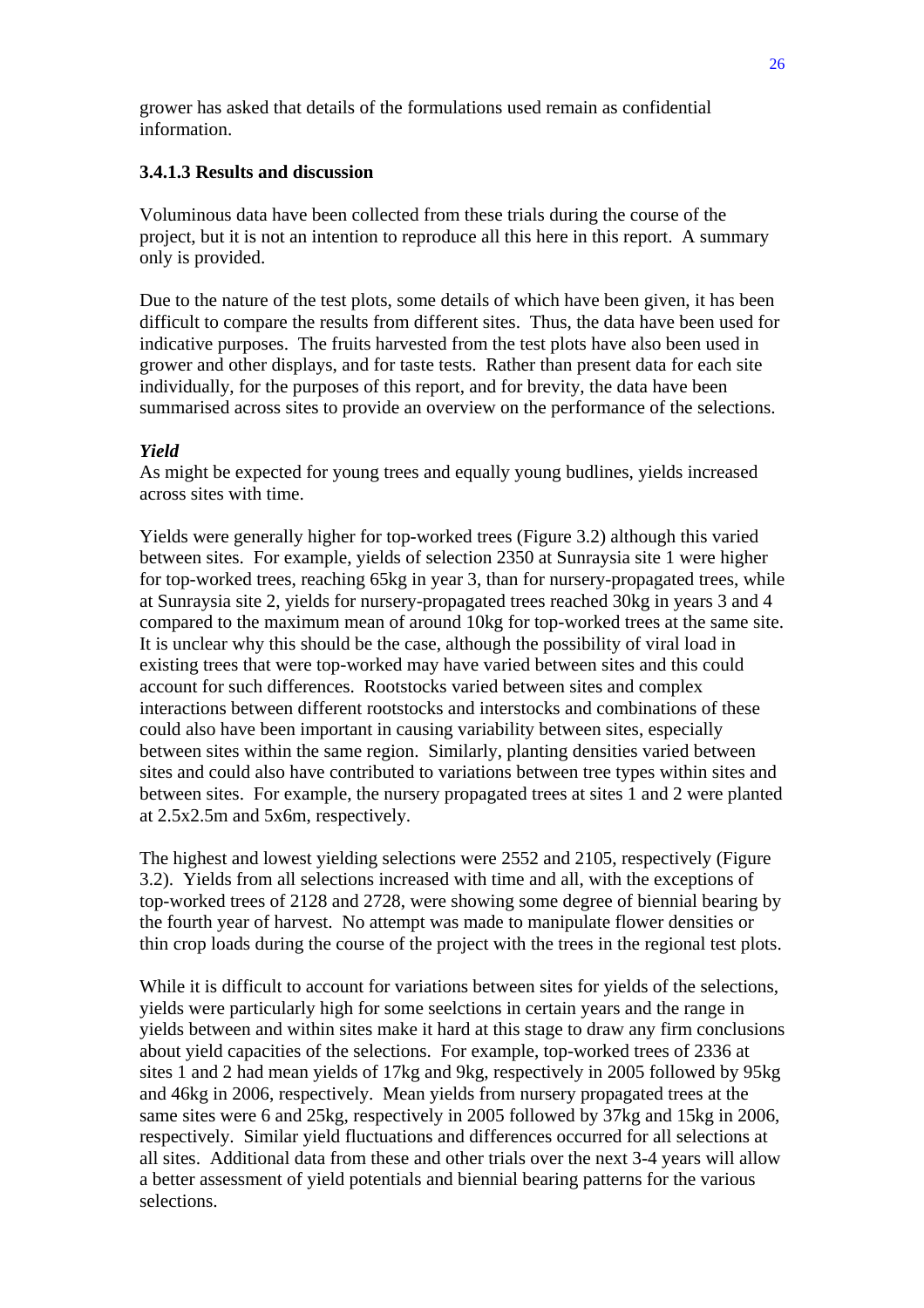

It is difficult to draw too many conclusions about yield potentials after just 4 years data. The trees were propagated both in the nursery and by top-working in orchards using the first daughter buds removed from the original seedling trees. As such they were the first daughter trees propagated from the selected hybrids. Seedling trees retain some juvenile characteristics and the position from which buds were taken for propagating trees may have had a bearing on the early yield capacities of the trees in the regional test plots. For example, buds removed from a strong shoot growing from a basal region of a seedling tree may retain and thus display greater juvenile characteristics than one removed from behind a fruit on a mature shoot higher in the tree. The original seedling trees were pruned lightly to stimulate new vigorous growth during the season prior to buds being cut for propagating the trees for second phase evaluation. While trees would have been propagated at random from the buds collected, the physiological age of buds with regard to phase change between juvenile and mature wood may have had an influence on early yield capacity of the trees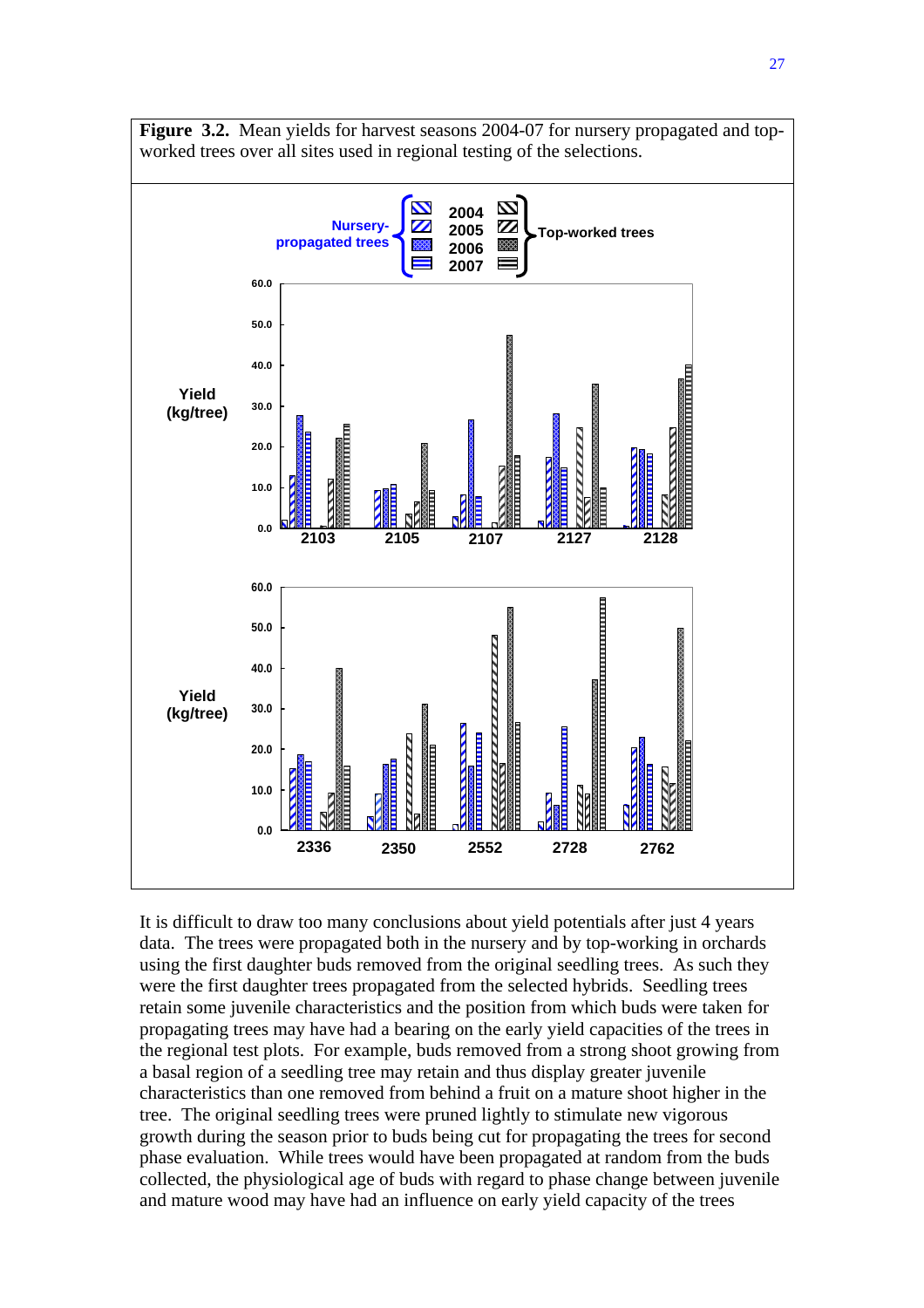propagated. This is a consideration now adopted in the program and new selections identified early in phase 1 screening with possible potential for entry into phase 2 at a later stage are being propagated from buds collected from mature fruiting shoots to propagate a bud-source daughter tree. Once this tree flowers, it will be used to provide second generation daughter buds for propagating additional trees if the selection is entered into replicated phase 2 evaluation trials and testing plots.

#### *Fruit quality*

Fruit quality was assessed in many ways by collecting and analysing both objective and subjective data. The type of data was similar to that collected for trees in phase 1 ranging from visual appearance, to weight, rind characteristics, seediness, and juice characteristics. As with yield, a large volume of data has been collected and only a summary will be presented here.

#### *Fruit weight*

Mean fruit weight (Figure 3.3) was determined from total harvested yield and fruit numbers. As with yield, mean fruit weights varied between selections, tree type, year and site, although as described already, site-to-site differences are difficult to explain. Selections with the largest fruits were 2127, 2128 and 2552, for which mean fruit weights exceeded 200g. Selections with the lowest mean fruit weights were 2105, 2107, 2336, 2350 and 2762, which were in a similar size range between 60 and 120g depending on site and year. Clearly within selections, fruit weight varied such that selections 2552 and 2128 and 2127 produced individual fruits in the higher range of 300-350g. Such fruits, however, tended to have thick puffy rinds and were atypical of the selection. Similarly, selections with lower mean fruit weights produced a range of sizes with some fruits exceeding 200g, but the larger fruits of these selections tended not to have thick, puffy rinds.

As with yields, mean fruit weights varied with season and while in some instances this appeared to be associated with yields, eg in top-worked trees of 2107, 2127 and 2552 in years 2005-07, it was not a strong association. Indeed for some selections, eg 2103, 2128, 2336 and 2350, fruit weights either increased with time or stabilised to an extent. As with yield, the variation in fruit weights may have been more a function of young tree or bud-line performance and additional data over the next 3-4 years will be important in obtaining a better appreciation of the range of fruit weights for these selections.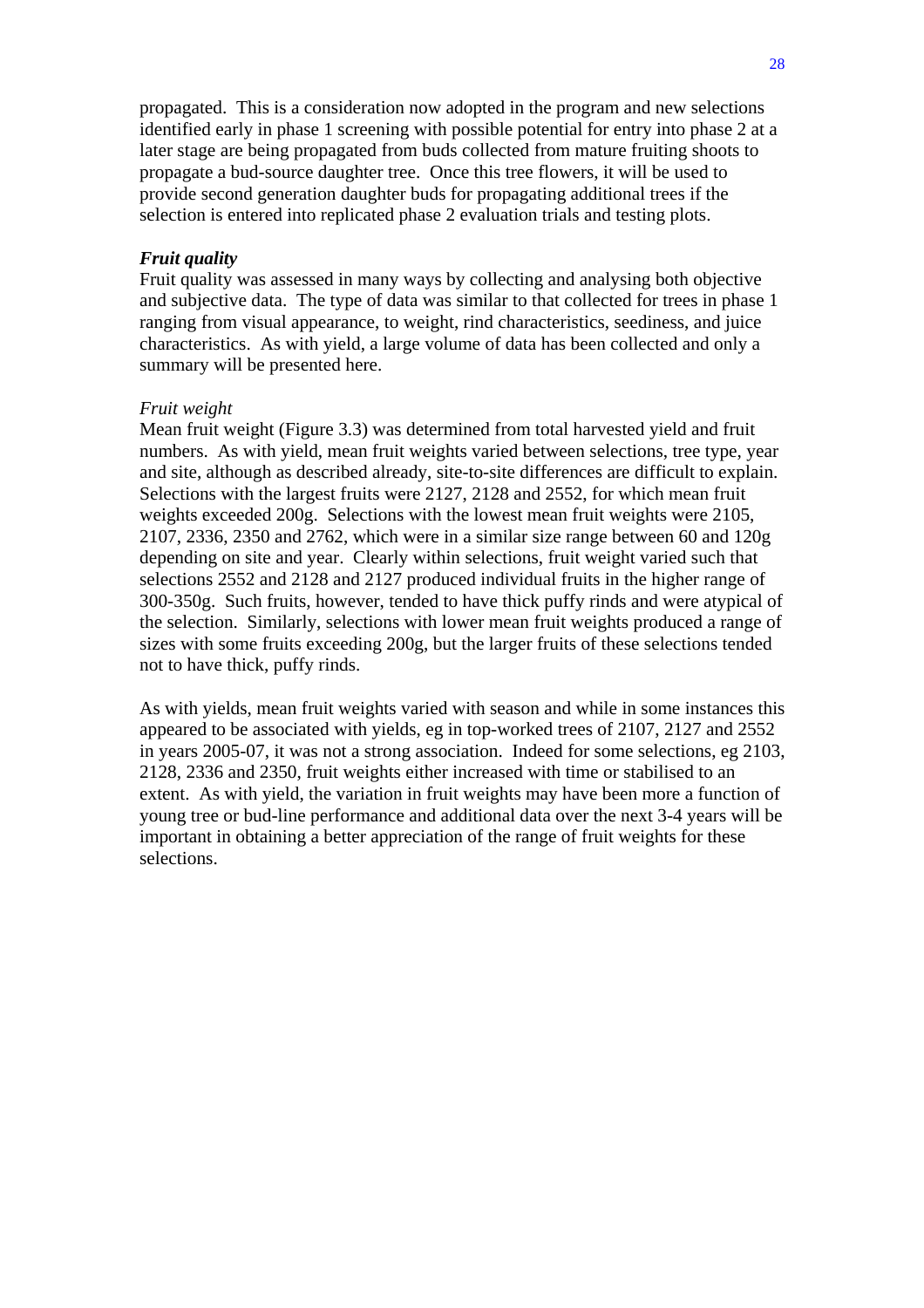

#### *Visual appearance*

Rind colour (Figure 3.4.1) was measured by using visually ranked scores based on a Japanese system (Yamazaki and Suzuki1980), as described in previous final reports for the breeding program, in which the higher the number assigned to a fruit, the more intense the orange/red colour of the rind. Using this system, Imperial mandarin is often assigned a score of 5-6. The selections were all identified originally as having a higher score than Imperial and this was borne out in most seasons for fruits from the regional test plots. Exceptions occurred for a few selections during their first year of harvest and in 2007 when conditions in the Murray Valley resulted in delayed rind maturity and early internal juice maturity. For example, fruits from top-worked trees of 2105, 2336 and 2552 had poorer rind colour in 2007 than for previous seasons.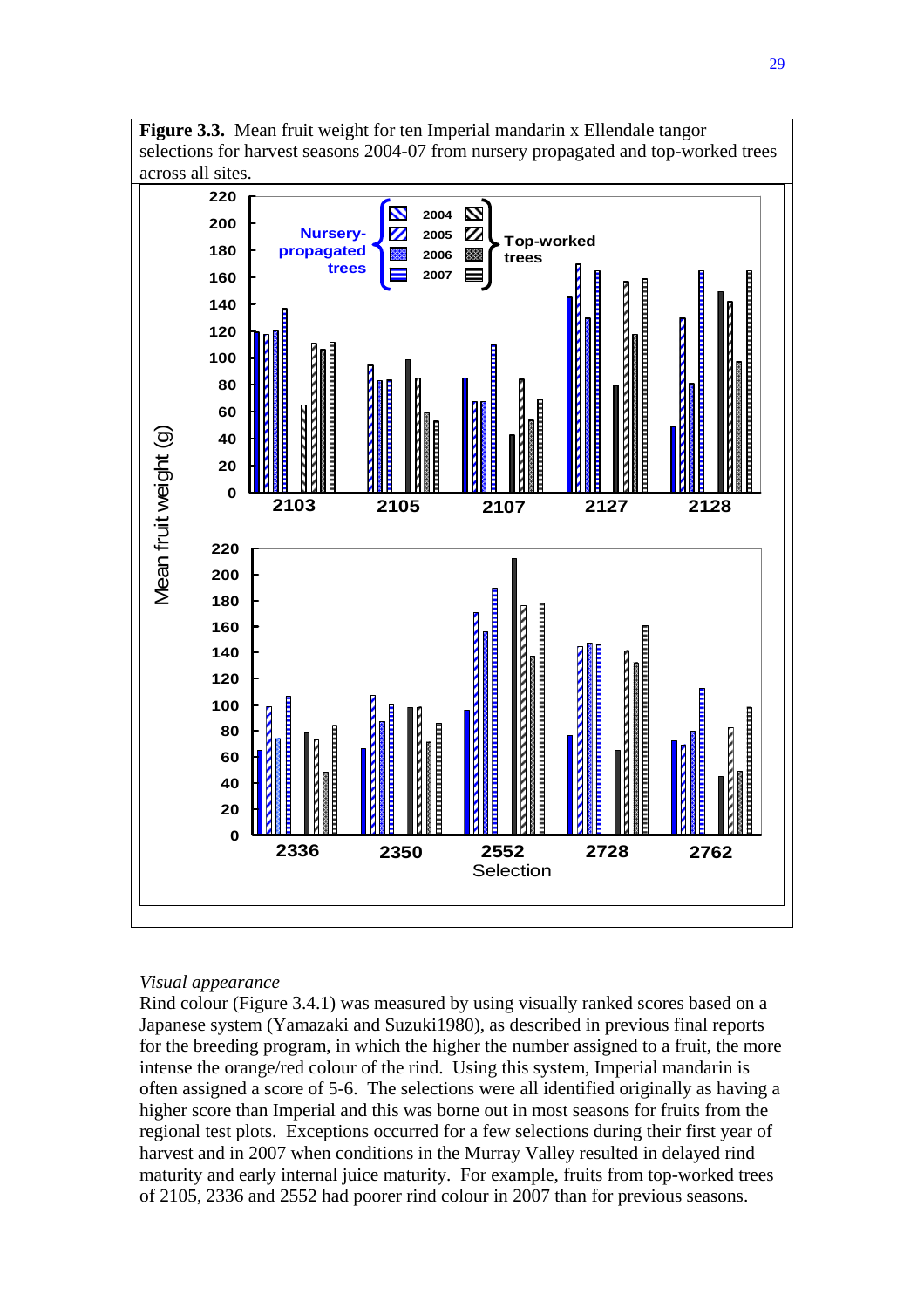

30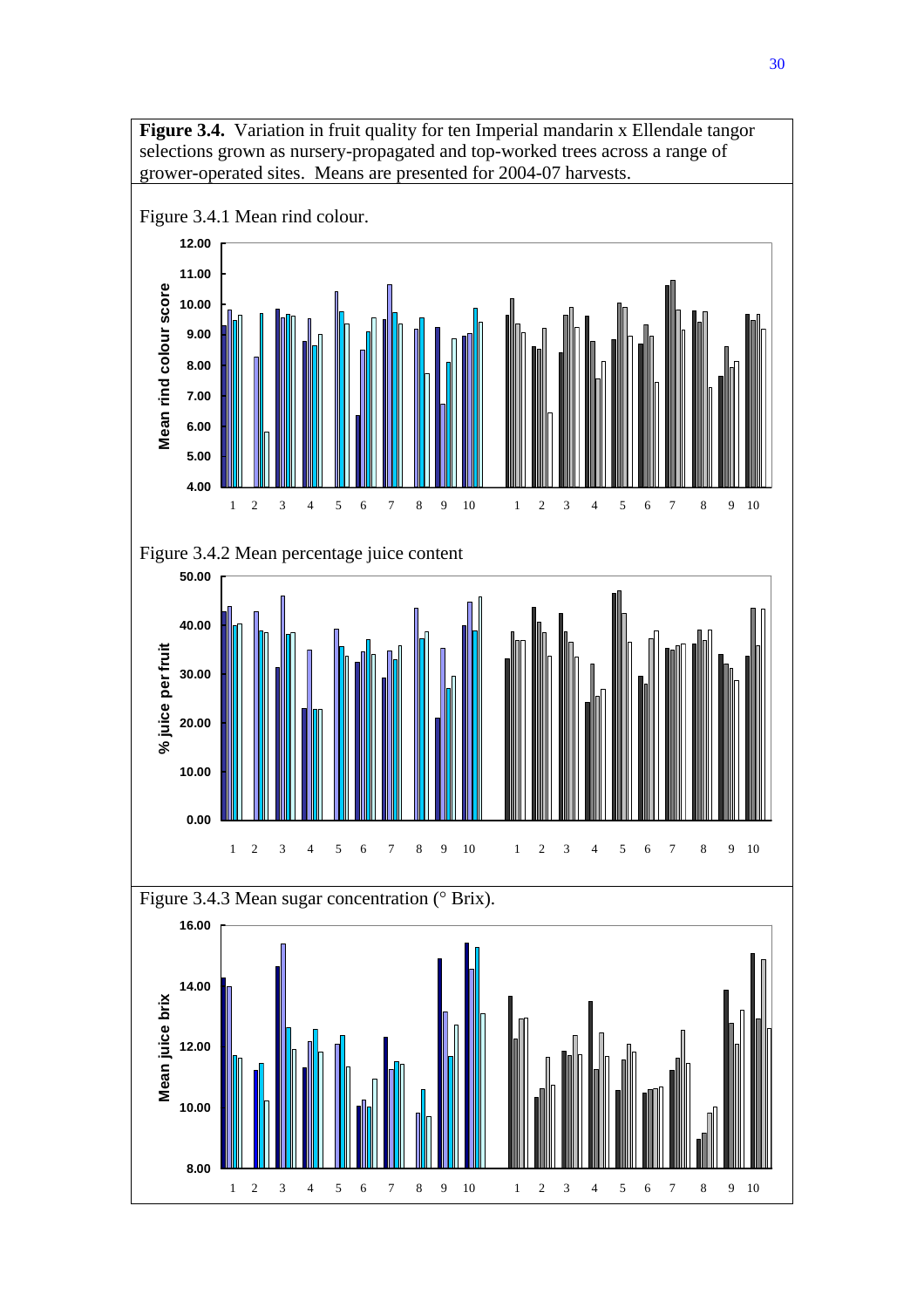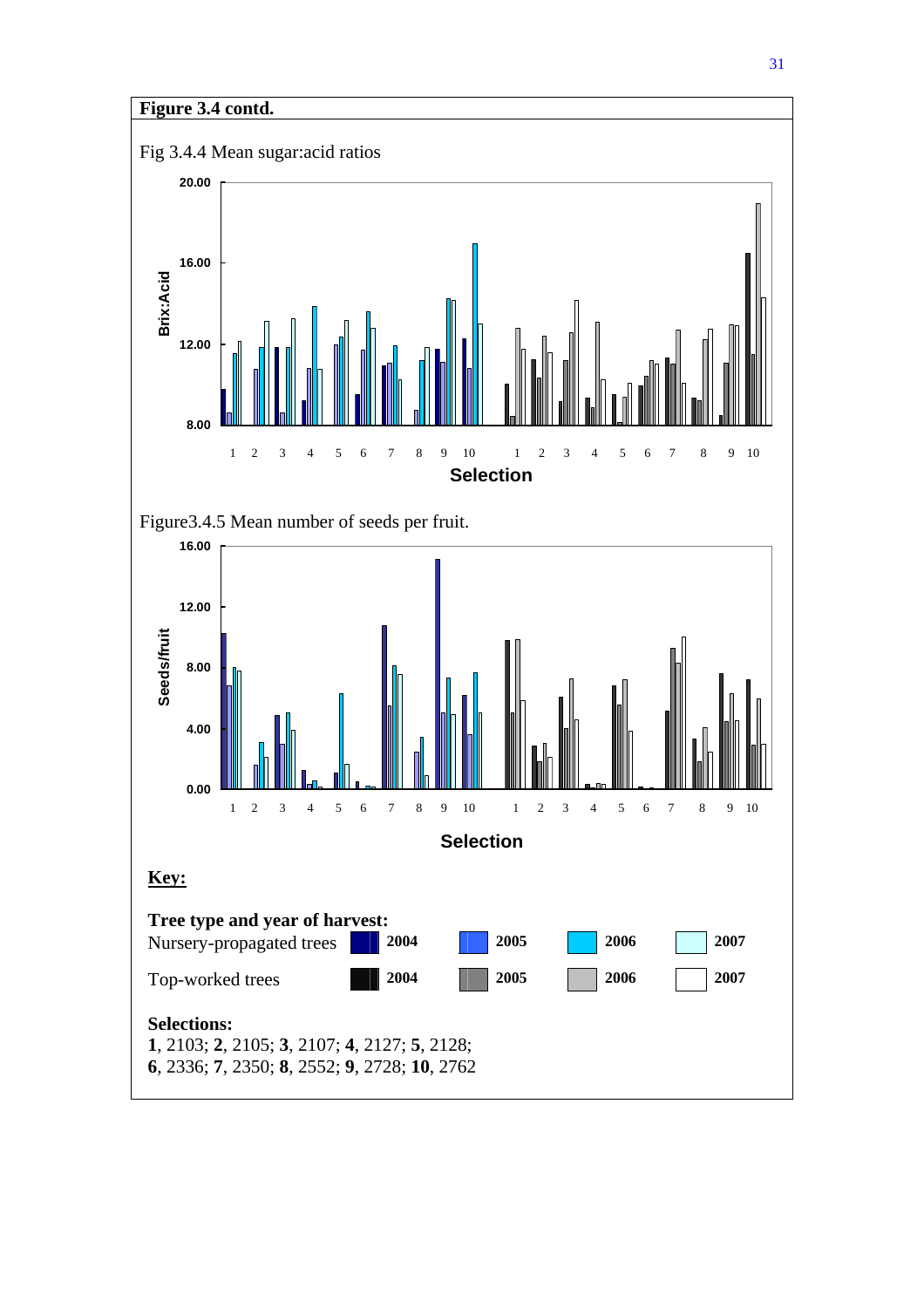Otherwise, rind colour was generally good and met expectations based on the data that had been collected for the trees in phase 1 evaluation. Fruits of selection 2350 had very good rind colour, a feature noted often by members of the industry when they have been displayed.

Data for other visual characteristics, such as fruit shape and rind texture, are not presented here, but were as expected from the data collected and presented in previous final reports.

#### *Juice characteristics*

Mean percentage juice contents (Figure 3.4.2) of fruits were generally as predicted from data collected for the individual hybrids during phase 1 evaluation. For example, selection 2127 had a % juice range of 27-35% during phase 1 evaluation and had the lowest mean % juice in 2004, 06 and 07. Similarly selection 2728 had lower than average juice percentages in phase 1. Conversely, selections 2128 and 2762 had higher than average mean % juice in phase 1 and had similarly high % juice across the trials. With the exception of fruits of selection 2127, juice percentages were generally around or above the recognised minimum level for mandarins, namely 35%, especially as the trees got older.

As with % juice, juice sugar concentrations (Figure 3.4.3) expressed as °Brix from fruits harvested from the regional test plots reflected the data collected for the hybrids in phase 1 evaluation. Thus, mean juice sugar was around 10.5 for selections 2336 and 2552 in phase 1 and were similar in the regional trials although the top-worked trees of 2552 were less than this during the first two years fruits were harvested. Similarly, selection 2762 produced fruits with a mean sugar concentration of around 14.5 °Brix in phase 1 and had high mean juice sugar in the regional plots. Fruits of selection 2762 have been singled out in tastings as being of a particularly pleasant, intensely rich flavour.

With regard to flavour and taste, sugar:acid ratios in extractable juice were all satisfactory and exceeded the recognised minimum of 7.5:1 for mandarins (Figure 3.4.4). Clearly some selections had higher ratios which reflected in favourable comments received at tastings, particularly for selections 2103, 2336, 2350 and 2762.

#### *Seediness*

While all selections entered into phase 2 were capable of producing seedless fruits because of their ability for parthenocarpic fruit development, under the conditions of open-pollination they all at some stage contained seeds to varying degrees (Figure 3.4.5). Seedless fruits were harvested from all selections, although both the proportion of seedless fruits and the number of seeds per fruit varied between sites and years.

Fruit seediness appeared to reflect surrounding pollen sources, or lack of pollen at the various sites. Where there were sources of viable pollen, eg site 6, and the trees were established amidst plantings of Murcott tangor and Mineola tangelo, mean seed numbers were higher. For example in 2005, selections 2105, 2107, 2127, 2128, 2336, 2350, 2552 and 2728 at site 2 had mean seed numbers less than 1. At site 1, which is also in the Sunraysia region, for the same year, mean seed numbers for these selections ranged from less than 1 (2336) up to 16 (2128). The trees at site 1 were surrounded by Imperial mandarin, Mineola tangelo and Valencia orange trees, all of which produce viable pollen. The trees at site 2 were located such that they were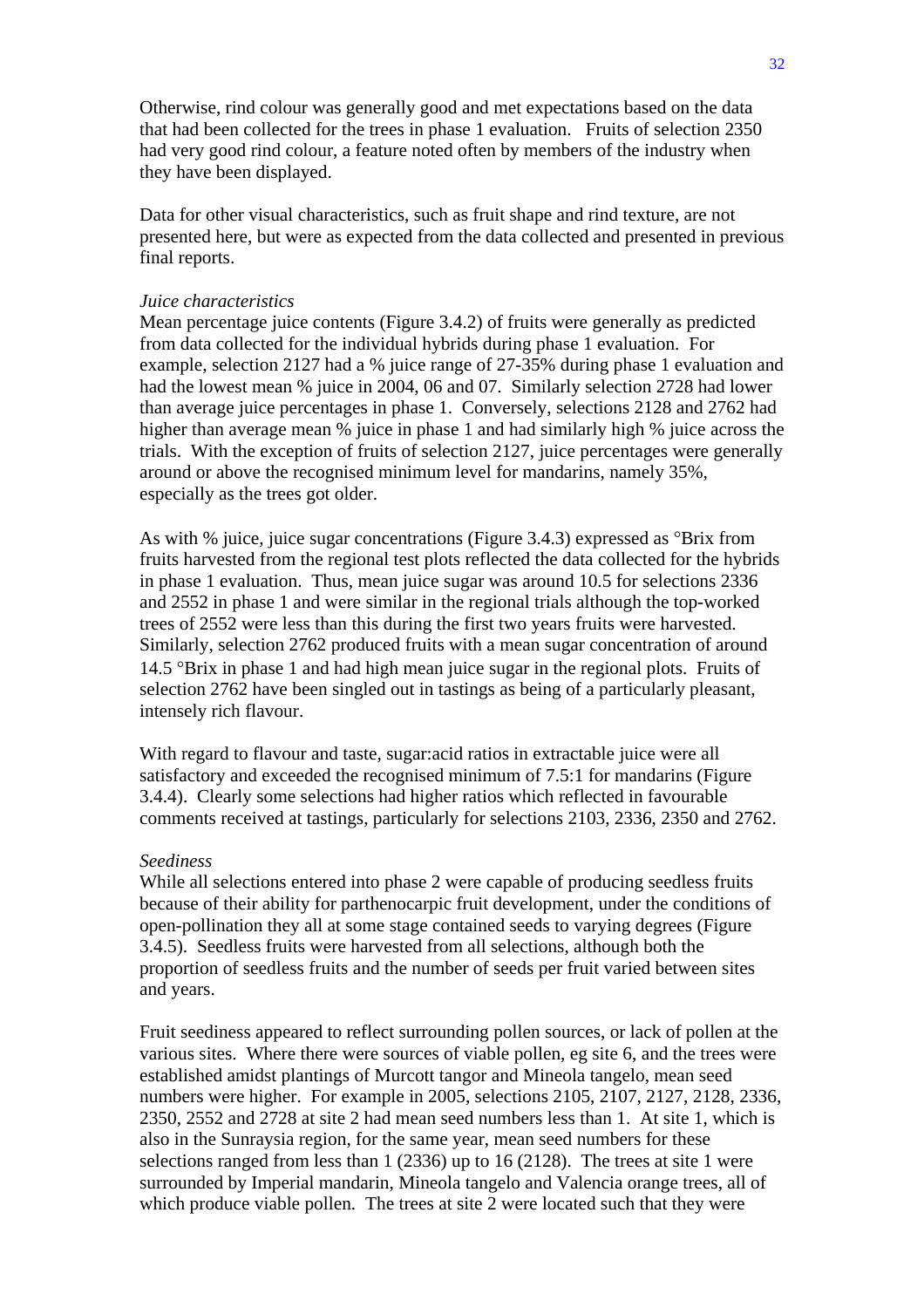adjacent to navel orange trees on two sides and native scrub elsewhere. Navel orange flowers are pollen sterile and thus the chance for cross-pollination was limited at site 2 to that occurring between the selections themselves, which presumably occurred due to the presence of a low number of seeds in the fruits of the selections listed.

Selection 2336 stood out from all other selections in that nearly all fruits were seedless. All fruits harvested from nursery-propagated trees in 2006 and from topworked trees in 2005 and 2007 were seedless. In other years occasional fruits were harvested with seeds, although the mean across all sites was close to zero for this selection. Selection 2127 also had very low mean seed numbers while selections 2103 and 2552 generally had 4 or less seeds per fruits and, as already stated, this varied such that a high proportion of their fruits were seedless at some sites where the chances for cross-pollination were reduced.

#### *Insect exclusion*

All fruits that developed on limbs of 2103 (sites 1 and 6), 2128 and 2350 (site 1) that had been bagged prior to flowering were seedless as expected from data produced in earlier projects (Table 3.4; Figure 3.5). While this relatively simple experiment confirmed earlier data with regard to parthenocarpic ability of the selections in question, it provided samples of seedless fruits from these selections for display at industry meetings.

| <b>Table 3.4</b> Mean seed numbers $(\pm sd)$ in fruits harvested from limbs that had |            |                   |                  |
|---------------------------------------------------------------------------------------|------------|-------------------|------------------|
| been bagged or left open during flowering. Data are for fruits harvested on           |            |                   |                  |
| July 7, 2006 from trees site 1                                                        |            |                   |                  |
| Selection                                                                             | Tree type  | Bagged limbs      | Open-pollinated  |
|                                                                                       |            |                   |                  |
| 2103                                                                                  | TW         | $\mathbf{\Omega}$ | $11.50 \pm 4.50$ |
|                                                                                       | <b>NPT</b> |                   | $17.00 \pm 5.29$ |
|                                                                                       |            |                   |                  |
| 2128                                                                                  | TW         | 0                 | $12.33 \pm 3.14$ |
|                                                                                       | <b>NPT</b> |                   | $7.25 \pm 5.93$  |
|                                                                                       |            |                   |                  |
| 2350                                                                                  | TW         | 0                 | $8.83 \pm 2.34$  |
|                                                                                       | <b>NPT</b> |                   | $13.67 \pm 3.45$ |
|                                                                                       |            |                   |                  |

#### *Cross-pollinations between Afourer and Merbeingold 2336*

Twenty five terminal flowers on leafy shoots of Afourer were cross-pollinated as described. Nine fruits were harvested on July 19, 2007. Seed numbers within these ranged from 0 to 2 with a mean of  $1.33 \pm 0.71$  (Table 3.5). Fruit weight ranged between 41-to-159g with a mean of 100 ±41. There was no correlation between seed number and fruit weight  $(r = -0.21)$ .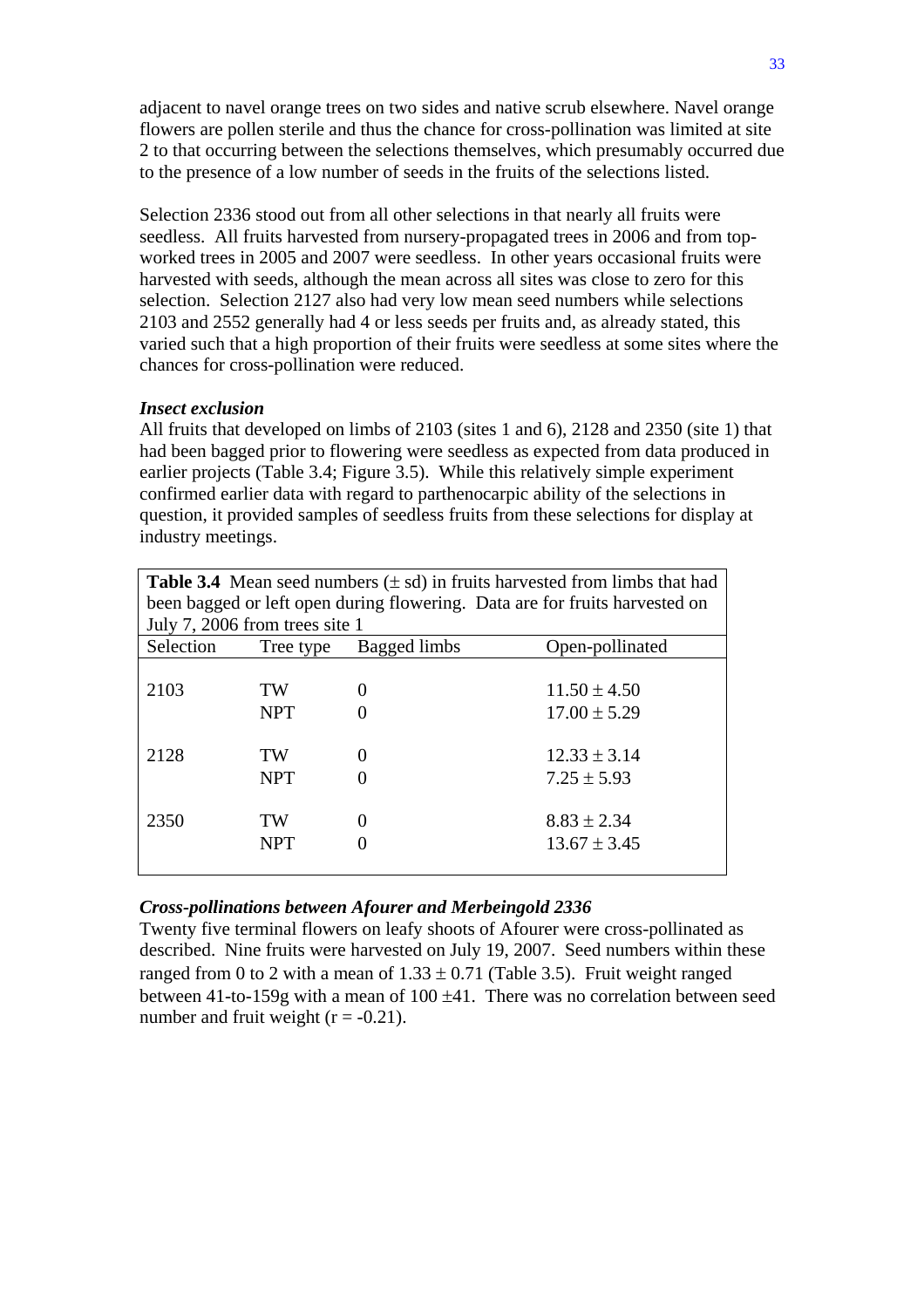

A visual inspection of freshly opened 2336 flowers generally reveals dull, dry pollen on the anthers (see Figure 3.6). Occasionally, however, a small quantity of bright yellow pollen is present and presumably it is this pollen that resulted in the seeds extracted from the Afourer fruits collected. This indicates that planting 2336 adjacent to Afourer could result in cross-pollination and seeds, although in this investigation a large amount of pollen was deposited on Afourer stigmas and this only resulted in a 2 seeds at most. Under natural pollinating conditions, less seeds would be the most likely scenario as there would be a very low chance of effective cross-pollination occurring between the two varieties.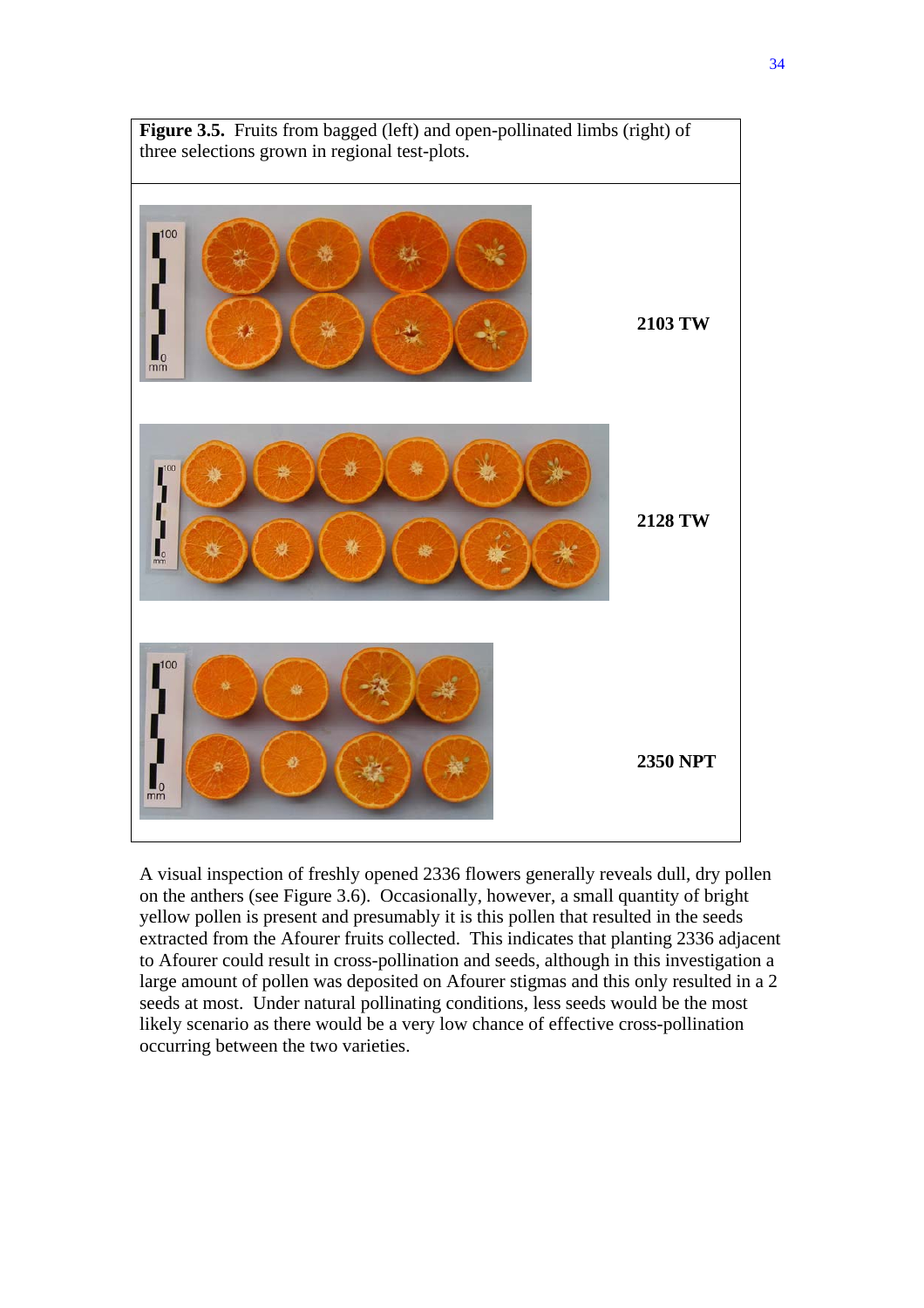| Fruit no.      | Weight | <b>Seed number</b> |
|----------------|--------|--------------------|
|                | 131.66 | 1                  |
| $\overline{2}$ | 97.6   | 2                  |
| 3              | 59.67  |                    |
| $\overline{4}$ | 155.41 |                    |
| 5              | 73.47  | $\overline{2}$     |
| 6              | 158.65 | $\overline{2}$     |
|                | 104.66 |                    |
| 8              | 79.85  | $\overline{2}$     |
| 9              | 40.87  |                    |
| <b>Total</b>   | 901.8  | 12                 |
| mean           | 100.20 | 1.33               |
| Sd             | 41.49  | 0.71               |

**Table 3.6.** Fruit weight and seed numbers in Afourer tangor fruits harvested after their flowers were pollinated with 2336 pollen. Fruits were harvested

**Figure 3.6.** Flower of selection 2336 showing dry, dull pollen on anthers. Occasionally, as can occur with Satsuma mandarin, a small amount of viable, bright yellow pollen is seen.



## *Sprays to manipulate rind quality*

The sprays used for these grower-based trials resulted in delaying rind maturity in the selections used (Figure 3.7) and as a result reduced rind puffiness was evident, especially for selection 2127, which is a late maturing seedless genotype. These tests demonstrated potential to explore this further especially for selection 2127, which may be released at a future date. This selection, as discussed later was nominated for possible release providing control of its rind problems could be addressed. As a result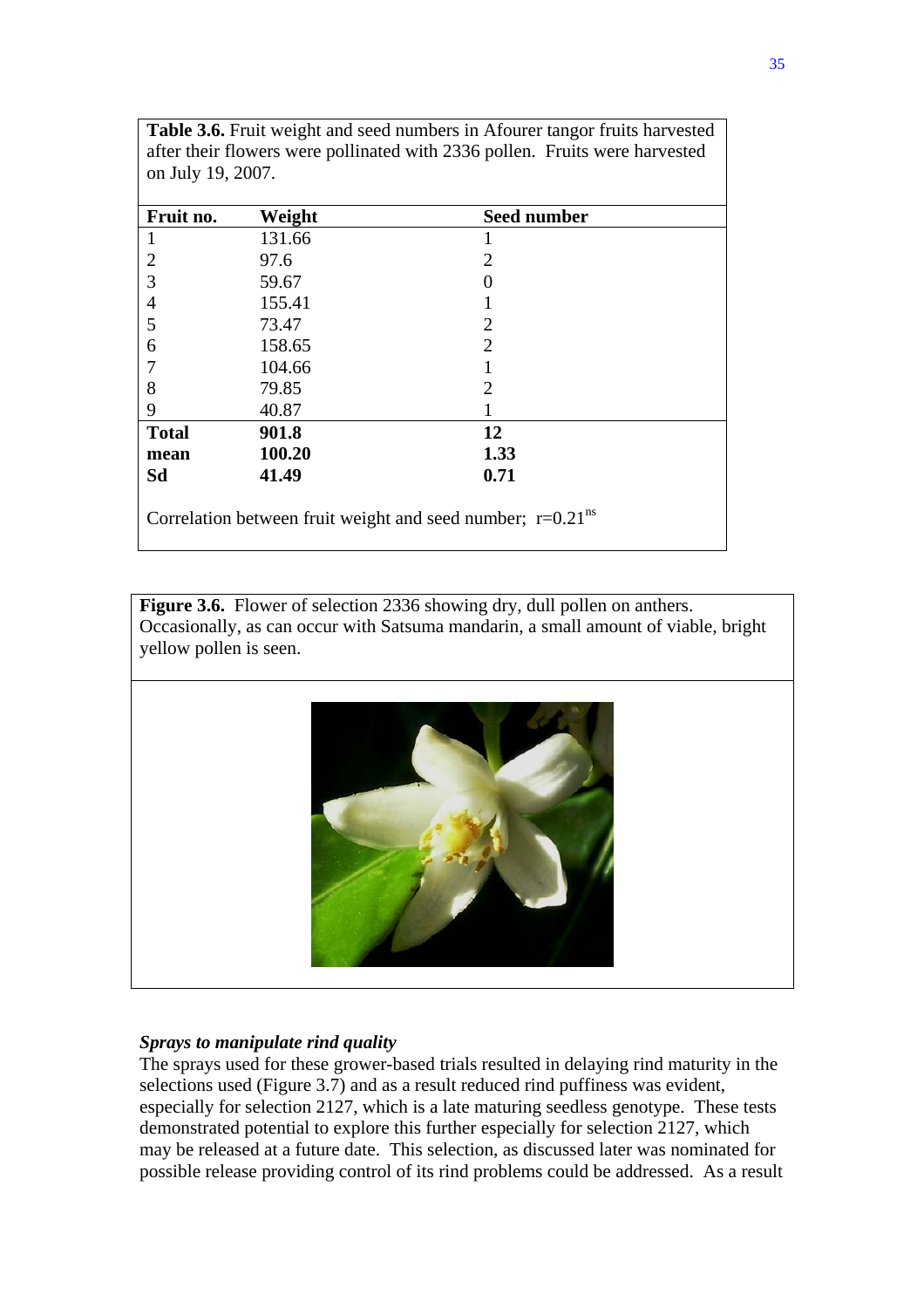a larger planting of the selection has been established to investigate its agronomy further and also provided larger quantities of fruits for market appraisal.

**Figure 3.7.** The effects of plant growth regulator sprays on rind colour development of fruits harvested from top-worked trees of selections 2127 and 2336 during June 2006. Sprays caused delays in rind colour development, which in the case of 2127 translated into reduced puffiness when the fruits were harvested during September. The delay in colour development in 2336 was a clear disadvantage as fruits were mature internally at this stage.



## **3.4.2 Comparative PBR trial**

In addition to establishing regional test plots of selections as part of phase 2 evaluation, a comparative trial that included the selections distributed to growers along with others that were selected for further observation, as well as common knowledge mandarin/tangor varieties for reference purposes, was established at CSIRO. In addition to evaluating the selections, this trial served an additional purpose of providing data to support Plant Breeders Rights (PBR) or Plant Patent applications.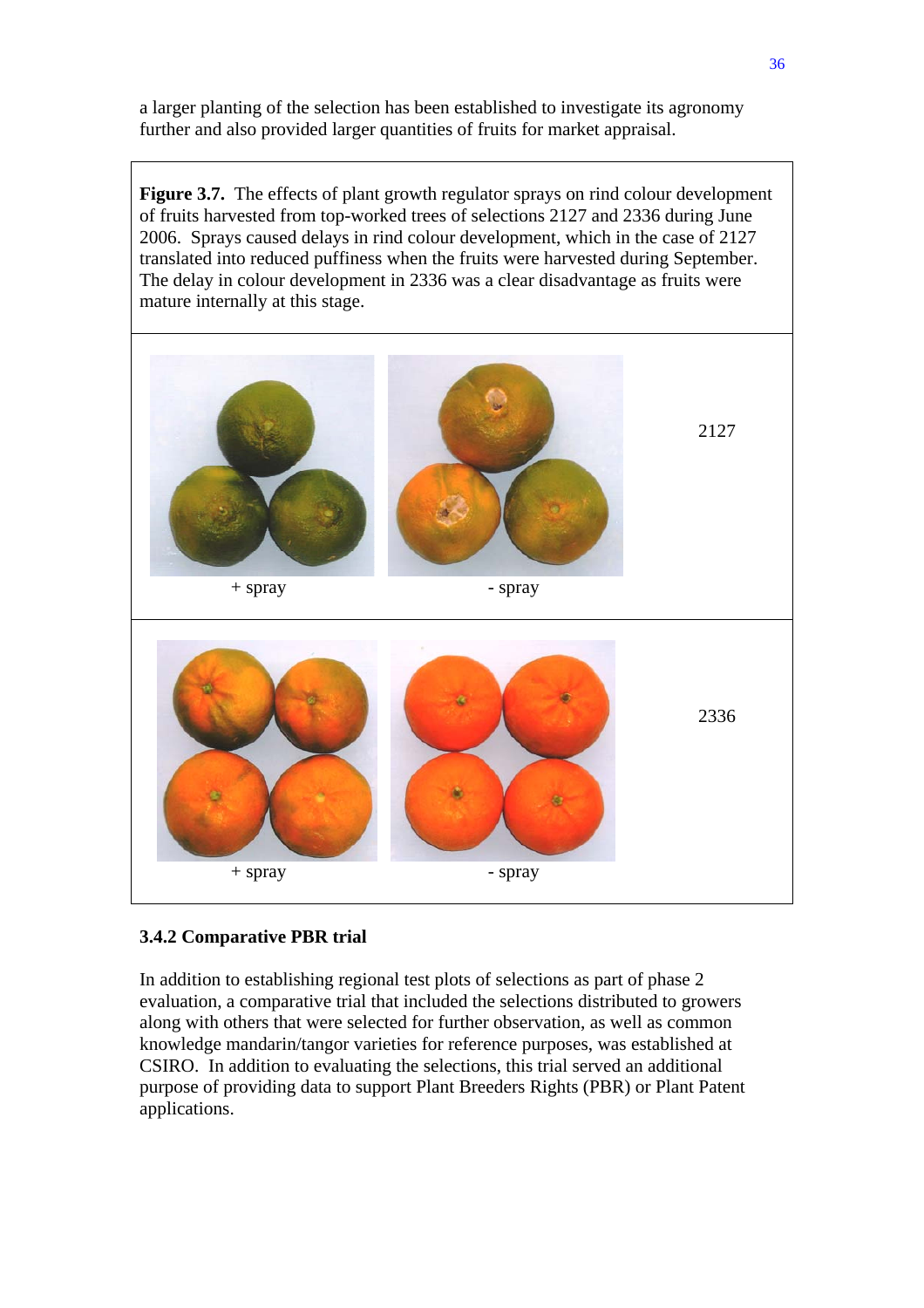#### **3.4.2.1 Materials and methods**

#### *Trial design*

Trees of 20 selections and 6 common knowledge varieties (*viz*. Clementine Nules, Imperial mandarin, Ellendale tangor, Sunset mandarin, Encore mandarin and Murcott tangor) were propagated by budding to 3 rootstocks (*viz*. Carrizo citrange, Cleopatra mandarin and Symons sweet orange) during project CT00012 in the nursery at CSIRO.

The trial was planted during spring 2001. The trees were irrigated by overhead sprays and fertilised using a standard citrus N:P:K (12:3:3) formulation. Fertiliser was applied to young trees at 2-monthly intervals and to trees 2 years and older at sixmonthly applications at a rate such that they received 800 kg/ha/year. Trace elements, primarily manganese and zinc were applied as foliar sprays as required.

The trial was laid out as two randomized blocks with a three-tree plot for every scion/rootstock combination within each block. Rootstocks were randomized within plots. Trees were maintained vegetatively for the first three years and allowed to retain fruits from season 2004-05 onwards. This allowed for greater uniformity in early tree growth and development. Being from older budlines, some of the common knowledge varieties started to flower in their second year, which was later reflected in the yields they produced relative to the selections.

Trees were harvested according to fruit maturity, which was gauged by sampling fruits and recording juice sugar:acid ratios. Harvest commenced in May with Clementine Nules and some of the hybrid selections and went through until October for Murcott, Encore and hybrid selection 2952. Fruits were harvested by snapping them from the tree to assess the need to clip, graded for size, weighed and counted. A sub-sample of six fruits was taken from the three median grades for each tree and analysed for a range of characteristics as described in previous reports. These included, rind colour, rind texture, fruit size, shape, rind thickness, ease-of-peeling, rind strength in terms of being able to be snapped from the tree, juice content, seed numbers, juice sugar, acid and sugar:acid ratios.

Vegetative descriptive data and observations were also collected for the trees in the trial. The purpose of this was for PBR and Plant Patent applications. These data are not included in this report.

#### *Copper sprays*

Mesejo *et al* (2006) reported that weak copper sprays during the bloom period significantly reduced seed numbers in Clemenules mandarin and Afourer tangor by inhibiting pollen tube growth and thus ovule fertilisation. Thus, to investigate if a similar effect could be obtained for the some of the parthenocarpic selections being evaluated, a preliminary experiment was conducted with trees maintained at CSIRO to see if copper sulphate sprays would have a similar effect on seed numbers in selections 2103, 2128, 2350, 2552 and 2952. Trees were sprayed with a solution of copper sulphate (25mg/l) during the 2006 bloom period. Trees were sprayed every second day between September 26 and October 12. Imperial mandarin and Ellendale tangor trees were included as controls. There were three trees of each grafted to one of three rootstocks, namely Carrizo citrange, Symons sweet orange and Cleopatra mandarin. Only one side of each tree, which was selected at random, was sprayed with copper sulphate. Fruits were harvested according to documented and seasonally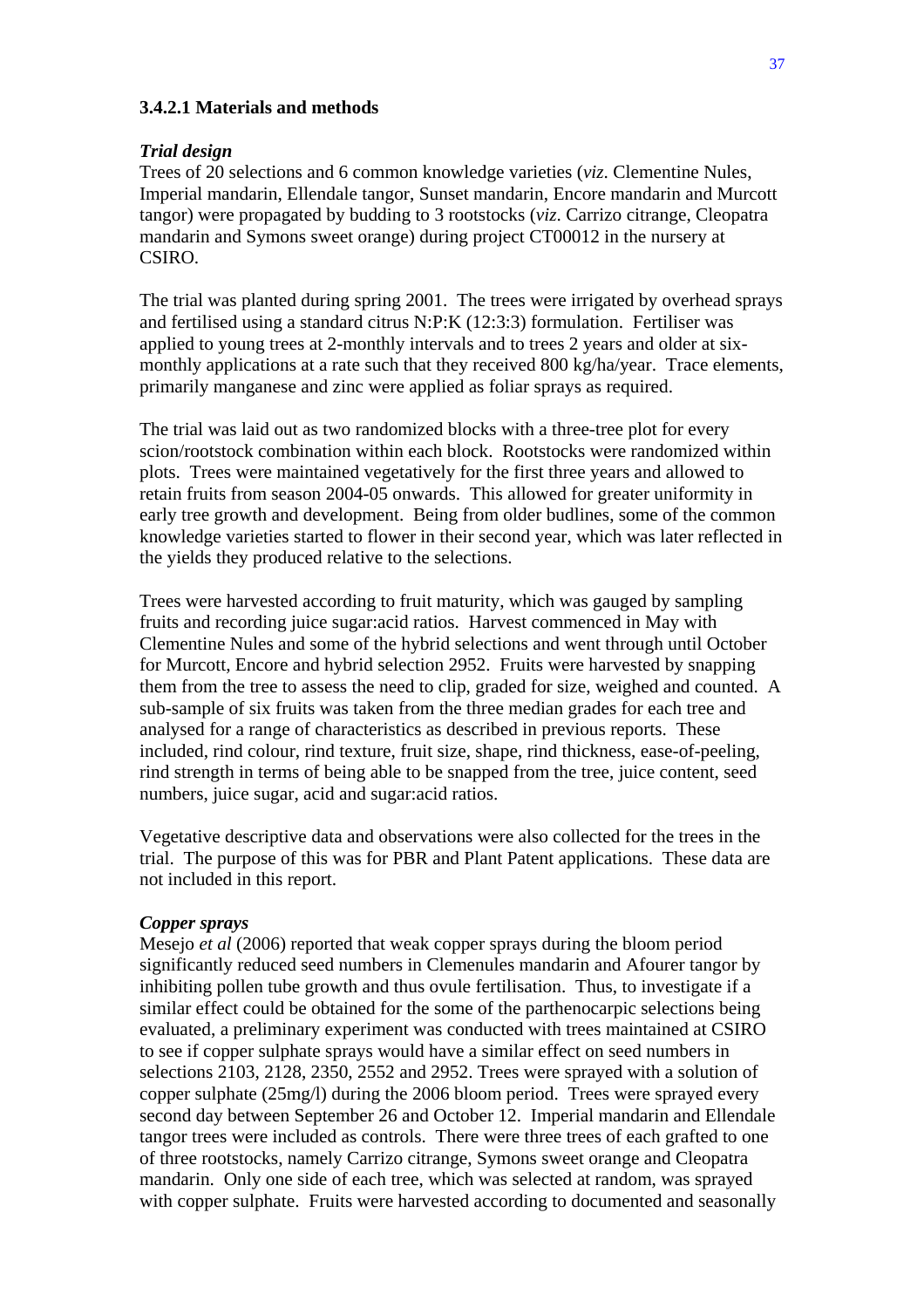monitored maturity, returned to the laboratory, weighed, dissected and seed numbers recorded.

# **3.4.2.2 Results and discussion**

As with regional test plots, voluminous data were collected and again only a summary is provided here.

Fruit maturity varied between the varieties and selections and was similar to that predicted from the performance of the selections during phase 1 evaluation.

# *Yield*

There were no significant rootstock or block effects on fruit yield whether it was analysed as cumulative yield over the period 2005-07 (Figure 3.8) or as yield per tree in each year (Figure 3.9). There were significant differences (P<0.001) between varieties and selections with the named varieties generally having higher yields than the selections. The highest yielding varieties over the three year period were Nules clementine and Ellendale. The highest yielding selections over the three years were 2103, 2107, 2128, 2309 and 2916. A number of selections failed to produce fruits in 2005. As with the regional-based test plots, this was probably a reflection of the age of the budlines and that the trees were propagated with the first daughter buds cut from the original hybrid. As discussed earlier, steps are now being taken to propagate a daughter tree earlier when a hybrid looks to have some potential in an attempt to avoid issues related to tree precocity. As a consequence, and as discussed in relation to the trees in the regional test-plots, data over the next 3-4 years will be needed to gauge better the yield potential of the selections.

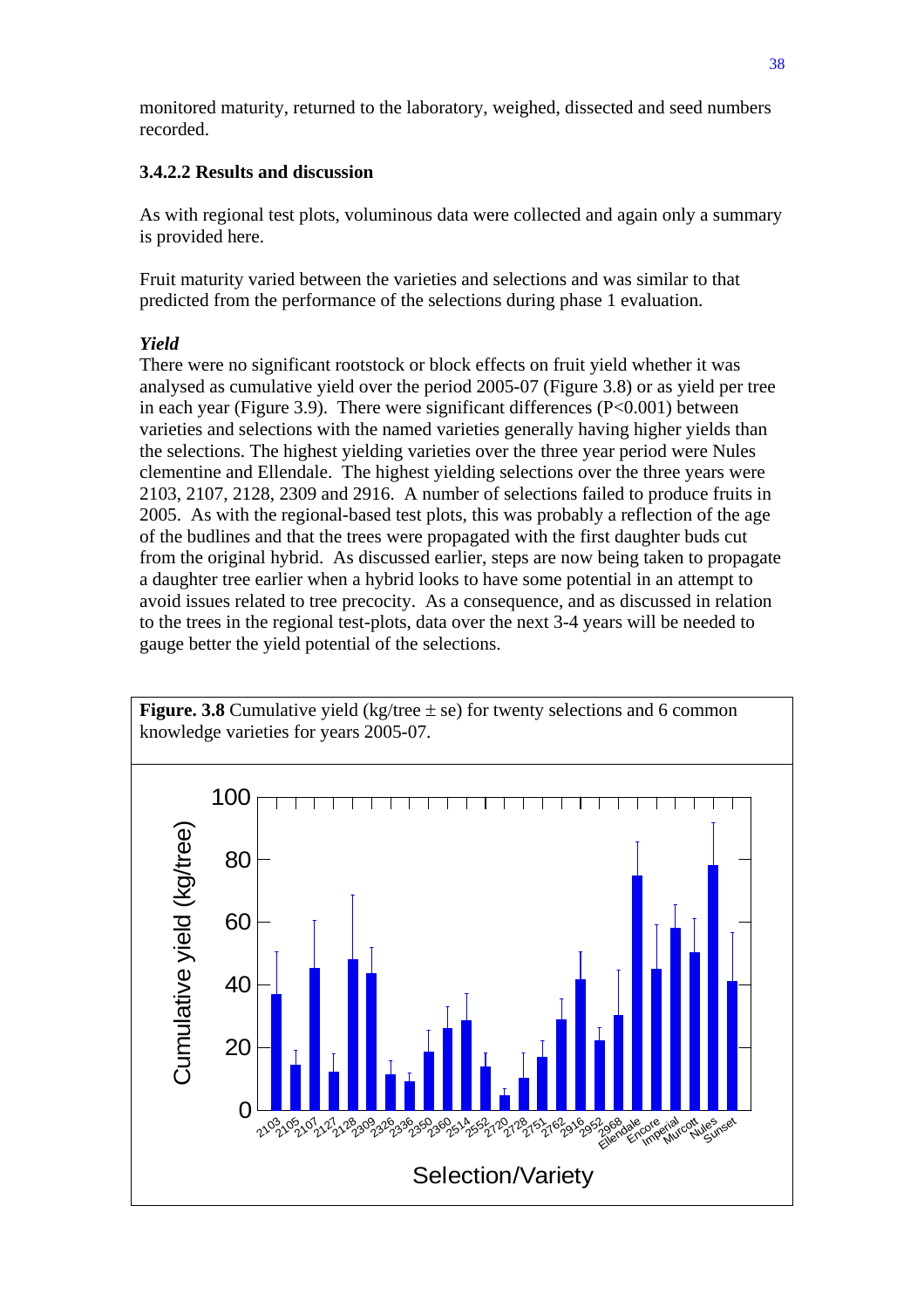

**Figure 3.9** Mean yields (n=6) for selections and common knowledge varieties in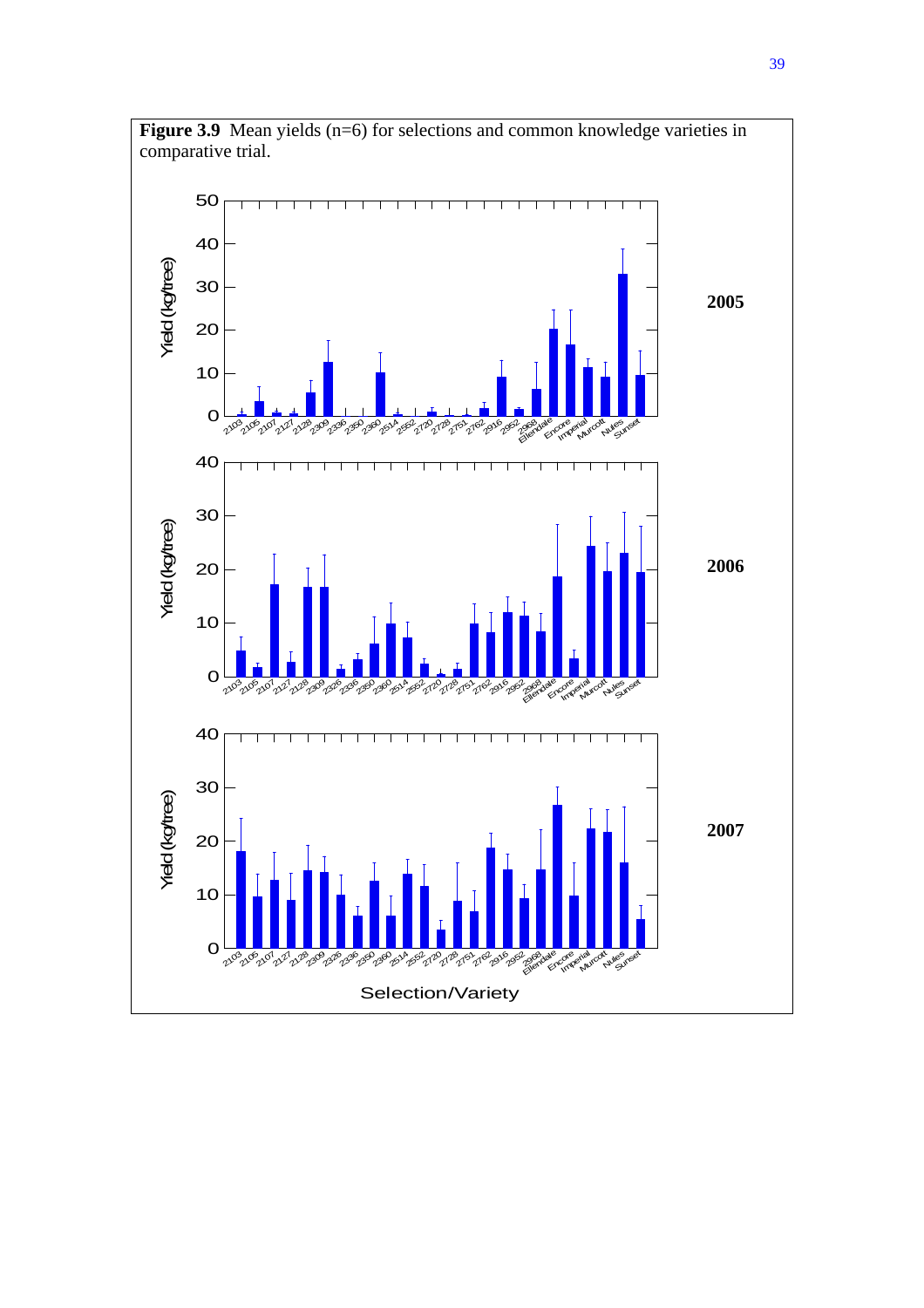#### *Fruit quality*

As for the regional test-plots, fruit quality was assessed in many ways and both objective and more subjective data were collected. Again, the range of data was similar to that collected for trees in phase 1 ranging from visual appearance, to weight, rind characteristics, seediness, and juice characteristics. Again, only a summary will be presented here.

#### *Fruit weight*

As for yield, there were significant differences (P<0.001) for fruit weight between varieties (Figure 3.10), but no rootstock or block effects in each of the three years that fruits were harvested. Overall mean fruit weight increased with time rising from 100.1 in 2005 to 117.2 in 2007. There was no clear relationship between overall yield and fruit weight. This increase in mean fruit weight was observed in some selections, eg 2103, 2128, 2336, 2350, 2552, but not in others. These increases may again have been a reflection of the age of budlines for some of the selections and the division between vegetative and reproductive growth in some genotypes. As with yield, it will be important to maintain this trial over the next 3-4 years to obtain a clearer indication of fruit weight potential of the selections relative to the varieties included in the trial.

#### *Visual appearance*

There were significant differences  $(P<0.001)$  for rind colour between varieties within each year as scored using the colour chart referred to earlier (Figure 3.11). There were no significant differences attributable to either rootstocks or blocks. Of the common knowledge varieties included, Imperial mandarin fruits scored lower than the others for rind colour. In 2005 there were two selections that had poorer rind colour than Imperial and in 2006 there were none. In 2007, four selections had rind colour scores less than Imperial and this was most likely a reflection of the warmer than normal autumn experienced in Sunraysia that delayed rind maturity in the district. A number of selections maintained their relatively high scores for rind colour in 2007 (eg 2350, and 2128), although none achieved the score of Sunset mandarin, which is a variety noted of its distinctive bright red/orange rind.

As with fruits harvested from the regional test-plots, other visual characteristics were as expected from the data collected for the original hybrids during phase 1 evaluation.

#### *Juice characteristics*

As with rind colour, there were significant differences  $(P<0.001)$  between genotypes for percentage extractable juice (Figure 3.12), but no effects due to rootstocks or blocks. Imperial mandarins had the lowest % juice of 6 common knowledge varieties and were the lowest amongst all genotypes in 2005 and 2007. Ellendale and Encore fruits were the juiciest in each year and, along with Sunset, Murcott as well as a number of the selections, exceeded the recognised maturity standard of 35%.

Juice sugar (as °Brix), acid (% citric) and sugar:acid ratios all varied significantly (P<0.001) between varieties (Figures 3.13 and 3.14). Fruits of Murcott consistently had the highest sugar concentrations. A number of selections had juice sugar concentrations exceeding 12 °Brix each year, which has been considered as a minimum in the project breeding plan for addressing the need for sweet fruits in Asian export markets. Amongst these were selections 2103, 2128 and 2762, which have been highlighted from the regional test plots as having high juice sugar concentrations. The lowest sugar concentrations were around 10° Brix (including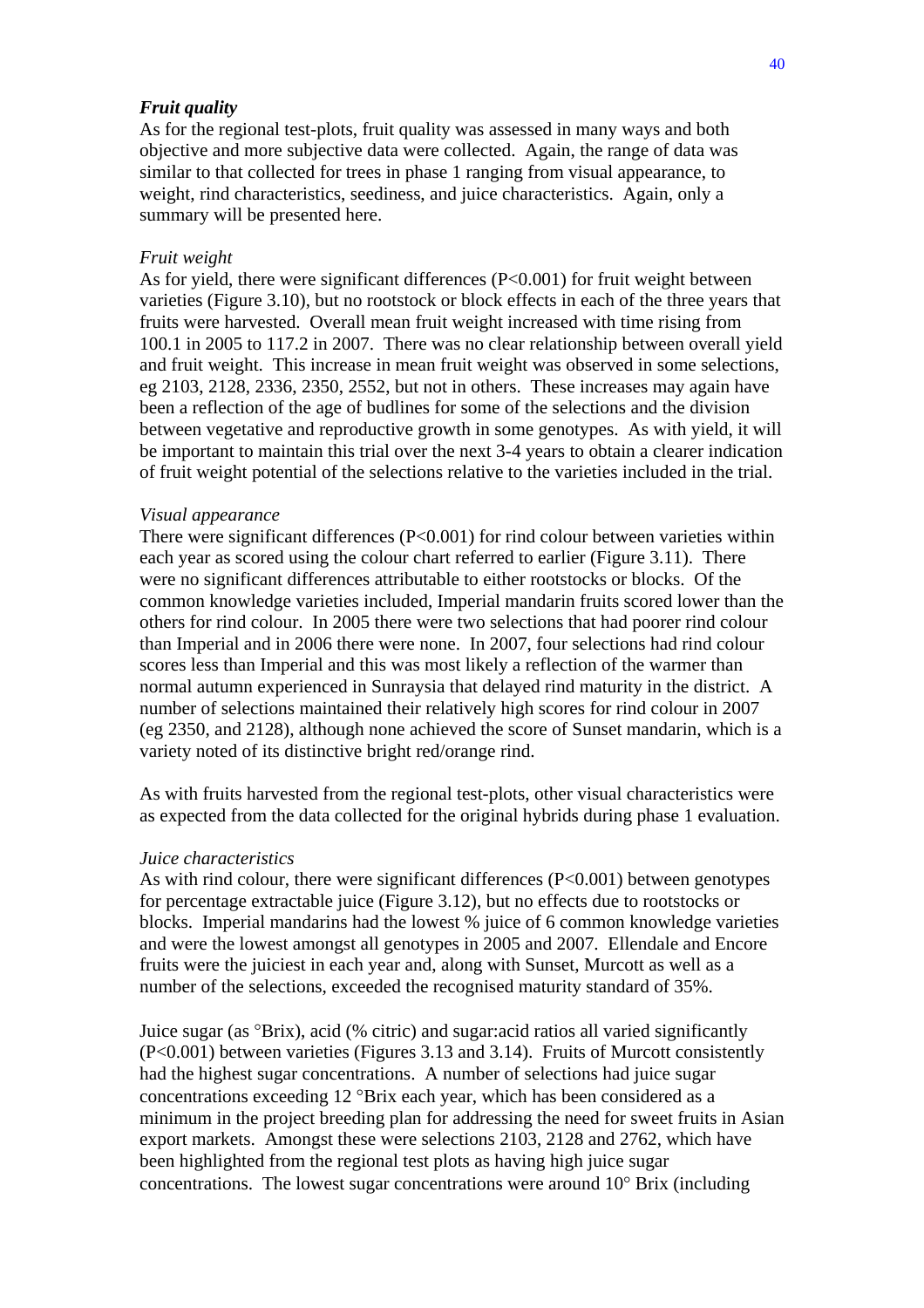

**Figure 3.10.** Mean fruit weights (n=6) for selections and common knowledge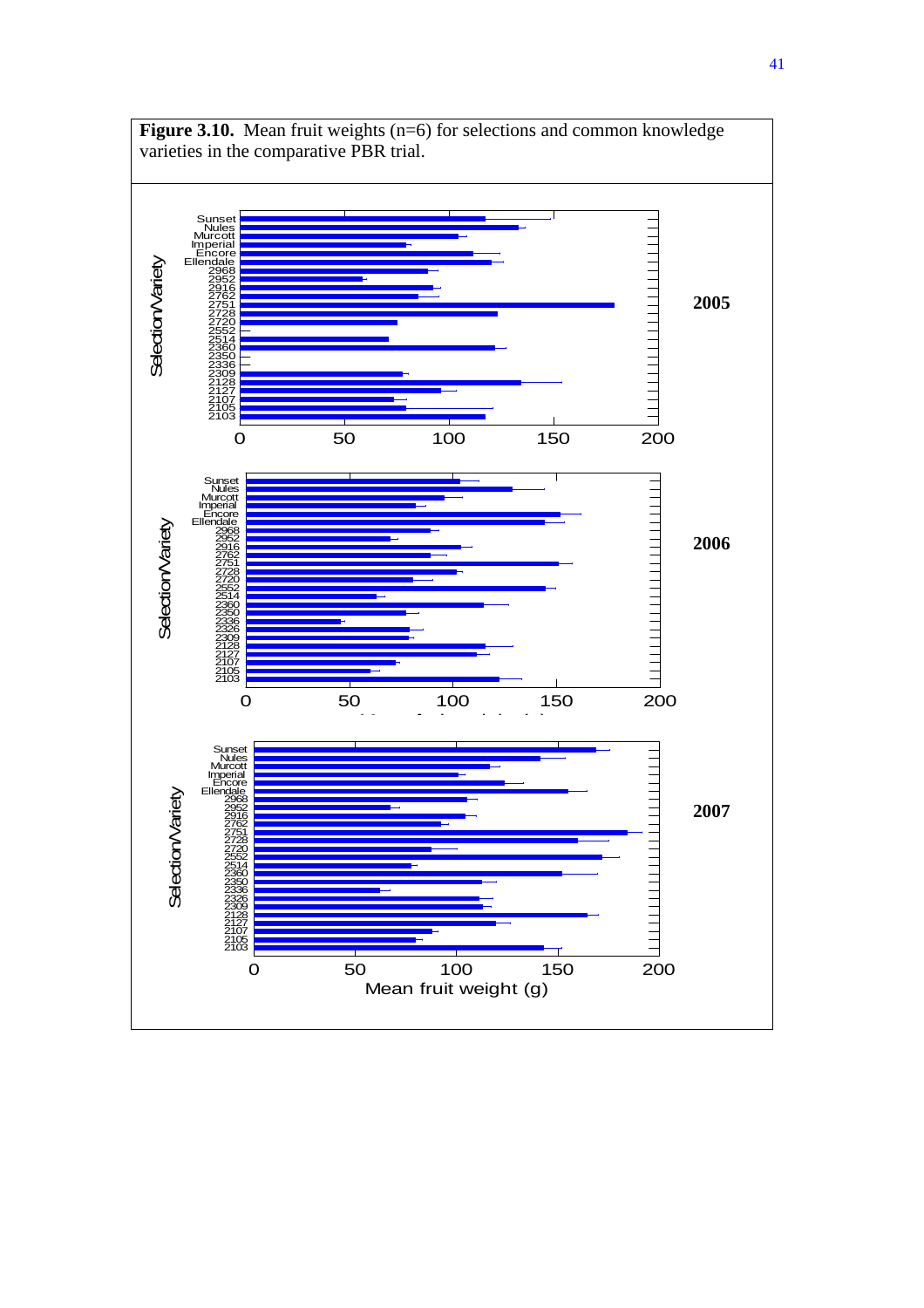

**Figure 3.11.** Mean rind colour scores (n=6) for selections and common knowledge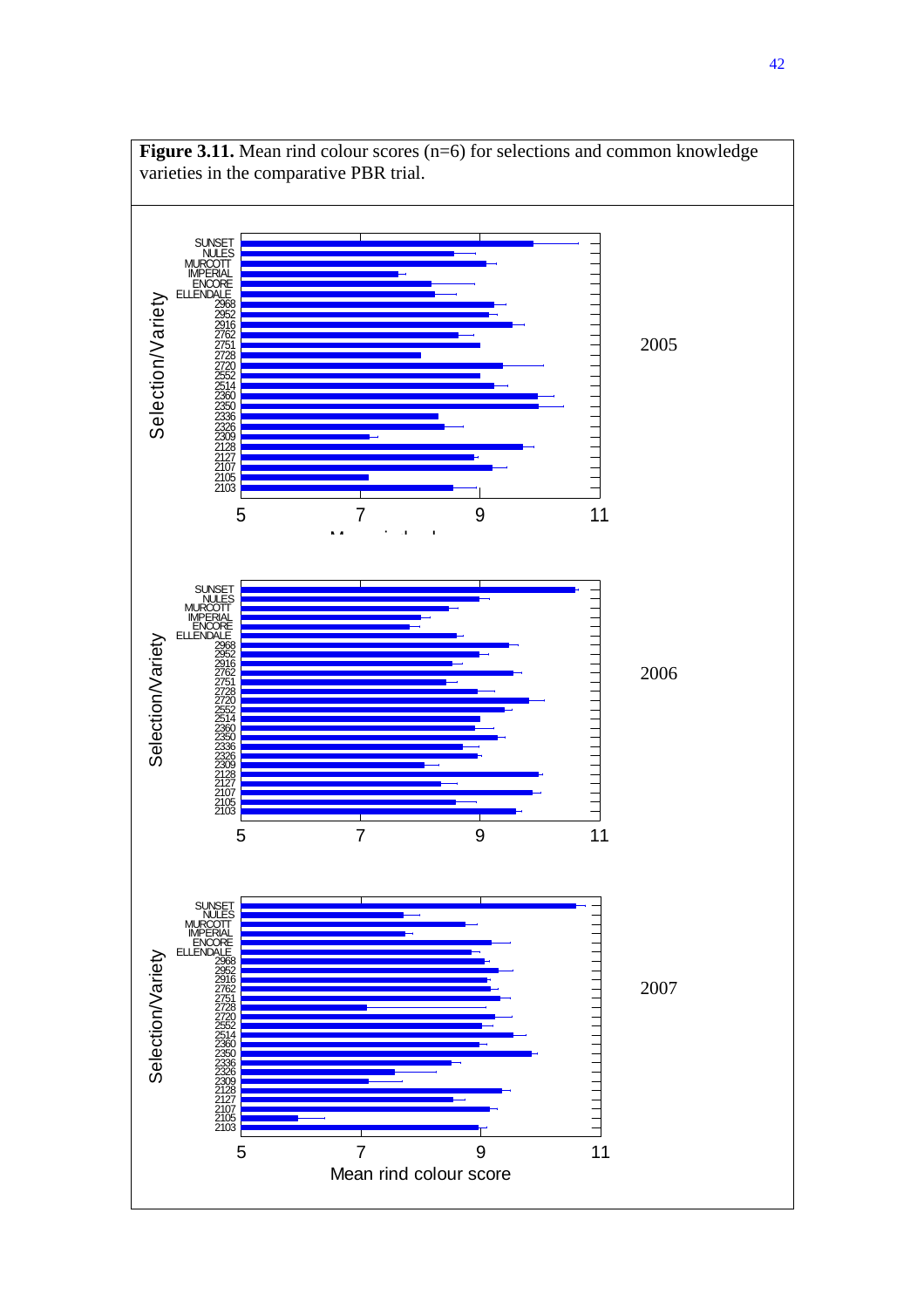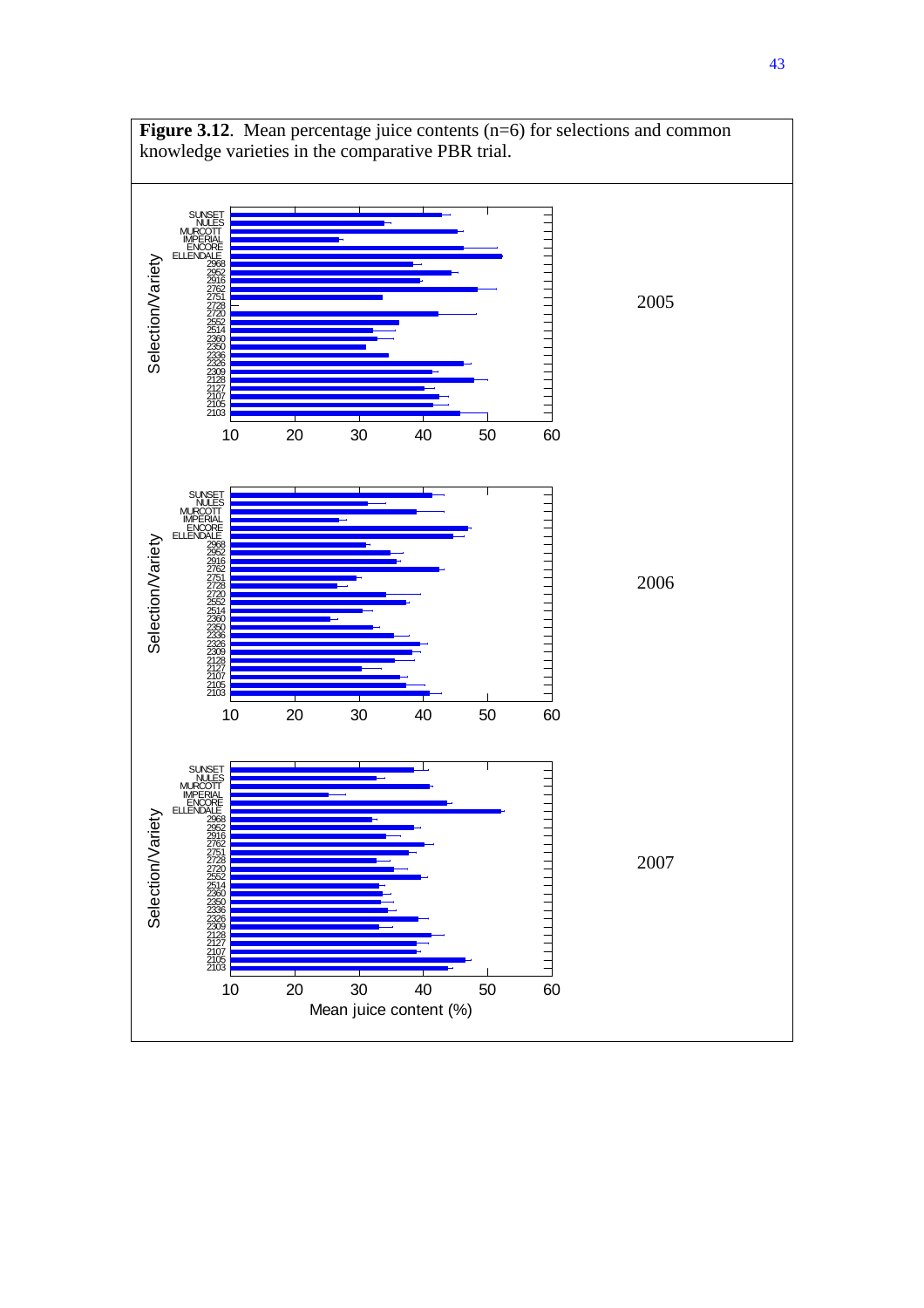

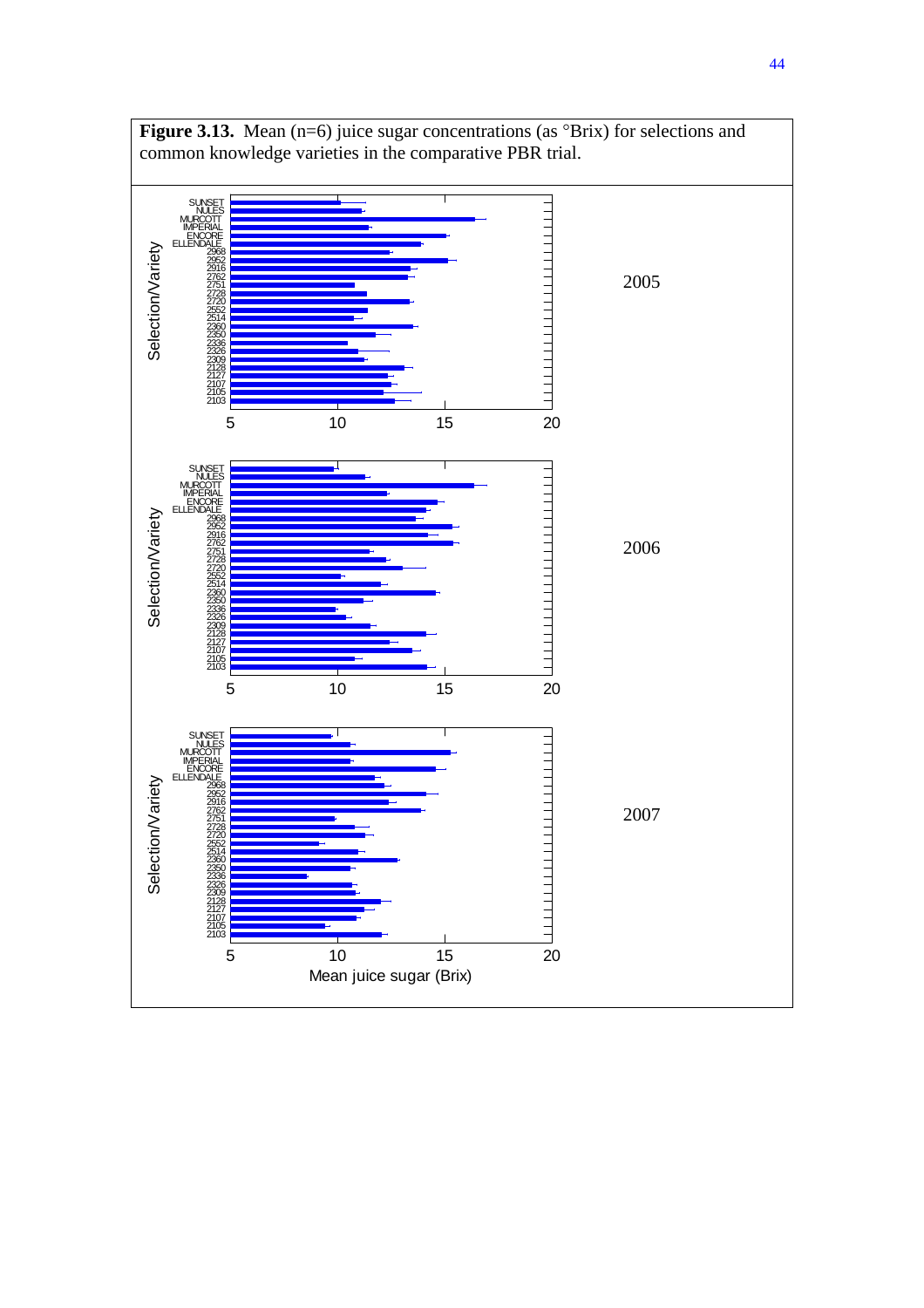

**Figure 3.14.** Mean (n=6) juice sugar:acid ratios(°Brix:% citric acid) for selections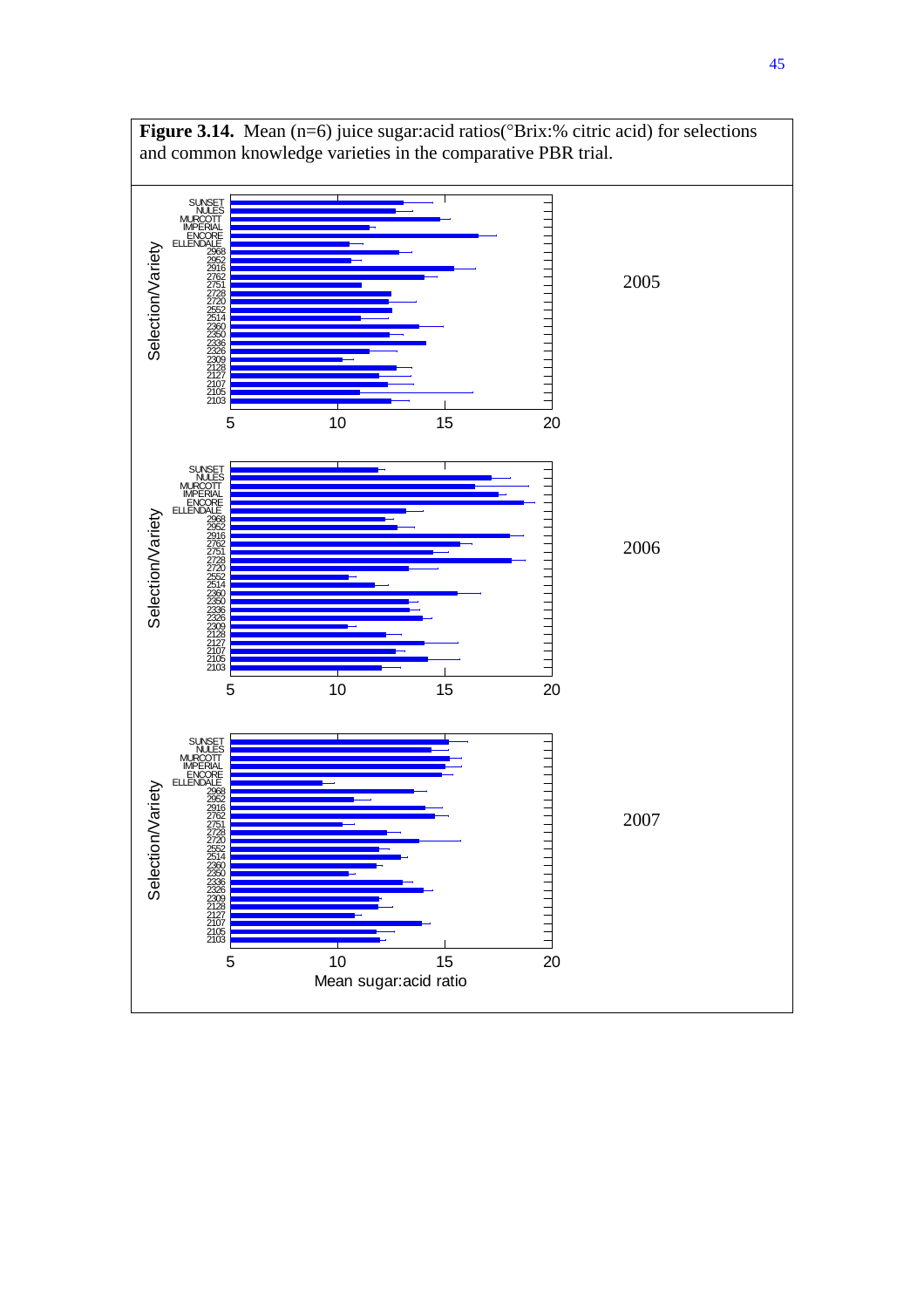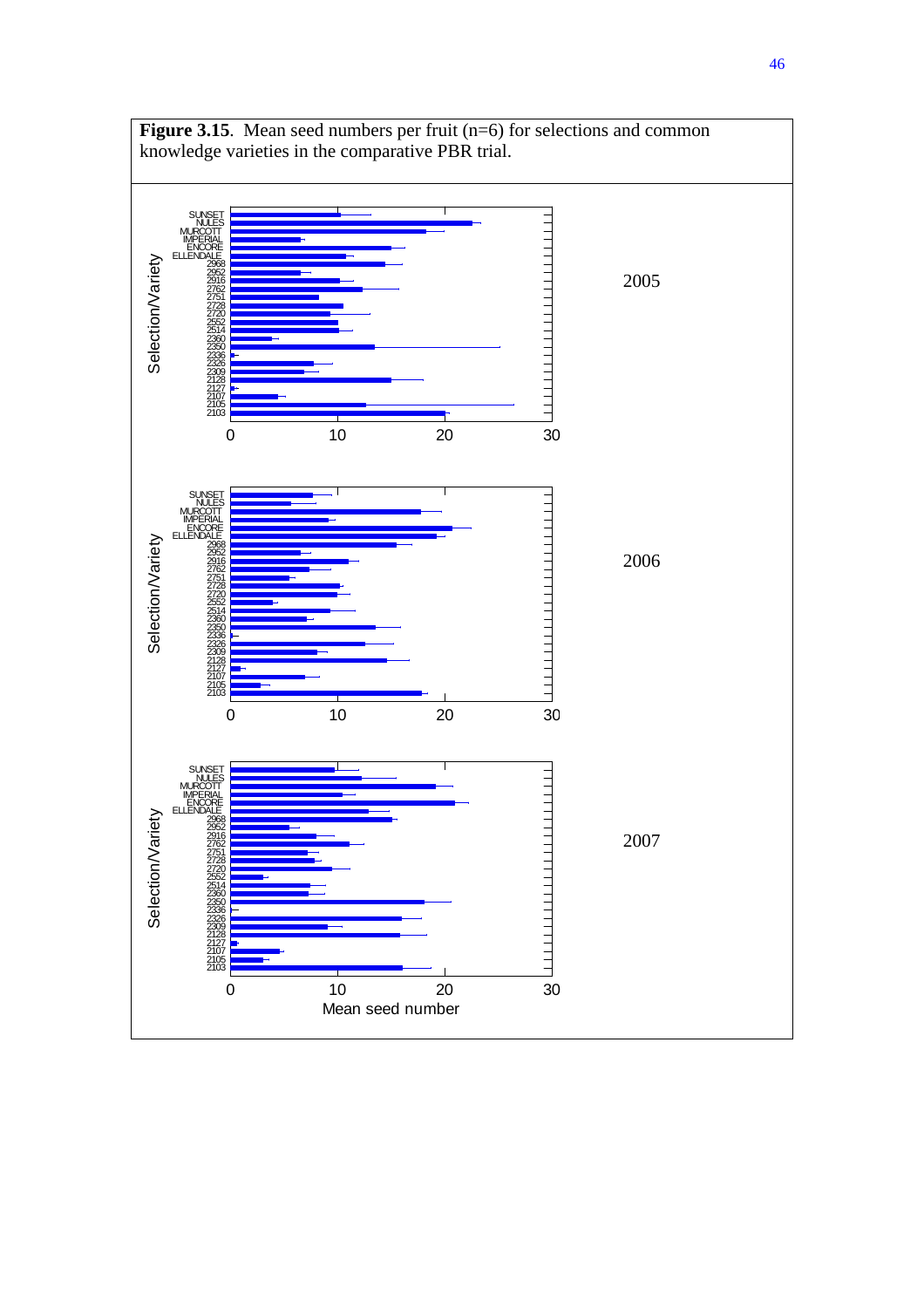selections 2336, 2552), but these fruits still developed good flavours due to an appropriate acidity giving a balanced sugar:acid ratio. At maturity all the selections had sugar:acid ratios exceeding the recognised minimum of 7.5:1 for mandarins.

## *Seediness*

There were significant differences  $(P<0.001)$  for mean seed numbers between the genotypes in the trial (Figure 3.15) and as with other characteristics there were neither rootstock nor block effects.

The trial is situated within a progeny block at one of CSIRO's research farms. As such, the trees within the trial are surrounded by highly mixed and variable pollen sources. This was reflected in mean seed numbers, which were generally high, especially for some of the selections that had lower seed numbers in regional test plots where they were surrounded by plantings of pollen sterile varieties. Selections 2127 and 2336 stood out in that they had low seed numbers  $\left\langle \langle 1/f\right\rangle$  and many fruits were seedless. Selection 2552 also had low seed numbers, especially in 2005 and 2006, with a high proportion of fruits seedless. Of the common knowledge varieties, Imperial and Sunset fruits generally had the lowest numbers of seed with means in each year around 8-10. Nules clementine fruits had low seed numbers in 2006, which contrasted with those in 2005 and 2007. Murcott, Encore and to a lesser extent Ellendale had quite high seed numbers per fruit in each year.

## *Effect of copper sprays on seed numbers*

Fruits were harvested from each side of the trees that were sprayed with copper sulphate and kept separate for analysis. Copper sprays had no effect on yields or fruit weights. Similarly, there was no effect on mean seed number, although in 10 scion/rootstock combinations there were less seeds in fruits harvested from the side of the tree that had received copper sprays (Table 3.6). This, however, contrasted with the 8 combinations that had more seeds per fruit.

From the report of Mesejo *et al.* (2006), it appears that copper has an inhibitory effect on the growth of the pollen tube providing the spray is applied before the pollen grain arrives at the stigma. It is possible that timing of sprays were ineffective with regard to pollen that had already been deposited on the stigma and had already germinated. When sprayed on Afourer trees during bloom, copper reduced seed numbers by around 50% although the mean for unsprayed trees was only 2.5 and 4.4 in consecutive years. The tests conducted by Mesejo *et al.* (2006) were also with trees in a commercial orchard where the availability of cross-pollen would have been greatly less than in the trial conducted here. It may be worthwhile to conduct this again in an orchard where there are less sources of mixed pollen. The semi-commercial planting that has been established with selection 2350 (see later) may present an opportunity to do so.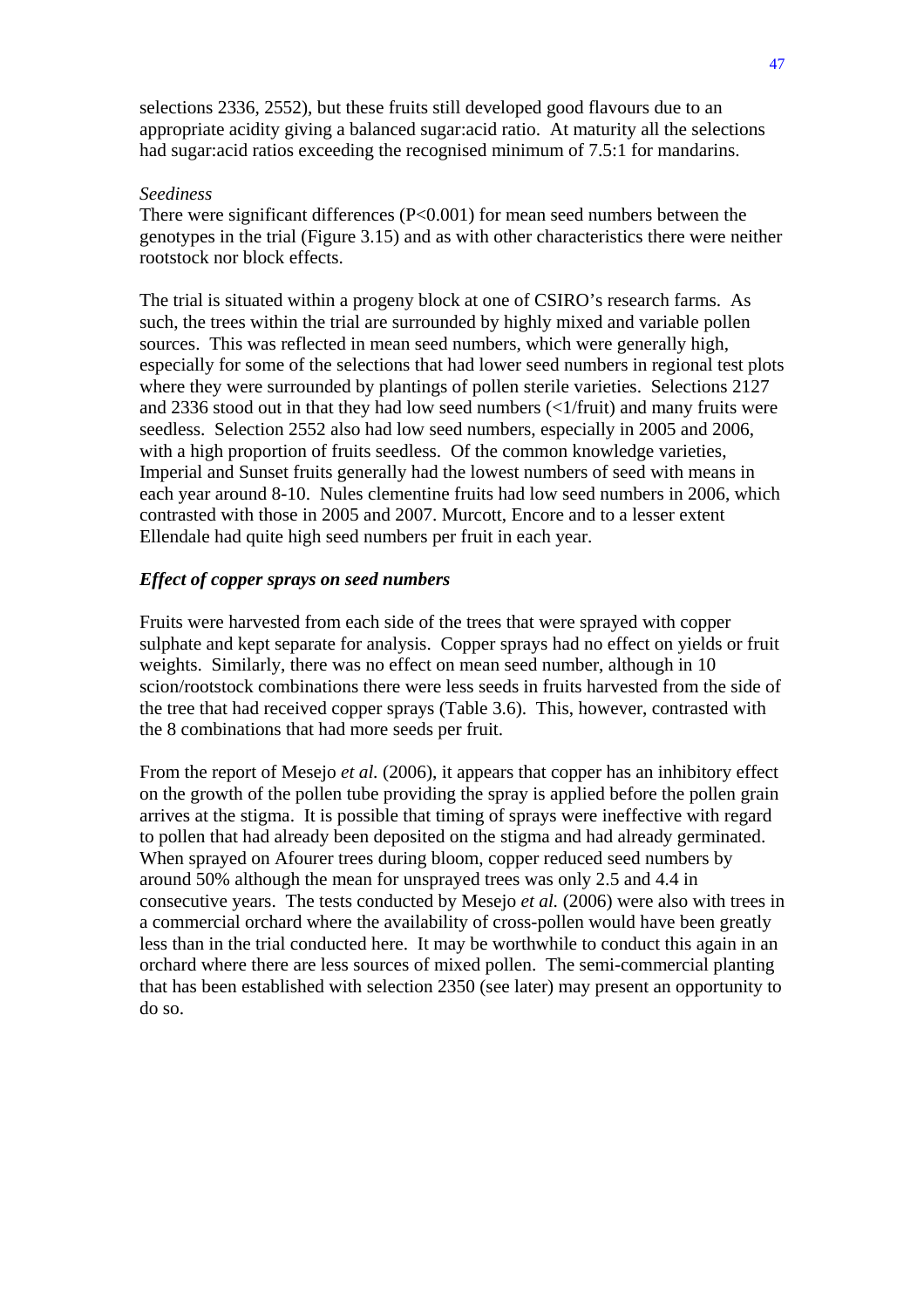| <b>Variety Rootstock</b> | Mean $\pm$ SD seed nos.                |                |
|--------------------------|----------------------------------------|----------------|
|                          | $+$ copper spray<br>$(25mg l-1 CuSO4)$ | - copper spray |
|                          |                                        |                |
| 2103/SWO                 | $15.6 \pm 4.9$                         | $20.2 \pm 5.7$ |
| 2128/CC                  | $11.5 \pm 7.9$                         | $13.7 \pm 5.5$ |
| 2128/CLEO                | $12.6 \pm 9.5$                         | $13.9 \pm 7.4$ |
| 2128/SWO                 | $8.5 \pm 4.6$                          | $7.0 \pm 5.4$  |
| 2350/CC                  | $12.5 \pm 4.9$                         | $11.3 \pm 8.6$ |
| 2350/SWO                 | $14.2 \pm 6.4$                         | $12.2 \pm 5.7$ |
| 2552/CC                  | $4.8 \pm 2.6$                          | $3.4 \pm 0.5$  |
| 2552/CLEO                | $4.1 \pm 2.3$                          | $5.0 \pm 3.2$  |
| 2552/SWO                 | $3.3 \pm 2.3$                          | $3.8 \pm 2.2$  |
| 2952/CC                  | $5.6 \pm 4.0$                          | $7.9 \pm 2.6$  |
| 2952/CLEO                | $6.3 \pm 2.8$                          | $5.2 \pm 2.4$  |
| 2952/SWO                 | $7.7 \pm 3.6$                          | $6.4 \pm 2.7$  |
| Ellendale/CC             | $11.6 \pm 7.0$                         | $14.6 \pm 7.4$ |
| Ellendale/Cleo           | $14.2 \pm 8.7$                         | $17.3 \pm 9.0$ |
| Ellendale/SWO            | $13.0 \pm 5.5$                         | $9.5 \pm 4.8$  |
| Imperial/Carrizo         | $7.5 \pm 4.2$                          | $8.5 \pm 4.2$  |
| Imperial/Cleopatra       | $8.7 \pm 4.2$                          | $8.6 \pm 3.1$  |
| Imperial/SWO             | $8.1 \pm 4.1$                          | $11.0 \pm 3.8$ |
|                          |                                        |                |

**Table 3.6** The effect on mean seed numbers of CuSO<sub>4</sub> sprays applied during flowering.

## **3.4.3 Hybrid 88-09-28 – a potential grapefruit substitute**

Details concerning hybrid 88-09-28 (Figure 3.16) were reported in previous final reports. During CT00012, ten daughter trees of this hybrid were established at one of CSIRO's farms for further evaluation before deciding if it should be entered into additional phase two trials. Hybrid 88-09-28 produces a grapefruit-type fruit which, because it is strongly parthenocarpic and sterile, are seedless in the absence of crosspollination. Even under the conditions in which it has been planted at CSIRO, i.e. the breeding field where there are many sources of viable pollen, most of its fruits have been seedless.

As a grapefruit replacement, its fruits are sweet and once the acidity drops at the start of spring, its juice has a good balance with a pleasant flavour. This has been borne out at industry, public and marketer tastings, where response has been favourable. A very positive reaction was received from a fruit marketing company based in Sydney when fruits were supplied for tasting and comment. This same company presented fruits to Coles and Woolworths supermarket buyers who were also impressed with the quality and flavour of the samples they received. The performance of 88-09-28 over the last two seasons indicates that it should be entered into regional evaluation with grower assistance, especially in warmer regions.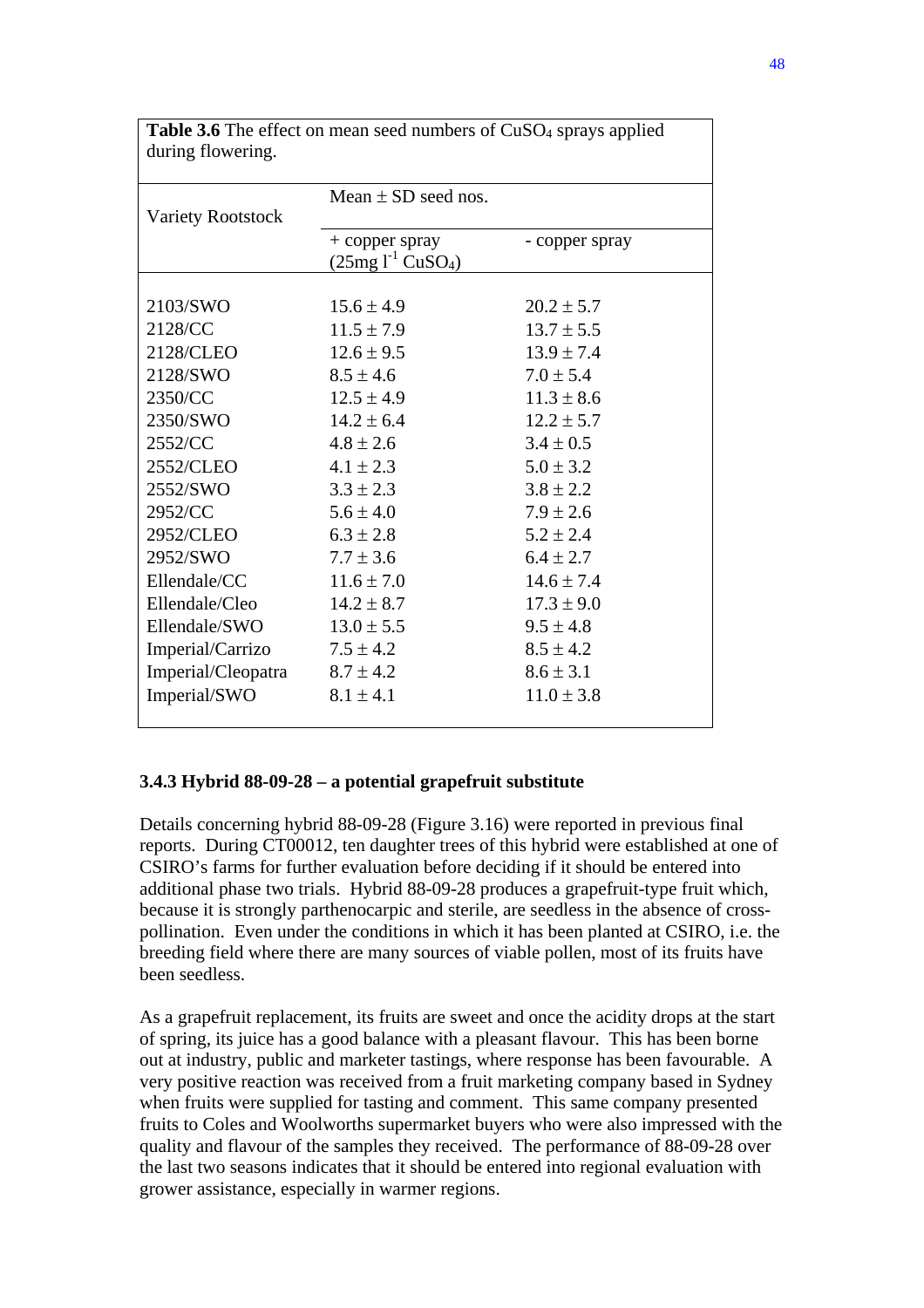Figure 3.16. Grapefruit-like fruits from a new hybrid selection (right) compared with similar of Marsh grapefruit (left). The seedless fruits of this hybrid have juice sugar concentrations of around 12° Brix and once their acidity drops to around 1.5% during September in the Murray Valley, they have a refreshing, pleasant flavour.



## **3.4.4 Fast-track and new regional trials**

In CT00012, seventeen hybrid selections were identified after 1 or 2 seasons' data to have some potential. As a result, these selections were either propagated by budding to seedling rootstocks of Carrizo citrange, Cleopatra mandarin and Symons sweet orange, or top-worked to existing trees. The nursery-propagated trees were planted during spring 2004 and both trials have been maintained during CT04007 while evaluation of the original hybrids continued. These trials commenced flowering during 2006 and analysis of early data from these plus the additional data from the original own-rooted seedling trees has led to seven of the selections being propagated for entry into regional evaluation test-plots with grower cooperators.

For entry into grower-based test-plots, trees of each selection were budded to each of the three rootstocks listed above ready for distribution. New cooperators were sought at a series of Cittgroup meetings held over winter 2006. Letters seeking expressions of interest were distributed to growers who indicated that they may be able to assist with the evaluation, and also to growers who were already part of the network involved with testing the ten Imperial x Ellendale hybrids distributed in CT00012. This resulted in a number of new growers joining the network and after signing the testing agreement, which was reviewed and updated during 2006, nursery propagated trees or budwood of the seven selections have been distributed during spring 2007. Due to the water situation in the Murray Valley, some growers have indicated that they will receive trees in 2008, rather than in 2007.

The characteristics of the selections were detailed in a booklet, which was provided to growers who expressed an interest in cooperating with their further evaluation. These details are summarised in Table 3.17.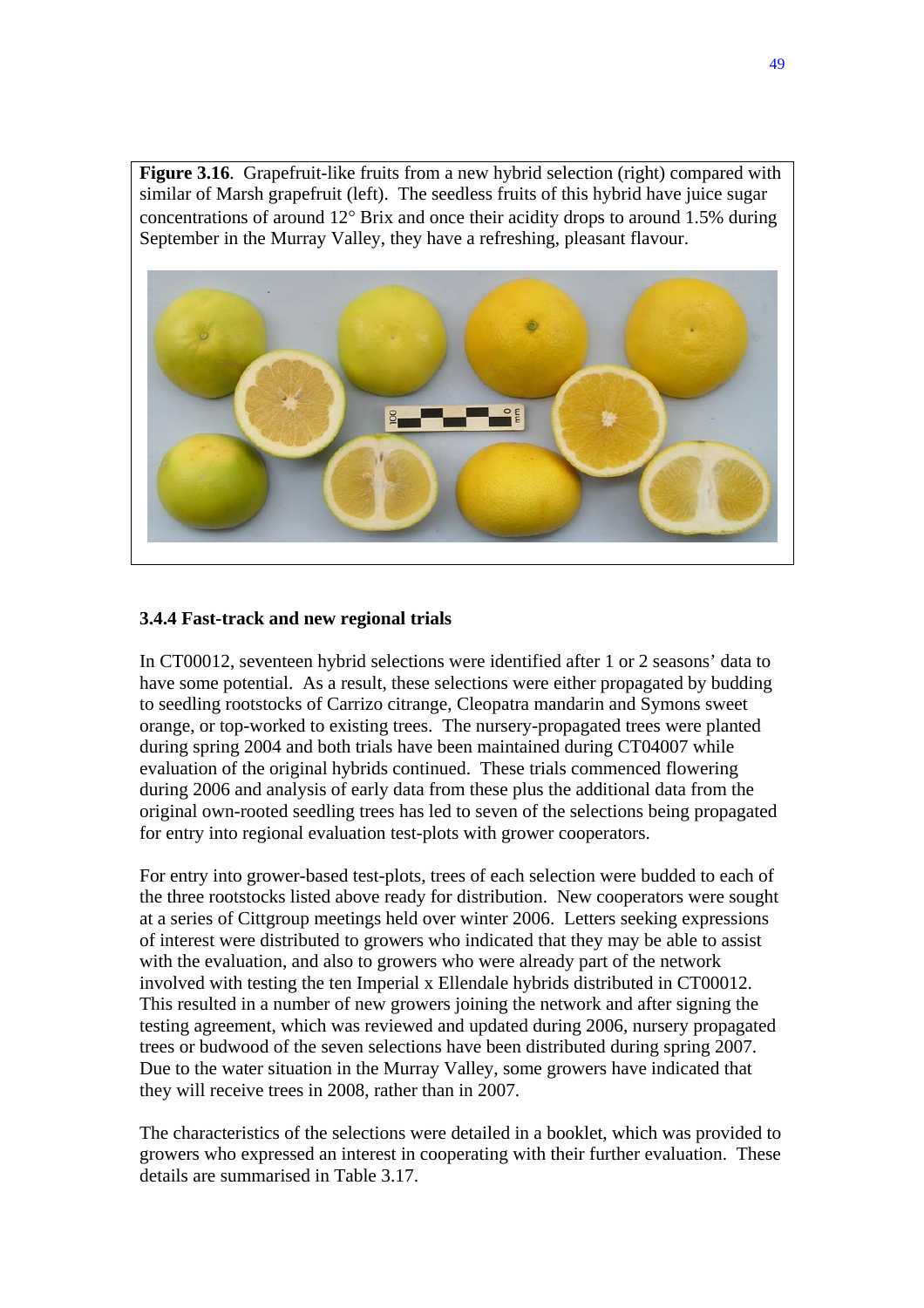|                             | Table 3.17. Characteristics of the seven new hybrid selections established under testing agreements with grower cooperators for regional testing. |                  |                  |                  |                  |                  |                  |
|-----------------------------|---------------------------------------------------------------------------------------------------------------------------------------------------|------------------|------------------|------------------|------------------|------------------|------------------|
|                             | 88-13-23                                                                                                                                          | 88-14-03         | 88-14-18         | 88-18-02         | $92 - 01 - 23$   | 91-03-04         | 91-03-09         |
|                             |                                                                                                                                                   | ŗ<br>)<br>I      | ĺ,<br>Ŀ          |                  | Р                |                  |                  |
|                             |                                                                                                                                                   |                  |                  |                  |                  |                  |                  |
| harvest date                | May - June                                                                                                                                        | August/September | August           | $July - August$  | $Aug-September$  | March - April    | May - June       |
| yield (kg)                  | $26.3 - 97.7$                                                                                                                                     | $6.5 - 50.4$     | $2.8 - 15.5$     | $7.4 - 15.7$     | $6.9 - 66.8$     | $2.8 - 26.6$     | $2.5 - 16.7$     |
| colour                      | $7.6 \pm 0.5$                                                                                                                                     | $9.5 \pm 0.7$    | $9.0 \pm 1.4$    | $8.5 \pm 0.7$    | $10.6 \pm 0.7$   | $7.1\pm2.0$      | $10.0 \pm 1.2$   |
| easy-peel                   | <b>Yes</b>                                                                                                                                        | Yes              | Yes              | Yes              | Yes              | Yes              | Yes              |
| surface texture             | Smooth/pebbled                                                                                                                                    | Smooth/pebbled   | Smooth/pebbled   | Pebbled          | Pebbled          | Smooth/grainy    | Pebbled/grainy   |
| mean fruit diameter<br>(mm) | $58.4 \pm 4.2$                                                                                                                                    | $48.7 \pm 5.4$   | $65.4 \pm 3.8$   | $62.6 \pm 4.7$   | $63.9 \pm 5.9$   | $44.8 \pm 4.4$   | $53.8 \pm 9.1$   |
| mean fruit weight (g)       | $89.9 \pm 12.9$                                                                                                                                   | $64.9 \pm 18.2$  | $129.7 \pm 16.1$ | $102.3 \pm 13.7$ | $110.4 \pm 25.5$ | $49.1 \pm 12.1$  | $70.6 \pm 29.7$  |
| % juice                     | 31.6                                                                                                                                              | 32.3             | 33.3             | 26.3             | 37.5             | 31               | 39.1             |
| rind thickness (mm)         | $3.1 \pm 0.6$                                                                                                                                     | $4.2 \pm 1.3$    | $4.7 \pm 1.2$    | $5.0 \pm 0.6$    | $3.8 \pm 0.8$    | $2.5 \pm 0.5$    | $3.2 \pm 0.4$    |
| open-pollinated seed        | $1.5 \pm 1.3$                                                                                                                                     | $5.2 \pm 2.6$    | $8.9 \pm 3.7$    | $8.4 \pm 4.6$    | $7.9 \pm 6.3$    | $4.0 \pm 3.9$    | $2.2 \pm 3.1$    |
| number                      | $(range(0-5)$                                                                                                                                     | $(range 0 - 13)$ | $(range 4 - 23)$ | $(range 0 - 18)$ | $(range 0 - 20)$ | $(range 0 - 16)$ | $(range 0 - 13)$ |
| juice °brix                 | $11.2 \pm 1.0$                                                                                                                                    | $12.2 \pm 1.6$   | $11.5 \pm 0.1$   | $12.7 \pm 1.0$   | $13.6 \pm 1.6$   | $11.5 \pm 1.3$   | $12.3 \pm 0.6$   |
| juice acid (%)              | $0.7 \pm 0.3$                                                                                                                                     | $1.4 \pm 0.2$    | $1.2 \pm 0.1$    | $1.1 \pm 0.2$    | $1.3 \pm 0.1$    | $0.9 \pm 0.1$    | $1.0 \pm 0.1$    |
| brix:acid                   | 15.2                                                                                                                                              | 8.9              | 9.9              | 11.8             | 10.2             | $11.1 - 14.9$    | 12.4             |
| Auto-parthenocarpic         | Yes                                                                                                                                               | Yes              | No evidence      | Yes              | Yes              | Yes              | Yes              |
| self-incompatibility        | $Yes - self$                                                                                                                                      | $Yes - self$     | $Yes - self$     | $Yes - self -$   | No               | $Yes - self -$   | $Yes - self$     |
|                             | pollination has                                                                                                                                   | pollination has  | pollination has  | pollination has  |                  | pollination has  | pollination has  |
|                             | given seedless                                                                                                                                    | given seedless   | given seedless   | given seedless   |                  | given seedless   | given seedless   |
|                             | fruits                                                                                                                                            | fruits           | fruits           | fruits           |                  | fruits           | fruits           |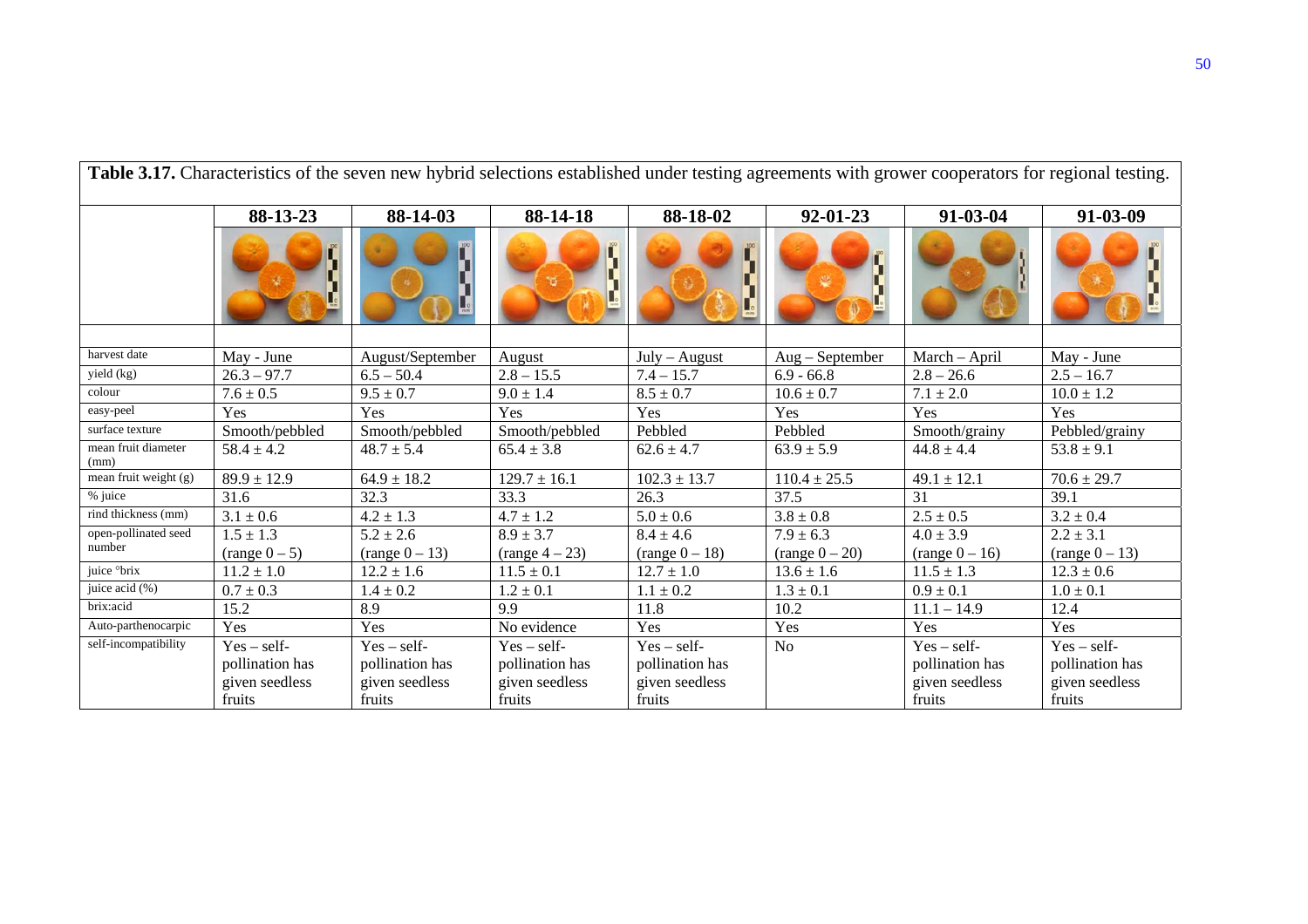## **3.4.5 Concluding comments concerning the second phase evaluation trials and test-plots**

Several important comments can be made concerning the second phase evaluation trials reported here. First, the establishment of a network of cooperating growers has proved an invaluable asset to the project. Not only does this approach provide valuable in-kind resources to the project, it enables selections to be tested under a range of differing conditions and management styles, which can have advantages and disadvantages as already outlined. From these test-plots maintained by growers, selections have been identified for release as new varieties (Merbeingold 2336 and 2350), while others have shown potential, but require additional work. Thus, selection 2127 needs to be evaluated further using plant growth regulator sprays to slow rind aging and improve its external quality.

Similarly, data from the trials so far, along with comments received from industry when fruits have been displayed, indicate that if the seediness of four selections, namely 2103, 2128, 2552 and 2762, could be reduced or indeed eliminated, then they would warrant nomination for release. These four selections are all strongly parthenocarpic and, as discussed later in the chapter concerning mutation breeding, they are candidates for entry into an irradiation program similar to that conducted at Merbein from which two seedless lines of Kara mandarin have been developed. A new mutation program will commence with these selection during the next project.

Bud-line age and the development of mature as opposed to juvenile buds have also been highlighted in the trials conducted with the selections from the Imperial x Ellendale progeny. As a result, two daughter trees are being propagated as soon as a new hybrid appears to have some potential so that mature grand-daughter buds with a greater propensity for precocity will be used to propagate trees for distribution to grower cooperators.

# **3.5 Release and conmercialisation activities**

## **3.5.1 Domestic release and commercialisation of Merbeingold varieties**

During project CT04007, a nomination was made via the CSBRC to release three varieties from the diploid hybridisation component of the breeding program, This decision was made in late 2005 after two years' data had been collected for the nominated selections from regional evaluation plots in Sunraysia, Riverland and the MIA; after fruits from the selections had been displayed to growers in Sunraysia; after positive feedback had been received from growers at meetings when the fruit had been displayed; and after a meeting was held with fruit marketers from three major citrus packers.

At the meeting with marketers, the representatives of the three companies suggested that while the strategy for commercialisation of the varieties was initiated and executed, a semi-commercial planting of each of the varieties should be established so that when the varieties are finally released, larger volumes of fruit would be available to conduct test market shipments. Accordingly, three top-worked plantings were established for each of the selections during late 2005. As there were additional IP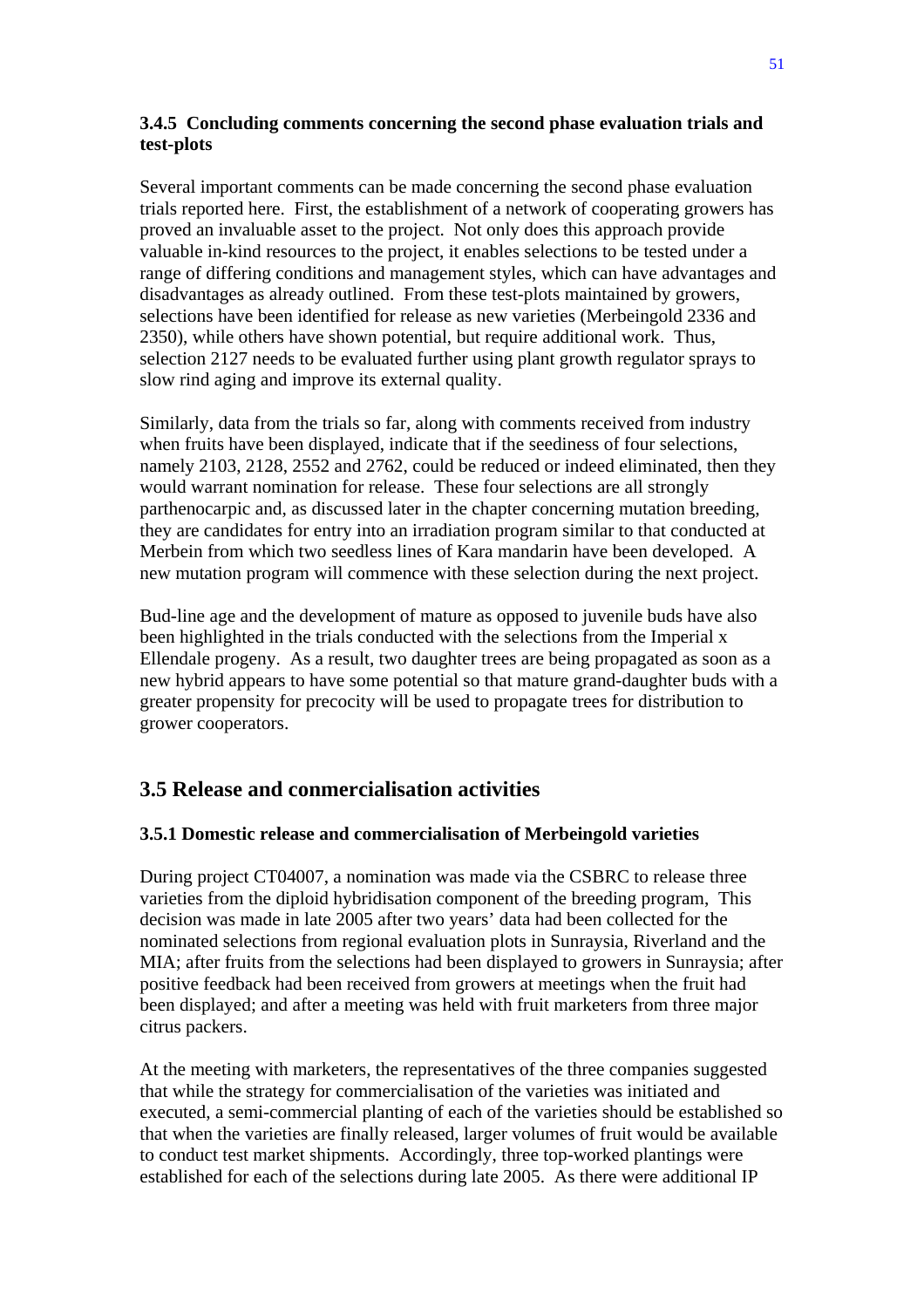complications with establishing such trials, it was necessary to formulate a new testing agreement that would take into account changing events with selections as they progressed through the commercialisation process.

In setting the commercialisation strategy in motion, the ACG board and the Citrus IAC have been kept fully informed via seminars, informal meetings, visits to Merbein and documentation. The decision made in November 2005 to nominate three selections for commercial release was communicated to the wider industry during the 2006 Annual ACG Conference in Western Australia and via an article in the Australian Citrus News (Sykes, 2006; in which details concerning the varieties and information on the commercialisation strategy were presented). This was followed up with a series of articles in other industry publications and local industry briefings held during winter 2006 as part of a communication plan developed in collaboration with the ACG communications manager, Lee Byrne.

In developing the strategy for release and commercialisation of varieties from the breeding program, a key consideration was the direction received during a meeting involving the Citrus IAC and researchers from organisations involved in breeding, introduction and evaluation at DPI NSW, Dareton (2004), that the industry was neither willing nor in a position to fund large-scale, exhaustive variety evaluation trials of new varieties, be they from the introduction or breeding initiatives they were supporting. The message delivered was that the industry would prefer to have new varieties made available as soon as possible for growers to plant and thus absorb some of the risks associated with the successful adoption of new varieties.

The decision in November 2005 set in motion the strategy that had been developed in conjunction with the CSBRC for the release of varieties from the program. This strategy has been outlined in the breeding plan, communicated to industry during project CT00012 and will not be elaborated on any further here. The following, however, provides a summary of activities conducted since the decision to nominate the three selections for release was made. (The activities undertaken have also been reported in project milestone reports.)

- o Establishment of the Citrus Scion Breeding Reference Committee (CSBRC) in March 2000 – the committee has been a key resource in developing the commercialisation strategy as a consultative process.
- o Series of industry briefings in the major production regions to outline and receive feedback on the breeding plan and commercialisation strategy (Aug – Oct 2003).
- o The Breeding Plan, including the commercialisation strategy, was submitted to IAC (2004).
- o Article in Australian Citrus News outlining breeding plan and commercialisation strategy (Feb/March 2004).
- o Meeting with marketers from three major citrus packers to view the three selections with potential for release as well as to discuss the release and commercialisation strategy (July 2005).
- o Meeting with IAC to provide information concerning progress, outline the commercialisation strategy, and receive feedback (Sept 2005).
- o Meeting with IAC/ACG to provide greater detail of commercialisation strategy and receive feedback (November 2005).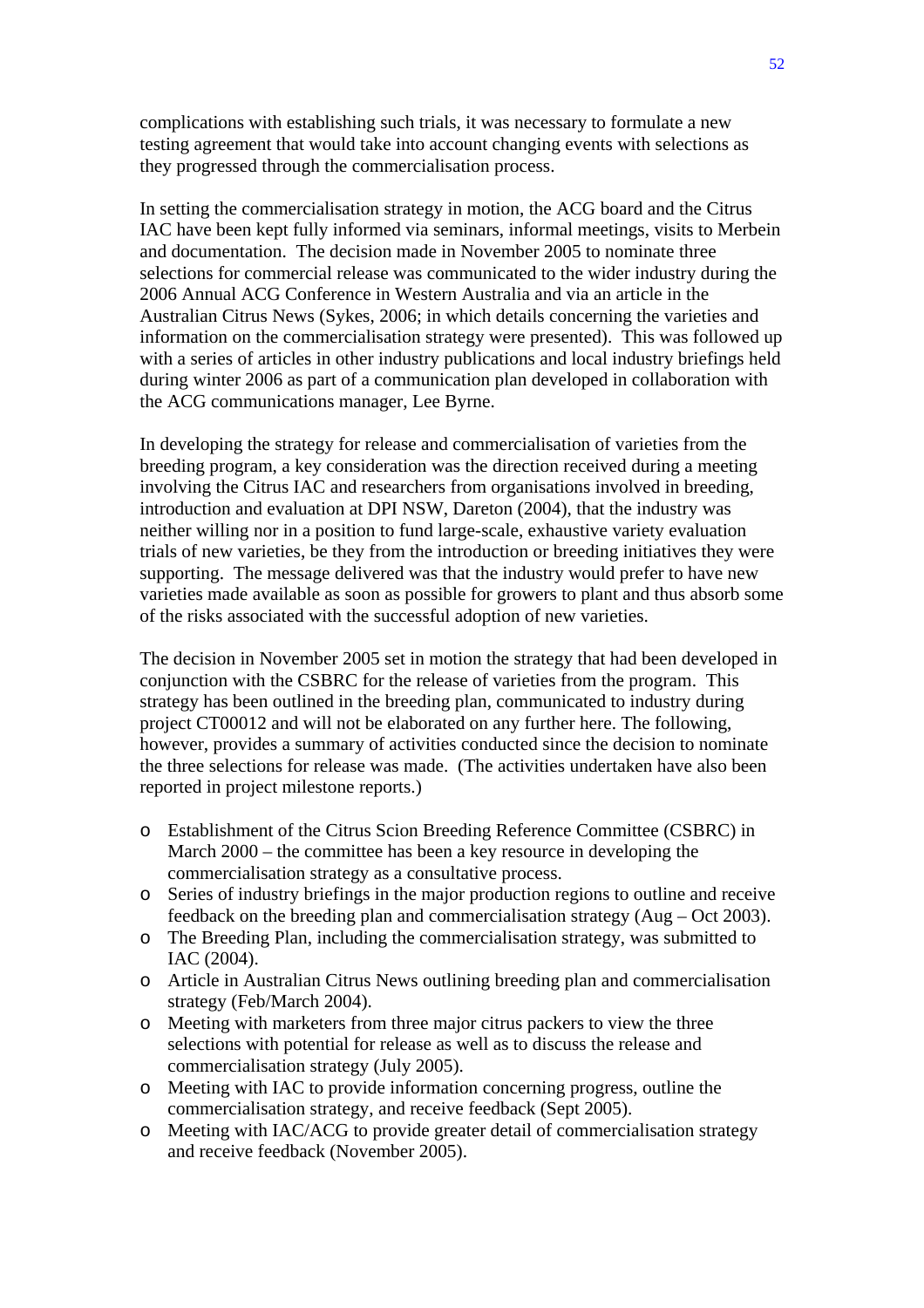- o Based on the performance of trees propagated with the selections in grower testplots in the Riverland, Sunraysia and MIA regions in 2004 and '05, three selections nominated for release (November 2005); contract with Auscitrus for bud multiplication signed – (November 2005).
- o Imminent release of Merbeingold 2336 and 2350 announced at the ACG conference (March 2006). A decision was made to hold back on the release of selection 2127 because of rind quality problems.
- o Expressions of interest for a commercialiser sought (April 2006).
- o Australian Citrus News article published announcing selections for release and outlining the commercialisation strategy (April/May 2006).
- o Expressions of interest from commercialisers received. CSBRC sub-committee formed to review expressions of interest and recommend a short list to the CSBRC – June 2006.
- o Sub-committee meeting with short-listed commercialisers to progress the selection of successful applicant (26/7/06).
- o Selection of the commercialiser continued as an exercise involving the full CSBRC.
- o Decision to advise successful applicant made December 22, 2006.
- o February 8 2007, selected applicant withdrew.
- o Meeting of CSBRC February 14, 2007 agreed to re-open negotiations with second choice applicant. February 17, 2007 face-to-face meeting with second choice applicant. Negotiations to continue as a matter of urgency.
- o Negotiations continued with second choice applicant from February 2007. These negotiations progressed to the formulation of a terms sheet, which led to further lengthy negotiations culminating in an acceptance of mutually agreed modified terms in December 2007.
- o As of December 12, 2007 contractual arrangements are being finalised by respective legal teams.

During all phases of this process the members of the CSBRC has been kept fully informed of developments and the collective wisdom of this committee has been sought in making decisions. During the negotiations held for most of 2007, the committee has been involved in many telephone conferences as well as in the case of some members, face-to-face meetings. The project team at CSIRO expresses its gratitude to the members of the committee.

## **3.5.2 International activities**

Activities in the area of international commercialisation have been detailed in milestone reports.

With the decision to release the Merbeingold varieties for domestic use, the CSBRC agreed that a strategy should be developed for international release and commercialisation of varieties from the breeding program. During the course of the breeding program, interest in potential varieties from the program has developed from variety managers, nurseries and industries based in other countries. Information concerning the diploid hybridisation component of the breeding program and promising selections has been shared with international visitors to Merbein and during overseas visits by the principal investigator at Merbein. The announcement made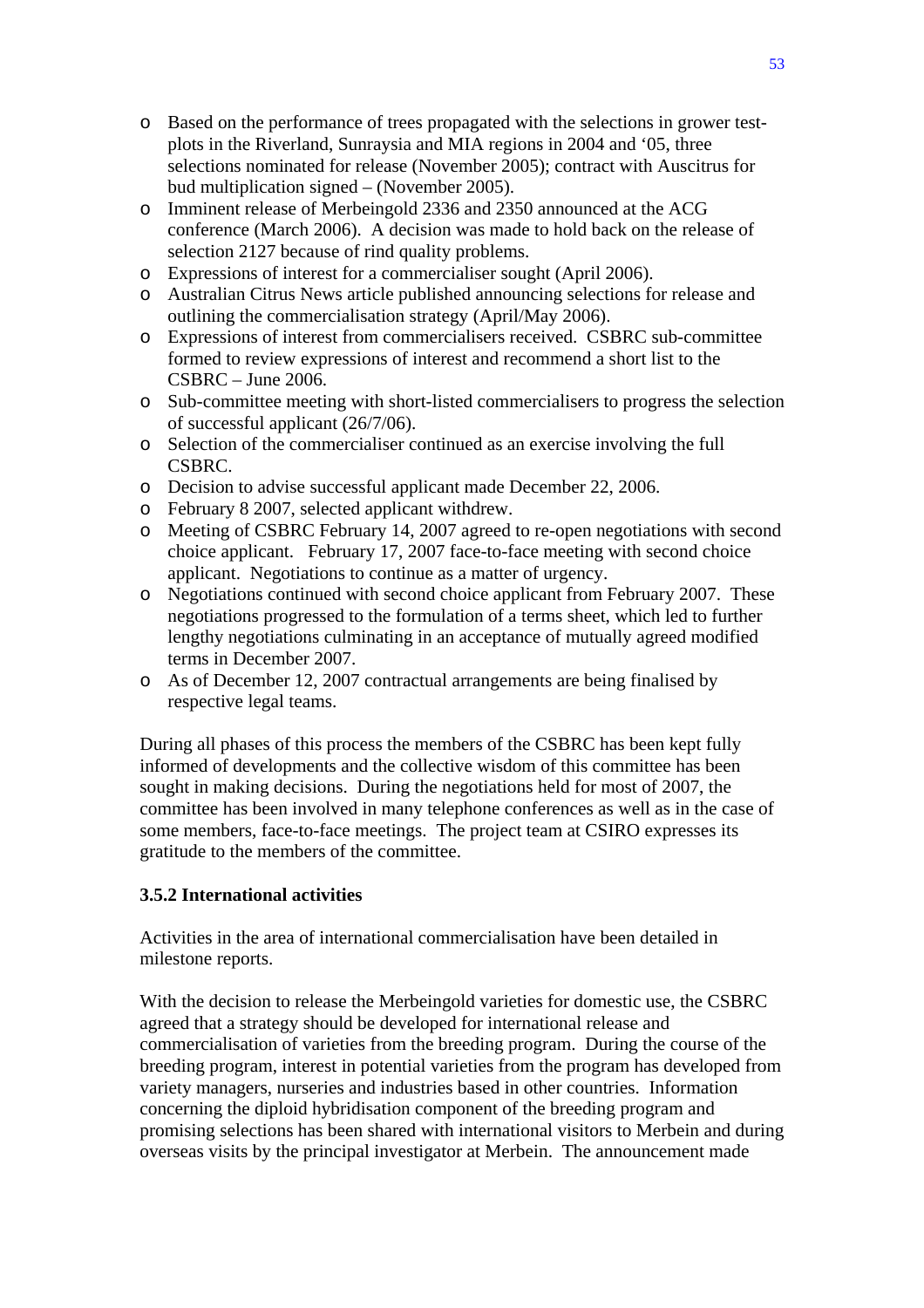concerning the Merbeingold varieties during 2006 stimulated increased interest from other countries.

As a result of this increased interest in the varieties and activities of the breeding program, a sub-committee of CSBRC was formed in July 2006 to progress international commercialisation of varieties. A draft strategy was developed and shared with other members of the committee for review. This strategy remains as a working document and activities will be stepped up in this area during the next project.

One important area for consideration, however, relates to cost resourcing for the release and commercialisation of new varieties. Costs involved in commercialisation activities have been met largely by the project budget, for example health status indexing costs incurred by Auscitrus. However, as the budget became tighter and activities intensified during the course of CT04007, the CSBRC identified the need to explore alternative innovative options to resource these activities. This was seen as being particularly important for the international release and commercialisation strategy. Notwithstanding innovative approaches to secure additional funding, however, it has become clear, as raised by one of the industry representatives on the CSBRC, that in reality the commercialisation process reached a stage whereby costs could not be met by the budget drawn up for CT04007. Solutions to this predicament were adopted as a challenge for the CSBRC with a number of avenues being pursued, especially by the industry members of the committee. Attempts, however, to obtain extra funding from outside of the project by committee members were unsuccessful and remains an exercise to be tackled during the next project.

## **3.6 Extension and information delivery to industry**

Information concerning progress and developments in the diploid hybridisation component of the project has been extended to industry via the media (print and radio) and face-to-face briefings meetings, including Cittgroup meetings. These have been detailed in milestone reports and mentioned in the preceding sections of this chapter.

Information concerning the project has also been extended internationally via visitors at Merbein and also during visits made by Dr Sykes to Spain in 2005 and to the PR of China in 2006 to deliver presentations on the citrus breeding research in Australia.

## **3.7 References**

Mesejo, C., Martinez-Fuentes, A., Reig, C, Rivas, F. and Agusti, M. (2006) The inhibitory effect of CuSO4 on *Citrus* pollen germination and pollen tube growth and its application for the production of seedless fruit. *Plant Science*, **170**, 37-43.

Sykes, S. (2006) CSIRO: Commercial release of two new mandarin varieties. Australian Citrus News 82, (April/May 2006), 4-6.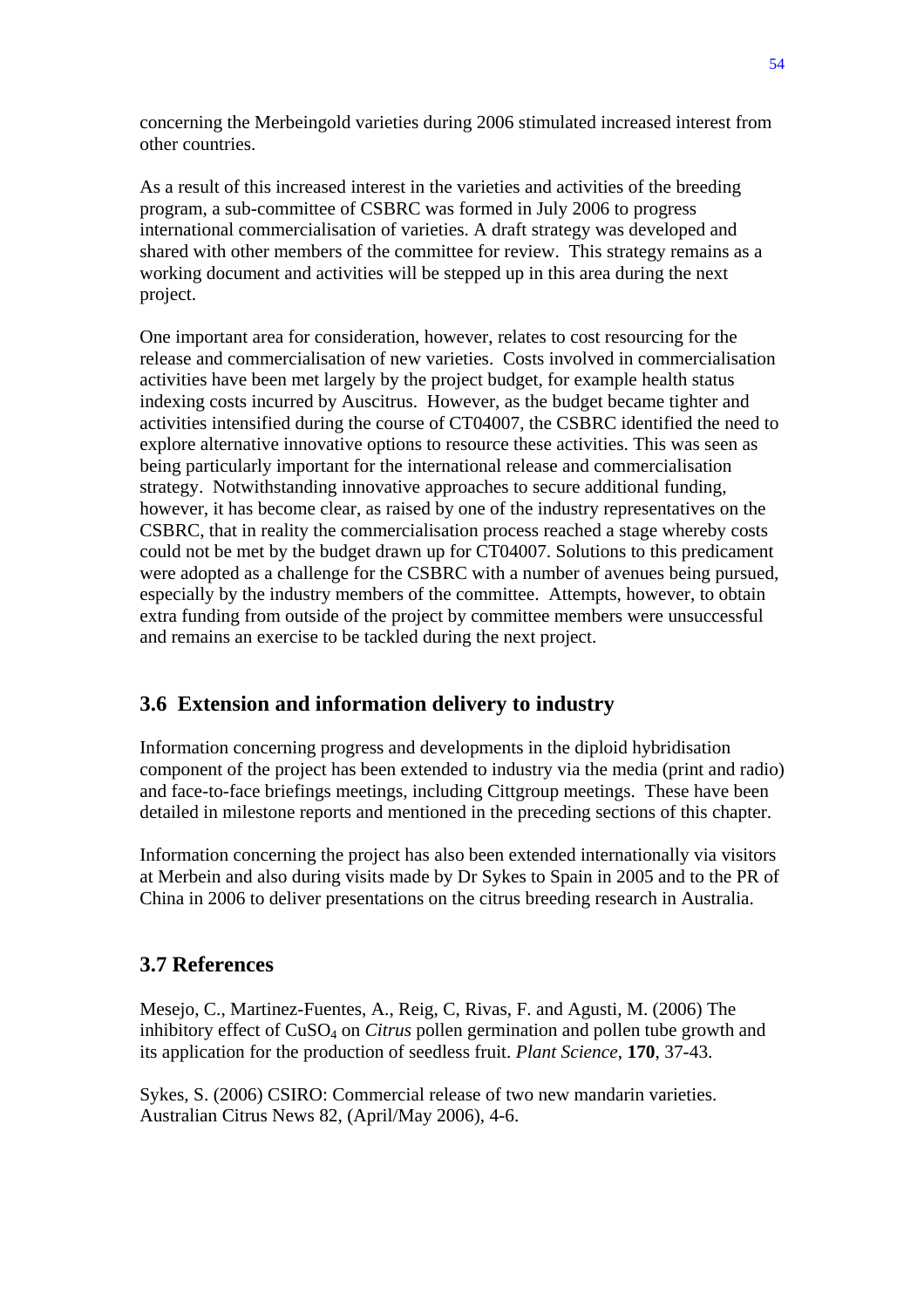Yamazaki, T. and Suzuki, K. (1980) Color charts: Useful guide to evaluate the fruit maturation. 1. Colorimetric specifications if color charts for Japanese pear, apple, peach. grape, kaki and citrus fruits. *Bull. Fruit Tree Res. Stn. A*., **7**, 19-44.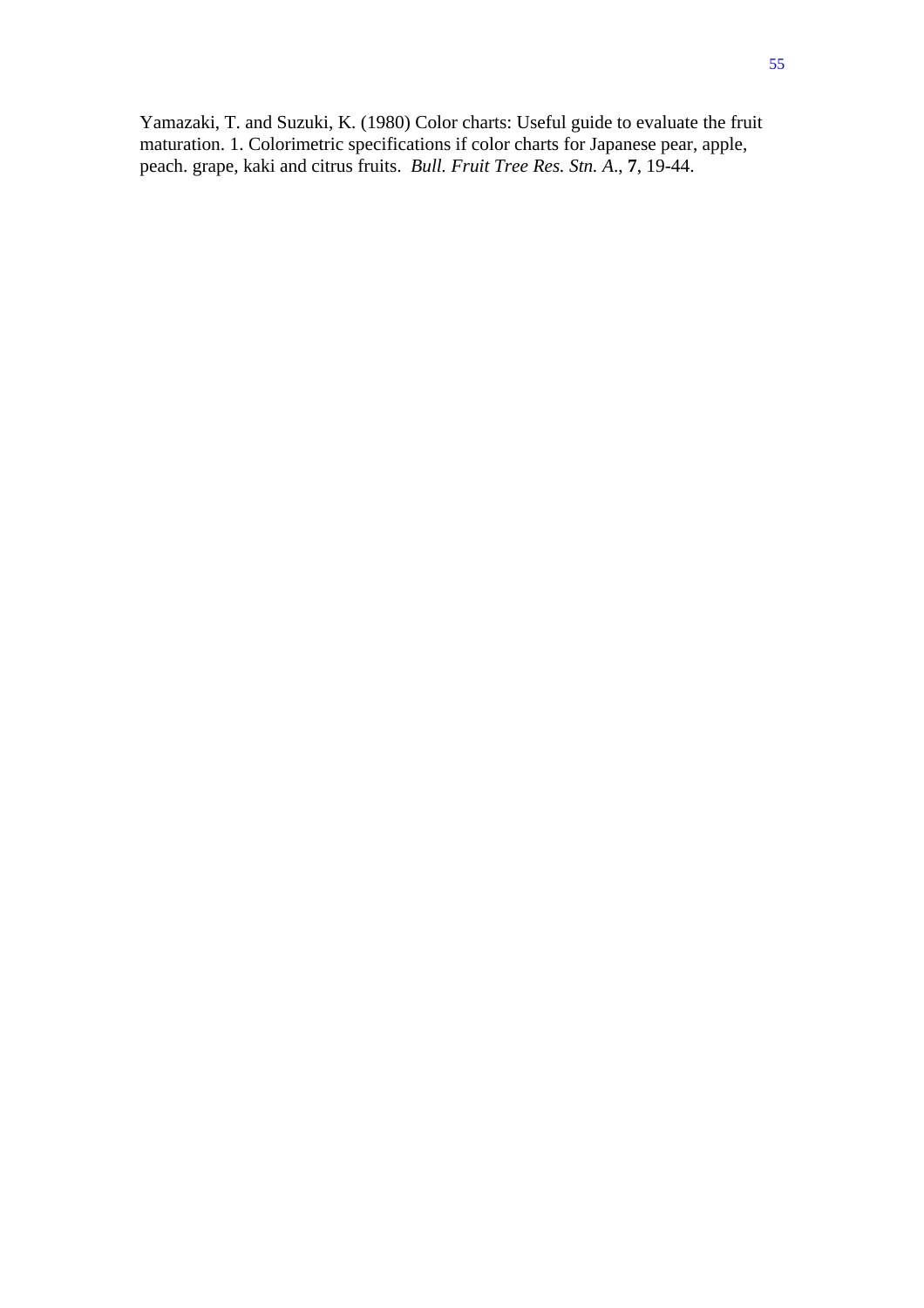# **4. Triploid hybridisation**

| 4.2.1 Materials and methods                                  |
|--------------------------------------------------------------|
| 4.2.2 Results and discussion                                 |
|                                                              |
| <b>4.3.1 Material and Methods</b>                            |
| <b>4.3.2 Results and Discussion</b>                          |
|                                                              |
| 4.4.1 Materials and methods                                  |
| 4.4.2 Results and discussion                                 |
|                                                              |
| 4.5.1 Materials and methods                                  |
| <b>4.5.2 Results and discussion</b>                          |
|                                                              |
| 4.6.1 Materials and methods                                  |
| 4.6.2 Results and discussion                                 |
| 4.7 Commercial adoption of new triploid mandarins  66        |
| 4.7.1 Materials and methods                                  |
| 4.7.2 Results and discussion                                 |
| 4.8 Tables referred to in Triploid hybridisation chapter  66 |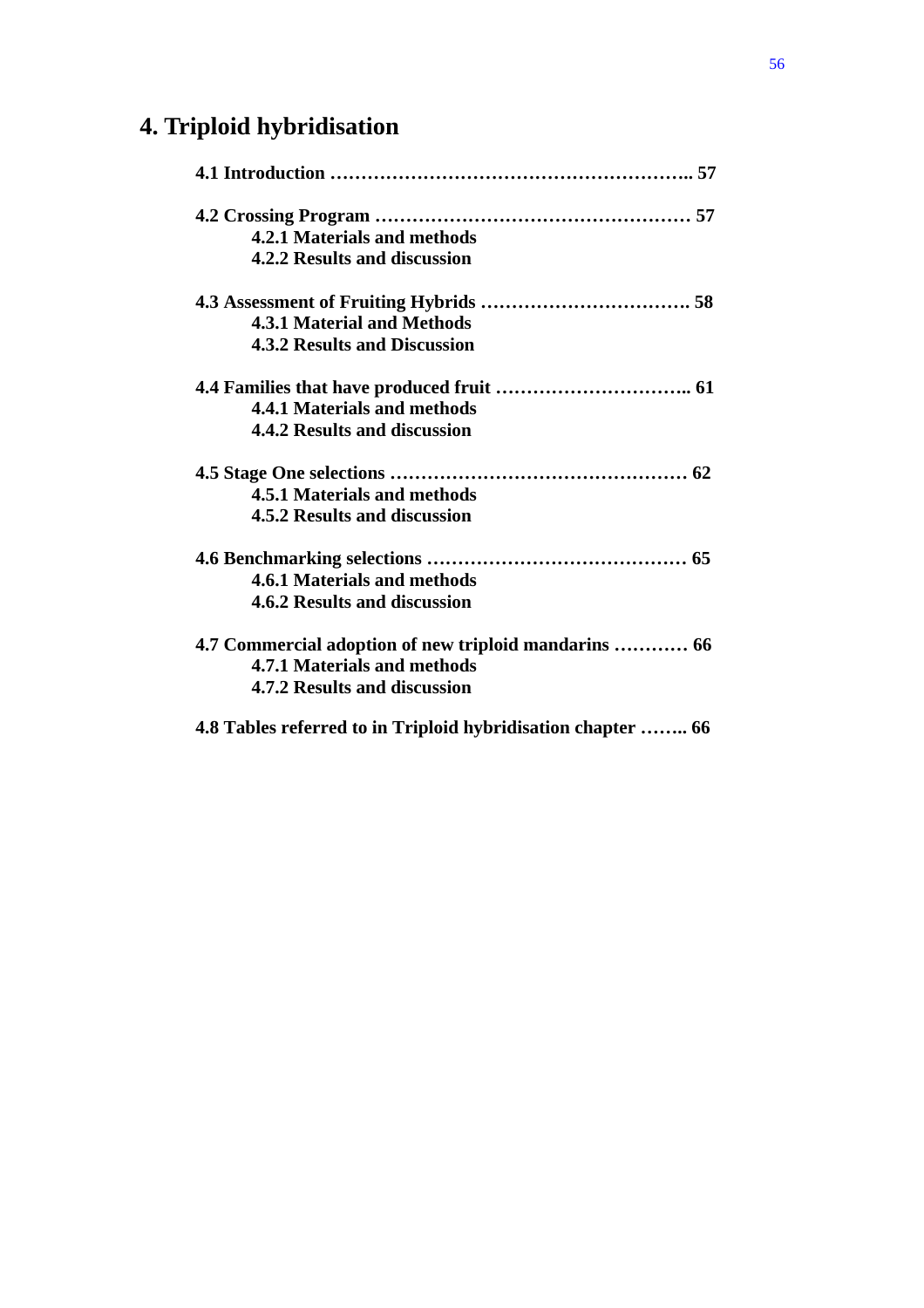# **4.1 Introduction**

Triploid breeding is the principal project activity conducted by DPI&F at Bundaberg Research Station (BRS). Since the late 1990s there has been significant effort in generating large progeny blocks from which high-quality fruit selections can be made. Importantly, the triploid program has now reached the stage where material spans almost the whole breeding cycle, from generating new hybrids through to commercial production of varieties produced at BRS. The following sections examine project activities over the last three years for the various stages of the breeding cycle, including the Crossing program; Assessment of fruiting hybrids; Families that have produced fruit; Stage One selections; Benchmarking selections; and Commercial adoption of new triploid mandarins.

# **4.2 Crossing Program**

## **4.2.1 Materials and methods**

Citrus breeding is a long-term activity. Many years elapse between when the initial pollination is carried out and when the resulting hybrid is selected for commercial production. Therefore it is essential to carefully document breeding activities so that others can accurately review the breeding program and where necessary carry it forward. With a three or five year funding cycle it is not possible to assess a project's merit based on varieties released, but it is possible to estimate merit based on likely future releases from the crossing conducted during the project period. Consequently all pollinations/embryo rescues/field-plantings that occurred in each of the three project years 2004-2006 are detailed in the extensive tables found in the Appendix.

## **4.2.2 Results and discussion**

From Tables 4.1a-c it can be seen that 10,925 pollinations were carried out in the three year period with overall fruit set in each year ranging from 23 to 36%. Arrufatina consistently had high fruit set (a high 64% in 2004) while Daisy was generally one of the poorest (a low of 12% in 2005). Twelve tetraploid pollen parents were used in 2004 with only four used in 2005. The 2006 pollinating season saw the reintroduction of tetraploid oranges to the crossing program – aimed at developing hybrids suitable as orange substitutes. It can also be seen that the tetraploid pomelos were not used in the three years of this project. This is because there are already substantial numbers of hybrids from these parents growing at BRS awaiting first fruiting and assessment.

Large numbers of seeds were sown and embryos rescued in each year of the project. Almost four thousand seeds from 4X x 2X have been directly sown, and an additional 30,050 embryos rescued. Clementine's (including Arrufatina, AustClem, Corsica 1&2 and DeNules) have been important parents in the program and collectively make up a large proportion of the hybrids that have been generated. Efforts have also been made to generate large families with Imperial and Ellendale parentage. For example from 2004 pollinations almost 500 Imperial seeds were direct-sown and more than 1,000 embryos rescued. Thus the program has been able to: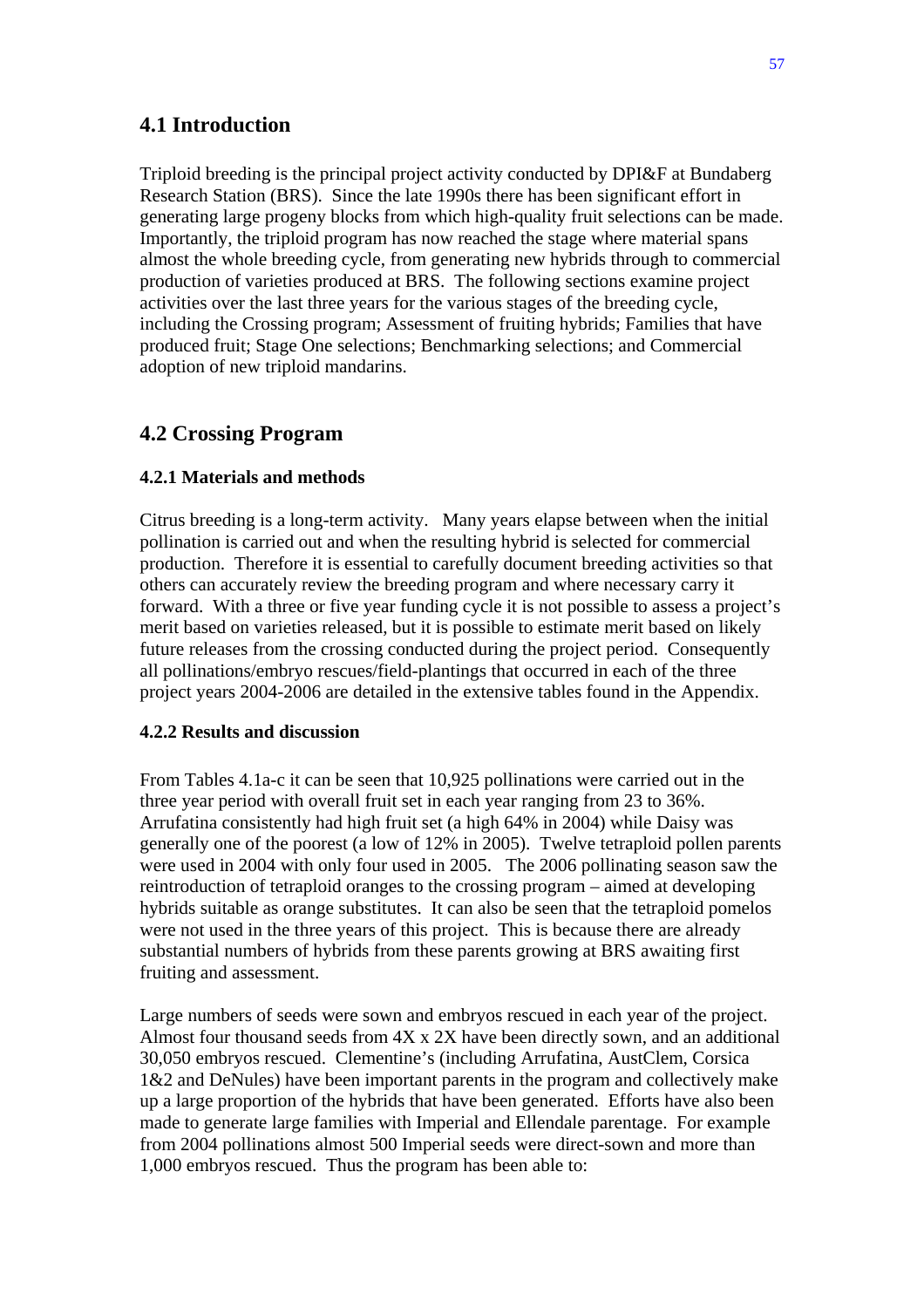- 1. utilise parents with high fruit quality
- 2. include parents with known parthenocarpic ability
- 3. generate large numbers of hybrids from which to make selections.

From the tables in the Appendix it can be seen that old pollen (more than 12 months in storage) was utilised in 2005 and 2006. This was necessary because flowering times of different varieties often do not overlap and some pollen parents start flowering when the desired seed parent variety has finished flowering. Fresh and stored (12 months) pollen of tetraploid Murcott was used in 2005 and 2006. It can be seen that the percentage fruit set using fresh and stored pollen was very similar. For example in 2005 (Table 4.1b) fruit set on AustClem was 22% with fresh pollen and 15% with stored pollen, and fruit set on Ellendale was 13% with fresh pollen and 22% with stored pollen. Similarly in the 2006 season (Table 4.1c) fruit set on three seed parents (AustClem, Fina, Imperial) for fresh tetraploid Murcott pollen was 26%, 40% and 30% respectively, while for the same seed parents the fruit set with stored pollen was 37%, 43, and 22% respectively. Similar results were obtained with stored tetraploid Excelsior pollen in 2006. Therefore it might reasonably be concluded that pollen can be stored for 12 months and used without any significant reduction in fruit set.

However, the situation in relation to seed production from stored pollen is very different. Fruit resulting from pollinations using stored pollen contain significantly less seed, both in terms of plump seed and flat seeds (used to extract embryos). For example in 2006 (Table 4.1c, 4.2c), 20 pollinations with fresh tetraploid Murcott pollen on Fina resulted in five plump seeds and 118 rescued embryos, but four times as many pollinations with stored Murcott pollen resulted in only four plump seeds and 68 rescued embryos. Consequently the preference in the breeding program is always to use fresh pollen wherever possible.

# **4.3 Assessment of Fruiting Hybrids**

#### **4.3.1 Material and Methods**

Hybrids resulting from the triploid breeding work have been field planted on three trellis systems at BRS. Planting on Trellis One started in March 2001 and the latest planting on Trellis Three occurred in May 2005. Hybrids are established as a single row at high density (4m between rows, 0.3-0.5m within row). Detail on the trellis system is contained in the Final Report for CT00012. During the period of this current project some hybrids on both Trellis One and Trellis Two commenced fruiting and were assessed (hybrids on Trellis Three are still too young to fruit). As hybrids flowered and fruited they were identified and assessed. During the harvest season trees were inspected at regular intervals to account for potential variations in fruit maturity times.

When fruiting hybrids were considered ready for harvest, fruit was picked and assessed in the field to determine whether the hybrid should be:

- 1. culled
- 2. selected or
- 3. re-assessed next season.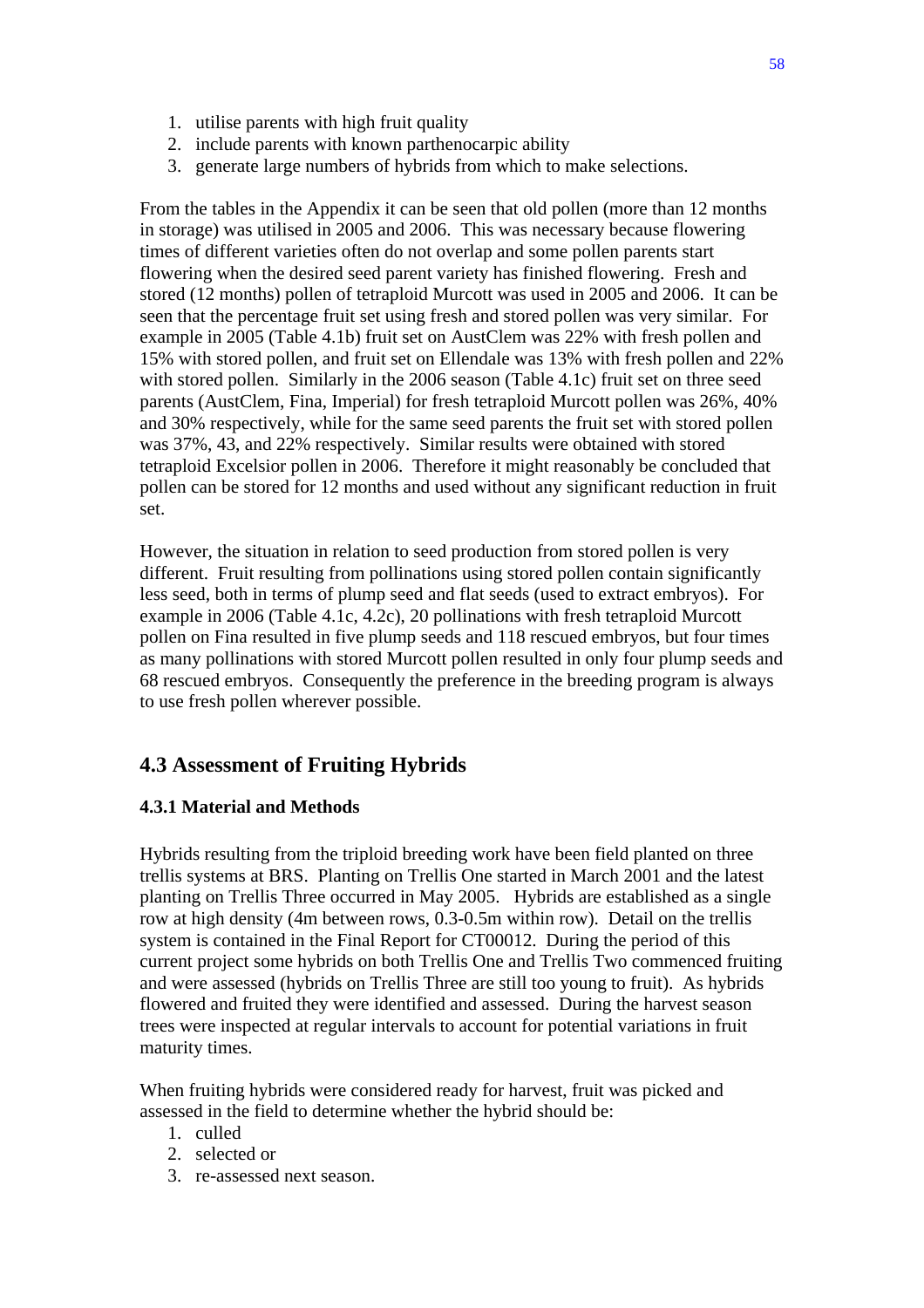A system of colour paint spots on the trunk and pin-tags was used to record the assessment decision. For example trees with poor quality fruit were red-spotted on the trunk. Trees that fruited in a particular year but had insufficient fruit to make a select/cull decision were blue-spotted. This made it possible in subsequent seasons to recognise trees that had fruit previously and to know how the hybrid had performed.

Hybrids with outstanding fruit quality were selected at the time of in-field fruit assessment. A physical description was made for each of these selections detailing characteristics of commercial significance as well as factors important to the breeding program. These descriptions cover characteristics such as: age at first fruiting, fruit size, shape, skin texture, ease of peeling, external and internal colour, seediness, Brix, taste, commercial applicability and an 'overall acceptance' rating.

## **4.3.2 Results and Discussion**

The above system is proving an efficient method of assessing a large number of hybrids with limited resources. However, while it is consistent with the breeding principle of "spending the most effort with the best genetic material", it has significant limitations in terms of generating publishable objective information on the breeding program.

Table 4.3a shows the number of hybrids that fruited (and were assessed) for the first time in each project year. There is a general trend of increasing numbers of new hybrids fruiting each season and this trend will continue as the trees mature. Because all trees are retained on the trellis, many hybrids have now been assessed for more than one season. For example in 2007, although only 280 new hybrids were assessed, the total number of hybrids assessed was actually closer to 600 because many of the hybrids that had first fruited in 2005 and 2006 were also fruiting (and therefore reexamined) in 2007.

| cach of two tichises. |           |      |      |           |            |
|-----------------------|-----------|------|------|-----------|------------|
|                       | 2005      | 2006 | 2007 | Total No. | % of Trees |
| Trellis One           | $56 + 14$ | 52   | 128  | 350       | 26.6       |
| Trellis Two           | 48        | 65   | 52   | 265       | 11.8       |
| Total                 |           | 217  | 280  | 615       | 17.3       |

**Table 4.3a:** Number of hybrids fruiting for the first time in 2005 to 2007 seasons, for each of two trellises.

To date, some 615 hybrids have been assessed, representing 17.3% of the trees that are present on these two trellises.

Despite the large numbers of hybrids assessed each season, most were totally unsuitable for commercial production (based on fruit quality) and have been marked for culling. The principal reason for culling each of these hybrids has been recorded and is shown in Table 4.3b.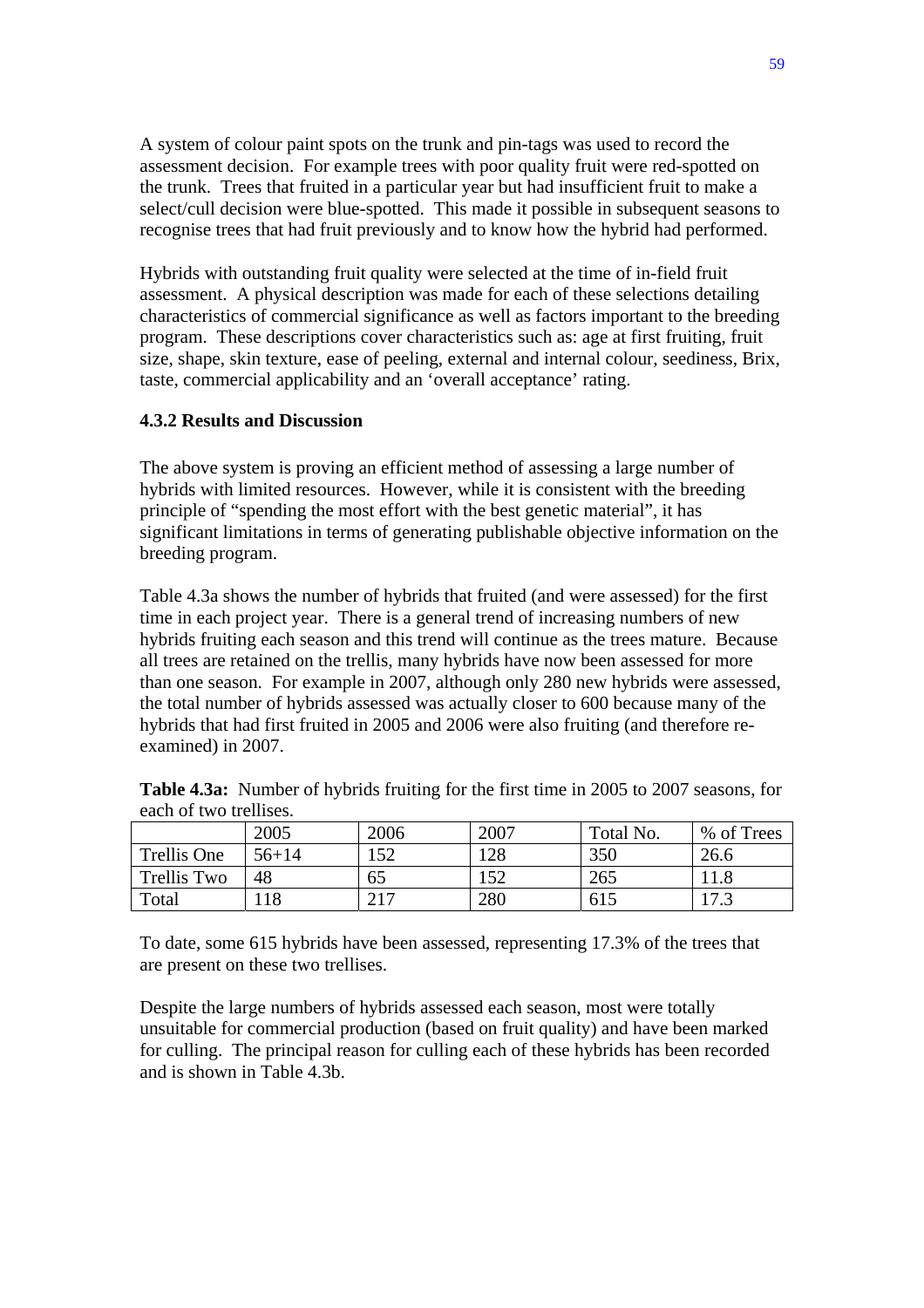| Principal Fault      | Trellis One | Trellis Two    | Total No.      | $%$ of |
|----------------------|-------------|----------------|----------------|--------|
|                      | Culls       | Culls          |                | Trees  |
| Rough skin texture   | 114         | 56             | 170            | 34.5   |
| Small size           | 113         | 32             | 145            | 29.4   |
| Poor external colour | 19          | 19             | 38             | 7.7    |
| Too acid             | 13          | 14             | 27             | 5.5    |
| Bad shape            | 6           | 19             | 25             | 5.1    |
| Soft/puffy           | 17          |                | 24             | 4.9    |
| Seedy                | 11          | 12             | 23             | 4.7    |
| Odd smell/taste      | 13          | 6              | 19             | 3.9    |
| Thick rind           | 8           | 4              | 12             | 2.4    |
| Granulation          | 6           | $\overline{2}$ | 8              | 1.6    |
| Low Brix             |             |                | $\overline{2}$ | 0.4    |
| Total                | 321         | 172            | 493            | 100    |

**Table 4.3b:** The principal reason for culling 493 hybrids from two trellises at BRS from 2005 to 2007.

 It can be seen that more than half of the hybrids were culled for just two fruit characteristics – skin texture and fruit size. However it must be remembered that this is the 'principal fault' and not necessarily the only fault.

Because of the large number of hybrids that have now been assessed in more than one season, and because the principal fault has been recorded for each cull, it has been possible to formulate some understanding of the consistency of characteristics of newly fruiting hybrids from one season to the next. For the most part faults are consistent each season such that a hybrid with say rough skin in 2005 also showed this characteristic as the principal fault in 2006 and/or 2007. Another advantage of recording the principal fault for each cull is that in a small percentage of cases trees that have been marked for culling in one season go on to produce promising looking fruit in subsequent seasons. By having some understanding of the reason for suggesting culling it has been possible to make better judgments of whether hybrids subsequently warrant selection.

Triploid breeding is aimed at generating citrus hybrids that produce seedless fruit. Consequently all fruiting hybrids have, where possible, been assessed for seediness. This involves counting both the number of plump seeds and the number of flat seeds in a fruit. Table 4.3c shows the number of hybrids and their level of seediness. This table is based on the number of plump seeds and not on the number of flat seeds.

It seems clear from Table 4.3c that the triploid breeding approach is proving successful in generating a large proportion of hybrids with little or no seed. This is occurring without any screening for ploidy level prior to planting – all hybrids obtained are field planted because a flow cytometer is not available to measure ploidy. More than half of the hybrids that have been assessed to date have less than three plump seeds and around a third have no plump seeds. Of the 177 hybrids with no plump seeds, 61 were also completely free of flat seeds (12% of the population).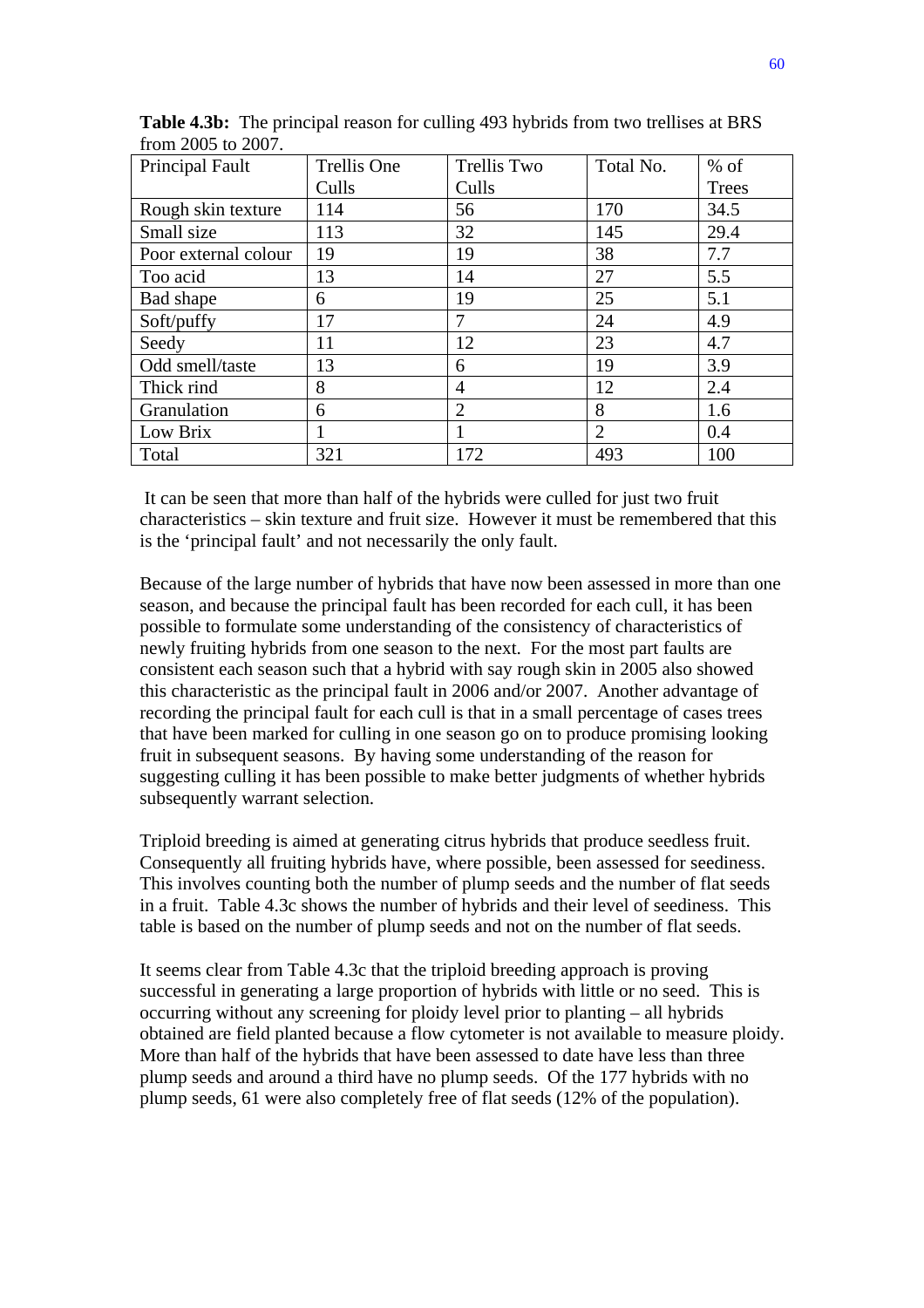| <b>Plump Seeds</b> | Trellis One    | Trellis Two    | Total No.      | % of Trees |
|--------------------|----------------|----------------|----------------|------------|
| (per fruit)        |                |                |                |            |
| $\Omega$           | 104            | 73             | 177            | 35.8       |
|                    | 41             | 35             | 76             | 15.4       |
| $\overline{2}$     | 50             | 25             | 75             | 15.2       |
| 3                  | 29             | 12             | 41             | 8.3        |
| $\overline{4}$     | 19             | 7              | 26             | 5.3        |
| 5                  | 17             | 5              | 22             | 4.5        |
| 6                  | 7              | 3              | 10             | 2.0        |
| 7                  | $\overline{7}$ | 3              | 10             | 2.0        |
| 8                  | $\overline{4}$ | 1              | 5              | 1.0        |
| 9                  | $\overline{2}$ | $\overline{0}$ | $\overline{2}$ | 0.4        |
| 10                 | 5              | 5              | 10             | 2.0        |
| 11                 | 5              |                | 6              | 1.2        |
| 12                 | 3              | $\overline{0}$ | 3              | 0.6        |
| 13                 | 1              | $\overline{0}$ |                | 0.2        |
| $>13$              | 23             | $\overline{7}$ | 30             | 6.1        |
| Total              | 317            | 177            | 494            | 100        |

**Table 4.3c:** Seediness of 494 hybrids grown on two trellises at BRS 2005-2007.

While this seed data is a promising result from the breeding program, caution is needed once high quality selections have been made. The seed data above is generally based on just a single piece of fruit in a single season, and to confirm the seediness of a selection would require an assessment of far larger numbers of fruit and to do this in multiple seasons. The intention of the triploid program is to generate hybrids that are productive as well as seedless (or nearly so) under intense pollination pressure. This requires more detailed investigation than the initial screening attempt described above.

## **4.4 Families that have produced fruit**

## **4.4.1 Materials and methods**

By the end of the 2007 season, some 72 different parental combinations (families) had produced at least one fruiting hybrid. As the number of fruiting hybrids in a family increases, it becomes possible to form an opinion of the value of the parents being used.

## **4.4.2 Results and discussion**

Table 4.4 shows some of the families that have to date produced a reasonable number of fruiting hybrids. It also shows the percentage of the family that has fruited (not including Trellis Three), and those combinations that have resulted in Stage One selections (see section 4.5).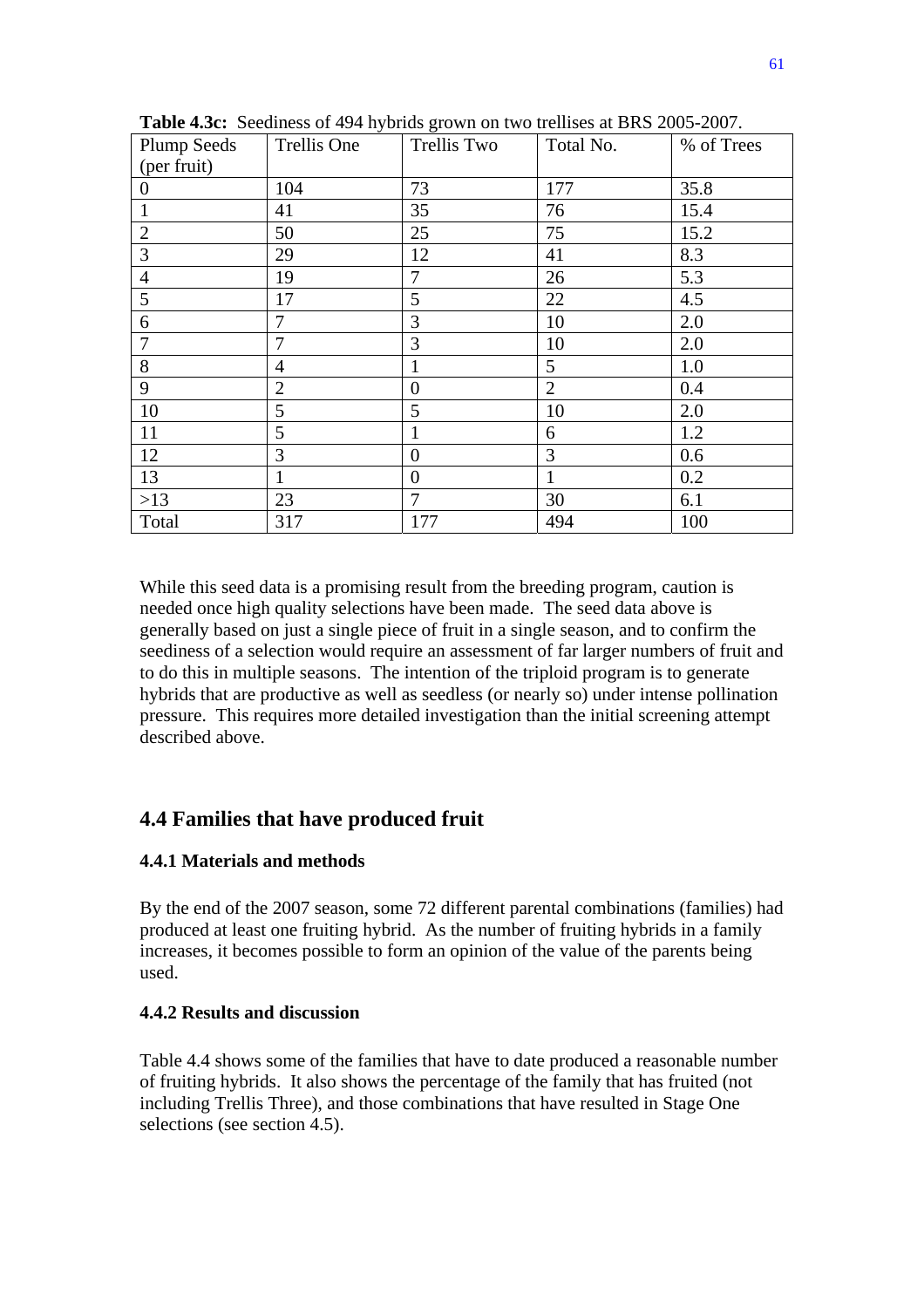**Table 4.4:** Numbers of fruiting hybrids from different parental combinations. Figures in **bold** are the number of hybrids that have been selected, while figures in *italics* are the percentage of the family that has fruited to date. For Trellis One and Two, BRS.

| Female            |                 | Male Parent (pollen) |         |                 |                 |              |             |
|-------------------|-----------------|----------------------|---------|-----------------|-----------------|--------------|-------------|
| Parent            | 4X              | 4X                   | 4X      | 4X              | 4X              | 4X           | Total       |
| (seed)            | Joppa           | Parra                | Emperor | Murcott         | PomeloA         | PomeloB      |             |
| AustClem          | 17              | 21                   | 11      | 122             | 21              | 21           | 654         |
|                   | 44%             | 37%                  | 21%     | 44%             | 20%             | 20%          | 33%         |
| DeNules           | 11              | 4                    | 832     | 253             | $\theta$        | $\Omega$     | 1235        |
|                   | 27%             | 17%                  | 31%     | 35%             | 28              | 27           | 27%         |
| <b>OtherClems</b> | 31              | 7                    | 5       | 5               | $\Omega$        | $\theta$     | 480         |
|                   | 24%             | 7%                   | 13%     | 50%             | 81              | 30           | 13%         |
| Ellendale         | 14 <sub>1</sub> | $\overline{4}$       | 5       | 51              | $\overline{0}$  | $\Omega$     | 28 2        |
|                   | 44%             | 44%                  | 14%     | 18%             | 3               | 7            | 24%         |
| <b>IM111</b>      | 14 <sub>1</sub> | 1                    | 20      | 1               | 3               | $\mathbf{1}$ | 40 1        |
|                   | 47%             | 20%                  | 7%      | 2%              | 5%              | 3%           | 9%          |
| Imperial          | 6               | $\overline{2}$       | 8       | 3               | 6               | 8            | 33 <b>0</b> |
|                   | 33%             | 13%                  | 4%      | 13%             | 20%             | 13%          | 10%         |
| Wilking           | 16              | 11                   | 56      | 19 <sub>1</sub> | 3               | $\Omega$     | 1051        |
|                   | 20%             | 17%                  | 23%     | 29%             | 4%              | 63           | 18%         |
| Total             | 109 2           | 500                  | 1882    | 707             | 14 <sub>1</sub> | 11 1         | 442 13      |
|                   | 30%             | 19%                  | 17%     | 25%             | 5%              | 5%           | 17%         |

From Table 4.4 it can be seen that only 17% of the hybrids on Trellis One and Two have fruited to date and from these 442 fruiting trees, 13 have been selected. There is a strong tendency for hybrids with tetraploid Murcott to be selected (seven selected out of 70 assessed) and the converse is true for tetraploid Joppa where only two selections have been made from 109 hybrids assessed. Similarly with seed parents, AustClem has produced four selections from 65 trees assessed, while only one selection has been made from 105 Wilking hybrids. It is disappointing that no selections have yet been made with Imperial (although only 33 hybrids have been assessed, representing just 10% of the populations on these two trellises). Hybrids with Imperial (assessed to date) have tended to be small and puffy, which is a similar problem to that seen with tetraploid Emperor. The tetraploid pomelos (A and B) have produced hybrids that are slow to fruit with only 5% of trees having fruited to date. Similarly, Imperial has produced hybrids that are a little slower to start fruiting than other seed parents.

## **4.5 Stage One selections**

#### **4.5.1 Materials and methods**

A number of fruiting hybrids were recognised during the three years of this project as being of potential commercial merit and have been propagated for more detailed examination. These initial selections are classified as 'Stage One' selections and two trees of each are propagated onto conventional citrus rootstocks and grown under normal orchard conditions. Stage One selections are grown within the high-security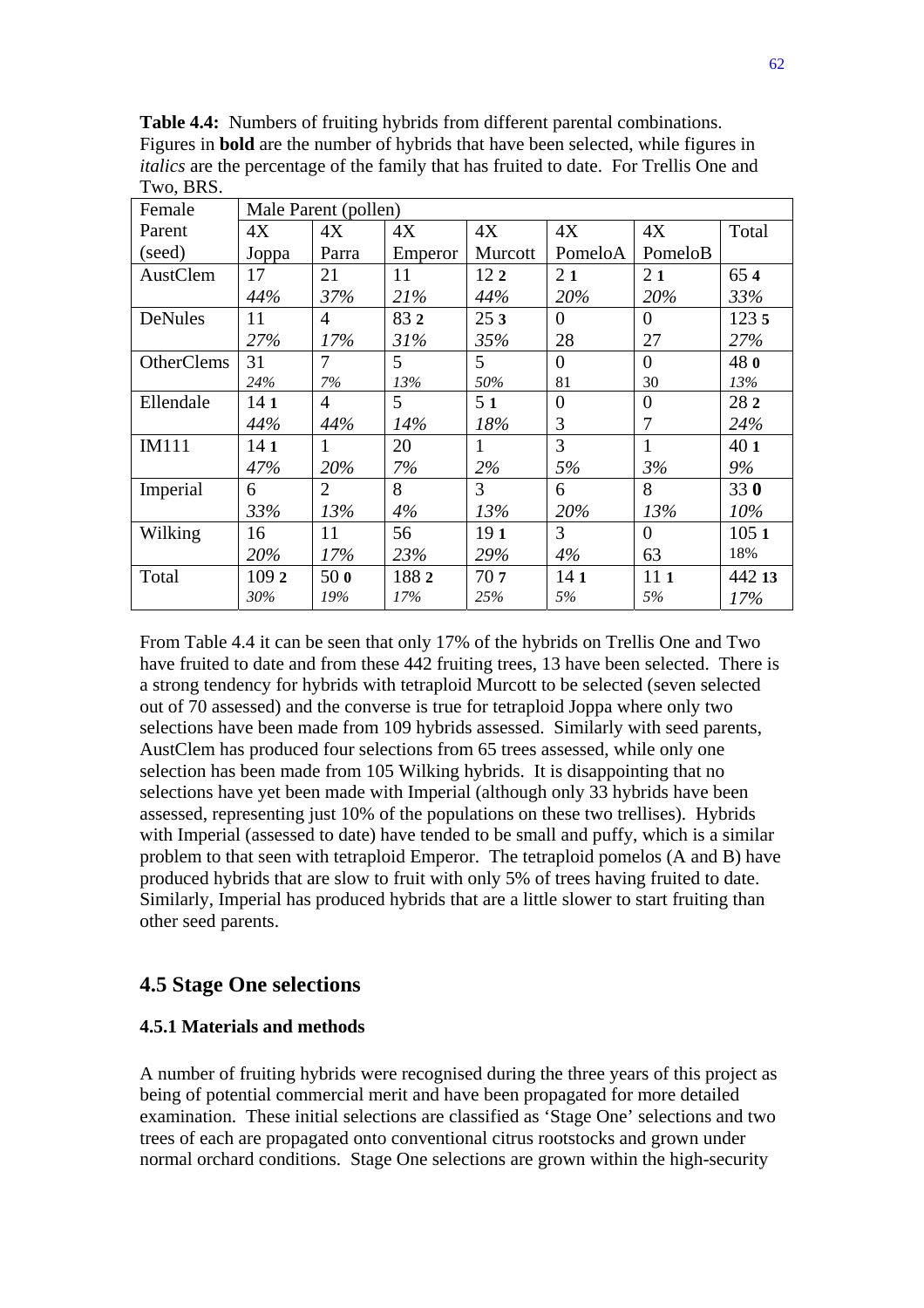compound at BRS to allow detailed fruit quality assessment without the risk of genetic material being stolen.

## **4.5.2 Results and discussion**

Table 4.4 above identifies 13 selections made from different parental combinations during the course of the project. In addition to these 13 selections a further three selections have been made using tetraploid PomeloB as a seed parent (not shown in the table because of space restrictions). These three selections are hybrids with Daisy, Fremont and Murcott. Table 4.5 gives a description of the characteristics of all 16 hybrids, as determined at the time they were first identified as having potential and warranting further assessment. These hybrids have been propagated and will be grown in the high security compound for more detailed assessment. Experience from the conventional breeding program at BRS (non-HAL funded) suggests that another round of culling once these Stage One selections recommence fruiting will be necessary in order to identify genotypes that are consistently outstanding.

These Stage One selections (Table 4.5) have been made for a number of different reasons, consistent with the objectives of the project. Two of the selections (06N001 & 07N003) have strong orange-like characteristics and may prove suitable for the orange industry. Not surprisingly they have a tetraploid orange as one of their parents, and these characteristics are strongly evident in most hybrids. The tetraploid oranges Joppa and Parramatta were used extensively in the pollinating program in the late 1990s but then used infrequently in the last few seasons (instead favouring some of the newly available mandarin-type tetraploids). Now that the merit of these tetraploid orange parents is known, along with the better seed parents to cross them with, they have been reintroduced into the hybridisation program.

Similarly, hybrids that have tetraploid pomelo as a parent have very strong pomelo characteristics. Indeed it is surprising how little the mandarin parent has influenced the overall characteristics of these hybrids. For example 07N006 is a hybrid between the distinctly different parent 4X PomeloB and Fremont, and yet this hybrid displays few characteristics associated with Fremont. This is consistent with previous experience in breeding citrus at Bundaberg where often one parent dominates the characteristics of hybrids, rather than having hybrids with intermediate characteristics.

Most of the 16 selections made in 2006 and 2007 are intended for the mandarin segment of the Australian citrus industry. On occasions, some of these selections have appeared very promising, but the fruit characteristics need to be assessed across a number of seasons. Other problems might also hold-back these selections, despite excellent fruit quality. For example 06N007 produced fruit with excellent appearance and taste and about three seeds during the 2006 season, but seemed to be considerably seedier in 2007. Furthermore this selection is extremely thorny and in its present form would be totally unsuitable for commercial production. Citrus hybrids become less thorny as they mature and pass through additional generations of vegetative propagation – but it remains to be seen how effective this will be on hybrids that start out as thorny as 06N007.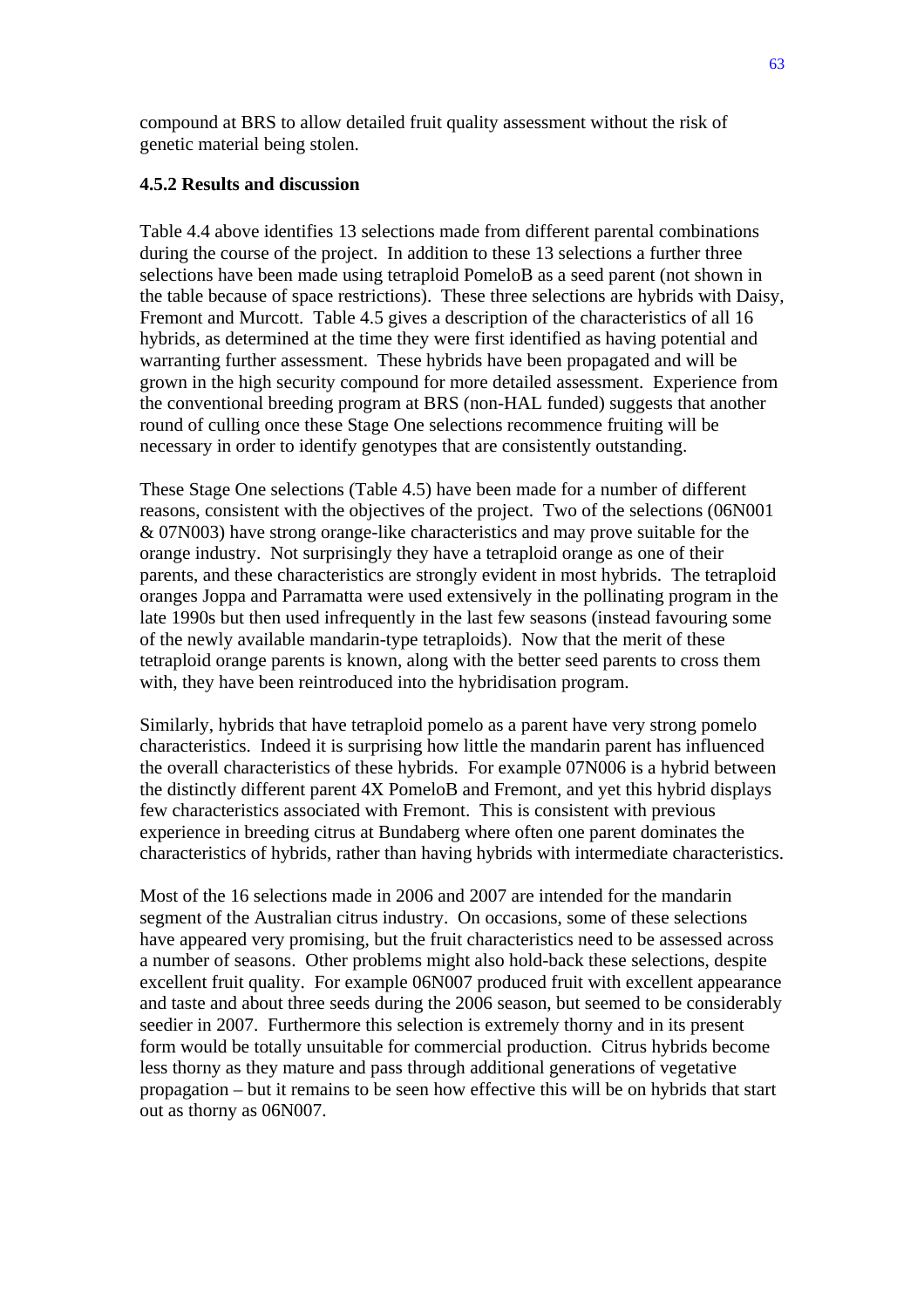| Code   | Seed<br>Parent | Pollen<br>Parent | <b>Size</b>   | <b>Shape</b> | Ext.Colour    | Int.Colour    | <b>SkinTexture</b> | <b>Brix</b> | Plump<br>seeds | <b>Flat seeds</b> | <b>Priority</b><br>$1 = high$ | <b>Comments</b>    |
|--------|----------------|------------------|---------------|--------------|---------------|---------------|--------------------|-------------|----------------|-------------------|-------------------------------|--------------------|
| 06N001 | <b>IM111</b>   | 4XJoppa          | v.large       | round        | orange        | orange        | moderate           | 10          |                |                   |                               | orange substitute  |
| 06N002 | AustClem       | 4XPomB           | Small/medium  | Imperial     | orange        | orange/red    | moderate           | 12          | $1^{\circ}$    |                   |                               | poor in 2007       |
| 06N003 | AustClem       | 4XMurcott        | Small         | oblate       | bright red    | orange        | smooth/shiny       | 13          |                |                   |                               | bit soft?          |
| 06N004 | Ellendale      | 4XMurcott        | Large         | Murcott      | orange/red    | deep orange   | smooth             | 13          |                |                   |                               | v.thorny           |
| 06N005 | Wilking        | 4XMurcott        | medium        | Murcott      | orange/red    | orange/red    | smooth             | 13          |                |                   |                               | tastes good        |
| 06N006 | DeNules        | 4XMurcott        | medium        | Murcott      | red/orange    | deep orange   | moderate/smooth    | 13.5        |                | $\theta$          |                               | v.good taste       |
| 06N007 | DeNules        | 4XMurcott        | medium        | flat         | red           | deep orange   | smooth             | 15          |                |                   |                               | rich taste         |
| 06N008 | AustClem       | 4XMurcott        | medium        | Murcott      | deep red      | deep orange   | moderate/smooth    | 12.5        |                |                   |                               | early colour       |
| 07N001 | DeNules        | 4XMurcott        | Large         | Murcott      | deep orange   | deep orange   | smooth/shinv       |             |                |                   |                               | big crop           |
| 07N002 | AustClem       | 4XPomA           | not described |              |               |               |                    |             |                |                   |                               | pomelo & mandarin  |
| 07N003 | Ellendale      | 4XJoppa          | Large         | round        | vellow        | vellow/orange | moderate/coarse    |             | $\Omega$       |                   |                               | orange substitute  |
| 07N004 | DeNules        | 4XEmperor        | medium        | flat         | orange        | orange        | moderate/coarse    | 12          | $\Omega$       |                   |                               | taste okay         |
| 07N005 | DeNules        | 4XEmperor        | Small         | Imperial     | yellow/orange | orange        | smooth             | 13.5        |                |                   |                               | late Imperial      |
| 07N006 | 4XPomB         | Fremont          | Large         | round        | golden        | yellow        | moderate/coarse    | 11.5        |                |                   |                               | tastes good        |
| 07N007 | 4XPomB         | Murcott          | Large         | round        | yellow        | yellow        | smooth             | 11.5        |                |                   |                               | taste okay         |
| 07N008 | 4XPomB         | Daisy            | v.large       | ovoid        | smooth        | yellow        | yellow             | 12          |                |                   |                               | good texture flesh |

**Table 4.5:** Parentage and fruit characteristics of 16 hybrids selected in 2006 and 2007 from the triploid breeding program BRS. Characteristics determined at the time of selection. All hybrids grown on their own roots at high density.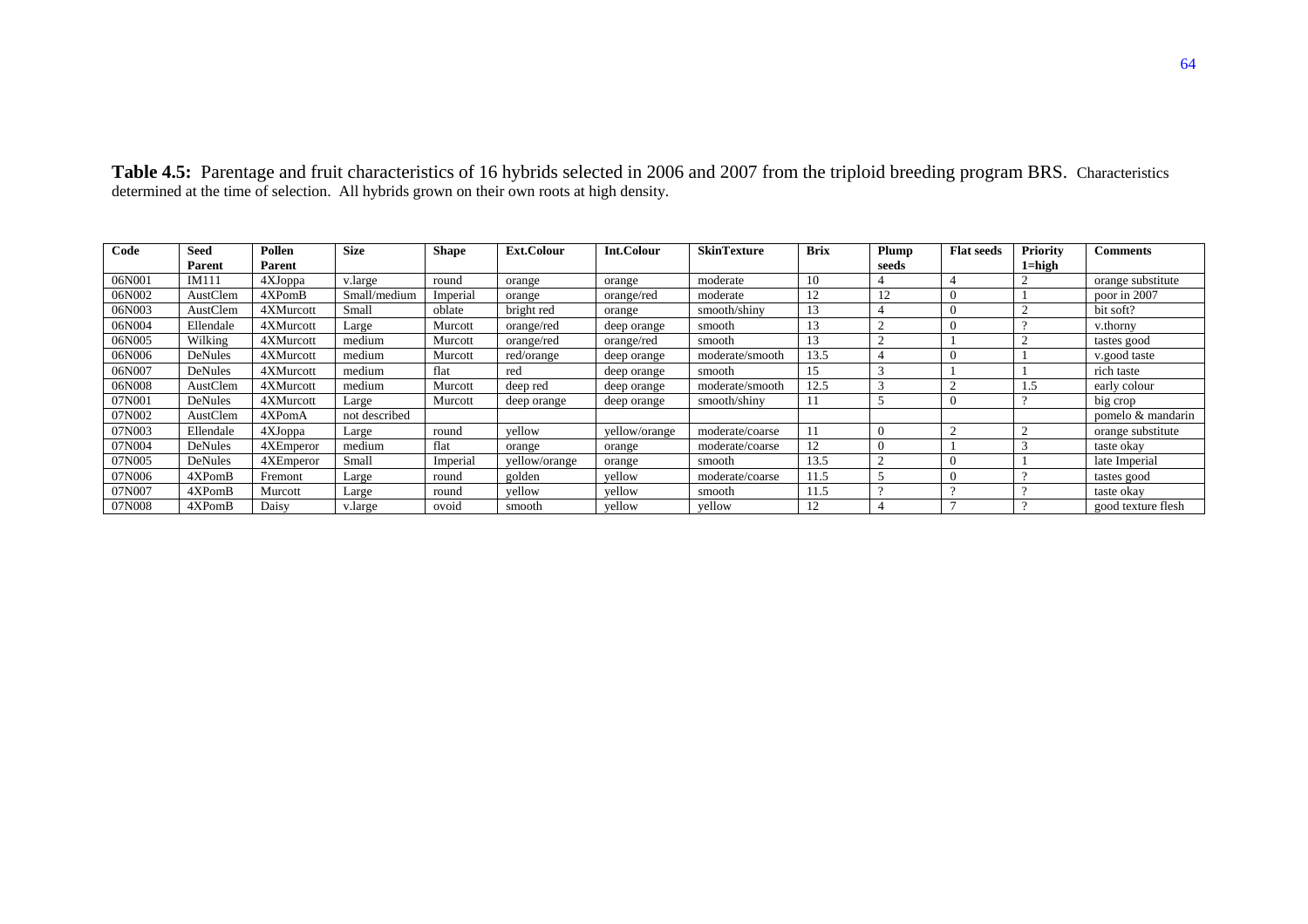# **4.6 Benchmarking selections**

## **4.6.1 Materials and methods**

Europe is recognised as the main market currently demanding seedless mandarins, and it is the Spanish citrus industry that has been most successful in meeting this demand. Consequently when a group of leading nurserymen and variety managers from Spain visited BRS September 2006 the opportunity was used to benchmark some of the selections from the breeding program and selection criteria, with their detailed understanding of the expectations of the European market. The procedure used was to present the panel of Spanish visitors with a range of fruit from the breeding program and arboretum collection and to then ask them to assess and rate each sample. From this it was possible to determine the relative importance of different characters, and the extent to which certain faults limit the potential of existing selections.

## **4.6.2 Results and discussion**

The visiting nurserymen were enthusiastic participants in the process and provided valuable input to the breeding program. They spent considerable time discussing the various selections and were clear in their view of the relative merits of each sample of fruit. Such enthusiasm and thoroughness is not surprising given the importance of mandarins to their livelihood, their many years of commitment to citriculture and the enormous scale of citrus nursery production that they practise. They recognise the role of new varieties in keeping their industry vibrant and competitive.



**Figure 4.6:** Spanish citrus nurserymen and variety managers conduct a benchmarking exercise at BRS to align early stage selections from the breeding program with European market requirements, September 2006.

Although it was late in the season and fruit were past their prime, the panel were impressed with selections 06N006 and 06N007. They were only interested in 'outstanding' fruit, that is, varieties had to have excellent appearance and taste, as well as being easy to peel and seedless.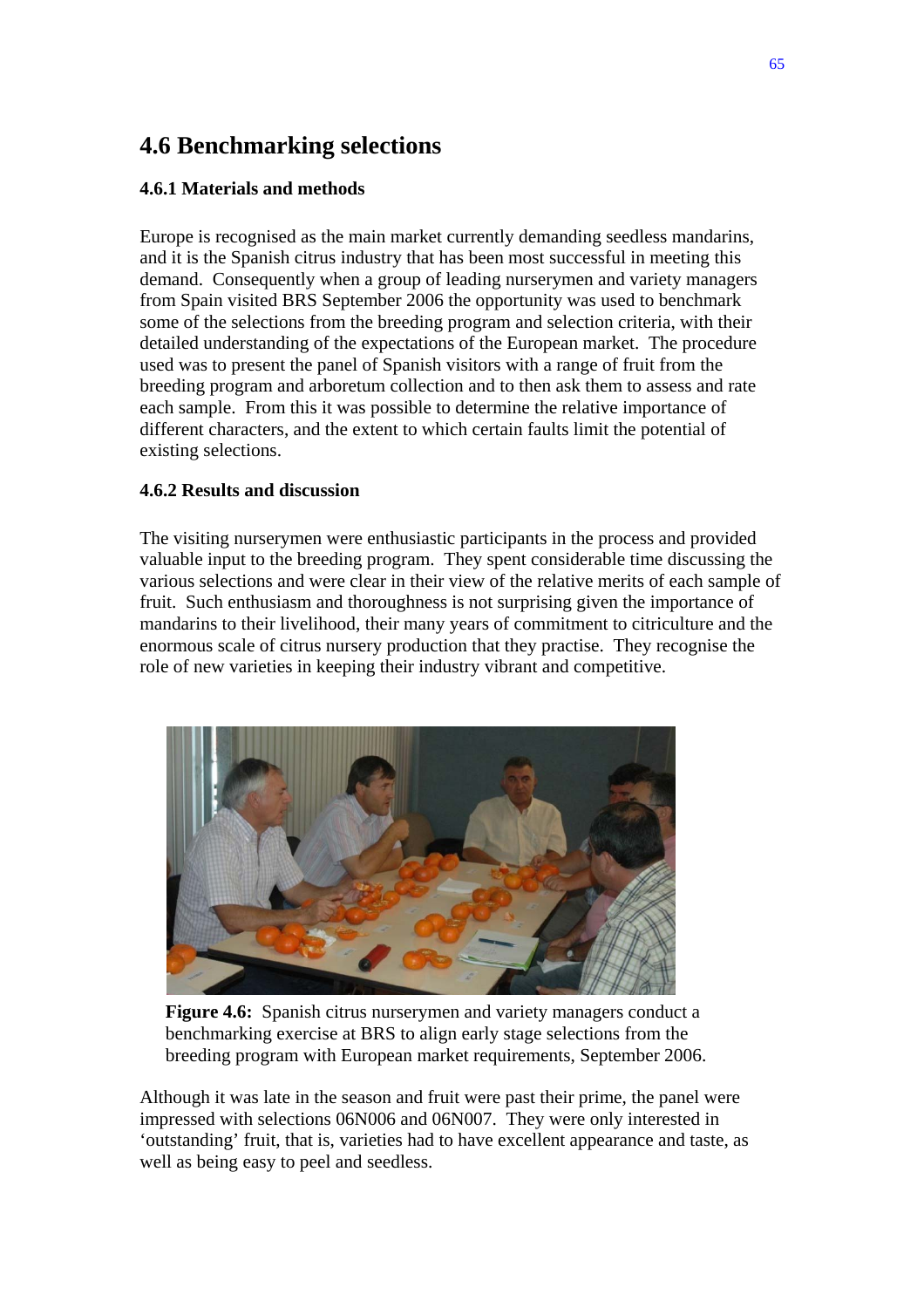# **4.7 Commercial adoption of new triploid mandarins**

# **4.7.1 Materials and methods**

Australia's first commercial planting of a triploid mandarin occurred on a property in Gayndah in early 2007. The variety 'EL3' was bred at BRS in the early-1990s prior to the commencement of HAL support for the Queensland breeding program, and was subject to semi-commercial testing at Gayndah and Mundubbera from 1998 to 2002. As a result, two growers approached QDPI in June 2005 for permission to produce the variety on a commercial scale.

# **4.7.2 Results and discussion**

Growers believe that this triploid hybrid will have significant market appeal in its attractive colour, ease of peeling, sweet taste and seedlessness. However the breeder has some concerns with skin texture and fruit firmness and consequently a limit has been placed on the number of trees that can be grown, until the variety has performed satisfactorily throughout the supply-chain. The variety has been established in commercial plantings of new nursery trees as well as top-working an existing block of Hickson mandarin. It is expected that the first commercial supply of fruit from this new triploid variety will occur in the 2009 season.

Although this variety is not part of the HAL sponsored program, it is the first product from the triploid breeding work at BRS to enter commercial production. It is also the first triploid mandarin to be grown commercially in Australia. As such it demonstrates that Australian citrus breeding is producing varieties that growers recognise as the best available and that will meet changing market requirements.

# **4.8 Tables referred to in triploid hybridisation chapter**

See next page.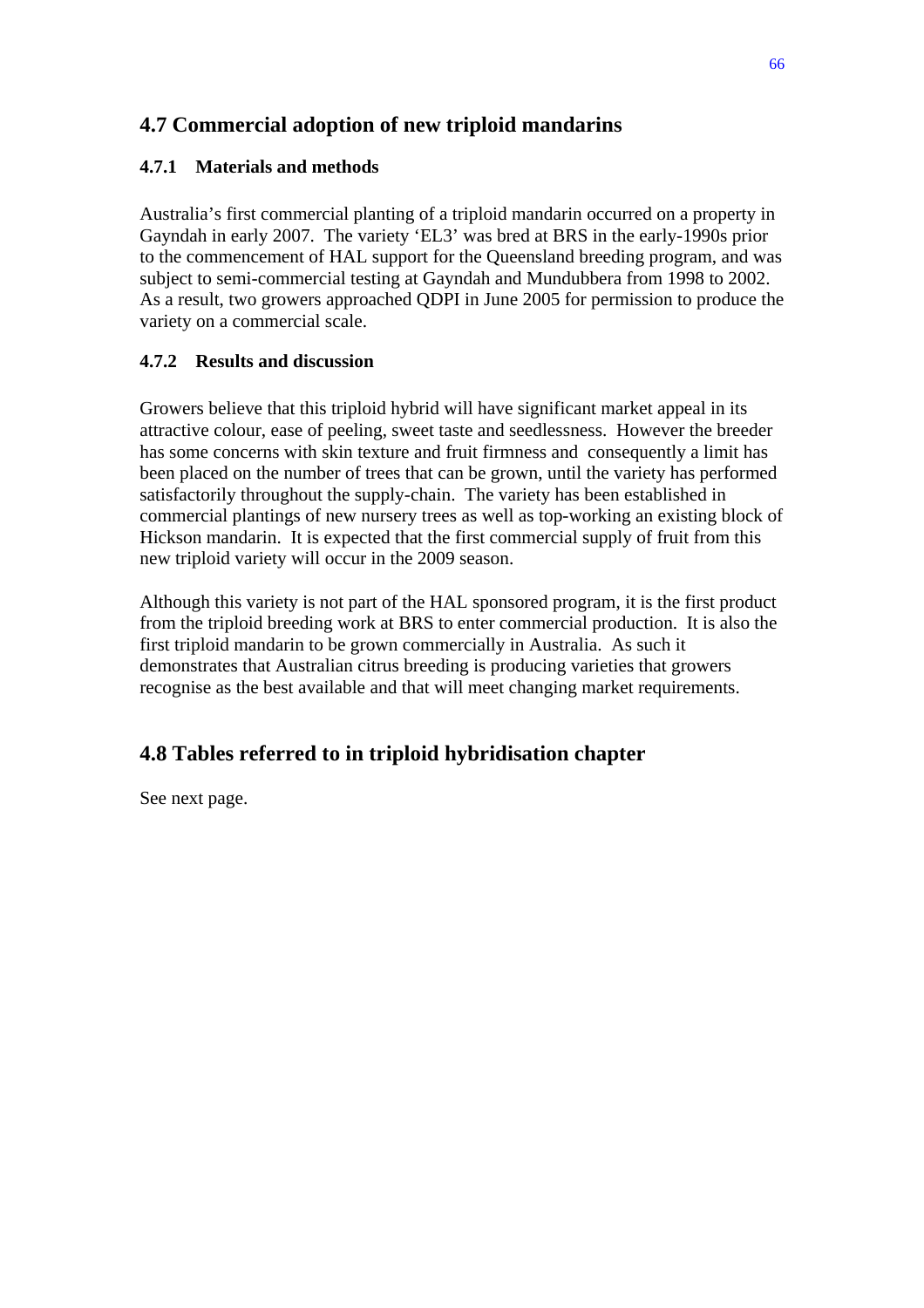| Female         |                 |                 |                 |                 |                 |                 |                               |                 |                 |                 |      |                 |                 | Male Parent (pollen) |                 |                 |                 |                 |                 |      |                               |      |                 |                 |                 |          |      |                 |                 |            |
|----------------|-----------------|-----------------|-----------------|-----------------|-----------------|-----------------|-------------------------------|-----------------|-----------------|-----------------|------|-----------------|-----------------|----------------------|-----------------|-----------------|-----------------|-----------------|-----------------|------|-------------------------------|------|-----------------|-----------------|-----------------|----------|------|-----------------|-----------------|------------|
|                |                 | 4XWilking x     |                 |                 |                 |                 |                               |                 |                 |                 |      | 4XWilking x     |                 | 4XWilking x          |                 |                 |                 |                 |                 |      |                               |      |                 |                 |                 |          |      |                 |                 |            |
| Parent         | Murcott4X 83    |                 |                 | 4X Fremont      |                 |                 | 4X Emperor No1 4X Emperor No2 |                 | 4X Murcott      |                 |      | Murcott4X 95    |                 | Murcott4X 96         |                 | 4X Minneola     |                 | 4X Burgess      |                 |      | 4X Orlando No1 4X Orlando No2 |      |                 | 4X Excelsior    |                 | 4X Dancy |      | 4X Bakers Sweet |                 | Total      |
| (seed)         | INo.            | %set            | IN <sub>o</sub> | %set            | INo.            | %set            | INo.                          | %set            | INo.            | %set            | INo. | %set            | INo.            | %set                 | INo.            | %set            | No.             | %set            | INo.            | %set | No.                           | %set | INo.            | %set            | IN <sub>o</sub> | %set     | INo. | %set            | IN <sub>o</sub> | %set       |
| Arrufatina     | 25              | 76I             | 14I             | 50              |                 |                 | 30                            | 87              | 30 <sub>l</sub> | 67              | 30   | 73              | 30              | 77                   | 24              | 83              | 30              | 100             |                 |      | 40 <sup>I</sup>               | 401  | 10              | 50              |                 |          |      |                 |                 | 263 63.91  |
| Aust.Clem      | 20              | 45I             | 30              | 17              | 35 <sub>l</sub> | 57              |                               |                 | 30 <sup>l</sup> | 87              | 30   | 23              | 30              | 67                   | 30 <sup>1</sup> | 20              | 30 <sup>1</sup> | 40              |                 |      | 25 <sub>l</sub>               | 16   |                 |                 |                 |          |      |                 | 260             | 37.2       |
| Corsica1       | 30 <sub>l</sub> | 10 <sup>1</sup> | 30              | 20              | 30 <sup>l</sup> |                 |                               |                 | 25 <sub>l</sub> | 12              | 30   | 10              | 30              | 70                   | 30 <sup>1</sup> | 60              | 30 <sup>1</sup> | 30 <sup>l</sup> |                 |      |                               |      |                 |                 |                 |          |      |                 |                 | 235 24.33  |
| Daisy          | 30              |                 | 27              | 26              |                 |                 | 30                            | 47              | 30 <sup>l</sup> | 27 <sup>1</sup> | 30   | 23              | 30              | 33 <sup>1</sup>      | 30 <sup>1</sup> | 43              | 30 <sup>1</sup> | 40              |                 |      | 30 <sup>I</sup>               |      | 30              | 27              |                 | 20       | 30   |                 |                 | 332 22.54  |
| <b>DeNules</b> |                 |                 | 30              |                 |                 |                 | 30                            | 33              |                 |                 | 30   | 20              | 45              | 64                   | 30 <sup>1</sup> |                 | 30 <sup>1</sup> | 33 <sub>1</sub> |                 |      | 25                            |      |                 |                 |                 |          |      |                 | 220             | 20         |
| Ellendale      | 14 <sub>l</sub> | 50              | 22              | 41              | 30              | 17              |                               |                 | 30 <sup>l</sup> | 40              | 30   | 30              | 30 <sup>l</sup> | 57                   | 30 <sup>1</sup> | 20              | 30 <sub>l</sub> | 47              |                 |      | 30I                           | 13   | 20              | 20 <sup>1</sup> |                 |          | 30   |                 | 296             | 28.5       |
| Encore         | 20              | 10 <sup>1</sup> | 20              | 30              |                 | 10 <sup>1</sup> | 20                            | 35              | 30 <sup>l</sup> | 131             | 30   | 20 <sup>1</sup> | -30 <b>I</b>    | 27                   | g               | 11 <sup>2</sup> |                 | 31              |                 |      | 30                            |      |                 |                 |                 |          |      |                 | 199             | 14.45      |
| Fallglo        |                 |                 |                 |                 |                 |                 | 19 <sub>1</sub>               |                 | 20              | $\overline{0}$  |      |                 |                 |                      | 14              | 14              | 30 <sub>l</sub> | $\Omega$        |                 |      |                               |      |                 |                 |                 |          |      |                 | 83              |            |
| Fortune        | 30              | 17 <sup>1</sup> | 30              | 20              |                 |                 | 30                            | 20              | 30 <sup>1</sup> | 13              | 16   | $\overline{0}$  | 101             |                      | 15              | 13              | 30 <sub>1</sub> | 20              |                 |      | <b>30</b>                     |      |                 |                 |                 |          |      |                 | 221             |            |
| Hickson        | 30              |                 | 20              | 10 <sub>1</sub> |                 |                 | 40                            | 13 <sub>1</sub> | 30 <sup>1</sup> | $\Omega$        | 48   | 61              | 50              | 30 <sup>1</sup>      | 40              |                 | 40              | $\Omega$        | 35 <sub>l</sub> |      |                               |      | 10 <sub>1</sub> |                 |                 |          |      |                 | 343             | 6.909      |
| <b>IM111</b>   | 30              | 33              | 30              | 23              |                 |                 | 30                            | 20              | 30              | 10              | 30   | 13              | 30 <sub>l</sub> | 13 <sup>l</sup>      | 30              |                 | 30              | 3               |                 |      | <b>30</b>                     |      |                 |                 |                 |          |      |                 | 270             | 12.2       |
| Imperial       | 12              | 33 <sup>1</sup> | 23              | 26              |                 |                 | 30                            | 57              |                 | 86              | 30   | 67              | 40              | 63                   | 30              | 37              | 30              | 57              | 12              | 67   | 20                            | 45   |                 |                 |                 |          |      |                 | 234             | 48.91      |
| Temple         | 20              | ΩI              | 19              | $\Omega$        | 20I             | $\Omega$        | 20                            |                 | 23              | 48              | 20   | $\Omega$        | 25              | 20                   | 20              |                 | 20              | $\Omega$        | 20              |      |                               |      |                 |                 |                 |          |      |                 |                 | 207 6.182  |
| Wilking        | 10              | 10 <sup>1</sup> | 30              | 13              |                 |                 | 27                            | 15 <sub>l</sub> | 20 <sub>l</sub> | 35              | 30   | $\Omega$        | 30 <sup>1</sup> | 30                   | 30 <sup>1</sup> | 17              | 35              | $23$ ?          |                 |      | 912                           |      |                 |                 |                 |          |      |                 | 212             | 14         |
| Total          | 271             | 24.83           |                 | 325 21.46       | 125             | 18.2            | 306                           | 30.73           |                 | 335 33.69       |      | 384 21.92       | 410 <b>I</b>    | 42.38                |                 | 362 23.71       |                 | 395 28.29       | 67              | 19   | 260                           | 12.3 | 70              | 26.75           | 51              | 20       | 60   | 3.5             |                 | 3375 22.51 |

| Table 4.1a | Number of pollinations, and percentage fruit set, for crosses performed in the 2004 season, BRS. |
|------------|--------------------------------------------------------------------------------------------------|
|------------|--------------------------------------------------------------------------------------------------|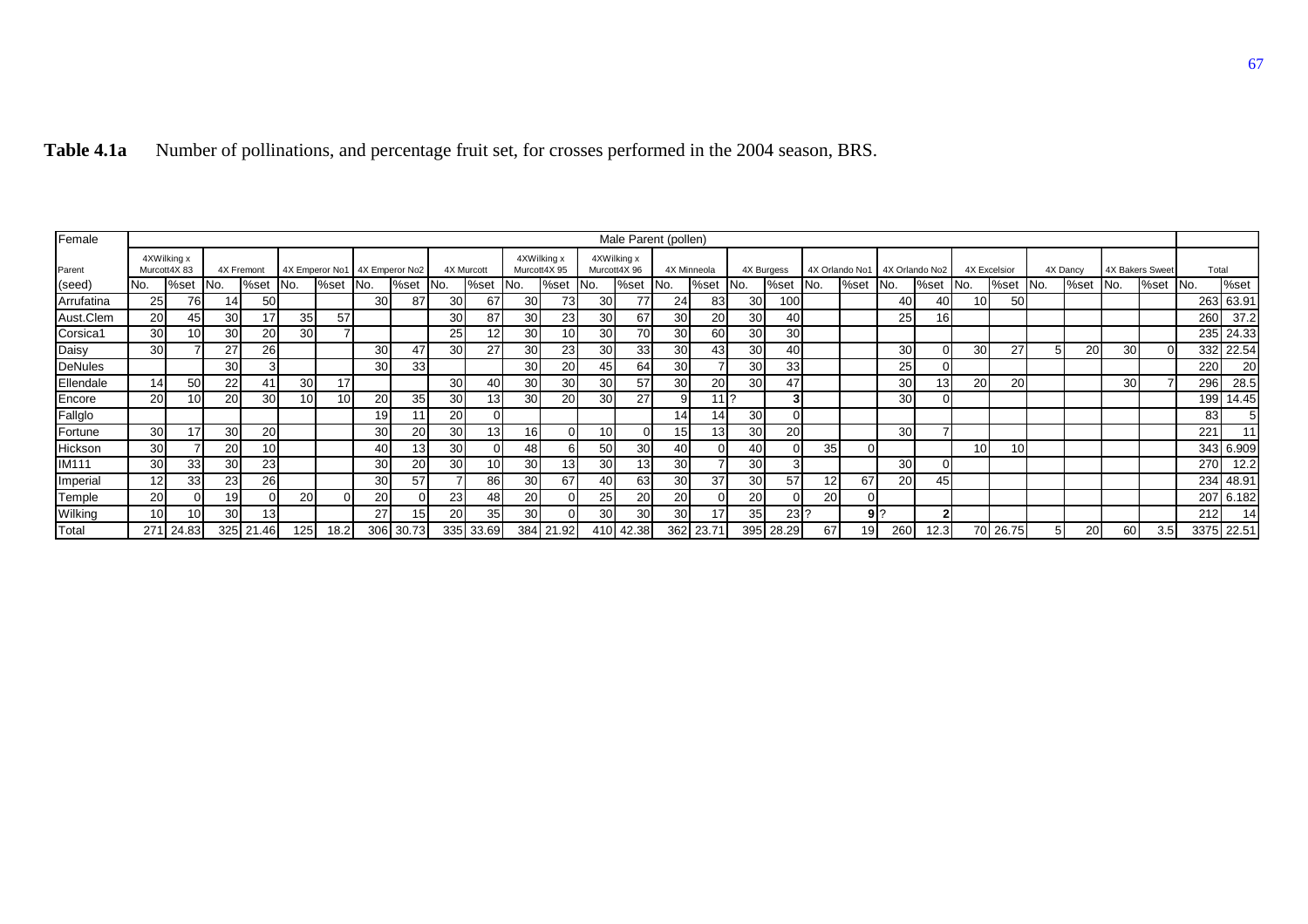| Female               |     |       |     |                               |              | Male Parent (pollen) |            |                 |            |       |     |                      |      |       |  |
|----------------------|-----|-------|-----|-------------------------------|--------------|----------------------|------------|-----------------|------------|-------|-----|----------------------|------|-------|--|
| Parent               |     |       |     | 4X Emperor No1 4X Emperor No2 | 4X Excelsior |                      | 4X Fremont |                 | 4X Murcott |       |     | 4X Murcott 04 Pollen |      | Total |  |
| (seed)               | No. | % set | No. | % set                         | No.          | % set                | No.        | % set           | No.        | % set | No. | % set                | No.  | % set |  |
| Arrufatina           |     |       |     |                               | 50           | 50                   | 46         | 30 <sup>l</sup> | 171        | 48    |     |                      | 267  | 45    |  |
| Aust.Clem            |     |       |     |                               | 10           | 10                   | 115        | 30 <sup>l</sup> | 130        | 22    | 60  | 15                   | 315  | 23    |  |
| Corsica1             |     |       |     |                               |              |                      | 45         | 22              |            |       | 80  | 26                   | 1251 | 25    |  |
| Corsica <sub>2</sub> |     |       |     |                               | 20           | 20                   |            |                 |            |       |     |                      | 20   | 20    |  |
| Daisy                |     |       |     |                               | 100          | $\overline{5}$       | 220        | 12              | 100        | 17    |     |                      | 420  | 12    |  |
| DeNules              |     |       |     |                               |              |                      | 41         | 15              | 243        | 31    |     |                      | 284  | 29    |  |
| Ellendale            |     |       |     |                               | 81           | 9                    | 116        | 21              | 85         | 13    | 50  | 22                   | 332  | 16    |  |
| Encore               | 207 | 10    | 75  | 7                             |              |                      | 38         | 18              | 187        | 15    |     |                      | 507  | 12    |  |
| Fina                 |     |       |     |                               |              |                      | 25         | 36              | 100        | 27    |     |                      | 125  | 29    |  |
| <b>IM111</b>         |     |       |     |                               | 100          | 21                   | 110        | 27              |            |       |     |                      | 210  | 24    |  |
| Imperial             |     |       |     |                               | 74           | 49                   | 135        | 36              | 300        | 36    |     |                      | 509  | 38    |  |
| Marisol              |     |       |     |                               |              |                      |            |                 | 100        | 41    |     |                      | 100  | 41    |  |
| Oroval               |     |       |     |                               | 5            | $\overline{0}$       |            |                 | 50         | 40    |     |                      | 55   | 36    |  |
| Total                | 207 | 10    | 75  | 7                             | 440          | 23                   | 891        | 24              | 1466       | 30    | 190 | 22                   | 3269 | 28    |  |

Table 4.1b Number of pollinations, and percentage fruit set, for crosses performed in the 2005 season, BRS.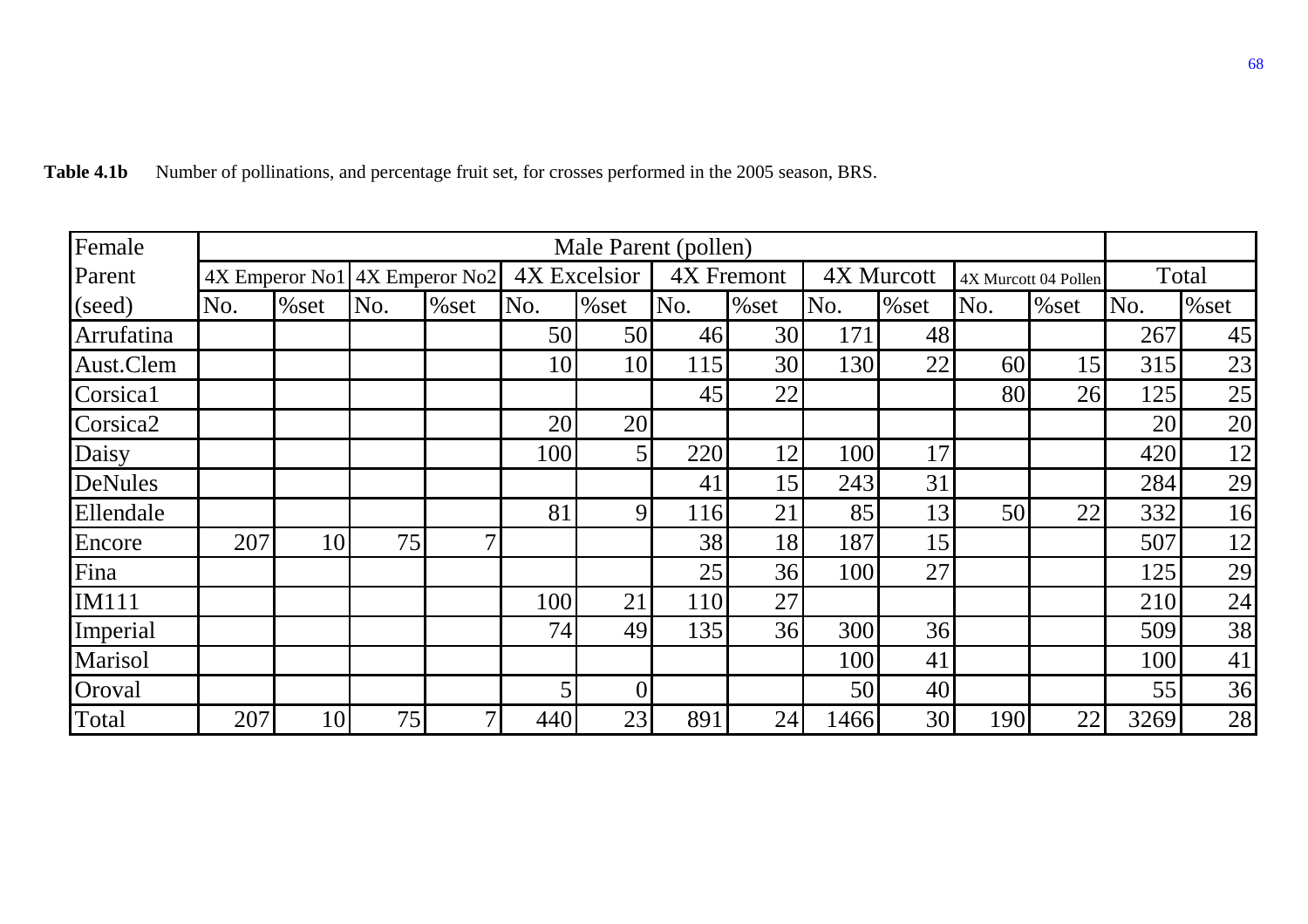| Female         |                 | Male Parent (pollen) |                  |                 |                                  |      |                 |                 |                                    |       |                 |      |                 |       |            |                 |                      |                 |       |      |
|----------------|-----------------|----------------------|------------------|-----------------|----------------------------------|------|-----------------|-----------------|------------------------------------|-------|-----------------|------|-----------------|-------|------------|-----------------|----------------------|-----------------|-------|------|
| Parent         | 4X Bakers Sweet |                      |                  |                 | 4X Burgess   4X Emperor 05pollen |      |                 |                 | 4X Excelsior 4X Excelsior 05pollen |       | 4X Fremont      |      | 4X Joppa        |       | 4X Murcott |                 | 4X Murcott 05 Pollen |                 | Total |      |
| (seed)         | No.             | %set                 | INo.             | %set            | IN <sub>o</sub>                  | %set | INo.            | %set            | INo.                               | l%set | INo.            | %set | No.             | l%set | INo.       | l%set           | INo.                 | %set            | INo.  | %set |
| Arrufatina     |                 |                      | 30 <sub>l</sub>  | 50              |                                  |      |                 |                 |                                    |       | 130             | 26   |                 |       | 190        | 45              |                      |                 | 350   | 38   |
| Aust.Clem      |                 |                      | 50               | 24              |                                  |      |                 |                 |                                    |       | 100             | 27   |                 |       | 50         | 26              | 43                   | 37              | 243   | 28   |
| Corsica1       |                 |                      | 60               | 35 <sub>1</sub> |                                  |      |                 |                 | 50 <sub>0</sub>                    | 42    | 100             | 50   |                 |       |            |                 | 150                  | 72              | 360   | 56   |
| Daisy          |                 |                      | 100 <sub>l</sub> | 22              |                                  |      | 70              | 13 <sub>l</sub> |                                    |       | 180             | 20   |                 |       | 50         | 30 <sub>l</sub> |                      |                 | 400   | 21   |
| <b>DeNules</b> |                 |                      | 60               | 47              |                                  |      | 50 <sub>0</sub> | 42              |                                    |       | 137             | 32   |                 |       | 120        | 47              |                      |                 | 367   | 41   |
| Ellendale      |                 |                      |                  |                 | 30 <sub>l</sub>                  | 40   |                 |                 | 110                                | 40    | 1131            | 23   |                 |       | 40         | $\overline{0}$  | 130                  | 38              | 423   | 31   |
| <b>IEncore</b> |                 |                      | 50               | 38              |                                  |      | 40              | 30 <sup>1</sup> |                                    |       | 120             | 28   |                 |       | 125        | 18              |                      |                 | 335   | 26   |
| Fina           |                 |                      | 40               | 55              |                                  |      |                 |                 |                                    |       | 100             | 83   |                 |       | 20         | 40              | 80                   | 43              | 240   | 61   |
| <b>IM111</b>   | 50              | 38                   | 1351             | 36 <sup>l</sup> |                                  |      | 60              | 35              |                                    |       | 170             | 51   | 50 <sub>1</sub> | 44    | <b>110</b> | 35              |                      |                 | 575   | 41   |
| Imperial       |                 |                      | 100 <sub>l</sub> | 30 <sup>l</sup> |                                  |      | 50              | 24              |                                    |       | 217             | 27   |                 |       | 218        | 30 <sup>1</sup> | 50                   | 22              | 635   | 28   |
| Marisol        |                 |                      |                  |                 |                                  |      |                 |                 | 50                                 | 36    | 10 <sub>1</sub> | 30   |                 |       |            |                 | 100                  | 43              | 160   | 40   |
| <b>Oroval</b>  |                 |                      | 45               | 36 <sup>l</sup> |                                  |      | 40              | 58              |                                    |       | 60              | 28   |                 |       |            |                 | 48                   | 10 <sup>1</sup> | 193   | 32   |
| Total          | 50              | 38                   | 670              | 35 <sub>l</sub> | 30 <sub>l</sub>                  | 40   | 310             | 32              | 210                                | 40    | 1437            | 35   | 50              | 44    | 923        | 33              | 601                  | 44              | 4281  | 36   |

**Table 4.1c** Number of pollinations, and percentage fruit set, for crosses performed in the 2006 season, BRS.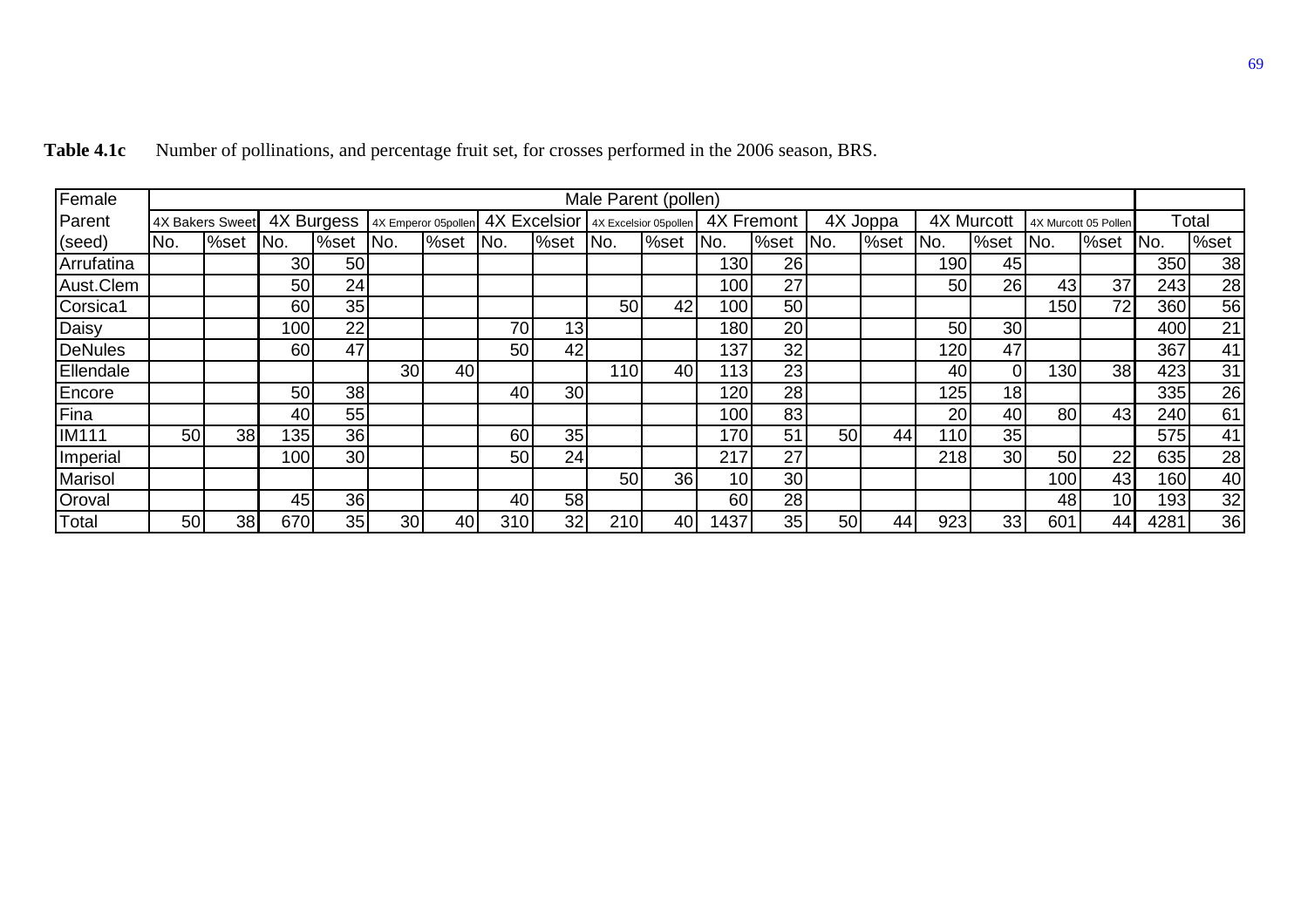| Female         |                      | Male Parent (pollen) |                 |                                          |                  |                  |                 |      |                  |                  |                 |                                                 |                 |      |                 |                 |                 |           |                  |     |                 |                                                       |                  |                 |           |          |           |                 |                 |       |  |
|----------------|----------------------|----------------------|-----------------|------------------------------------------|------------------|------------------|-----------------|------|------------------|------------------|-----------------|-------------------------------------------------|-----------------|------|-----------------|-----------------|-----------------|-----------|------------------|-----|-----------------|-------------------------------------------------------|------------------|-----------------|-----------|----------|-----------|-----------------|-----------------|-------|--|
| Parent         | 4X WilkinoxMurcott4X |                      |                 | 4X Fremont 4X Emperor No1 4X Emperor No2 |                  |                  |                 |      |                  | 4X Murcott       |                 | 4X WilkingxMurcott4X 95 4X WilkingxMurcott4X 96 |                 |      |                 | 4X Minneola     |                 |           |                  |     |                 | 4X Burgess 4X Orlando No1 4X Orlando No2 4X Excelsion |                  |                 |           | 4X Dancy |           | 4X Bakers Sweet |                 | Total |  |
| (seed)         | Plump Res            |                      | Plump Res       |                                          | <b>Plump</b> Res |                  | Plump Res       |      | <b>Plump</b> Res |                  | Plump Res       |                                                 | Plump Res       |      | Plump Res       |                 | Plump Res       |           | <b>Plump</b> Res |     | Plump Res       |                                                       | <b>Plump</b> Res |                 | Plump Res |          | Plump Res |                 | Plump Res       |       |  |
| Arrufatina     |                      | 323                  |                 | 92                                       |                  |                  |                 | 439  |                  | 291              |                 | 308                                             | 81              | 399  | 11              | 37 <sub>0</sub> |                 | 430       |                  |     | 23              | 39                                                    |                  | <b>78</b>       |           |          |           |                 | 83              | 2769  |  |
| Aust.Clem      |                      | 66                   |                 | 34                                       |                  | 359              |                 |      |                  | 43               |                 | 28                                              |                 | 398  | :               | 25              | 15 <sup>1</sup> | 232       |                  |     |                 | o                                                     |                  |                 |           |          |           |                 | 645             | 1193  |  |
| Corsica1       |                      | 39                   |                 | 31                                       |                  | 39               |                 |      |                  | 22               |                 |                                                 |                 | 449  | 28              | 34 <sup>′</sup> | 31              | 115       |                  |     |                 |                                                       |                  |                 |           |          |           |                 | 46              | 1047  |  |
| Daisy          |                      | 38                   | 10 <sup>1</sup> | 118                                      |                  |                  | <b>20</b>       | 268  |                  | 139 I            | 51              | 118                                             |                 | 181  | 30 <sup>l</sup> | 229             | 30 <sup>°</sup> | 207       |                  |     |                 |                                                       | 16               | 130 I           |           | 21       |           |                 | 124.            | 1449  |  |
| <b>DeNules</b> |                      |                      |                 | $3 \mid$                                 |                  |                  |                 | 189  |                  |                  |                 | 83                                              |                 | 810  |                 |                 |                 | 230       |                  |     |                 |                                                       |                  |                 |           |          |           |                 | 18              | 1332  |  |
| Ellendale      |                      | 191                  |                 | 246                                      |                  | 126 <sub>1</sub> |                 |      |                  | 365              | 61              | 29'                                             |                 | 522  |                 | 17 <sup>4</sup> | 10 <sup>1</sup> | 379       |                  |     |                 | 23                                                    |                  | 51              |           |          |           | 40              | 57              | 2405  |  |
| Encore         |                      | 55                   |                 | <b>140</b>                               |                  | 161              |                 | 181  |                  | 114              | 6               | 116.                                            |                 | 204  |                 |                 |                 | <b>70</b> |                  |     |                 |                                                       |                  |                 |           |          |           |                 | 17              | 913   |  |
| Fallglo        |                      |                      |                 |                                          |                  |                  |                 | 67   |                  |                  |                 |                                                 |                 |      |                 | 57'             |                 |           |                  |     |                 |                                                       |                  |                 |           |          |           |                 | 27              | 124   |  |
| Fortune        | :                    |                      |                 | 100                                      |                  |                  |                 | 184  |                  | 127              |                 |                                                 |                 |      |                 | 55              |                 | 152       |                  |     | 13 <sub>l</sub> |                                                       |                  | 25 <sub>1</sub> |           |          |           |                 |                 | 735   |  |
| Hickson        |                      | 26                   |                 | 28                                       |                  |                  |                 | 88   |                  |                  | $\mathcal{P}$   | 58                                              |                 | 279  |                 |                 |                 |           |                  |     |                 |                                                       |                  |                 |           |          |           |                 | 16 <sub>l</sub> | 504   |  |
| <b>IM111</b>   | 33                   | 22'                  |                 | 145                                      |                  |                  | 16 <sup>1</sup> | 108  |                  | 48               | 10 <sup>1</sup> | 78 <sup>l</sup>                                 | 10 <sup>1</sup> | 64   |                 | 24              | 17              | 31        |                  |     |                 |                                                       |                  |                 |           |          |           |                 | 147             | 719   |  |
| Imperial       |                      | 50                   | 16 <sup>l</sup> | 11                                       |                  |                  | 21              | 183  |                  | 77               | 18              | 215                                             | 33 <sub>l</sub> | 274  |                 | 34              | 61              | 152       |                  | 69  | 22              | 13                                                    |                  |                 |           |          |           |                 | 493             | 1078  |  |
| Temple         |                      |                      |                 |                                          |                  |                  |                 |      |                  | 245              |                 |                                                 |                 | 109  |                 |                 |                 |           |                  |     |                 |                                                       |                  |                 |           |          |           |                 | 16              | 354   |  |
| Wilking        | 47                   |                      |                 | 731                                      |                  |                  | 6               | 75   |                  | 174 <sub>1</sub> |                 |                                                 | 15 <sub>h</sub> | 185  |                 | 67              | 35 <sub>1</sub> | 161       | 47               | 215 | 11              | 9                                                     |                  |                 |           |          |           |                 | 136             | 965   |  |
| Total          | 44                   |                      | 40              | 1021                                     | 2 <sup>1</sup>   | 524              | 791             | 1593 | 54               | 645              | 51              | 1306                                            | 121             | 3874 | 96              | 1407            | 134 I           | 1780      | 53               | 284 | 78I             | 97                                                    |                  | 284             |           | 2        |           | 401             | 1830            | 15587 |  |

Table 4.2a Number of plump seeds sown and total embryos rescued, for crosses performed in the 2004 season, BRS.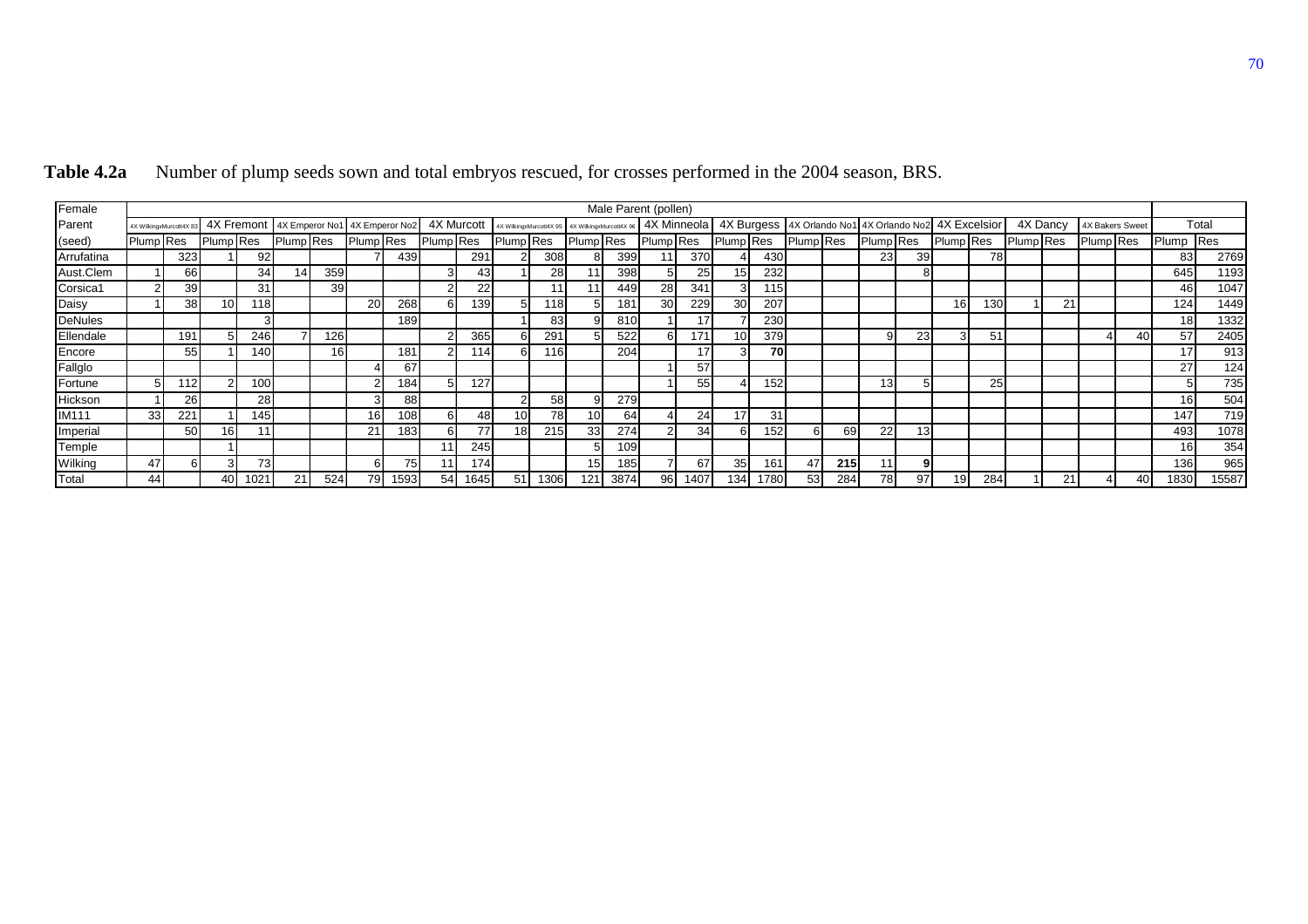| Parent               |                |                                | <b>4X Excelsior</b><br>4X Fremont<br><b>4X Murcott</b><br>4X Emperor No1 4X Emperor No2 |    |     | 4X Murcott 04 Pollen |                 | <b>Total</b> |                 |                     |   |                     |     |         |
|----------------------|----------------|--------------------------------|-----------------------------------------------------------------------------------------|----|-----|----------------------|-----------------|--------------|-----------------|---------------------|---|---------------------|-----|---------|
| (seed)               |                | Sown Rescued Sown Rescued Sown |                                                                                         |    |     | <b>Rescued SOWN</b>  |                 | Rescued      | Sown            | <b>Rescued SOWN</b> |   | <b>Rescued SOWN</b> |     | Rescued |
| Arrufatina           |                |                                |                                                                                         |    | 11  | 324                  | 31              | 120          | 11              | 997                 |   |                     | 53  | 441     |
| Aust.Clem            |                |                                |                                                                                         |    |     | 61                   | 14              | 530          | 18              | 430                 | 3 | 13                  | 35  | 979     |
| Corsica1             |                |                                |                                                                                         |    |     |                      | $\overline{2}$  | 73           |                 |                     | 3 | 16                  | 5   | 89      |
| Corsica <sub>2</sub> |                |                                |                                                                                         |    | າ   | 15                   |                 |              |                 |                     |   |                     |     | 15      |
| Daisy                |                |                                |                                                                                         |    |     | 25                   | 41              | 155          | 21              |                     |   |                     | 63  | 180     |
| <b>DeNules</b>       |                |                                |                                                                                         |    |     |                      |                 | 116          | 31              | 1116                |   |                     | 32  | 1232    |
| Ellendale            |                |                                |                                                                                         |    |     | 112                  | 10 <sup>1</sup> | 289          |                 | 132                 |   | 12                  | 19  | 545     |
| Encore               | 3              | 0                              | 3                                                                                       | 11 |     |                      | 114             | 7            | 10 <sup>1</sup> | 16                  |   |                     | 130 | 34      |
| Fina                 |                |                                |                                                                                         |    |     |                      | $6 \mid$        | 102          | 9               | 319                 |   |                     | 15  | 421     |
| <b>IM111</b>         |                |                                |                                                                                         |    | 67  | 150                  | 72              | 287          |                 |                     |   |                     | 139 | 437     |
| Imperial             |                |                                |                                                                                         |    | 43  | 142                  | 53              | 309          | 130             | 481                 |   |                     | 226 | 932     |
| <b>Marisol</b>       |                |                                |                                                                                         |    |     |                      |                 |              | 13              | 227                 |   |                     | 13  | 227     |
| Oroval               |                |                                |                                                                                         |    |     |                      |                 |              | 12              | 208                 |   |                     | 12  | 208     |
| Total                | 3 <sub>l</sub> | 0                              | 3 <sub>l</sub>                                                                          | 11 | 131 | 774                  | 344             | 1988         | 256             |                     |   | 41                  | 744 | 6740    |

| <b>Table 4.2b</b> | Number of plump seeds sown and total embryos rescued, for crosses performed in the 2005 season, BRS. |  |  |  |
|-------------------|------------------------------------------------------------------------------------------------------|--|--|--|
|-------------------|------------------------------------------------------------------------------------------------------|--|--|--|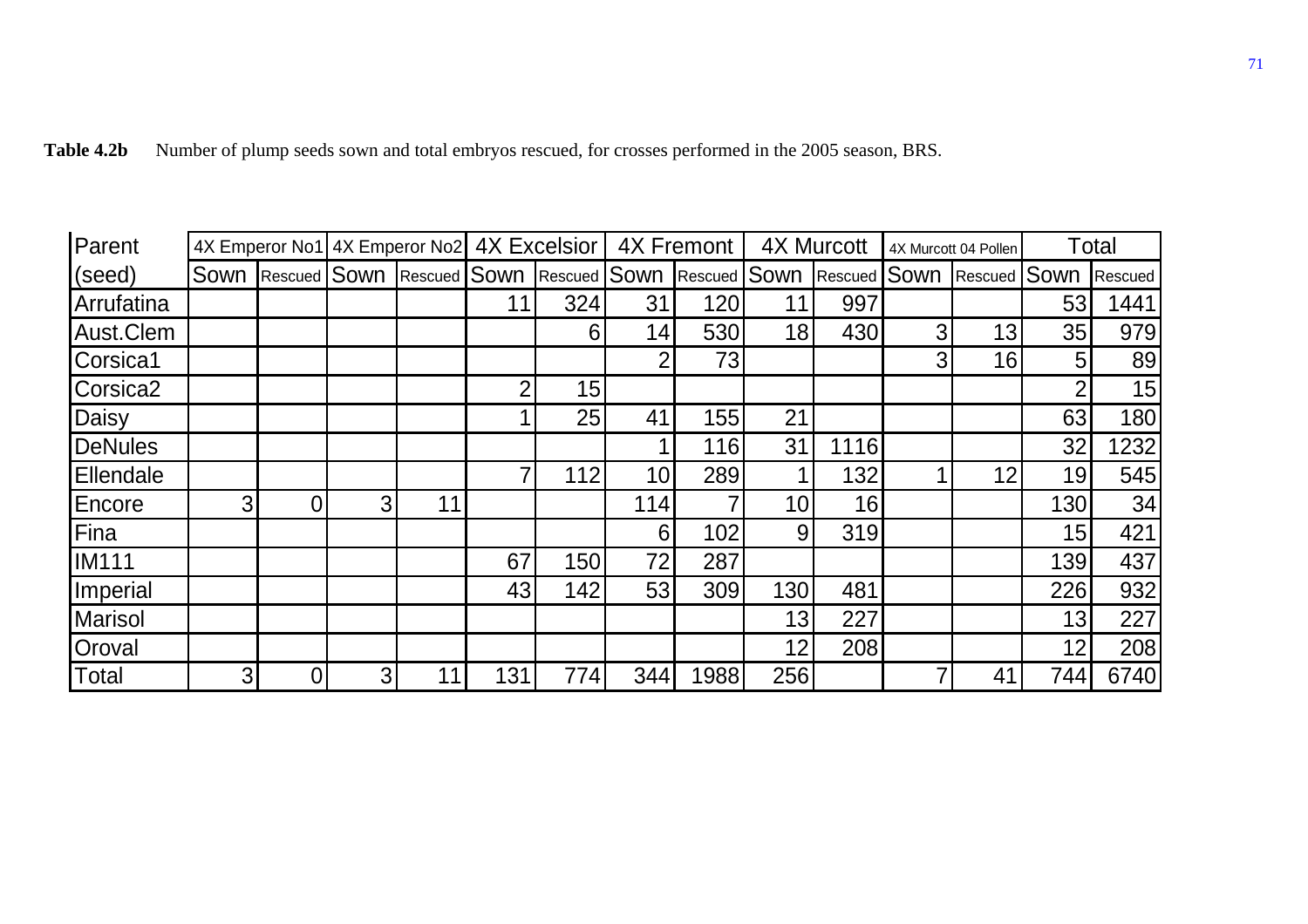| Female       | Male Parent (pollen) |                                                                                                                                                                         |                 |     |   |    |     |     |                 |                                                                         |                 |            |    |          |                 |                 |          |                      |       |       |  |
|--------------|----------------------|-------------------------------------------------------------------------------------------------------------------------------------------------------------------------|-----------------|-----|---|----|-----|-----|-----------------|-------------------------------------------------------------------------|-----------------|------------|----|----------|-----------------|-----------------|----------|----------------------|-------|-------|--|
| Parent       |                      | 4X Bakers Sweet                                                                                                                                                         |                 |     |   |    |     |     |                 | 4X Burgess   4X Emperor 05pollen   4X Excelsior   4X Excelsior 05pollen |                 | 4X Fremont |    | 4X Joppa |                 | 4X Murcott      |          | 4X Murcott 05 Pollen |       | Total |  |
| (seed)       |                      | Plump Rescued Plump Rescued Plump Rescued Plump Rescued Plump Rescued Plump Rescued Plump Rescued Plump Rescued Plump Rescued Plump Rescued Plump Rescued Plump Rescued |                 |     |   |    |     |     |                 |                                                                         |                 |            |    |          |                 |                 |          |                      |       |       |  |
| Arrufatina   |                      |                                                                                                                                                                         | 161             |     |   |    |     |     |                 |                                                                         |                 |            |    |          | 14 <sub>l</sub> | 499             |          |                      | 33    | 499   |  |
| Aust.Clem    |                      |                                                                                                                                                                         | 10 <sup>1</sup> | 152 |   |    |     |     |                 |                                                                         | $\overline{2}$  | 308        |    |          | 51              | 229             |          | 30 <sub>0</sub>      | 18    | 719   |  |
| Corsica1     |                      |                                                                                                                                                                         |                 | 141 |   |    |     |     |                 | 10 <sub>l</sub>                                                         | 5 <sup>1</sup>  | 416        |    |          |                 |                 | 17       | 310                  | 26    | 877   |  |
| Daisy        |                      |                                                                                                                                                                         | 54              |     |   |    | 34  |     |                 |                                                                         | 98              |            |    |          | 16              |                 |          |                      | 202   |       |  |
| DeNules      |                      |                                                                                                                                                                         | 35              | 248 |   |    | 11  | 176 |                 |                                                                         | 5 <sub>l</sub>  | 489        |    |          | 16 <sup>1</sup> | 712             |          |                      | 67    | 1625  |  |
| Ellendale    |                      |                                                                                                                                                                         |                 |     | 2 | 40 |     |     | 9               | 12                                                                      | 5 <sup>1</sup>  | 240        |    |          |                 |                 |          | 194                  | 20    | 486   |  |
| Encore       |                      |                                                                                                                                                                         | h               |     |   |    | 5   |     |                 |                                                                         | 15 <sub>1</sub> | 42         |    |          |                 | 10 <sup>1</sup> |          |                      | 33    | 52    |  |
| Fina         |                      |                                                                                                                                                                         | 26              | 193 |   |    |     |     |                 |                                                                         | 35              | 191        |    |          | 5 <sup>1</sup>  | 118             |          | 68                   | 70    | 1570  |  |
| <b>IM111</b> | 75                   |                                                                                                                                                                         | 132             |     |   |    | 99  |     |                 |                                                                         | 163             | 573        | 72 |          | 40              | 257             |          |                      | 581   | 830   |  |
| Imperial     |                      |                                                                                                                                                                         | 30 <sup>1</sup> | 145 |   |    |     | 51  |                 |                                                                         | 49              | 365        |    |          | 33              | 368             | $\Omega$ | 13 <sub>1</sub>      | 119   | 942   |  |
| Marisol      |                      |                                                                                                                                                                         |                 |     |   |    |     |     |                 | 19                                                                      |                 | 20         |    |          |                 |                 |          | 41                   | 3     | 80    |  |
| Oroval       |                      |                                                                                                                                                                         | 9               |     |   |    | 12  |     |                 |                                                                         | 8l              | 43         |    |          |                 |                 | 12       |                      | 41    | 43    |  |
| Total        | 75 <sub>1</sub>      |                                                                                                                                                                         | 322             | 879 |   | 40 | 168 | 227 | 10 <sub>1</sub> | 41                                                                      | <b>388</b>      | 3687       | 72 |          | 1361            | 2193            | 40       | 656                  | 12131 | 7723  |  |

**Table 4.2c** Number of plump seeds sown and total embryos rescued, for crosses performed in the 2006 season, BRS.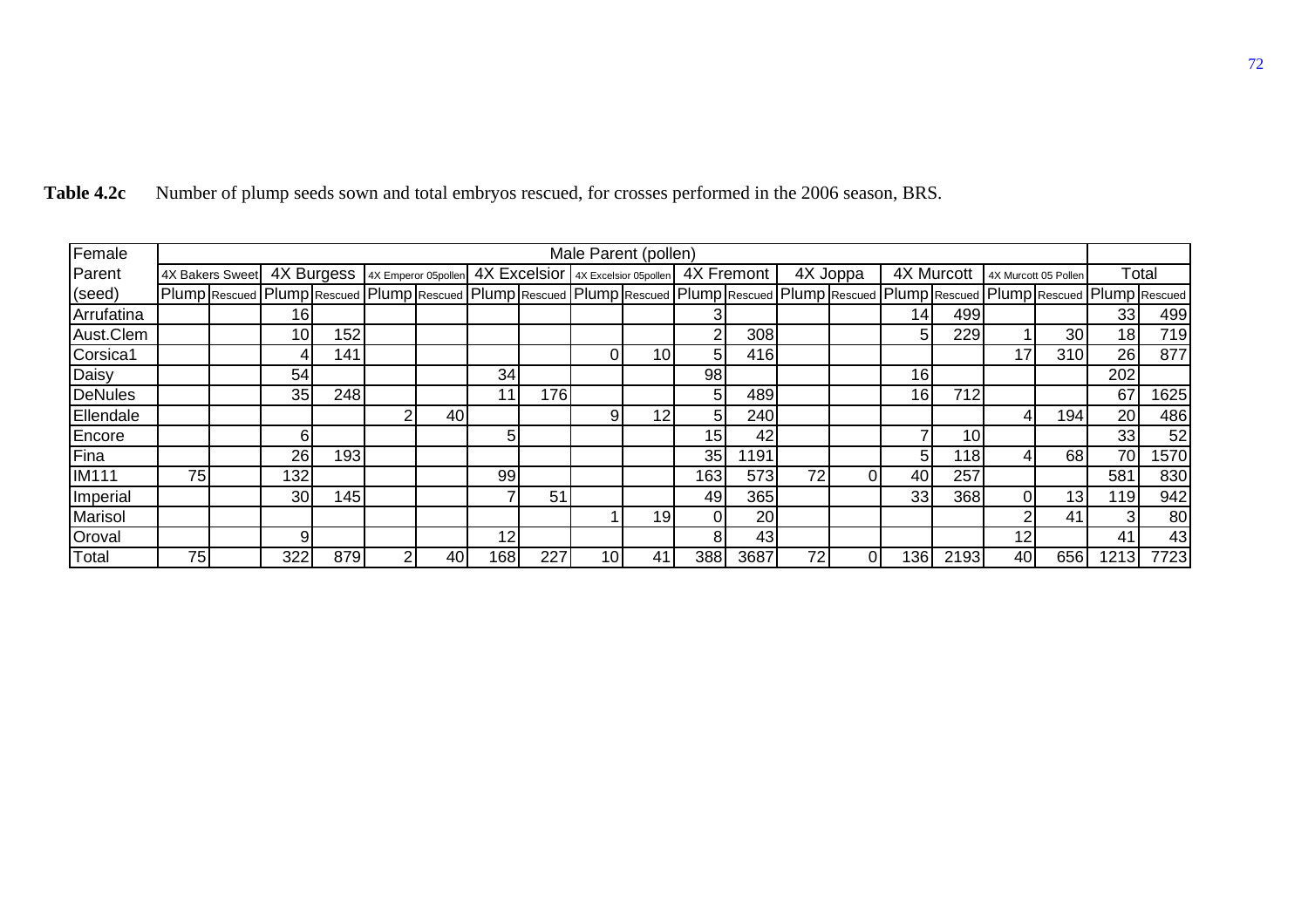# **5. Mutation breeding**

| 5.2.1 Seedless Kara mandarin lines   |
|--------------------------------------|
| 5.2.2 New mutation breeding at CSIRO |
| 5.2.5 References                     |
|                                      |

## **5.3 Mutation breeding research at DPI&F, Bundaberg ………... 76**

 **5.3.1 Materials and methods** 

 **5.3.2 Results and discussion**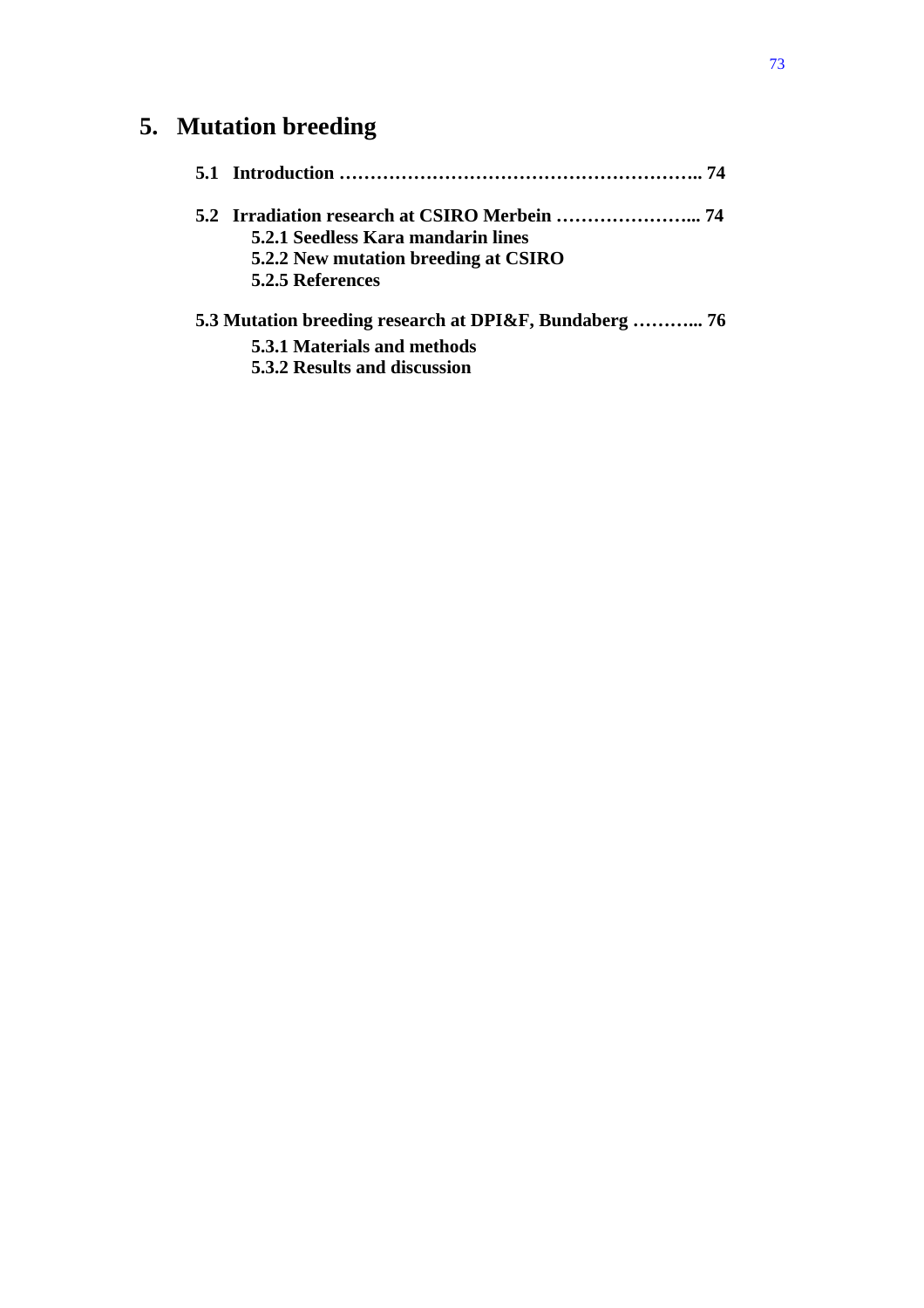## **5.1 Introduction**

Induced mutation in *Citrus* and in particular irradiation of buds has been shown to be effective in producing low-seeded mutants as well as affecting other fruit quality characteristics of existing varieties. Research conducted during projects CT315, CT319, CT614 and Ct00012 investigated irradiation as a means of altering current commercial varieties with regard to seediness. This research continued as part of project CT04007.

## **5.2 Irradiation research at CSIRO Merbein**

#### **5.2.1 Seedless Kara mandarin lines**

Induced mutation has been used successfully to generate new seedless variants of citrus (eg Hearn, 1986). The aim of the research in this component of the project was originally to investigate whether floral phenotype could be altered through induced mutagenesis to capitalise on the parthenocarpic nature of three candidate varieties.

As Ellendale tangor (unpublished data), Imperial (Sykes and Possingham, 1992) and Kara (Sykes *et al.*, 1994) mandarins will set seedless fruits in the absence of pollination, the original aim of the work was to generate and thus investigate if pollen sterile variants of these varieties would produce seedless fruits when grown in isolation from other sources of viable pollen. Seedless variants of lemons and Minneola tangelo were recovered following gamma irradiation of buds (Spiegal-Roy and Vardi, 1989) and in the case of Eureka and Villafranca lemons, the variants were pollen sterile.

In project CT319, buds and small trees were treated either with gamma irradiation or short-wave (254nm) UV light. The final report for CT 319 provides further details. This research continued in CT614 when trees propagated from gamma irradiated buds or UV-treated rooted cuttings were assessed for seedlessness and fruit quality. The main finding regarding this component of the research in CT614 was that two M2 trees derived from buds cut from an M1 tree grown from a Kara bud treated with 60gy gamma irradiation had very low mean seed numbers in their fruits (2.1  $\pm$  1.5 and 1.4  $\pm$ 1.5 respectively compared to  $18.8 \pm 7.4$  and  $20.1 \pm 5.9$  for two other M2 trees growing next to them). The research continued in CT00012 focused on these two M2 lines and led to the propagation of a number of M3 daughter trees. Fruit development on these trees while they remained in pots during the last year of CT00012 showed that the daughter trees had retained the ability seen in the M2 trees for seedless fruit production (see final report for CT00012). This result was encouraging, but further data were required from the M3 trees to confirm the stability of these two budlines with regard to seed development. Thus, these M3 trees were established under orchard conditions during CT04007 with the aim of testing their ability for seedless fruit production in the field under strong cross-pollination pressure.

The M3 trees were planted out in the research orchard during October 2004. They were allowed to establish without fruits for two years by removing developing fruits. In spring 2006, the trees were allowed to flower and pollen observations made. Pollen production was very low and was different from normal Kara mandarin. The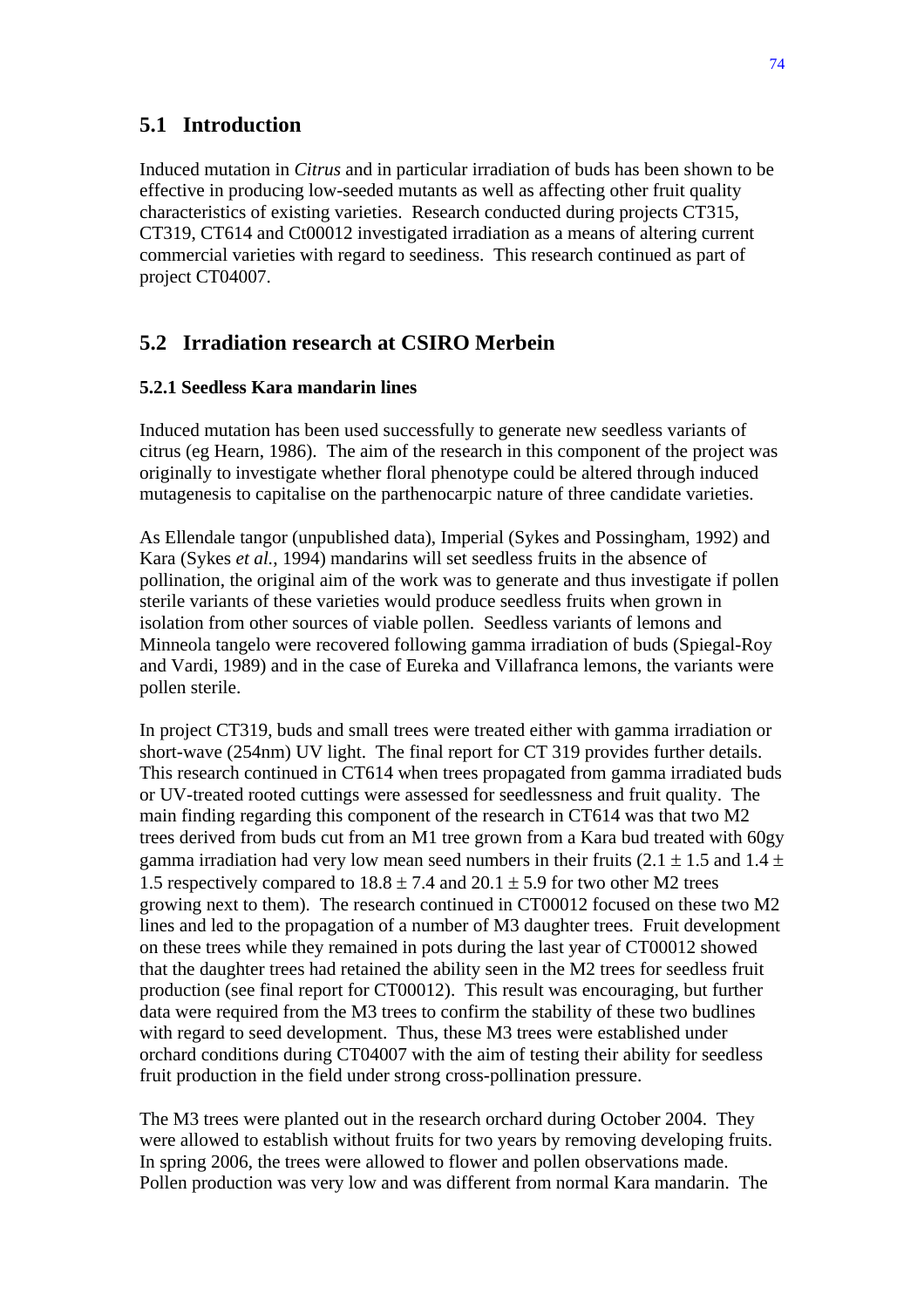anthers of the M3 trees were pale yellow and produced little pollen and in this regard they resembled Satsuma mandarin and pollen sterile hybrids that have been bred in the diploid hybridisation program. When flowers were self-pollinated, only seedless fruits resulted.

Fruits from open-pollinated flowers were mostly seedless although occasionally fruits were observed with between 1 and 3 seeds. In this respect the M3 trees have performed in a similar manner to the M2 trees from which they were propagated. These trees will be observed during the next project for yield and fruit quality.

These variants of Kara have stimulated interest both domestically and internationally, with a number of enquiries concerning their availability from other countries. A group of Spanish nurserymen that visited during spring in 2006 were particularly interested in a late seedless Kara mandarin.

As a result of the limited data obtained so far for the M3 trees in the research orchard, the consistent performance of the M2 trees, and the interest in a seedless Kara that has been shown both locally and internationally, a decision was made to enter the two seedless lines into regional evaluation via the grower-testing network established in the diploid hybridisation component of the project.

A new testing agreement was drawn up specifically for these two lines and expressions of interest sought from growers. From this, testing plots, based on topworked trees, were established during October/November 2007 with cooperating growers in the Sunraysia, Riverland and Riverina regions.

While Kara mandarin is not a major variety, it is grown to a limited extent in the Murray Valley, especially the Riverland of SA. Seediness is one of its limitations and a rough, coarse rind is another. It is a late maturing variety that stores well, suggesting that it could fulfill one of the aims of the breeding plan, namely a late maturing variety for export. A seedless variant of Kara would help towards this goal and a finer rind is one fruit characteristic observed for the budlines developed at Merbein. Data to be obtained from the second phase evaluation of these Kara lines will further test the stability of the budlines, as well as potential yields, fruit maturity and quality, and the stage whereby a decision on nominating one or both of the lines for release should be reached by the end of the next project.

#### **5.2.2 New mutation breeding at CSIRO**

As part of the next project in the National Citrus Scion Breeding Program, diploid hybrids selections that have performed well in regional evaluation plots will be entered into an irradiation program. These hybrids, namely selections 2103, 2128, 2552 and 2762, are all capable of parthenocarpic fruit production, but they are also pollen fertile and can self-pollinate. The success that has been achieved with Kara mandarin, which has similar characteristics with regard to pollen and fruit development, indicates that these genotypes are suitable for modification via gamma irradiation. If this proves to be true, then one of the original reasons for conducting the mutation research with Kara, Imperial and Ellendale will have been demonstrated and the use of gamma irradiation to supplement the diploid hybridisation program will become routine.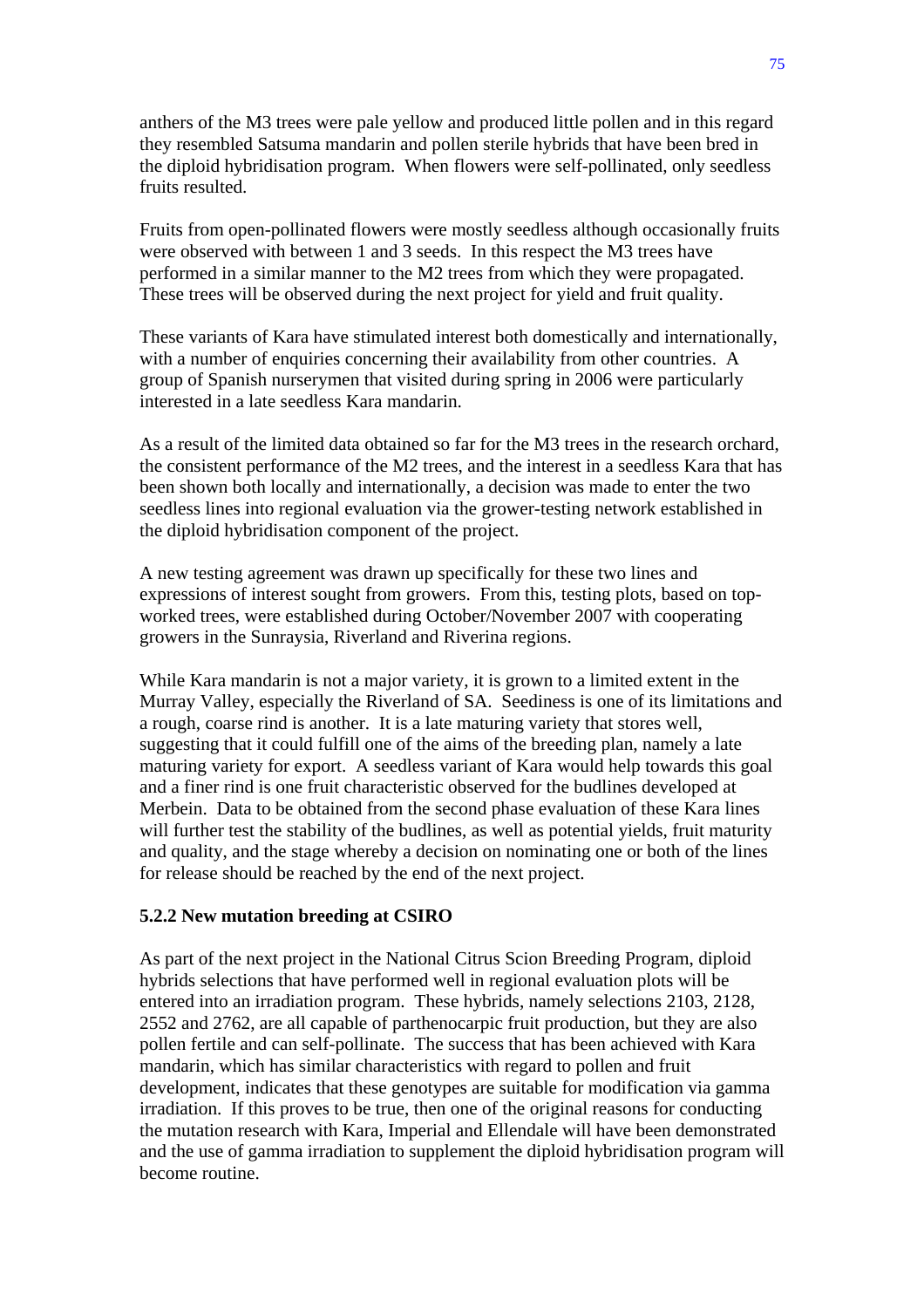#### **5.2.5 References**

Hearn, C.J. 1986, Development of seedless grapefruit cultivars through budwood irradiation, J. Amer. Soc. Hort. Sci. **111**, 304-6

Iwamasa, M. (1966) Studies on the sterility in the genus Citrus with special reference to the seedlessness. Bulletin of the Horticultural Research Station, Japan, Series B, **6**, 1-81.

Saunt, J. (1990) Citrus varieties of the world – an illustrated guide. Sinclair International, Norwich England.

Spiegal-Roy P. and Vardi, A (1989) Induced mutation in citrus. Proc. 6th Int. Congress of SABRAO, Tsukuba, Japan, 773-5

Sykes, S., Koltunow, A. and Lee, S. (1994) The genetic improvement of mandarins in Australia. Aust. Citrus News (July), 8-12.

Sykes, S.R. & Possingham, J.V. (1992). The effect of excluding insect pollinators on seediness of Imperial mandarin fruits. Aust. J. Exptl. Agric*.*, **32**, 409-11.

## **5.3 Mutation breeding research at DPI&F, Bundaberg**

#### **5.3.1 Materials and methods**

The project included a small component of mutation breeding in which trees resulting from buds irradiated in a previous project (CT00012) were assessed for low-seeded limbs, and from which buds were taken to produce daughter trees. Pollen and fruit from these daughter trees were also assessed during the three years of the project. No additional irradiation was carried out during the period.

Nine citrus cultivars were identified in CT00012 as good candidates for mutation breeding. It was felt that all of these might be more attractive commercial propositions if they were less seedy. The rationale for choosing each of these nine cultivars is given in the previous Final Report (pg. 57).

Budwood was irradiated in 2000 and the resulting trees field planted in late 2001. Some fruit were produced in 2002, and all fruiting limbs assessed for seed number and fruit size in each season from 2003 to 2006. Selections from these were propagated and the resulting daughter trees field planted in January 2005. These daughter trees were assessed for pollen viability, fruit size, and seed number in 2006 and 2007. In the 2007 season 20 fruit were harvested from each daughter tree and assessed for weight, diameter, rind thickness and plump and flat seeds. Two composite juice samples were taken from 10 fruit and the Brix and acid level determined. Fruit from the progenitor cultivars (normal seedy variety) were included as controls.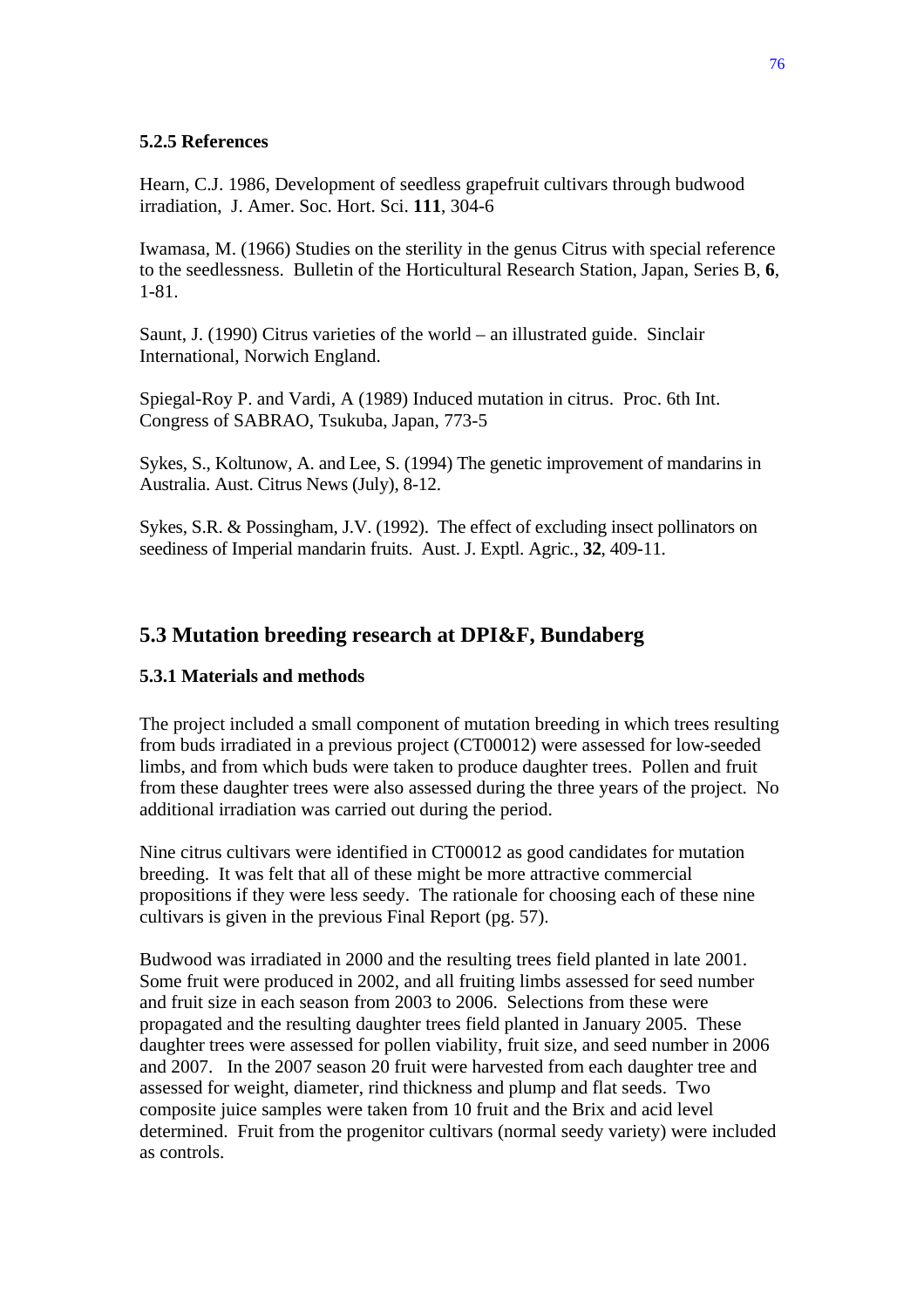Pollen viability of irradiated selections and their progenitor varieties was determined for daughter trees in 2006 and 2007. Pollen viability was assessed using two methods: acetocarmine staining and pollen-tube germination. Ten measurements were made using each method for each daughter tree. The relationship between pollen viability and fruit seediness was examined.

#### **5.3.2 Results and discussion**

Table 5.3 shows the results of fruit assessments on daughter trees (and progenitor cultivars) obtained in 2007. It can be seen from these results that a number of lowseeded selections have been developed in the program, though only one selection seems to be completely seedless. In some cases, selections have proven to be just as seedy as the original variety which indicates that the putative mutant limb, from which the daughter trees were propagated, were producing low seeded fruit for reasons other than a mutation. An example of this is the selection 'R2P9' of IM111 which is just as seedy as the parent variety.

Four low-seeded selections of Fremont have been developed and all warrant further testing. They have about ¼ of the seed number normally found in Fremont and fruit size has apparently not been affected. This variety has been popular commercially on-and-off over the last 20 years in Australia and is particularly well suited to hot production areas in northern Australia. Fruit size and high seed numbers have been major obstacles preventing the sustained commercial production of this variety. At least one of these low-seeded selections should be virus-indexed and made available to Australian citrus growers as an alternative to the current seedy variety.

Ellenor does not suffer the same fruit size problems of Fremont, but its rough skin and high seed numbers are significant problems that have seen its commercial significance decline. It is regarded by many as one of the finest flavoured of all mandarins. Both low-seeded selections warrant further testing and then entry of the best into the Auscitrus budwood scheme.

Pollen viability has long been recognised as a useful predictor of seediness in irradiation breeding. In our work, the fastest and most efficient method of assessing viability is via acetocarmine staining. Pollen-tube germination takes longer and counting is more difficult. Figure 5.3a shows the relationship between pollen viability (acetocarmine method) and seediness of 29 trees in the irradiation program.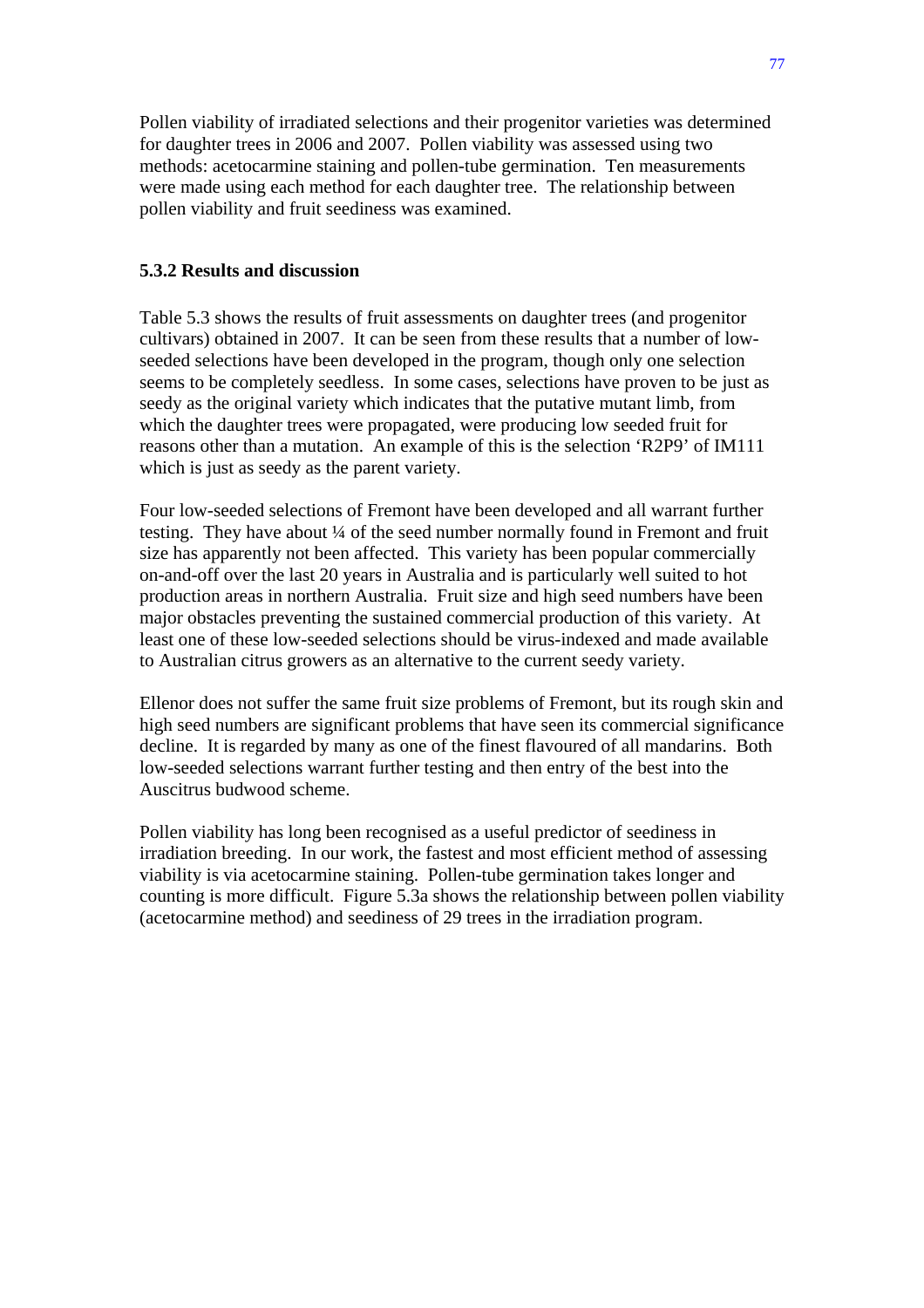

**Figure 5.3a:** Relationship between seediness and pollen viability for 29 trees of six different mandarin varieties and their mutant derivatives. BRS 2007. Seed numbers based on 20 fruit per tree and pollen viability on 10 counts of stained/unstained pollen.

Although there is a general trend of increasing pollen viability as the seediness of selections increases, the relationship is not strong enough to be used as a predictor. There are a number of possible explanations for this including the fact that seed number was the result of pollen viability in 2006, and that there was a mixture of six different progenitor varieties used to generate the relationship. However a more likely explanation is that pollen viability tests only assess male fertility whereas seediness is a function of both male and female fertility. Furthermore the impact of reduced male fertility is lessened in our experimental area by the close presence of many alternate pollen sources. With this in mind it is interesting to note one tree that has pollen viability of around 45% but produces no seed. This is an Ellenor selection (see Table 5.3 above) and these results suggest that it may have a mutation for female sterility that could be used in the conventional breeding program. This is being further investigated.

Potentially, one of the most interesting outcomes of the irradiation research at BRS is a Daisy mutant that is apparently resistant to Emperor Brown Spot (EBS) diseases. Figure 5.3b shows the leaf of the apparently resistant mutant alongside a leaf of normal Daisy showing typical EBS symptoms.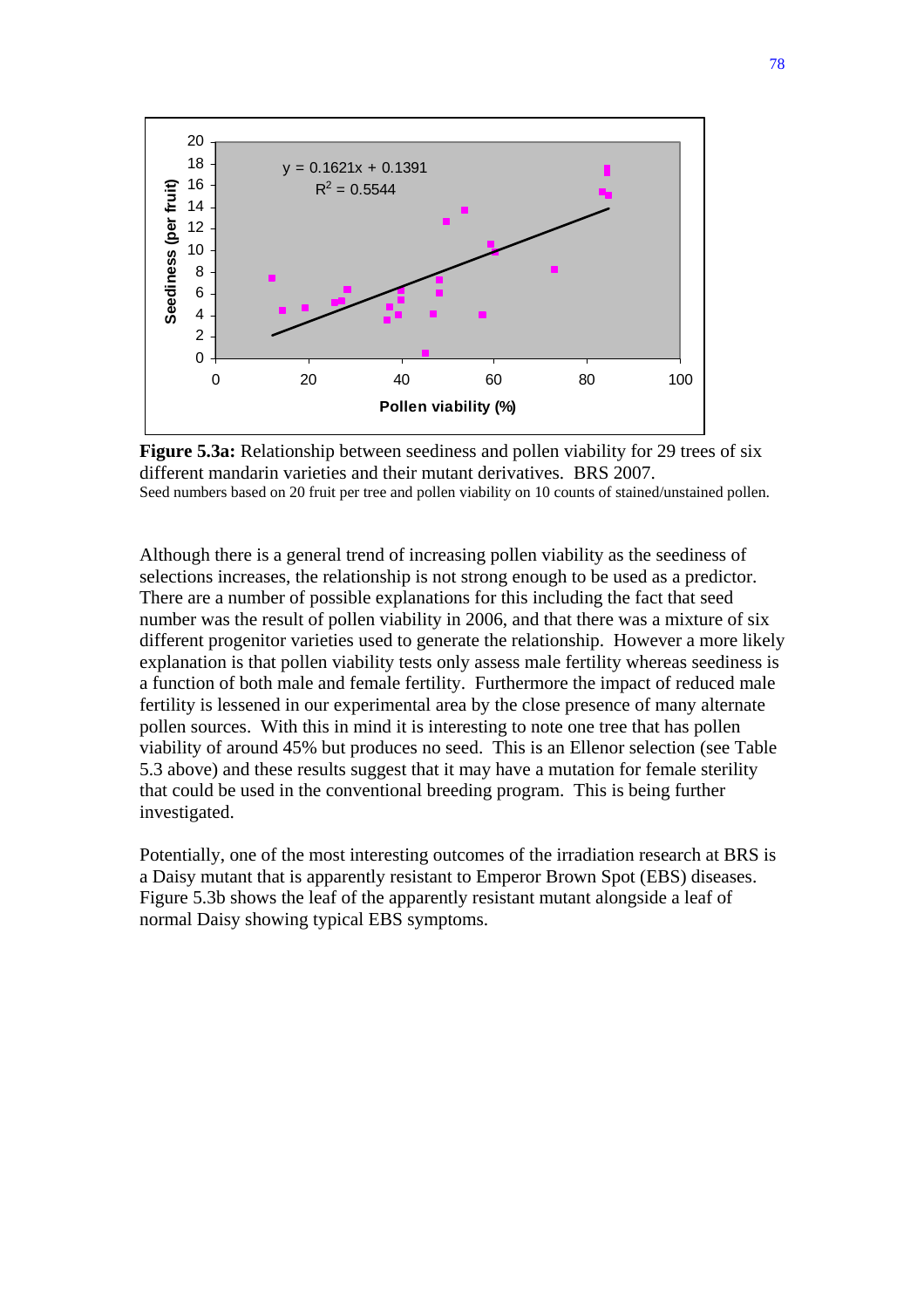**Table 5.3:** Seed numbers and fruit quality parameters of daughter trees from low-seeded selections of six varieties, compared with the original progenitor variety (control). All fruit assessed 23<sup>rd</sup> July 2007, BRS. Values are the mean of 20 fruit. Note: control trees were not in the same planting or of the same age, but selected from nearby orchards.

|                                 | Tree           | Plump seeds      | StdDv                   | Flat seeds     | Fruit Wt.        | Rind           | <b>Brix</b>     | Acid | Brix:Acid       |
|---------------------------------|----------------|------------------|-------------------------|----------------|------------------|----------------|-----------------|------|-----------------|
| Afourer                         |                |                  |                         |                |                  |                |                 |      |                 |
| R3P59                           |                | $8\,$            | $\overline{c}$          |                | 133              | 4              | 11.9            | 0.70 | 17              |
| Control                         |                | 15               | 6                       | $\overline{2}$ | 317              | 6              | 10.7            | 0.53 | 20              |
| <b>Daisy</b>                    |                |                  |                         |                |                  |                |                 |      |                 |
| R3P30                           |                | $\overline{4}$   |                         | $\overline{2}$ | $\overline{117}$ | $\overline{4}$ | 12.2            | 0.69 | $\overline{18}$ |
| R3P33                           |                | $\overline{4}$   | $\sqrt{2}$              | $\sqrt{2}$     | 168              | 5              | 12.0            | 0.86 | 14              |
| R6P40                           |                | $\overline{11}$  | $\overline{\mathbf{3}}$ | $\overline{2}$ | 140              | $\overline{4}$ | 12.5            | 0.87 | 14              |
|                                 | 2              | $\overline{13}$  | $\overline{4}$          |                | 151              | $\overline{4}$ | 11.5            | 0.84 | $\overline{14}$ |
| Control                         |                | 18               | 3                       | 6              | 258              | 6              | 11.1            | 0.51 | $22\,$          |
|                                 | $\overline{2}$ | $\overline{15}$  | $\overline{5}$          | $\,8\,$        | 183              | $\overline{5}$ | 13.0            | 0.67 | 20              |
| <b>Ellenor</b>                  |                |                  |                         |                |                  |                |                 |      |                 |
| R3P24                           |                | $\boldsymbol{0}$ |                         | 3              | 121              | $\overline{4}$ | 12.0            | 1.02 | $\overline{12}$ |
| R6P4                            |                | $\overline{4}$   | $\overline{4}$          | 6              | 148              | $\mathfrak{S}$ | 12.0            | 0.89 | 13              |
|                                 | $\overline{2}$ | $\tau$           | $\overline{4}$          | $\overline{7}$ | 142              | $\mathfrak{S}$ | 12.7            | 1.10 | 12              |
| Control                         |                | 22               | 9                       | $\overline{7}$ | 162              | $\overline{4}$ | 13.4            | 0.96 | 14              |
| Fremont                         |                |                  |                         |                |                  |                |                 |      |                 |
| R <sub>2</sub> P <sub>31a</sub> |                | $\overline{4}$   | $\overline{c}$          |                | 101              | $\overline{4}$ | 14.6            | 1.07 | 14              |
| R2P31b                          |                | $\overline{4}$   | $\mathbf{2}$            |                | 98               | $\overline{A}$ | $\overline{15}$ | 0.83 | 18              |
|                                 | 2              | 5                | $\mathbf{2}$            |                | 89               | $\overline{4}$ | 15.4            | 1.04 | $\overline{15}$ |
| R2P32                           |                | 5                | $\mathbf{2}$            |                | 95               | $\overline{4}$ | 15.6            | 0.97 | 16              |
|                                 | $\sqrt{2}$     | $\sqrt{6}$       | $\sqrt{2}$              |                | 69               | $\overline{4}$ | 16.3            | 1.21 | 13              |
| R5P1                            |                | $\overline{6}$   | $\overline{2}$          |                | 94               | 5              | 14.3            | 0.93 | $\overline{15}$ |
|                                 | 2              | $\overline{5}$   | $\overline{2}$          |                | 97               | $\overline{4}$ | 15.5            | 0.98 | 16              |
| control                         |                | 17               | 4                       | $\sqrt{2}$     | 87               | $\overline{4}$ | 12.6            | 0.54 | 23              |
| <b>IM111</b>                    |                |                  |                         |                |                  |                |                 |      |                 |
| R2P18                           | $\overline{1}$ | 5                | $\overline{c}$          | $\sqrt{2}$     | 149              | $\overline{4}$ | 9.5             | 0.85 | 11              |
|                                 | $\sqrt{2}$     | $\tau$           | $\sqrt{2}$              |                | 175              | $\sqrt{5}$     | 9.6             | 0.93 | 10              |
| R <sub>2P9</sub>                |                | $\overline{10}$  | $\sqrt{5}$              | $\sqrt{5}$     | 217              | $\mathfrak{S}$ | 9.1             | 0.98 | $\overline{9}$  |
|                                 | $\overline{2}$ | 14               | $\overline{4}$          | $\mathfrak{Z}$ | 231              | 5              | $10.0\,$        | 0.79 | 13              |
| control                         |                | $\overline{15}$  | 5                       | $\overline{7}$ | 185              | $\overline{5}$ | 9.7             | 0.80 | 12              |
| IrM1                            |                |                  |                         |                |                  |                |                 |      |                 |
| R6P68                           |                | 6                | $\sqrt{2}$              | $\overline{0}$ | 148              | 3              | 13.0            | 1.24 | 11              |
|                                 | 2              | $\overline{5}$   |                         |                | 156              | $\overline{3}$ | 12.1            | 1.13 | 11              |
| control                         |                | $\sqrt{5}$       | $\overline{c}$          |                | 137              | $\overline{c}$ | 15.4            | 1.14 | 14              |
|                                 | $\sqrt{2}$     | $\tau$           | $\sqrt{2}$              |                | 164              | $\overline{3}$ | 14.4            | 1.10 | 13              |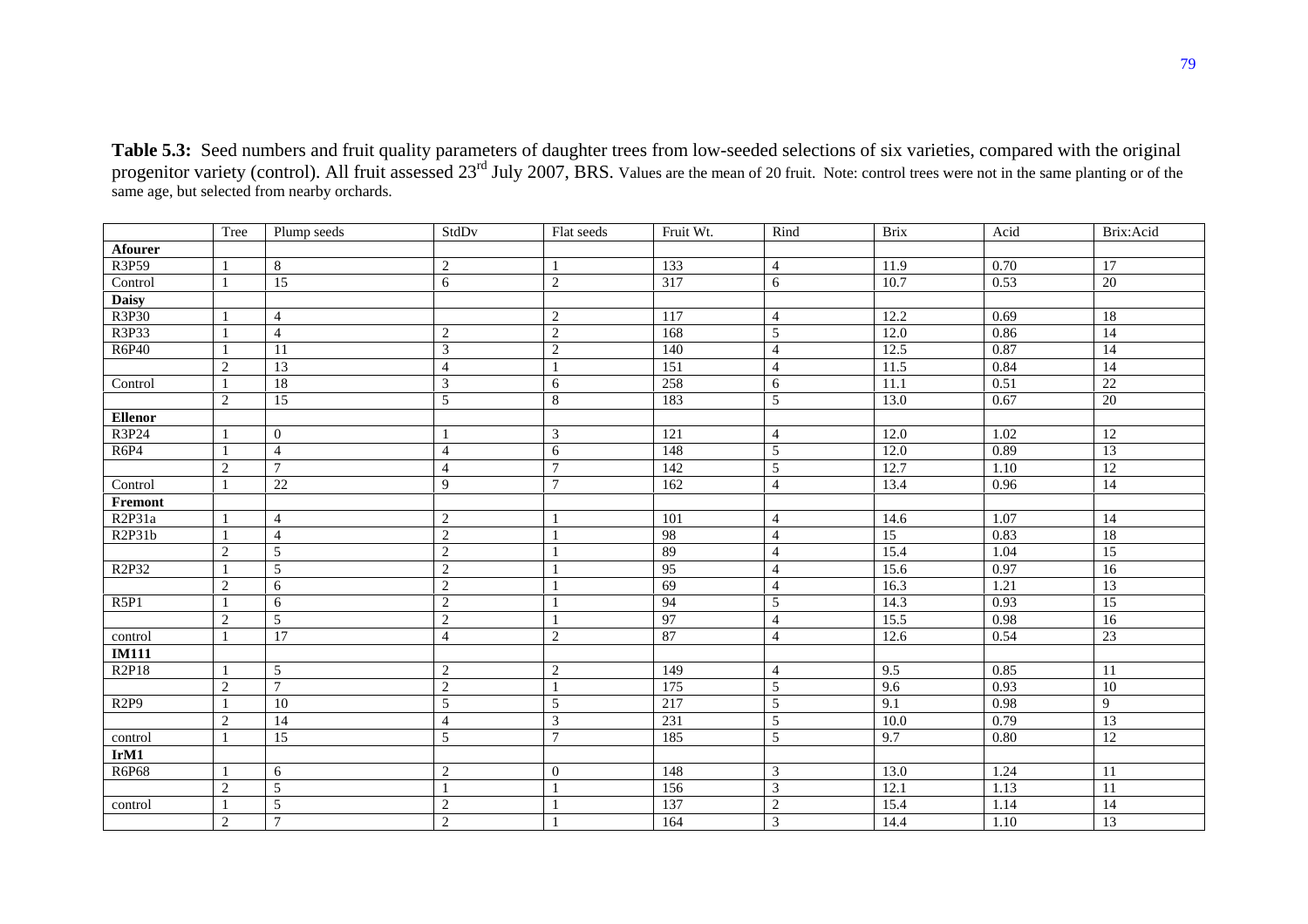

**Figure 5.3b:** Apparent field-resistant mutant of Daisy mandarin (LHS) alongside a leaf from normal Daisy showing typical EBS symptoms, September 2007, BRS.

The two daughter trees of this selection have consistently shown freedom from symptoms in the field while all surrounding trees are infected. The disease status of this selection is currently being further tested using a detached leaf assay. There is no other known case in citrus where disease resistance has been induced via mutation breeding, so care is needed to ensure that the observed field resistance is not simply a disease escape. Daisy is grown commercially and has potential as an export variety. In Queensland it is highly susceptible to EBS, and a disease resistant selection would be of significant economic/environmental value to the citrus industry.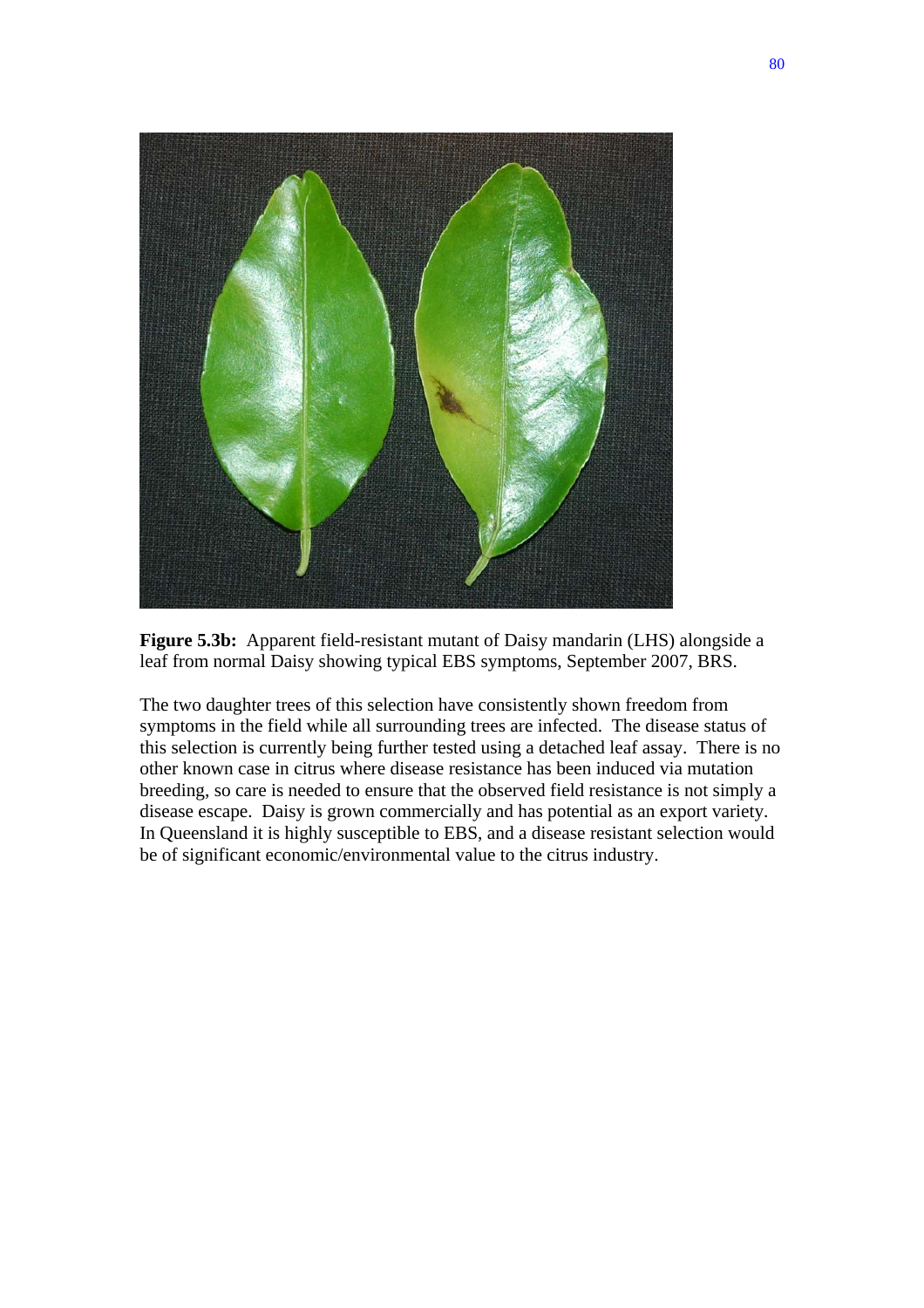# **6. Project-wide activities**

| 6.1 The citrus scion breeding reference committee  82 |  |
|-------------------------------------------------------|--|
|                                                       |  |
|                                                       |  |
|                                                       |  |
|                                                       |  |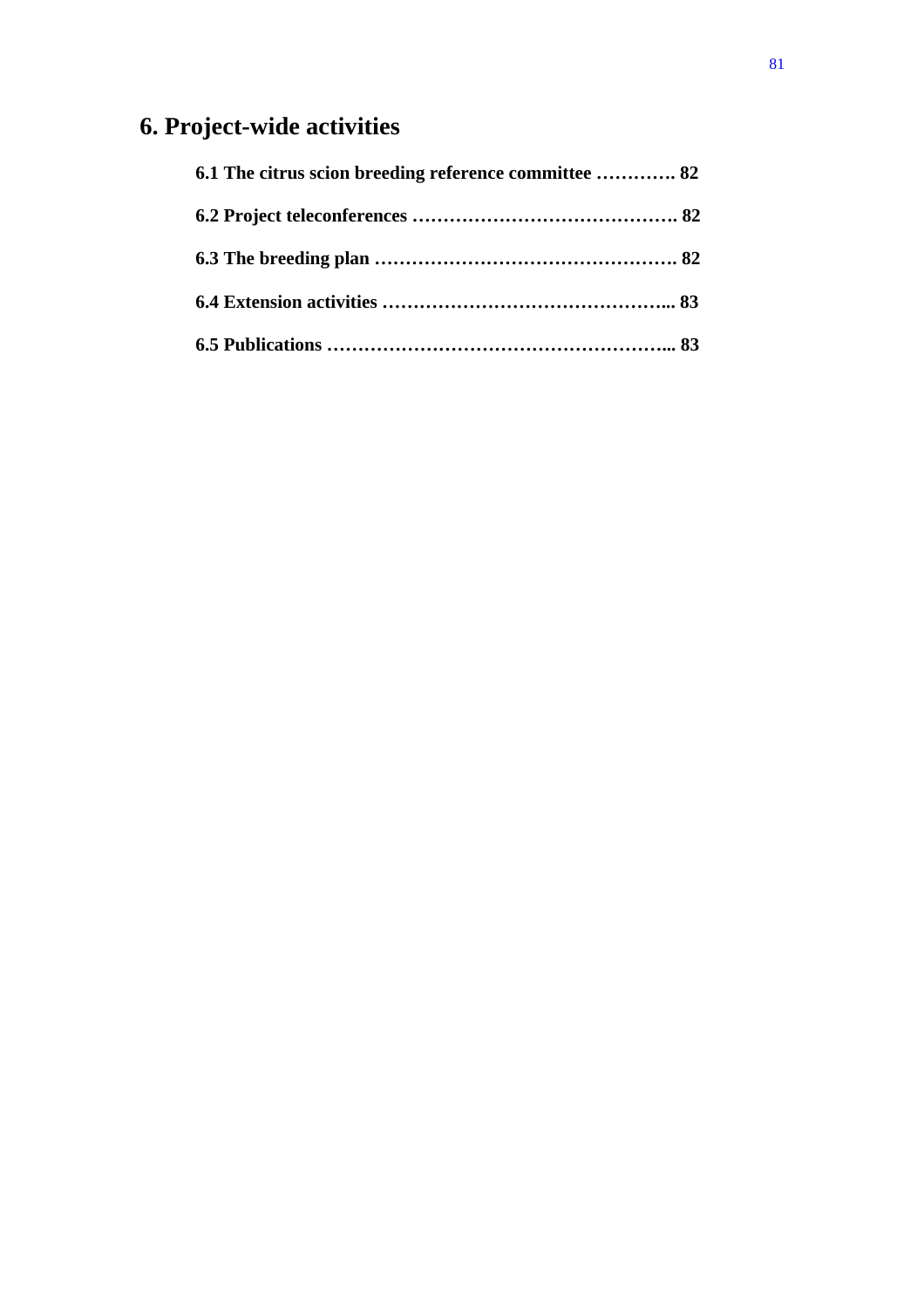## **6.1 The citrus scion breeding reference committee**

An initiative put in place towards the end of project CT96014 was the establishment of the Citrus Scion Breeding Reference Committee (CSBRC) consisting of industry, CSIRO, QDPI&F and HAL representatives. The overall aim of this committee has been to act as an industry/agency steering group operating in a consultative manner to ensure that the breeding program remains focused on short- and long-term strategic industry priorities. The committee assists in setting targets for the breeding program so outcomes are defined clearly and understood by all parties. The committee has assisted in communicating activities, research outputs and industry outcomes to the wider citrus industry. During project CT04007, the CSBRC has played an invaluable role in assisting with the selection of a commercialiser to manage the release of two new varieties from CSIRO.

The CSBRC held regular meetings via telephone conference during project CT04007. Formal minutes of twelve full meetings of the CSBRC were recorded and circulated during the course of CT04007. In addition, a number of shorter meetings were held involving those members of the committee who were available at the time to discuss and make decisions concerning the commercialisation of the two Merbeingold varieties nominated for release. Records were maintained from these shorter meetings, but were not recorded as formal minutes for circulation to the committee. During periods of intense activity concerning events relating to the commercialisation of these varieties, the committee was meeting at fortnightly intervals.

## **6.2 Project teleconferences**

With the reduction in size of the breeding program following the decision by the IAC not to continue the funding support for the gene technology component that was undertaken up until the end of project CT00012, project teleconferences have been held on a less formal basis. With just two principal investigators involved in the project, discussions concerning the project have been conducted by telephone on a regular needs basis without formal agenda or minutes.

## **6.3 The breeding plan**

Project CT04007 has been conducted with reference to the breeding plan, which was first drafted in project CT96014. The plan is reviewed regularly and updated accordingly. The most recent revision in August 2007 was made in response to a request from HAL as part of the approval process for the new project. The breeding plan is maintained as a confidential working document available for consultation by the ACG Executive, the IAC, the CSBRC, HAL, CSIRO, QDPI&F and the project team.

In addition to preparing an update of the breeding plan in August 2007, the breeding team also completed a "**Best Practice Breeding Program Review** a**nd Assessment**" with help from Bill Blowes of BeeBill Enterprises P/L, Tumut, NSW during June 2007. Also as part of meeting HAL requirements for the approval of the new project,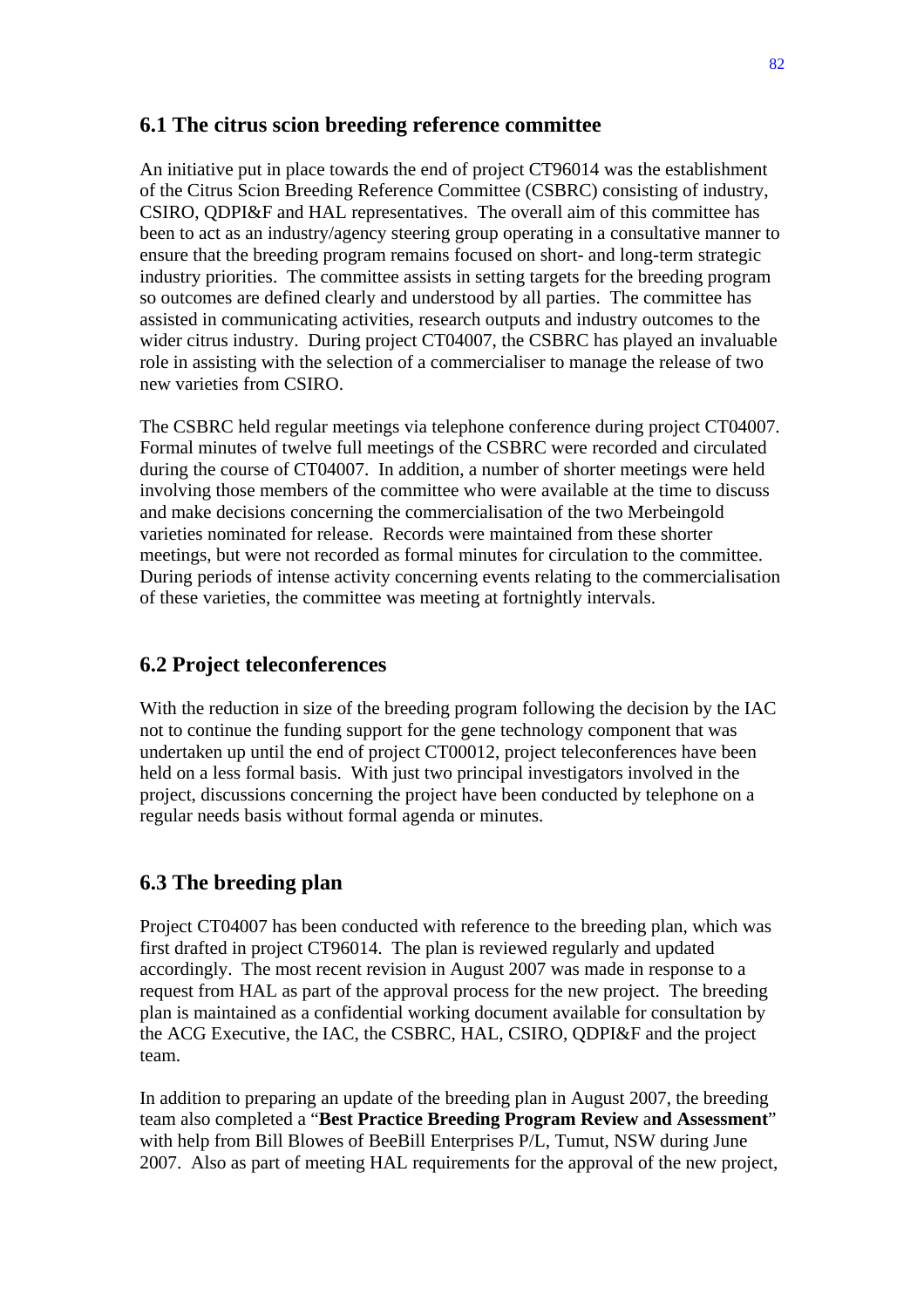the team with assistance from Andrew Collins of HAL completed a Benefit-to-Cost analysis of the breeding program.

#### **6.4 Extension activities**

During the course of the project many opportunities have been accepted to extend information concerning the progress being made and the delivery of specific results to the industry. These have been reported in the preceding chapters and have included presentations at Cittgroup meetings, specific briefings hosted by CSIRO and QDPI&F to highlight various aspects of the project, displays at field days (which have also included tastings of fruits in season), presentation of fruit samples to citrus fruit marketers for feedback, presentations to industry meetings other than Cittgroup functions (eg at ACG annual conference), and via the media including radio and print (publications in industry journals and newsletters are listed below).

Activities associated with the breeding program have also been extended to visitors at Merbein and Bundaberg over the course of the project and the principal investigators have also presented seminars and conference talks both within their organisations and to outside institutions. Dr Sykes was invited to present details of the research at Merbein in Spain (February 2005) and the Peoples Republic of China (December 2006) during the course of the project.

#### **6.5 Publications**

Sykes, S. (2004) New varieties from the Australian breeding program. Auscitrus Newsletter Winter 2004, p5.

Sykes, S. and Smith, M. (2005) Innovative seedless varieties to meet market opportunities getting closer. "Citrus Insight 2005" a special edition of the Australian Citrus News (invited).

Sykes S. R. (2005) Situación actual y programa de obtención de nuevas variedades de mandarinas en Australia (Present status and program aimed at obtaining new mandarin varieties in Australia). Proc. III Congreso Internacional de Hortofruticultura de la Ribera: la Mandarina, L'Alcudia, Spain, 24-25 February 2005.

Sykes, S. (2005) Pollination and Seediness in Citrus Easy-peels. Australian Citrus News 81, – 30-31 (invited contribution).

Sykes, S. and Smith, M. (2006) National citrus scion breeding program – Breeding new citrus varieties to expand the markets. In: Citrus Insight – a special edition of Australian Citrus News. *Australian Citrus News* 81, (Dec 2005 – Jan 2006), 36-37.

Sykes, S. (2006) CSIRO: Commercial release of two new mandarin varieties. Australian Citrus News 82, (April/May 2006), 4-6.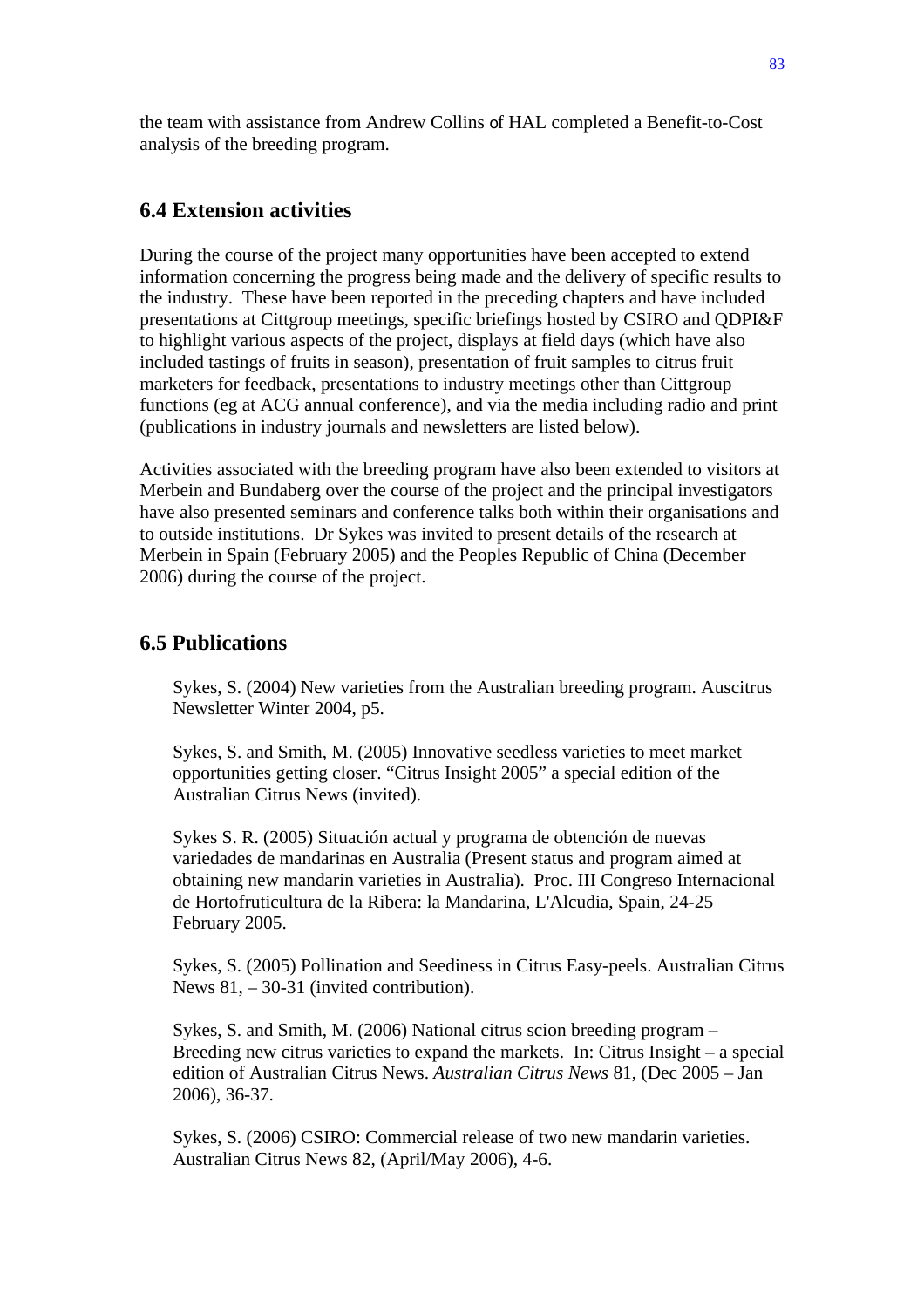Sykes, S. (2006) Merbeingold 2336 and 2350; the first varieties nominated for release from the national citrus breeding program. Citrep – Newsletter of the Murray Valley Citrus Board.

Sykes, S. and Smith, M. (2006) Progress on breeding new 'consumer-friendly' varieties. In: Citrus Insight – a special edition of Australian Citrus News. *Australian Citrus News* 82, (Dec 2006 – Jan 2007), 40.

Sykes, S.R. (2008) The effect of excluding pollinating insects at flowering on *Citrus* fruits and implications for breeding new seedless cultivars. *Journal of Horticultural Science and Biotechnology* (accepted).

Sykes, S.R. (2008) Selecting for seedless characteristics in the progeny from a cross between Imperial mandarin and Ellendale tangor. *Journal of Horticultural Science and Biotechnology* (accepted).

In addition, applications have been prepared for Plant Breeders Rights (PBR) for Merbeingold 2336 and 2350, a CSIRO fact sheet was prepared concerning these two varieties and a US Plant Patent application was prepared and field in 2006. The application for PBR will be published in the PBR office's Plant Varieties Journal.